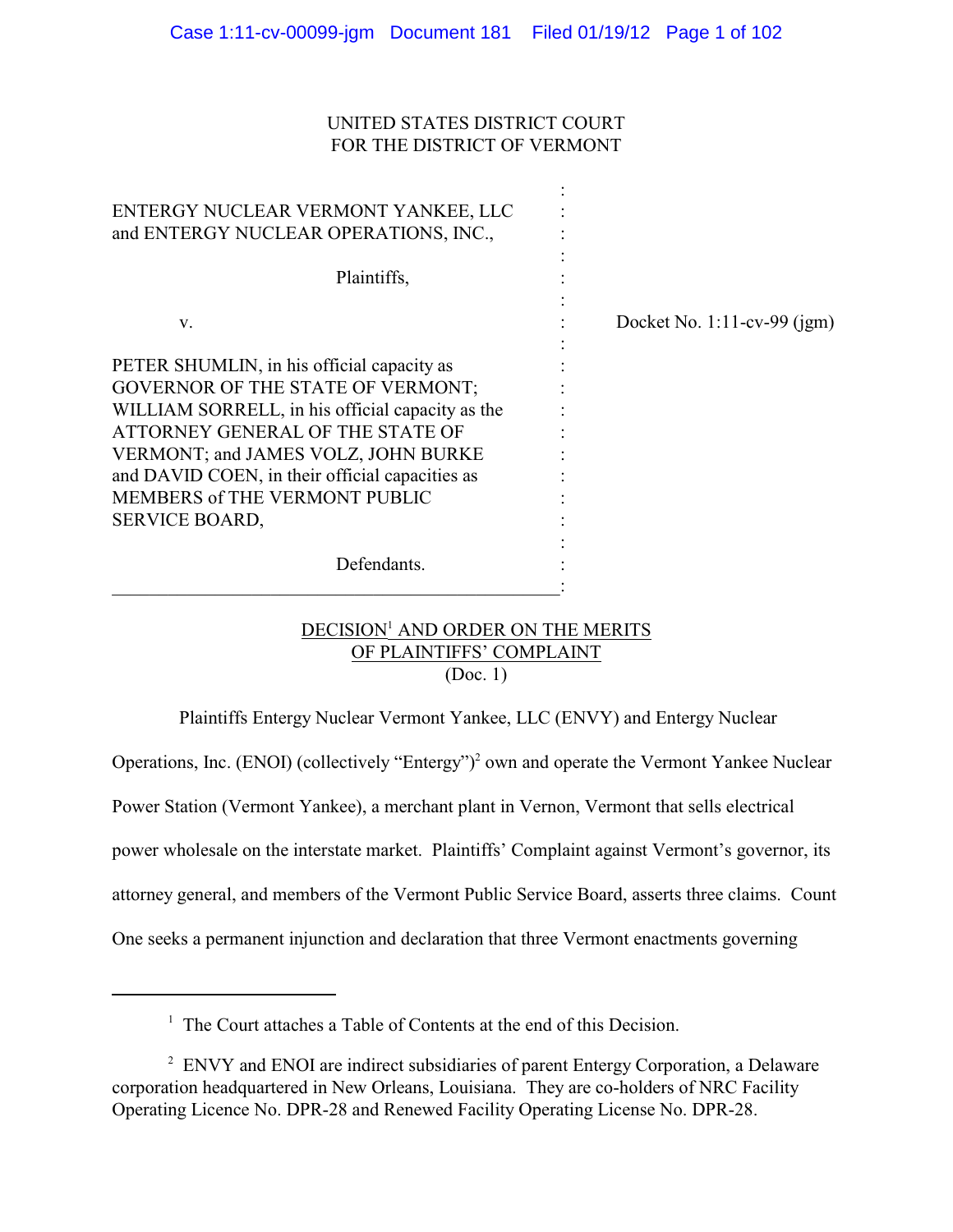#### Case 1:11-cv-00099-jgm Document 181 Filed 01/19/12 Page 2 of 102

Vermont Yankee, title 10, section 6522 of the Vermont Statutes<sup>3</sup> (added by Act 74), Act 160, and Act 189,<sup>4</sup> are grounded in nuclear safety concerns and therefore invalid under the Supremacy Clause of the United States Constitution because they are preempted by the Atomic Energy Act. See U.S. Const. art. VI; Atomic Energy Act, 42 U.S.C. § 2011 et seq.

According to Act 160's provisions, when a nuclear plant petitions for continued operation, if the Vermont legislature declines to act, or is unable to pass, for any reason, affirmative legislation approving a certificate of public good (CPG) for continued operation, the plant's petition will remain pending and its current certificate will expire. Here, Vermont Yankee's current certificate expires March 21, 2012. By operation of a legislative pocket veto of legislation proposed in 2010, and if the legislature fails to take any further action before March 21, 2012, Vermont Yankee may be required to shut down after that date. Act 74 permitted Vermont Yankee to seek approval to construct spent nuclear fuel storage facilities from the Public Service Board (PSB or "the Board") and created a Clean Energy Development Fund, funded by Entergy. Plaintiffs challenge only section 6522, which contains a provision requiring affirmative legislation to permit storage of spent fuel derived from operations after March 21, 2012. Act 189 called for a "Comprehensive Vertical Audit and Reliability Assessment" of the

<sup>&</sup>lt;sup>3</sup> Plaintiffs, at the close of trial, with no objection from the State, represented to the Court they are abandoning their challenge to section 6523, which established the Vermont Clean Energy Development Fund, under Count One. Defendants are not prejudiced by the abandonment, and it is within the Court's sound discretion to permit amendment of the pleading to conform to the evidence at trial. Fed. R. Civ. P. 15(b).

 $4$  Act 74, 2005 Vt. Acts & Resolves 599; Act 160, 2006 Vt. Acts & Resolves 204; and Act 189, 2008 Vt. Acts & Resolves 478 are available at 2005 Vt. Laws 74 (LexisNexis), 2006 Vt. Laws 160 (LexisNexis), and 2008 Vt. Laws 189 (LexisNexis), respectively. They are also searchable in VT-LEGIS-OLD (West) and at www.leg.state.vt.us/Research.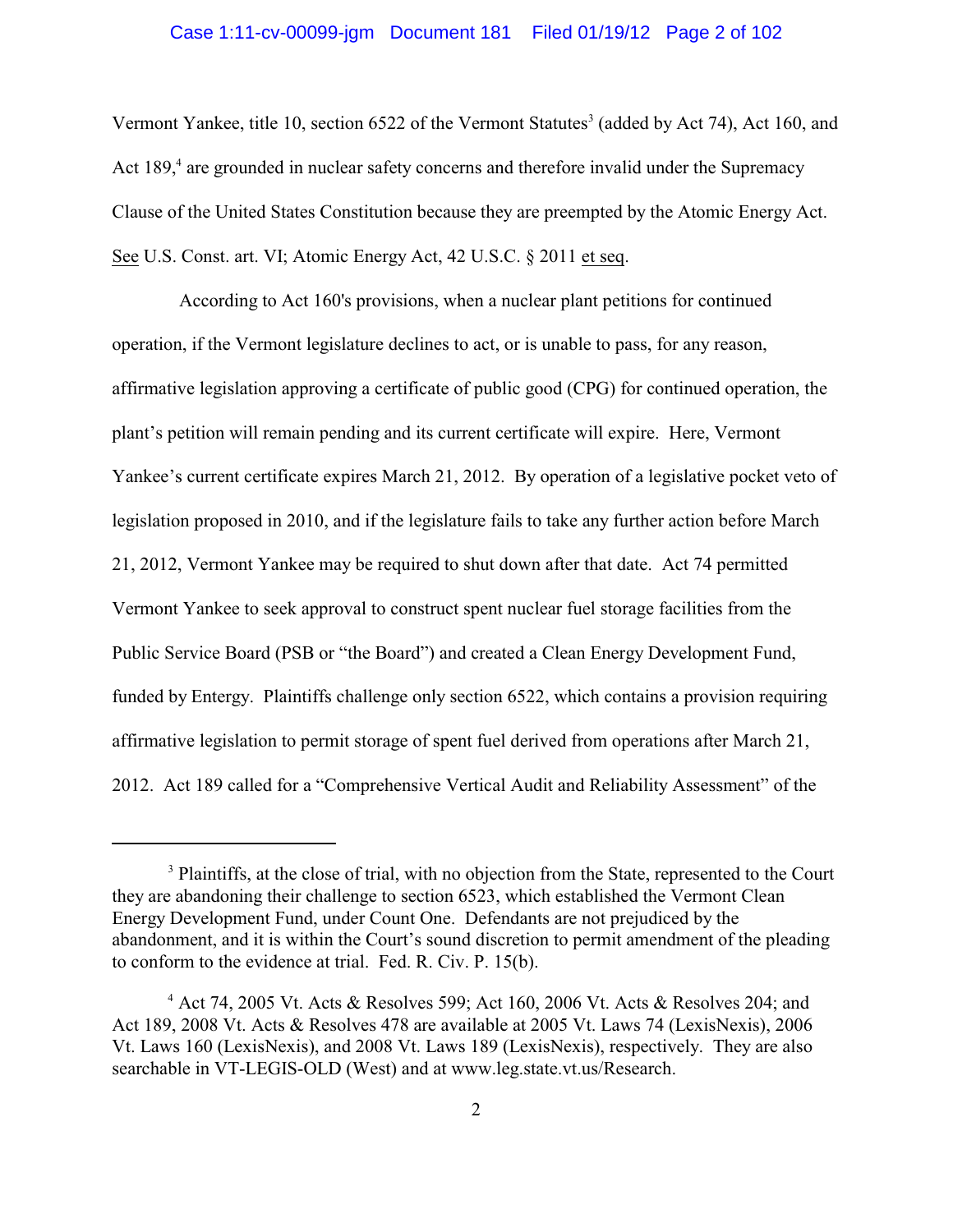#### Case 1:11-cv-00099-jgm Document 181 Filed 01/19/12 Page 3 of 102

systems at Vermont Yankee, which resulted in an audit performed by Nuclear Safety Associates, independent consultants.

Count Two seeks a permanent injunction and declaration stating the Federal Power Act, 16 U.S.C. § 791a et seq., preempts Vermont state actors from conditioning Vermont Yankee's continued operation on the existence of a below-market power purchase agreement (PPA) between Vermont Yankee and Vermont's retail utilities, on grounds the Federal Energy Regulatory Commission is vested with exclusive jurisdiction to regulate the transmission and sale of wholesale power sold in the interstate market, and neither Vermont's Public Service Board, $<sup>5</sup>$  nor any other state actor, can dictate the wholesale rates, terms, or conditions of any sales</sup> between Vermont Yankee and a third party.

Count Three seeks a permanent injunction and declaration that Vermont may not under color of state law condition continued operation upon the existence of a satisfactory belowmarket power purchase agreement with Vermont retail electric utilities, because to do so is coercive and places substantial burdens on interstate commerce, in violation of the Commerce Clause, U.S. Const. art. I, § 8, cl. 3, and 42 U.S.C. § 1983.

 $\frac{5}{5}$  The Public Service Board is a three-member, quasi-judicial board given statutory authority to supervise the rates, quality of service, and overall financial management of Vermont's public utilities, such as electric, gas, telecommunications, and private water companies. The Department of Public Service oversees laws relating to public service corporations, and firms and individuals engaged in these business; it represents the State in the procurement of energy and represents the interests of the people of the state in hearings before the Board. See Vt. Stat. Ann. tit. 30, §§ 2, 3, 9, 203; and see generally Vt. Stat. Ann. tit. 30, chs. 1, 3, 5. Vermont law provides that the Board and the Department have jurisdiction over companies "engaged in the manufacture, transmission, distribution or sale of gas or electricity directly to the public or to be used ultimately by the public." Vt. Stat. Ann. tit. 30, § 203(1).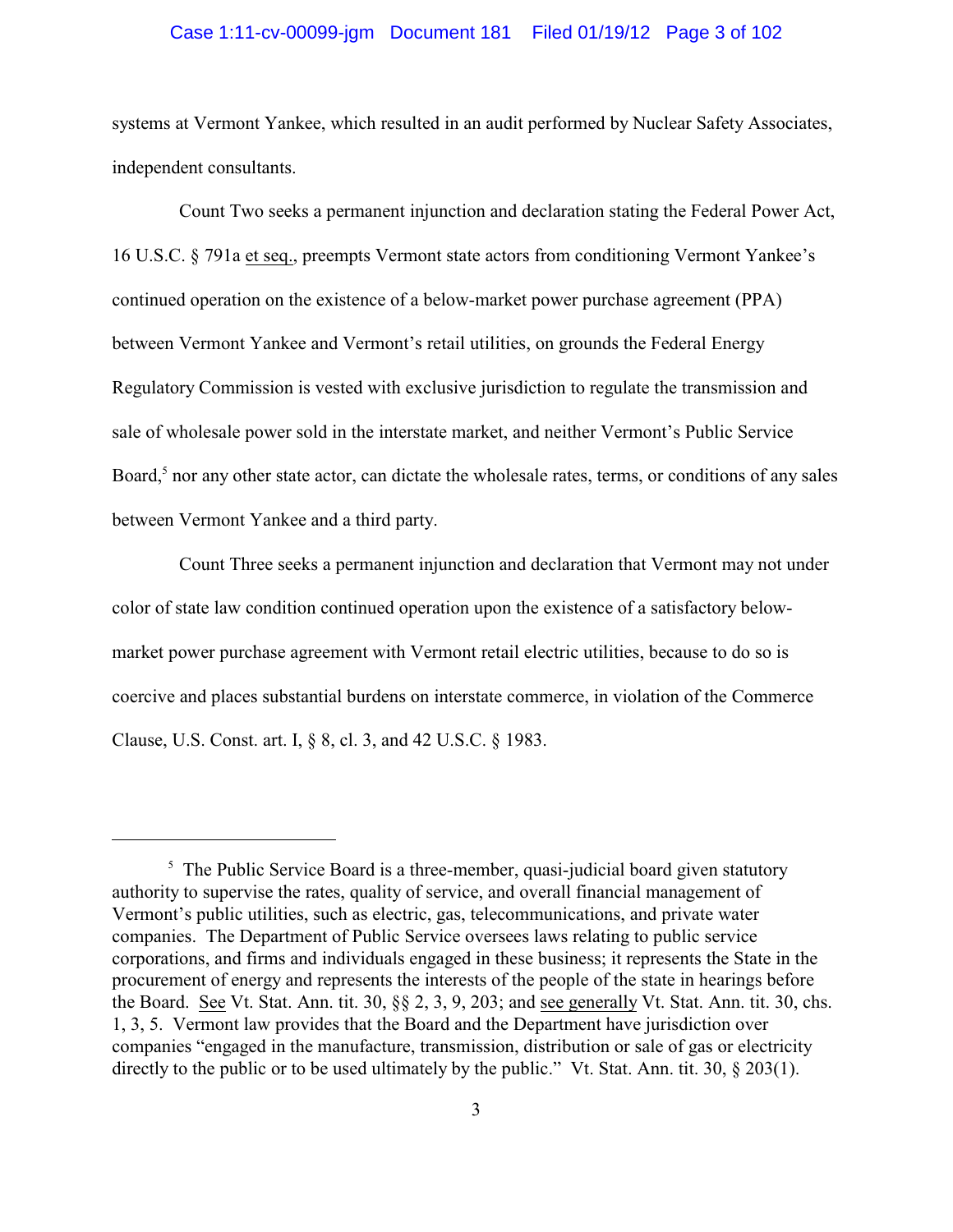#### Case 1:11-cv-00099-jgm Document 181 Filed 01/19/12 Page 4 of 102

This Court held a three-day bench trial on the merits of Plaintiffs' Complaint from September 12 to 14, 2011. It has considered pre- and post-trial briefs filed by the parties, the evidence admitted at trial, and evidence from the preliminary injunction hearing of June 23 and 24, 2011, moved into the trial record. It has also reviewed and considered pre- and post-trial memoranda by amici curiae the Massachusetts Attorney General, New England Coalition, Inc., Vermont Natural Resources Council, and the Conservation Law Foundation together with the Vermont Public Interest Research Group, all in support of Defendants.

This Court's decision is based solely upon the relevant admissible facts and the governing law in this case, and it does not purport to resolve or pass judgment on the debate regarding the advantages or disadvantages of nuclear power generation, or its location in this state. Nor does it purport to define or restrict the State's ability to decline to renew a certificate of public good on any ground not preempted or not violative of federal law, to dictate how a state should choose to allocate its power among the branches of its government, or pass judgment on its choices. The Court has avoided addressing questions of state law and the scope of a state's regulatory authority that are unnecessary to the resolution of the federal claims presented here.

For the reasons that follow, Act 160 and a single provision in Act 74 – requiring affirmative legislative approval for storage of spent nuclear fuel after March 21, 2012 – are held to be preempted by the Atomic Energy Act. See infra Sections III.A-B.The challenge to Act 189 is moot. See infra Section III.C. Furthermore, Plaintiffs are entitled to injunctive relief on their Commerce Clause claim. See infra Section IV.B and Section VI (Conclusion).

4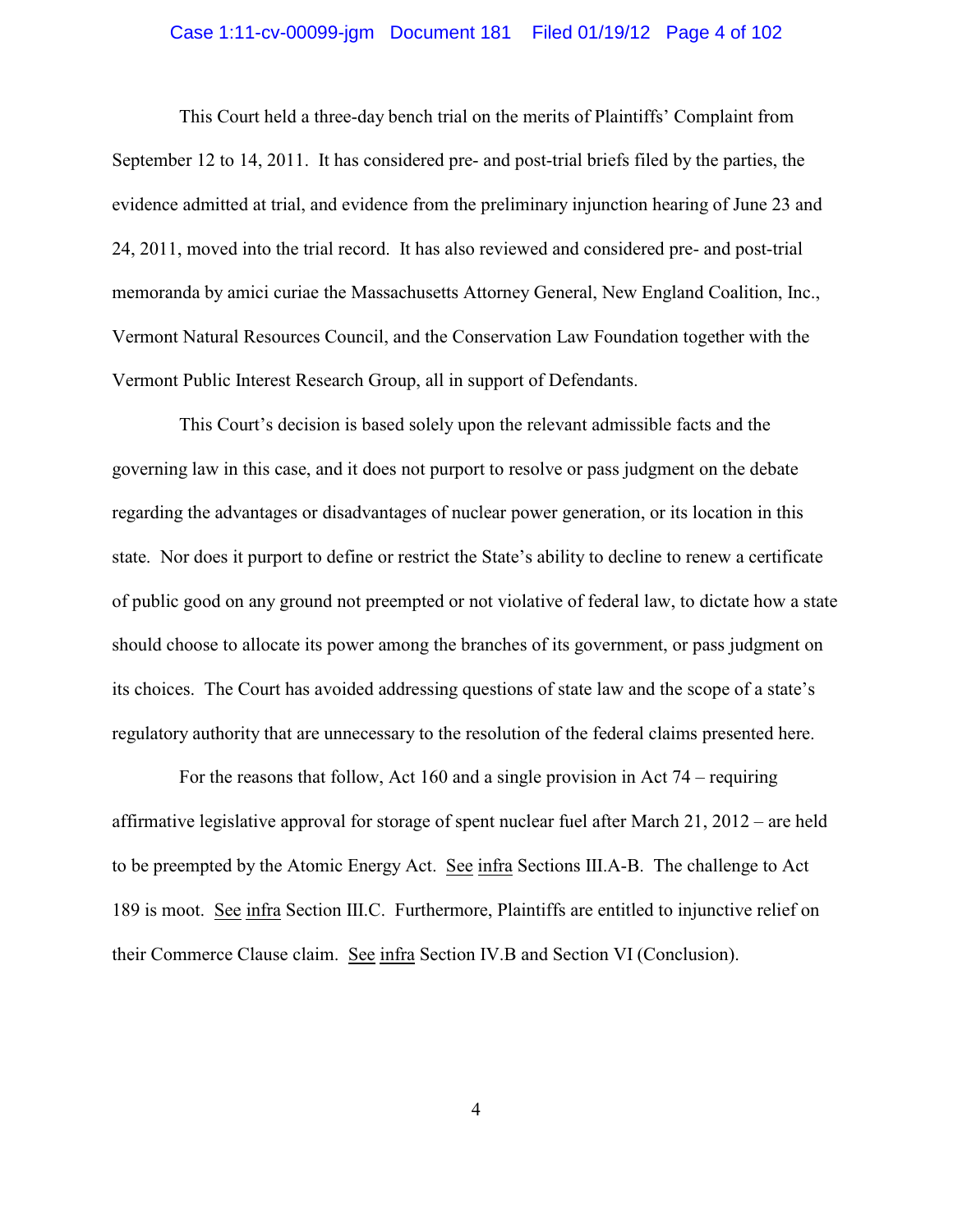#### I. BACKGROUND

The Vermont Yankee Nuclear Power Station, a boiling water reactor, began operating in 1972 under a federal forty-year Facility Operating License issued by the Atomic Energy Commission, the federal agency preceding the Nuclear Regulatory Commission (NRC). That current license extends to March 21, 2012, and the NRC in March 2011 renewed it through March 21, 2032. At its inception, Vermont Yankee was owned by Vermont Yankee Nuclear Power Corporation (VYNPC), a joint venture of eight New England retail utilities, including two Vermont utilities<sup>6</sup> that held a combined stake of 55 percent. Since 1972, Vermont Yankee has produced approximately one-third of the electricity consumed by Vermont. This consumption today represents approximately 55 percent of the station's output, with the remaining 45 percent purchased by utilities in neighboring states.

In 1999, VYNPC contemplated selling Vermont Yankee. In February 2001, the Public Service Board rejected an attempted sale to AmerGen Energy Co., LLC. In the summer of 2001, VYNPC invited further bids at auction. Entergy successfully bid to acquire the plant and participated in ten-month-long proceedings before the Board, requesting a Certificate of Public Good to own and operate the plant. During the time preceding the contemplated sale, VYNPC held a state-issued CPG under the authority of title 30, sections 101-103 of the Vermont Statutes. See June 13, 2002 PSB Order in Dkt. No. 6545, at 12 (approving sale), Pls.' Ex. 378 (Doc. 4-66).

VYNPC presented the proposed Entergy transaction to the Board, which included a Memorandum of Understanding signed on March 4, 2002 (2002 MOU) by VYNPC, the two Vermont electric utilities with a controlling stake in VYNPC, ENVY and ENOI, and the

<sup>&</sup>lt;sup>6</sup> Central Vermont Public Service (CVPS) and Green Mountain Power (GMP).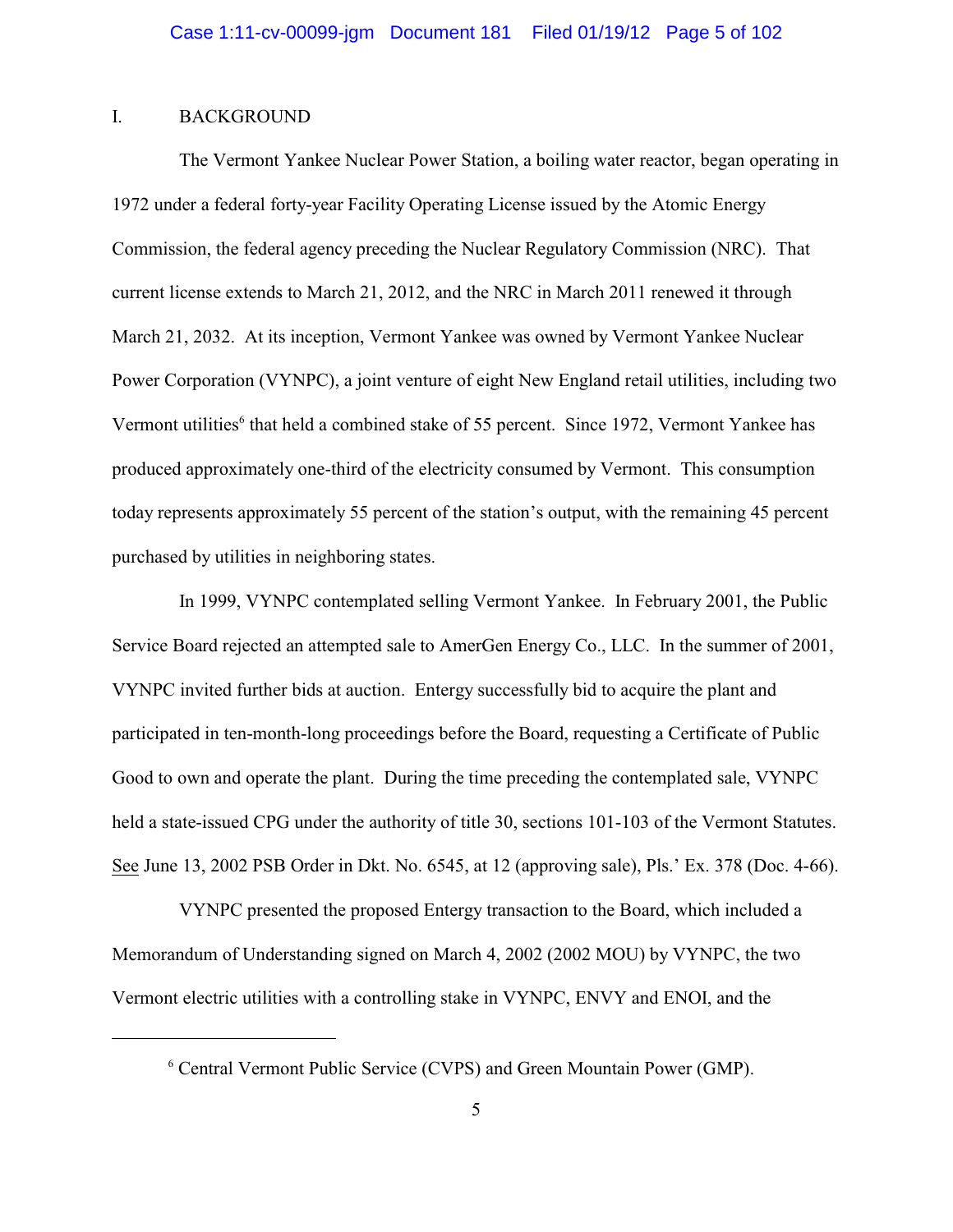Vermont Department of Public Service (DPS or "the Department"), a state executive agency representing the public interest of Vermonters in energy-related matters. See 2002 MOU, Pls.' Ex. 361 (Doc. 4-49). The 2002 MOU provided its terms were subject to approval by the Public Service Board,<sup>7</sup> provided for the Board's jurisdiction over a possible CPG renewal for continued operation after 2012, allowed the Vermont nuclear engineer increased inspection access to Vermont Yankee by virtue of a separate memorandum of understanding, called for ENVY to share fifty percent of "excess revenue"<sup>8</sup> with VYNPC for ten years should it operate beyond 2012, and offered Vermont utilities the first opportunity to negotiate contracts if Vermont Yankee increased its output or operated past 2012. Id.; see also June 13, 2002 PSB Order in Dkt. No. 6545, at 156, Pls.' Ex. 378 (Doc. 4-66) (describing the 2002 MOU).

 $\frac{7}{1}$  The 2002 MOU recites it is "being entered into for settlement purposes" and, upon approval of the Board, would be incorporated in the Purchase and Sale Agreement and related documents. 2002 MOU ¶ 16-3, Pls.' Ex. 361. It also recites that if "the Board fails to approve this agreement in its entirety or acts to overrule or disapprove any portion hereof," the agreement "may terminate" in each party's sole discretion. Id.  $\parallel$  9. The parties did not exercise their rights to terminate the 2002 MOU upon receiving the Board's order.

<sup>&</sup>lt;sup>8</sup> Entergy agreed to share with VYNPC fifty percent of its Vermont Yankee revenues in excess of a negotiated strike price for the first ten years of operation after 2012. This captured "some of the value" of relicensing for the selling entities. Pls.' Ex. 378 at 71. As of 2009, two Vermont utilities own a combined 92.5 percent of VYNPC. A 2009 report prepared by consultants GDS Associates, Inc. estimated the net present value of the projected total of ten years' excess revenue to the two Vermont utilities (expected to flow to their ratepayers) would be \$587.8 million in 2012 dollars. GDS Assocs. Report to DPS, at 11-4 (Feb. 27, 2009), Pls.' Ex. 327 (Doc. 4-18). Under the 2002 MOU, while Entergy is obligated "as a result of license extension" after 2012, to offer VYNPC a commercially reasonable 30-day opportunity to negotiate on an exclusive basis, its only obligations are to offer notice of the opportunity and to bargain in good faith; if Vermont Yankee's license and CPG are extended beyond 2012, Entergy appears free under the 2002 MOU to sell power to any purchaser at wholesale market prices. See 2002 MOU ¶ 1(a).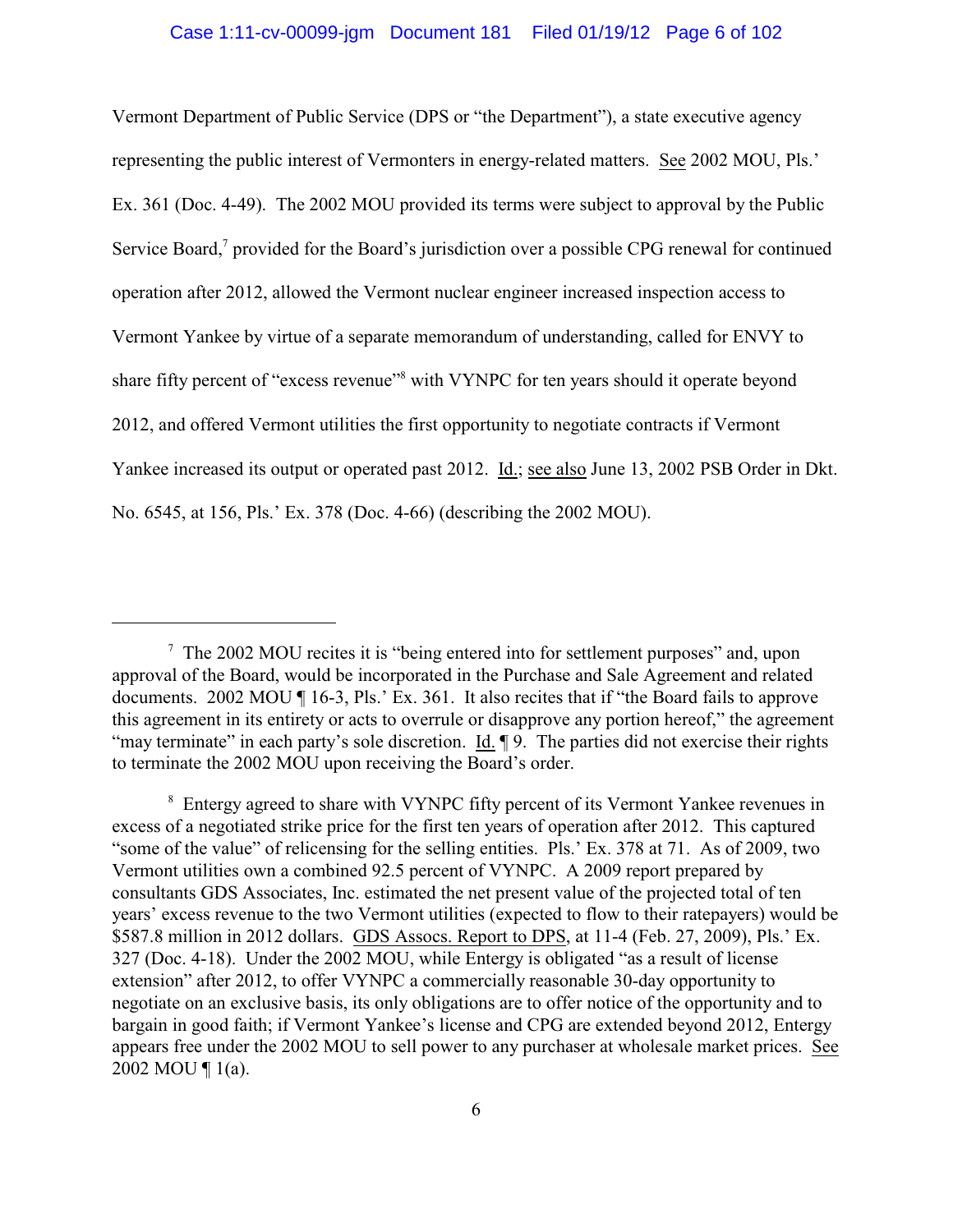#### Case 1:11-cv-00099-jgm Document 181 Filed 01/19/12 Page 7 of 102

Plaintiffs assert they were aware the Board had, on its own initiative, raised the possibility of ordering the immediate or future shutdown of Vermont Yankee, and therefore made substantial concessions regarding the power purchase price for Vermont utilities and commitments regarding future decommissioning, in exchange for the Department's promise to recommend to the Board that it approve the sale and issue a CPG. Compl. ¶ 53. In the application proceedings for the sale, ENVY informed the Board that it intended to pursue three projects ENVY identified "as fundamentals in Entergy's business model to make the power station a viable business," namely, to secure an extended power uprate, construct a dry fuel storage facility, and renew the plant's operating license through 2032. See Entergy Nuclear Vt. Yankee, LLC v. United States, 95 Fed. Cl. 160, 173 (2010) (citing testimony by ENVY executive Jay Thayer in that case); see also Defs.' Ex. 1226 at JA 1035 (Thayer Test. before U.S. Court of Federal Claims (stating the three projects were identified to the Board in the proposed sale, and noting, "take away any one of those and the business case falls apart")).

In a paragraph entitled "Board Approval of Operating License Renewal," the 2002 MOU provided that Entergy's CPG pursuant to the sale would authorize operation only until March 21, 2012, and continued operation would be allowed "only if application for renewal ... is made and granted." 2002 MOU ¶ 12. Furthermore, the signatories agreed as follows:

(a) that the Board has jurisdiction under current law to grant or deny approval of operation of the VYNPS [Vermont Yankee Nuclear Power Station] beyond March 21, 2012 and (b) to waive any claim each may have that federal law preempts the jurisdiction of the Board to take the actions and impose the conditions agreed upon in this paragraph to renew, amend, or extend the ENVY CPG and ENO CPG to allow operation of the VYNPS after March 21, 2012, or to decline to so renew, amend or extend.

<u>Id.</u>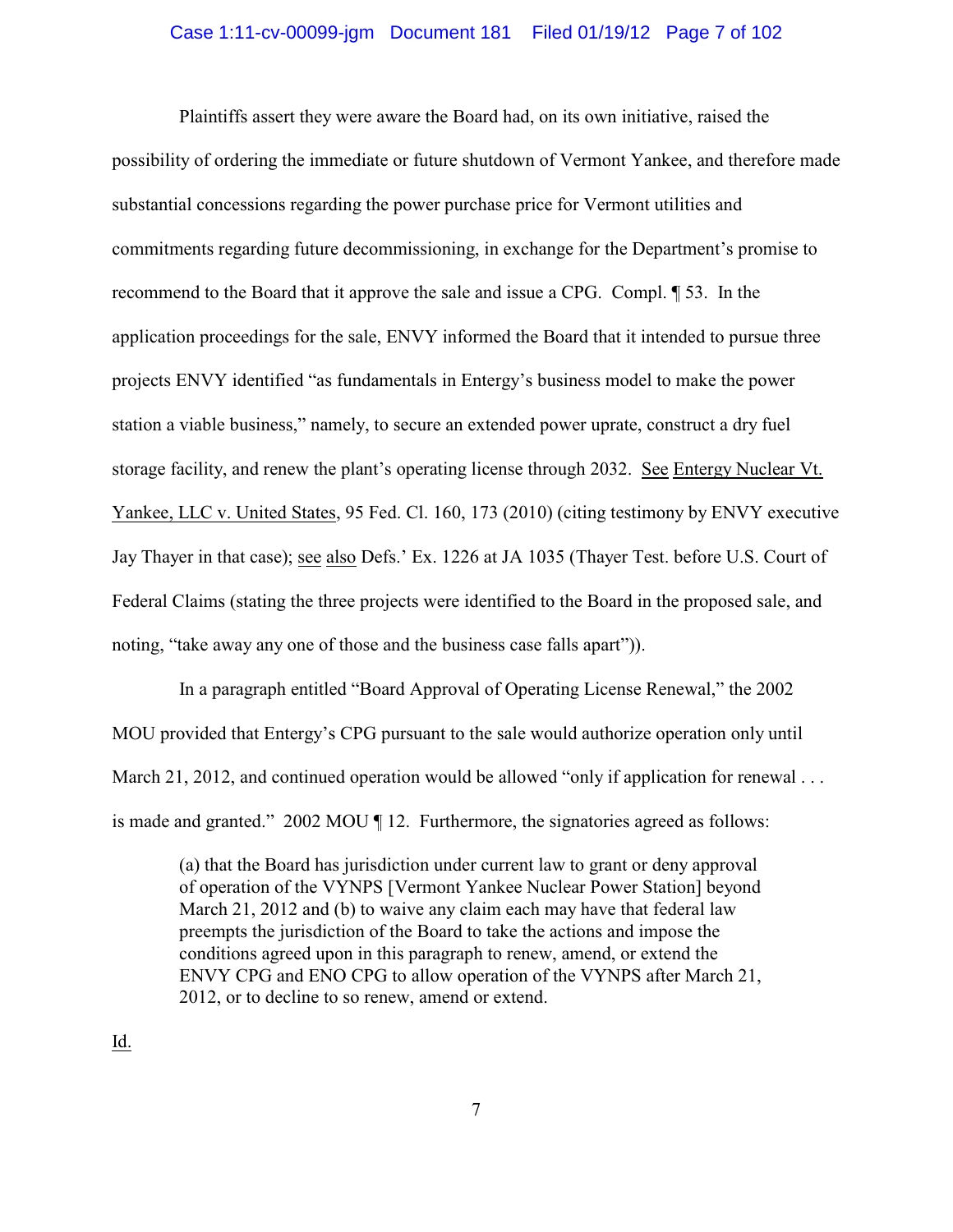#### Case 1:11-cv-00099-jgm Document 181 Filed 01/19/12 Page 8 of 102

At the time the 2002 MOU was signed, the Public Service Board was the quasi-judicial entity bestowed with statutory authority to consider petitions and grant CPGs for all corporations and utilities subject to its jurisdiction. The Board has the power to accept petitions and hold hearings, is required to "make . . . findings of fact," to "state its rulings of law when they are excepted to," and its decisions can be appealed to the Vermont Supreme Court, which is required to accord them deference. Vt. Stat. Ann. tit. 30, §§ 11, 12. Furthermore, Vermont law provides that a license subject to an agency's notice and hearing requirements does not expire until a final determination on an application for renewal has been made. Id. tit. 3, § 814. Entergy filed its petition for a CPG pursuant to the sale, citing title 30, sections 102 and 231 of the Vermont Statutes as authority for the CPG.

The Board approved the sale in a June 13, 2002 Decision and Final Order, with unilateral Board modifications excluding and amending portions of the parties' 2002 MOU, none of which are at issue here. See June 13, 2002 PSB Order in Dkt. No. 6545, at 158 ¶ 3 & app. D., Pls.' Ex. 378 (amending a provision to require that all, not just part, of excess decommissioning funds contributed by Entergy be given to ratepayers).

In its decision and final order, the Board found: ENVY would be able, particularly with its parent company's resources, to safely operate the plant; Vermont utilities had obtained a power purchase agreement through 2012 for approximately 55 percent of Vermont Yankee's output, under a formula which ensured Vermonters rates lower than the estimated operating costs over the remaining license term, and capped in a way that shielded ratepayers from projected higher wholesale market prices, such that they were projected to pay significantly less than they would had utilities retained plant ownership; and finally, the sale transferred to ENVY significant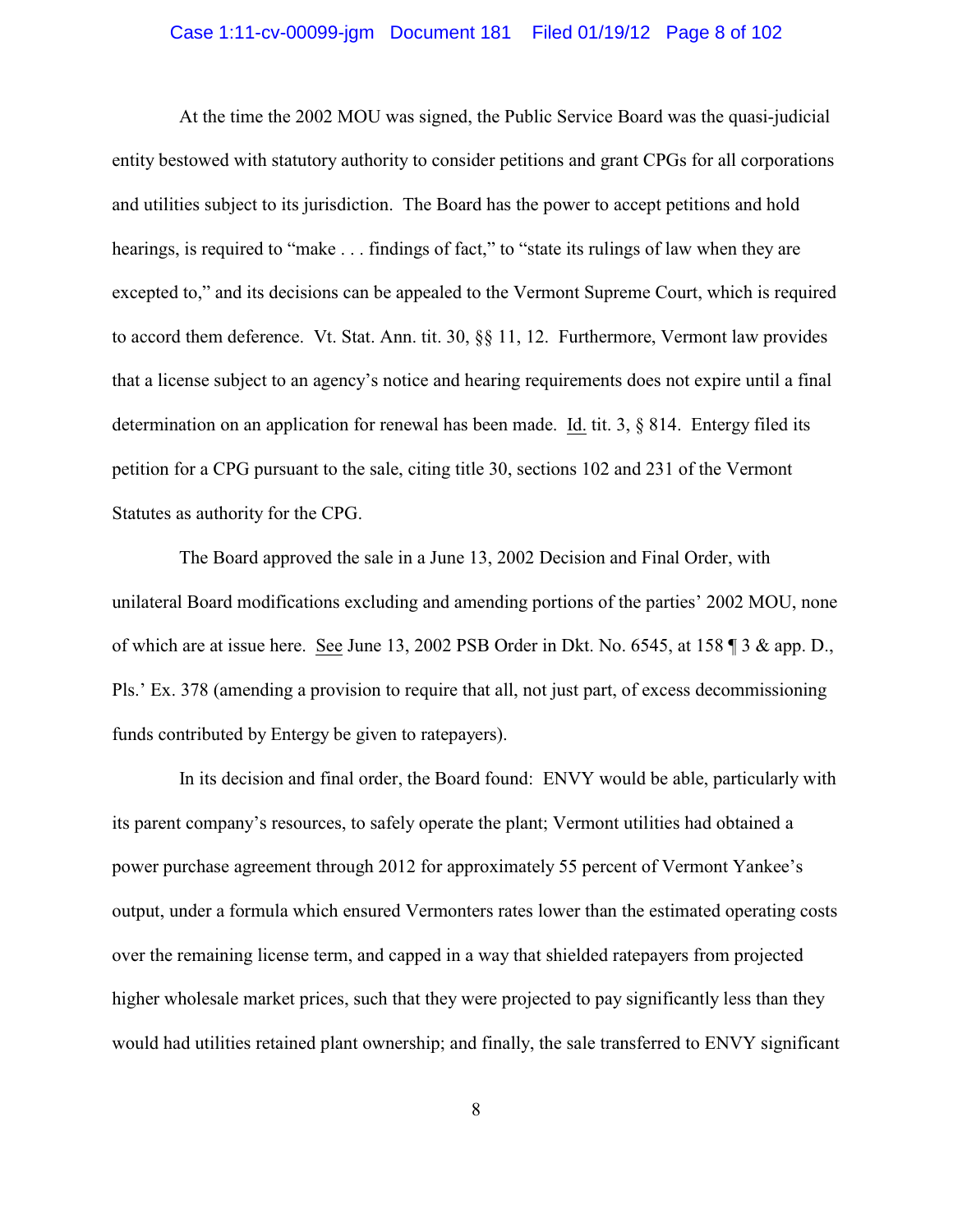#### Case 1:11-cv-00099-jgm Document 181 Filed 01/19/12 Page 9 of 102

financial risks associated with ownership, operation, and the decommissioning fund, which, without the sale, would have been shouldered by Vermont utilities and ratepayers. See id. at 3-5, 8. The decision noted the PSB had considered three options: continued ownership by VYNPC; sale to ENVY; and, on its own motion, the plant's early closure. Id. at 6, 12-16. The Board concluded the sale was the best option for ratepayers. Id. at 6. The Final Order called for issuance of a CPG under title 30, section 231 of the Vermont Statutes, to expire on March 21, 2012. Id. at 159. The sale of Vermont Yankee to ENVY for \$180 million closed on July 31, 2002. See July 17, 2009 DPS Br. in Dkt. No. 7440, at 5, Pls.' Ex. 557.

In 2002, ENVY received FERC's authorization to sell power into the ISO-New England interstate market at market-based rates. See Compl. ¶ 42. This authorization has remained in effect to date. Id. ISO-New England is a non-profit independent system operator, regulated by FERC, that administers New England's wholesale electricity markets. ISO-New England, ISO-New England – An Overview of Markets, Planning and Vermont Issues at 4, 6 (Jan. 21, 2010), Pls.' Ex. 344 (Doc. 4-35); Kee Decl. ¶ 16 (Doc. 4-11); Potkin Test., Tr. 95. Its three primary responsibilities are to ensure reliable operation of New England's bulk electric power system; to administer New England's wholesale electricity marketplace; and to manage the bulk system and markets' planning processes to address future electricity needs. Compl. ¶ 40. The interstate transmission system "must meet mandatory reliability standards set by the North American Electric Reliability Corporation, the Northeast Power Coordinating Council, ISO-NE [ISO-New England], and the region's transmission owners." ISO-New England, Summary of Vermont/New Hampshire Transmission System 2010 Needs Assessment at 1 (Feb. 17, 2011), Pls.' Ex. 343 (Doc. 4-34).

9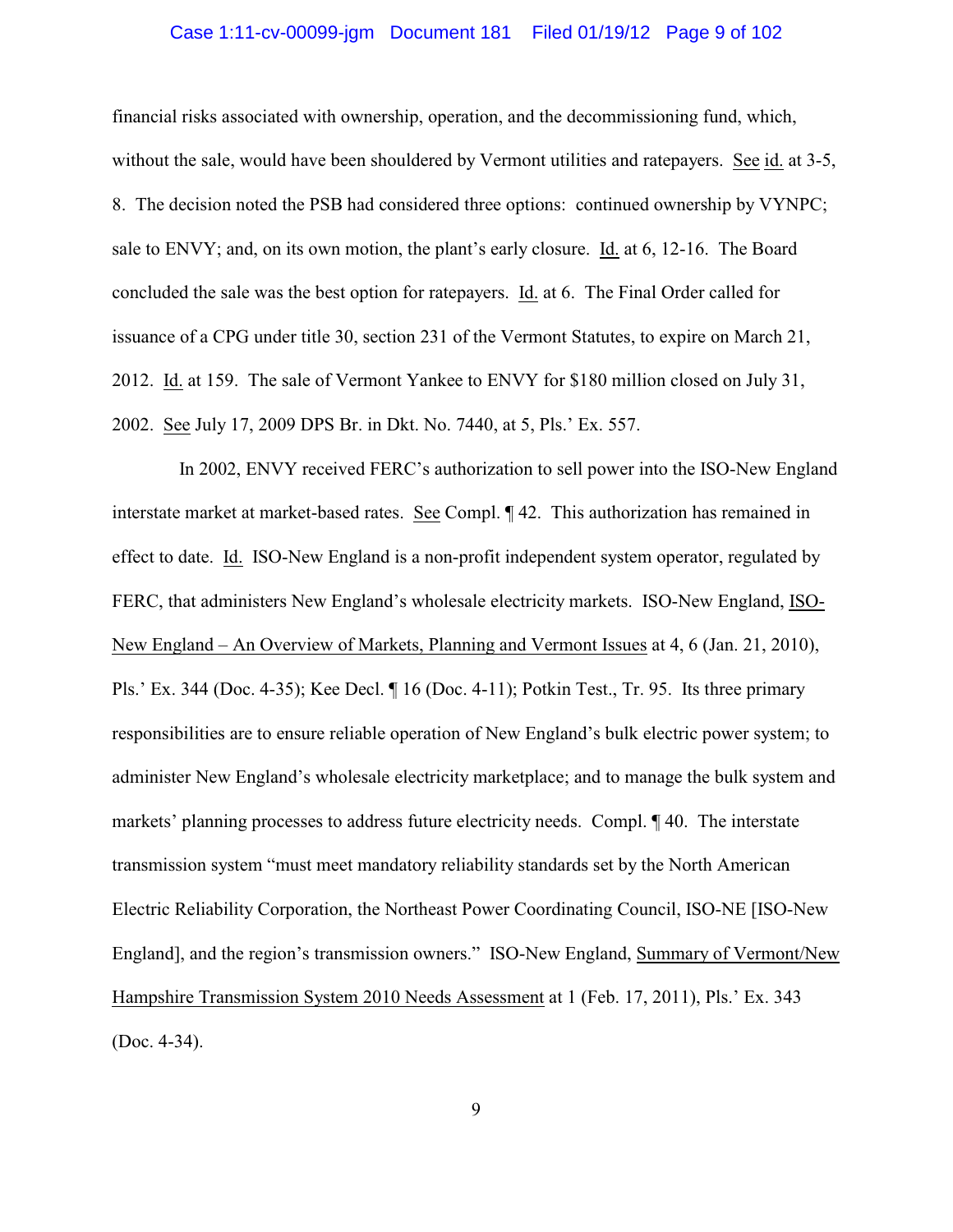# Case 1:11-cv-00099-jgm Document 181 Filed 01/19/12 Page 10 of 102

At the time of the 2002 sale, a Vermont law first enacted in 1977 prohibited construction or establishment of a spent nuclear fuel facility unless the General Assembly, through either bill or joint resolution, first found that it promoted the "general good of the state" and approved a petition. Vt. Stat. Ann. tit.  $10, \S 6501$ . A later-enacted "Exemption" provision, however, carved out an exception to this requirement, without expressly repealing or abrogating section 6501, and provided subchapter 1 did "not apply to any temporary storage by Vermont Yankee Nuclear Power Corporation" of spent fuel. Id. § 6505 (added in 1979).

In 2003, Entergy began to take steps to capture additional revenue with a twenty percent power uprate, increasing the plant's output. See Entergy Nuclear Vt. Yankee, LLC v. United States, 95 Fed. Cl. 160, 173 (2010). It petitioned the Board for a certificate approving the uprate and physical modifications to the plant, and it sought uprate approval from the NRC. Id. at 174.

In the fall of  $2003$ , <sup>10</sup> Entergy entered into a memorandum of understanding by which the Department agreed to support the power uprate, and in turn Entergy agreed to pay approximately \$6 million, representing a portion of its uprate-related revenues, to State Benefit Funds, including environmental benefit, low-income, and economic benefit funds. Id.; accord Mar. 15, 2004 PSB Order in Dkt. No. 6812, at 3, available at www.state.vt.us/psb/orders/2004/mar.htm. The Board

 $\degree$  Section 6501 provides in relevant part: "No facility for deposit, storage, reprocessing or disposal of spent nuclear fuel elements or radioactive waste material shall be constructed or established . . . unless the general assembly first finds that it promotes the general good of the state and approves, through either bill or joint resolution, a petition for approval of the facility." Vt. Stat. Ann. tit. 10, § 6501(a).

 $10$  Also, in November 2003, ENVY filed a complaint in the Court of Federal Claims seeking damages for the Department of Energy's (DOE's) partial breach of a statutorily mandated contract requiring the DOE to accept nuclear waste from Vermont Yankee and transport it to a federal repository. Entergy Nuclear Vt. Yankee, 95 Fed. Cl. at 173.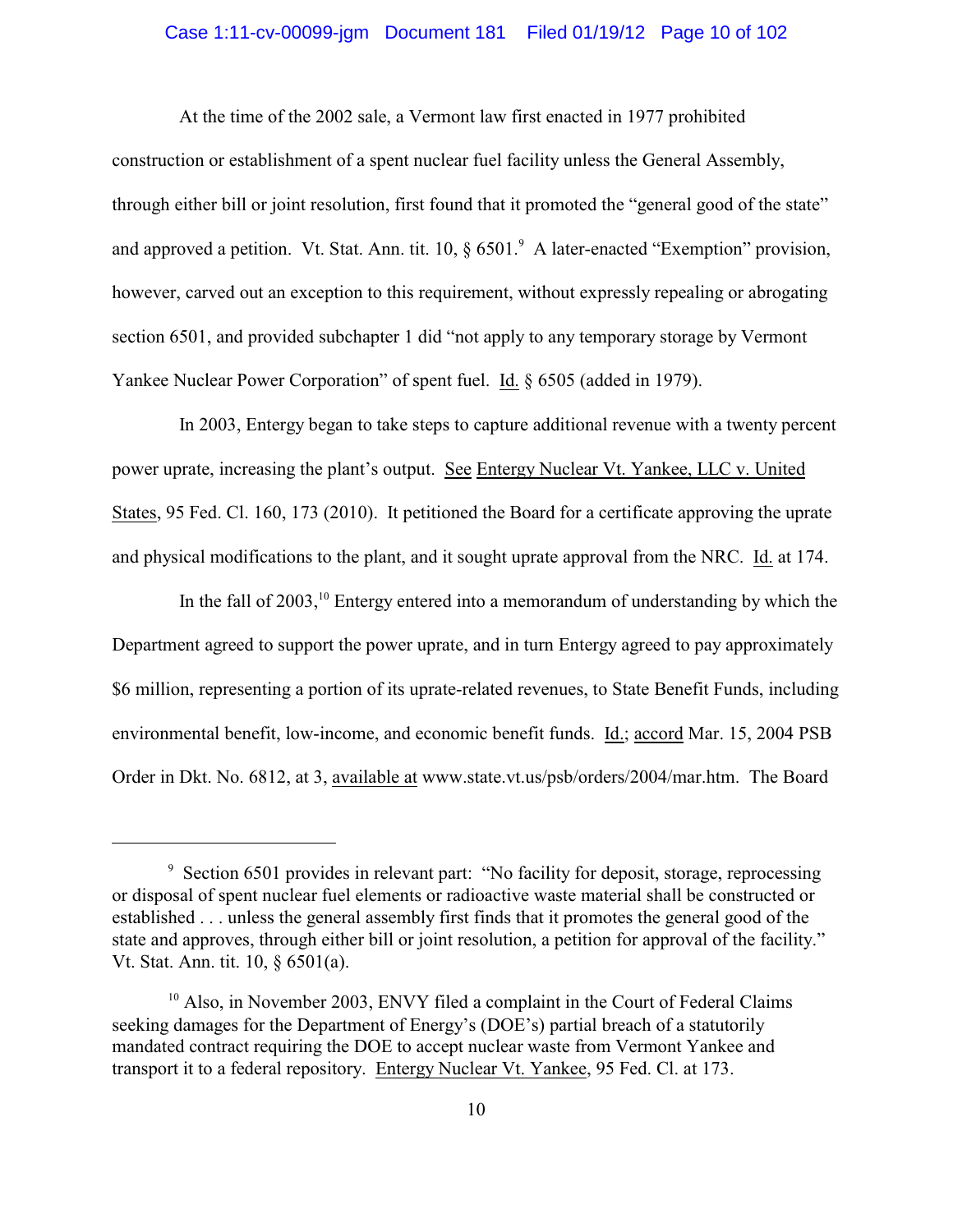issued a CPG approving the uprate on March 24, 2004. Entergy Nuclear Vt. Yankee, 95 Fed. Cl. at 188.

Because the uprate would exhaust Vermont Yankee's existing spent fuel storage space approximately 18 months earlier than planned, i.e., sometime in 2008, Entergy began preparing to petition the Board to approve construction of a dry cask spent fuel storage facility, and the Board decided to consult with the legislature and the Attorney General's Office. See Thayer Test., Tr. 375-76 (Doc. 168). Then-Senator Peter Welch wrote the Vermont Attorney General, William H. Sorrell, seeking an opinion regarding the General Assembly's authority to address the storage of spent nuclear fuel, in light of Vermont Yankee's new ownership, because the uprate meant on-site storage of spent fuel would reach the capacity limits of existing facilities sooner. See Letter from Vermont Attorney General's Office to Peter Welch, Pres. Pro Tempore of the Vermont Senate, 2004 WL 1737093, at \*1 (Apr. 30, 2004), Pls.' Ex. 308.

On April 30, 2004, the Vermont Attorney General's Office responded with a legal opinion letter concluding that section 6505's exemption from legislative approval for new storage construction was owner-specific, not site-specific, such that Vermont Yankee, now owned by ENVY, did not come within the exemption, and a court would more likely than not find any assignment of VYNPC's rights under the exemption unenforceable. Id. at \*4. This development concerned ENVY, because running out of storage capacity in 2008 would have forced it to cease operations. See Apr. 26, 2006 PSB Order in Dkt. No. 7082, at 4, 16, Pls.' Ex. 362 (Doc. 4-50). The concrete dry cask storage system and pad Entergy anticipated constructing had been previously reviewed and approved by the NRC, id. at 18, and did not require further NRC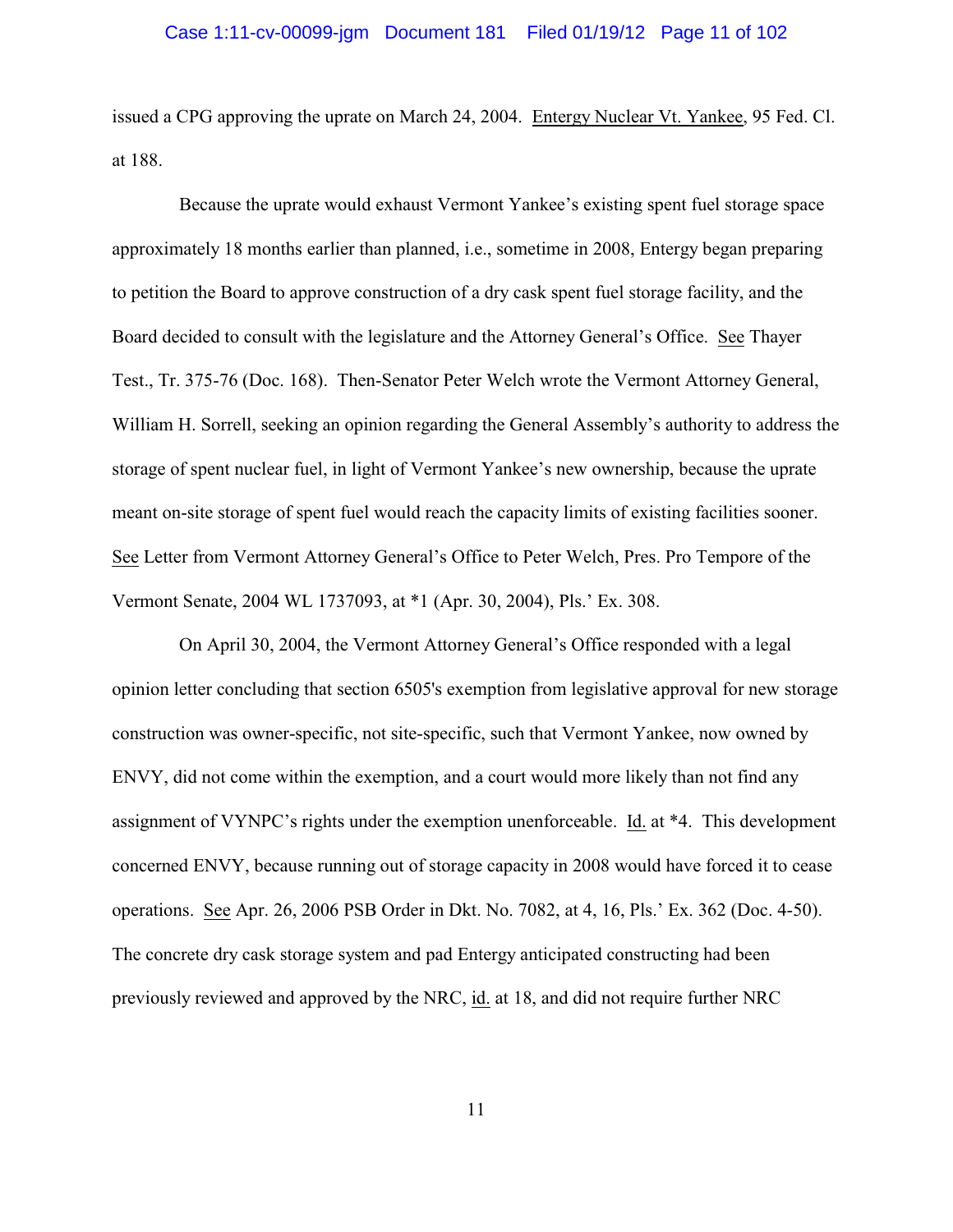#### Case 1:11-cv-00099-jgm Document 181 Filed 01/19/12 Page 12 of 102

permitting. Given the Attorney General's opinion that Entergy was not exempt from sections 6501-03, Entergy proceeded to lobby for a new exemption.

#### A. History of Act 74, Dry Cask Storage Authorization of 2005 (H.545)

The Vermont General Assembly is comprised of citizen legislators, 150 in the House of Representatives and 30 in the Senate, serving terms of two years. The legislature generally is in session from early January through late April or May each year. Legislators have no personal staff. A small, professional non-partisan staff serves the entire assembly. See generally www.leg.state.vt.us.

Late in the General Assembly's 2004 session, Entergy proposed section 6505 be amended to change the name of the entity to which the exemption applied from "Vermont Yankee Nuclear Power Corporation" to "Vermont Yankee Nuclear Power Station," but the proposal failed to obtain support. See Thayer Test., Tr. at 378 (Doc. 168).

In February 2005, the House and Senate's respective Natural Resources and Energy Committees held hearings and a joint meeting to discuss how the legislature would proceed. See List of Hearings and Debates for Act 74, Defs.' Legis. Hist. App. to Pre-Trial Br. at 30 (Doc. 143-2); see also Pls.' Exs. 2-9 (hearing recordings).

On March 10, 2005, Entergy proposed legislation, entitled "Relating to the Temporary Storage of Radioactive Material," that sought to place approval in the hands of the Public Service Board, subject to the criteria outlined in title 30, section 248. The proposal provided in relevant part:

Notwithstanding the provisions of chapter 157 of title 10, a company may construct a dry fuel storage facility at the site of the Vermont Yankee nuclear power station subject to the following: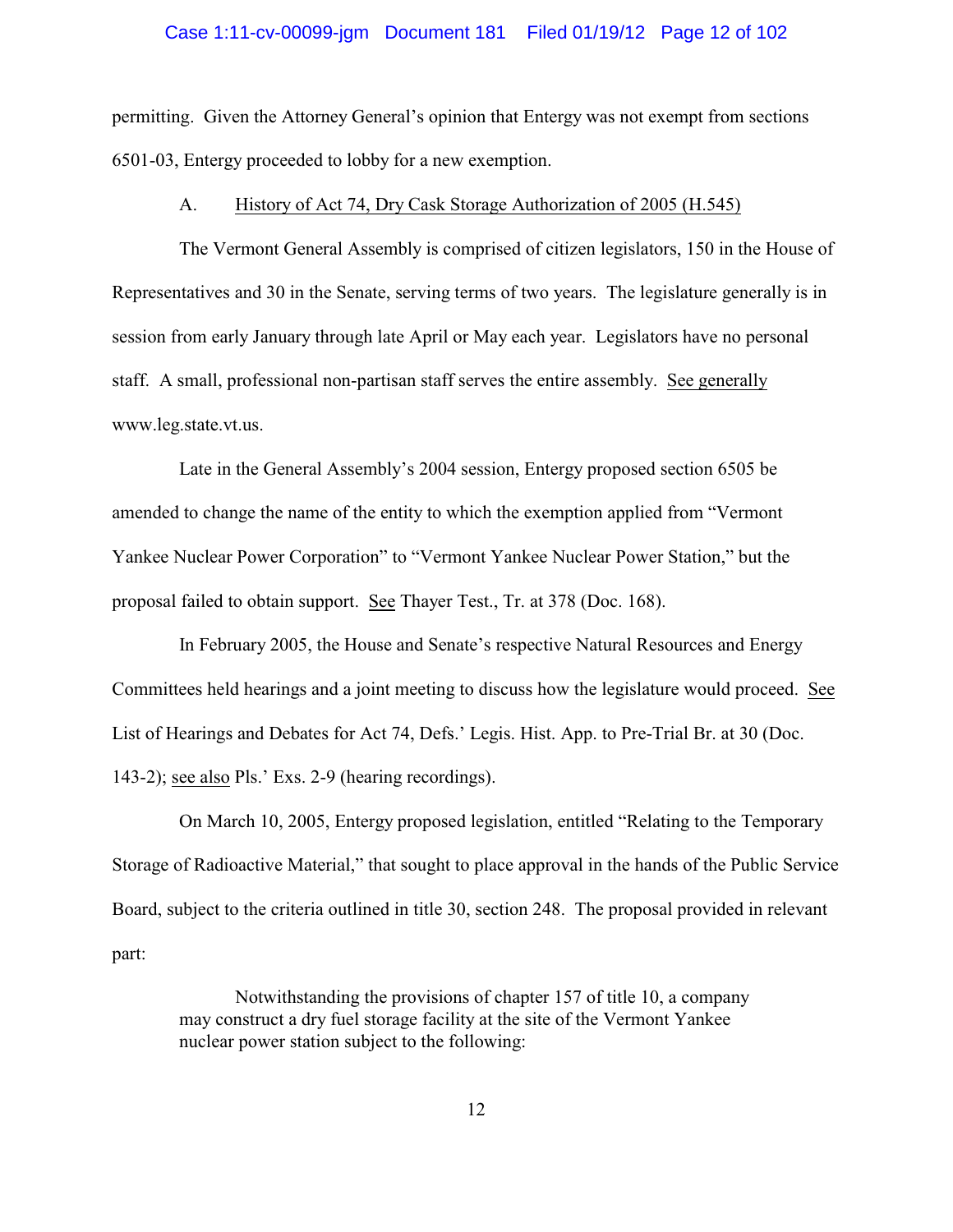1. The Company shall load no more than twelve dry fuel storage containers unless the public service board finds after hearing that loading a different number of containers is necessary to operate the Vermont Yankee Nuclear Power Station through its existing license from the Nuclear Regulatory Commission and to off load the station's fuel core.

2. The company shall not commence construction of any dry fuel storage facility before receiving a certificate of public good from the public service board pursuant to section 248 of title 30.

Letter from John Hollar to Chairman Dostis (Mar. 10, 2005) (transmitting proposed legislation),

Pls.' Ex. 460 (Doc. 39-37).

Entergy's proposal, which appears in the legislature's bill file for Act 74, was confined

to requiring Board approval to construct a facility; it did not require Plaintiffs to seek legislative

approval for storage of fuel after 2012.

Between March 2005 and May 23, 2005, the House and Senate's respective Natural

Resources and Energy Committees held hearings, as did the House Ways and Means Committee.

See List of Hearings & Debates for Act 74, Defs.' Legis. Hist. App. to Pre-Trial Br. at 30 (Doc.

143-2); see also Pls.' Exs. 10-90 (hearing recordings).

During these committee hearings, legislators heard more than a dozen witnesses testify regarding their safety concerns surrounding spent fuel storage. See e.g., Pls.' Leg. Hist. App. to Pre-Trial Br., Vol. I (listing excerpts identified as Pls.' Exs. 27A, 27B, 27D, 27E, 27F, 27G, 27H, 28A, 28B, 28C, 45A, 46A, 46B, 46C, 46D, 47A, 82A).<sup>11</sup> The committee legislators were advised by one expert witness hired by legislative counsel: "The problem that we're dealing with

 $11$  For ease of reference, where available, the Court refers to the lettered exhibit numbers in Plaintiffs' Legislative History Appendix (Doc. 144-1), which aid the Court in locating the relevant excerpts, noting that the actual evidence is the audio recording bearing that exhibit number.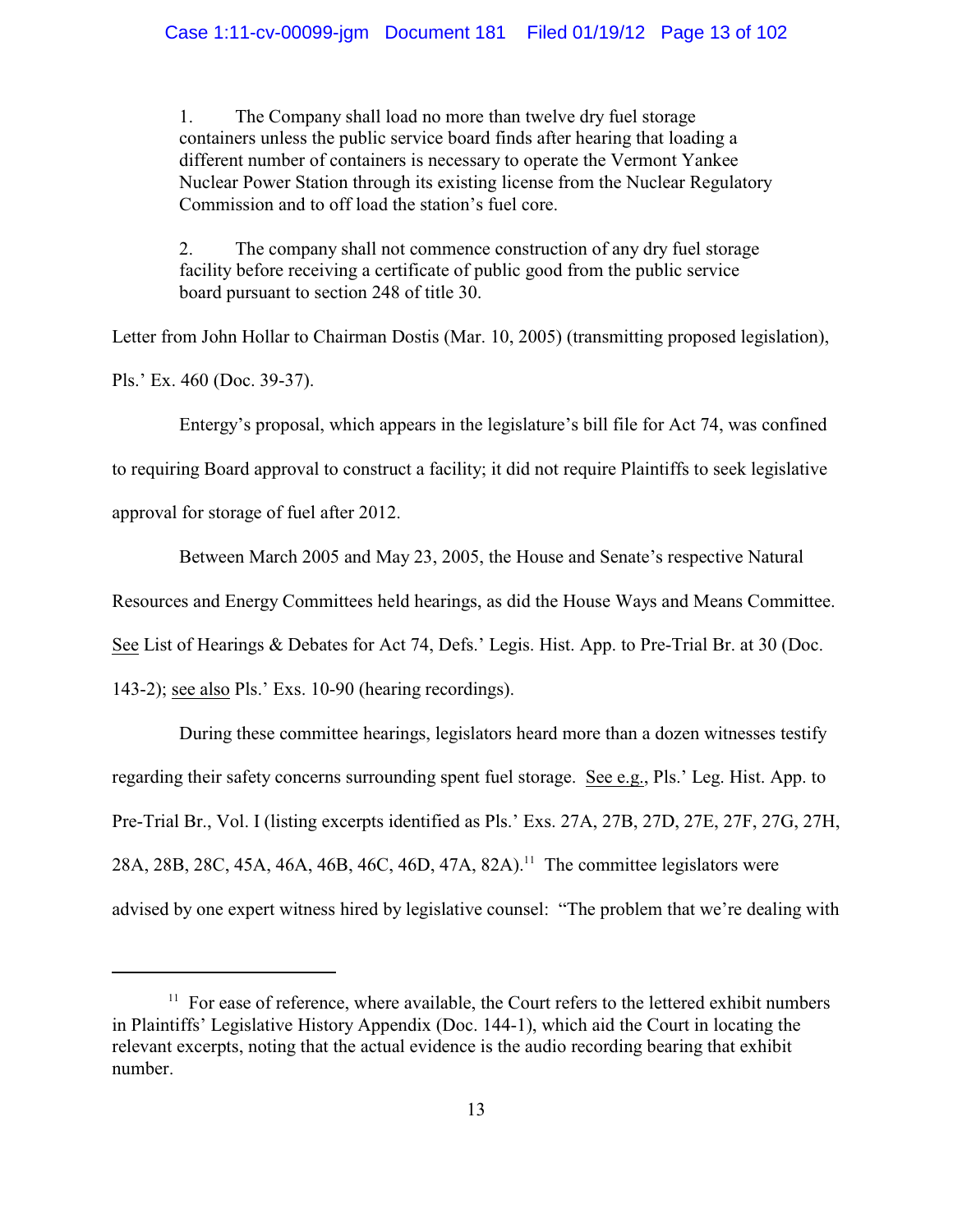# Case 1:11-cv-00099-jgm Document 181 Filed 01/19/12 Page 14 of 102

here is that a lot of the concerns that citizens have are concerns that you can't address directly the way they want them to be addressed." Pls.' Ex. 57A (Track 1 00:28:19). When one legislator explained that dry cask storage, "in my mind, it's a safety issue," the expert responded, "I don't think you want to address this from the point of view of safety at all." Pls.' Ex. 31A (Track 1 00:09:00). Despite being told that safety was not in the legislature's purview, legislators frequently raised safety considerations in addressing the spent fuel storage issue. See, e.g., Pls.' Ex. 58A (Track 1 00:04:39) ("one of my big problems and why I want some money from somebody that if the federal government or Entergy doesn't protect it, we're going to have to do it because we are not going to let our citizens . . . blow up"); Pls.' Ex. 65A (Track 1 00:00:40- 00:02:17) (legislator asking, "this one comes at a question of creative use of statute . . . someone might have a safety issue in mind, but – their want to shield the physical impact – the visible impact of these casks from the river?" was told by a DPS witness such an issue could be addressed in terms of "aesthetics"); id. (Track 1 00:01:30) (another representative asking about radiation limits for cask perimeters). In a May 18, 2005, House Ways and Means Committee hearing, a representative expressed "it really bothers me that a private company is going to be able to have an uprate, which was questionable a year ago and there were issues of safety around that, . . . and so why wouldn't we charge them for at least making money and planting again dangerous material on our soil?" Pls.' Ex. 80A (Track 1 00:55:14). Other references to safety by legislators and witnesses are too numerous to recount here. See Pls.' Legis. Hist. App. at 2-34 (excerpting statements from hearings and debates on H.545 recorded in Pls.' Exs. 2-124).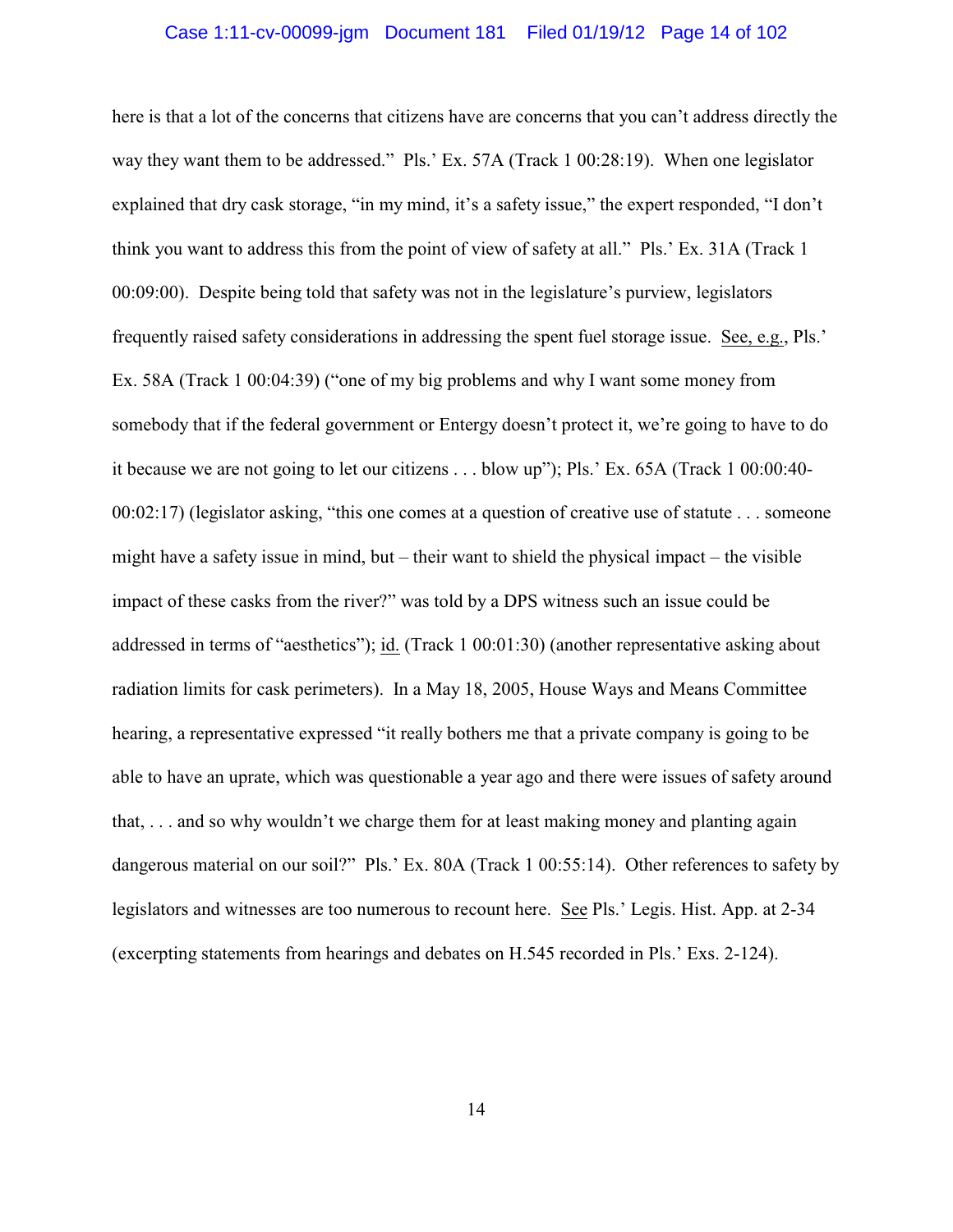# 1. H.545, As Introduced

The bill, as introduced on May 23, 2005, contained the following provisions. The legislative findings in section 6521(a)(1) noted that the federal government "is in breach of contract for its failure" to provide for "disposal of spent nuclear fuel." See H.545, Bill As Introduced, Defs.' Ex. 1129.<sup>12</sup> Absent this failure, Vermont Yankee "would not require dry cask storage" for "an unknown and indefinite period of time." Id.  $\S 6521(a)(3)$ . Section 6521(a)(4) provided: "Payments made by Entergy Nuclear VY for the privilege of storing spent nuclear fuel in Vermont are incurred because of the failure of the DOE to accept title and delivery of the spent fuel as required by law, and should be subject to review and recovery in a court of law for damages for breach of contract." Id. § 6521(a)(4). In section 6521(b), entitled "Intergenerational equity," the bill articulated findings, of which three subsections stated:

 (3) It is necessary in the interests of intergenerational equity to help balance the burdens and benefits of nuclear power among succeeding generations of Vermont electricity consumers.

(4) In that pursuit, the entity profiting from the continued operation of Vermont Yankee is required by this subchapter to provide a specified degree of offsetting benefit to Vermont's future electricity consumers.

(5) To make this equitable reallocation, this subchapter redirects a small part of the revenue stream generated near the end of the nuclear system operating life in order to provide succeeding generations of Vermonters with an offsetting benefit in the form of assistance for varied, reliable, economic, and sustainable sources of electricity for the future.

Id.  $§$  6521(b)(3)-(5).

 $12$  The Court notes that Vermont maintains a Bill Tracking System at its Main Legislative Research Page, available at www.leg.state.vt.us.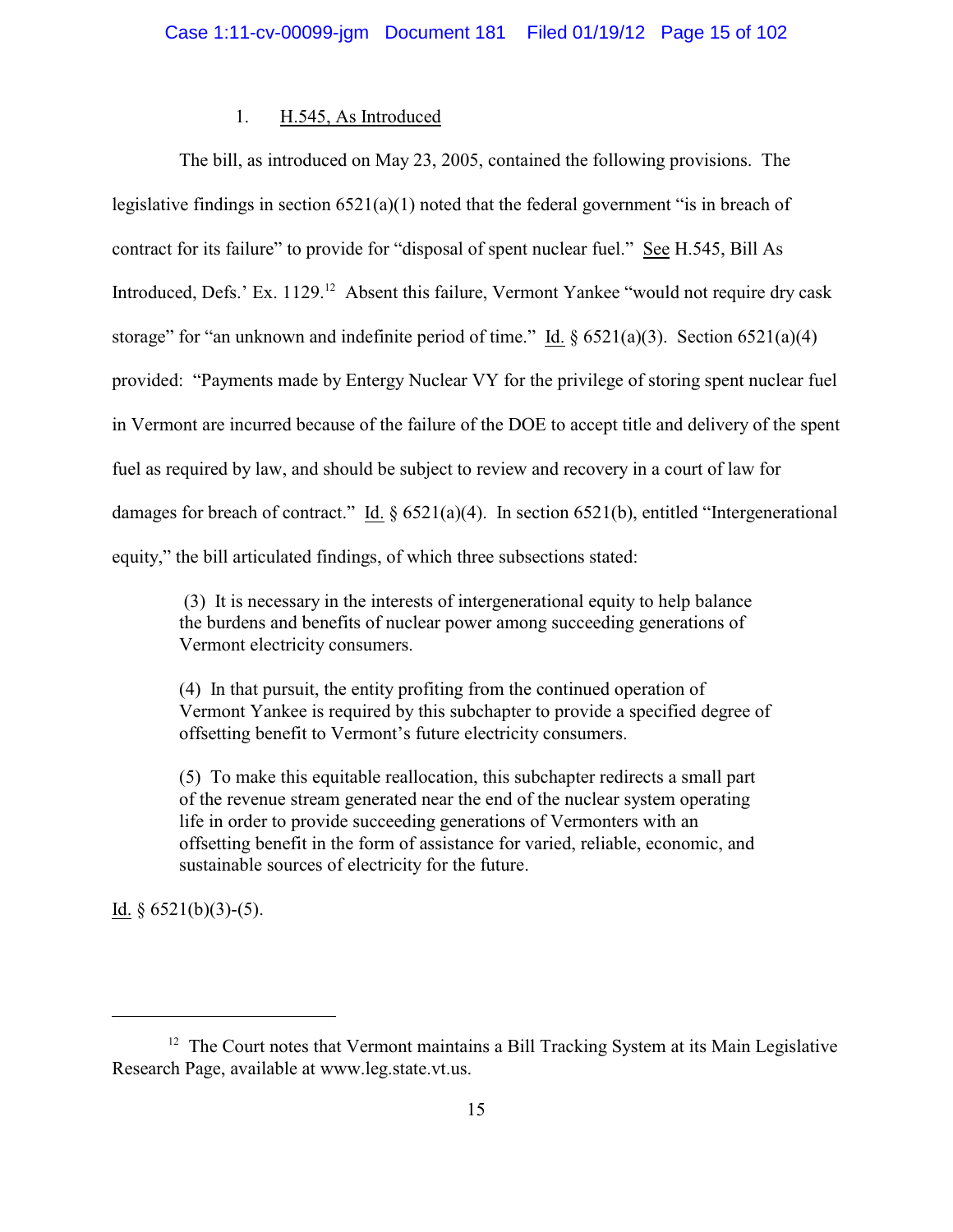Subsection (c) of the legislative findings addressed Vermont Yankee's power uprate and

found that as an unregulated wholesale generator, the energy generated by ENVY's 20 percent

uprate would be sold,

at competitive market prices, with additional revenues estimated at more than \$35 million per year. These additional power sales are not subject to rate regulation by the public service board nor are they committed primarily to the benefit of Vermont utilities or ratepayers.

Id.  $§$  6521(c)(2).

Furthermore, "[a]s a result of the uprate," ENVY would be "creating additional spent

fuel," that needed to be stored in Vermont. Id.  $\S 6521(c)(3)$ . Subsection (c)(5) found:

As a condition of granting the privilege to an independent power producer to store additional spent fuel assemblies and dry casks in Vermont, it is appropriate to impose a spent fuel storage charge for so long as spent nuclear fuel is stored in the state.

Id.  $\S 6521(c)(5)$ . The legislative findings also called for the creation of a "clean energy

development fund" dedicated to developing a diverse power supply by 2012. Id.  $\S 6521(c)(8)$ .

Section 6522 set out the substantive provisions requiring Vermont Yankee to go before the Board for a CPG before they could commence "construction or establishment of any new facility." Id.These substantive provisions included a statement, which remained in place until the final enactment, that compliance with the subchapter "shall not confer any expectation or entitlement to continued operation of Vermont Yankee" after March 21, 2012, however, they provided that for continued operation, or expansion of the spent fuel storage facility "beyond the capacity" authorized, Vermont Yankee "must first obtain the approval of the general assembly," and then a "certificate of public good from the public service board." Id.  $\S 6522(c)(5)$ .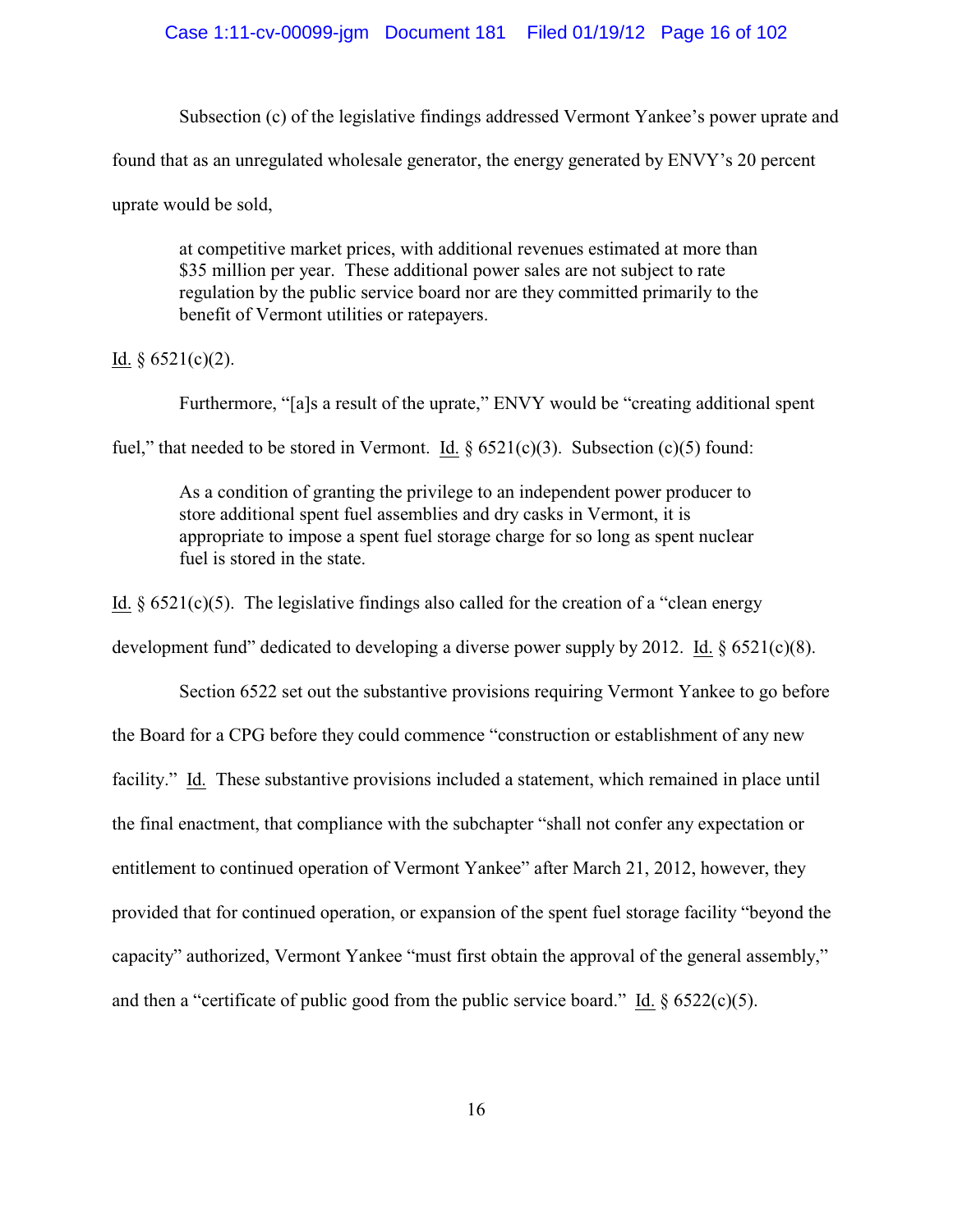# Case 1:11-cv-00099-jgm Document 181 Filed 01/19/12 Page 17 of 102

Section 6523 of the bill as initially introduced provided that a "Spent Nuclear Fuel Storage Charge" would fund the Clean Energy Development Fund. Id. § 6523. The charge was to be "at the rate of one mill per kilowatt hour," "with a minimum annual charge of \$4,000,000.00 per year," to be "adjusted annually to reflect changes in the consumer price index," and to be paid regardless of whether the plant was "generating, out of service, or decommissioned," and the obligation would last "so long as spent nuclear fuel from the plant is stored within the state of Vermont." Id. § 6523(a).The charge could be offset if ENVY invested in renewable energy resources. Id. § 6523(b).

Section 6524 called for a "generation facility charge," applicable to facilities generating in excess of 400 MW (and therefore applicable only to Vermont Yankee), of \$25.00 per year for each kW of installed capacity at a facility in excess of 510 MW, which would also be paid into the Clean Energy Development Fund.Id. § 6524. Section 6525 called for financial review, and permitted amendment of the storage charges. Id. § 6525. Among the factors reviewed were ENVY's ability to recover facility costs from other sources, sales in the competitive power market, cost-sharing from sources outside Vermont, and any damage recoveries from the federal government. Id.  $\S$  6525(b).

Section 6526 created the Vermont Clean Energy Development Fund and provided it would be funded by the spent fuel charge and the generation facility charge assessed under the bill, and the revenue sharing contributions called for by the memorandum of understanding governing the uprate, and any other memorandum of understanding entered before July 1, 2005. Id. § 6526.

17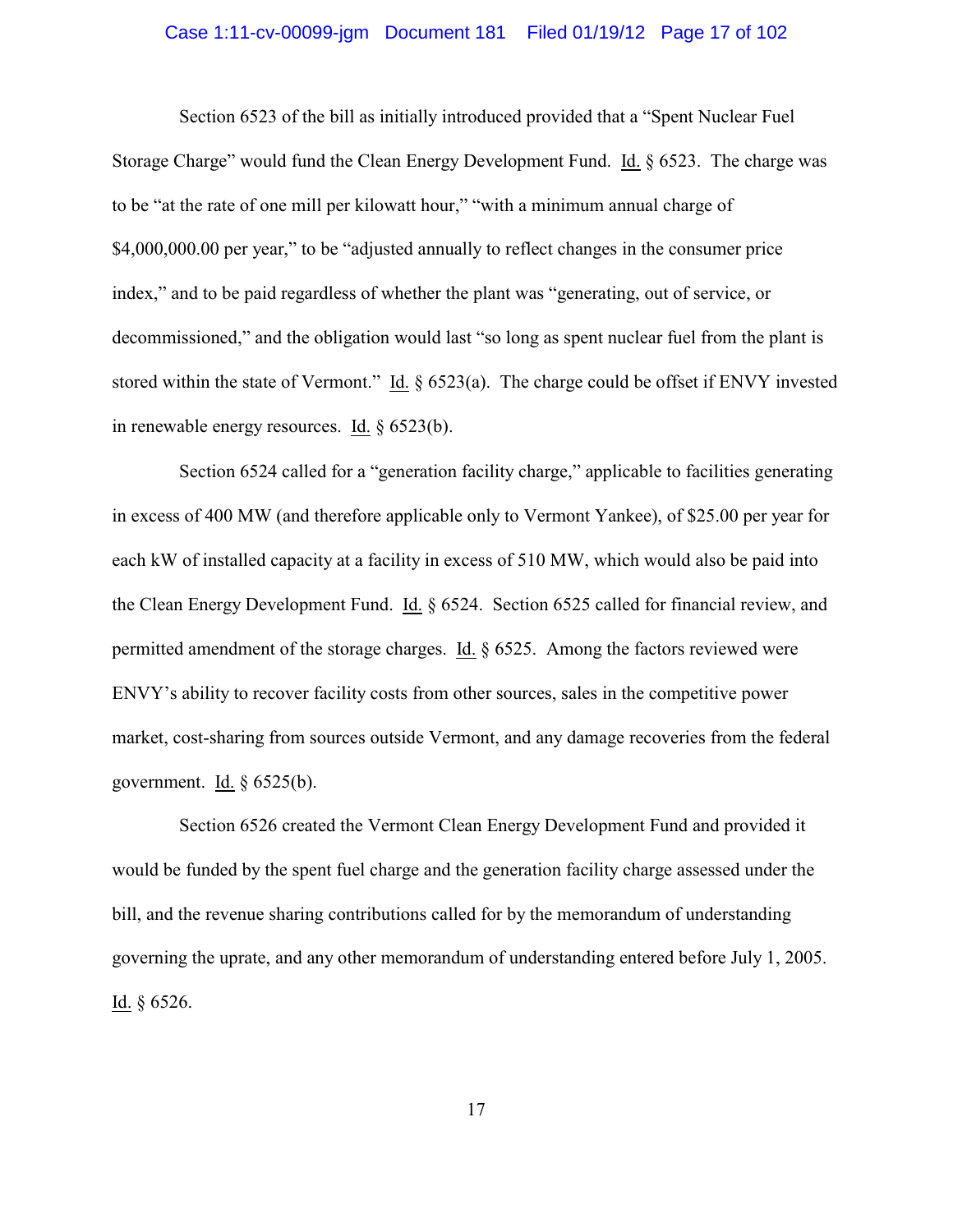#### 2. H.545, As Passed the House

On May 31, 2005, a representative for the Committee on Natural Resources recommended amendment by entirely replacing the proposed sections 6521 through 6526 with newly drafted sections 6521 through 6523. May 31, 2005 House J. at 1475-76 (also reflecting amendment of emergency management procedures). The section 6521 legislative findings were replaced in their entirety. Id. at 1476. The new amendment required legislative approval for fuel storage after 2012, and a CPG from the Board for continued operation. Id. The House passed this amended version of the bill on the same day. See H.545, As Passed the House.

On June 2, 2005, the Senate Finance Committee held a hearing where a legislator repeatedly expressed the legislature's desire to act on radiological safety concerns, despite being told this was not in the body's purview, and where the benefits of having preempted concerns appear in the MOU were discussed. See Pls.' Exs. 110D, 110 (Track 1 00:51:08-00:54:40); see also Pls.' Exs. 111A, 112A. On June 3, 2005, the Senate Natural Resources and Energy Committee recommended the Senate insert a few words into section 6523, striking out a subdivision requiring reports on fund expenditures. June 3, 2005 Senate J. at 1321.

During the Senate floor debate on H.545 on June 3, 2005, numerous senators made statements. One senator reported: "Our goal in Natural Resources and Energy was to review and provide the safest possible storage for spent fuel rods while they're in Vermont. . . . [W]e have protected ourselves as best we can as Entergy goes forward and we will have dry cask in the State . . . ." Pls.' Ex. 124A (Track 1 00:20:34). Another stated: "In January when we began talking about this, it was quite obvious that the issue of public safety was going to be of paramount concern. We couldn't compromise cash for safety, permits for safety, or any of the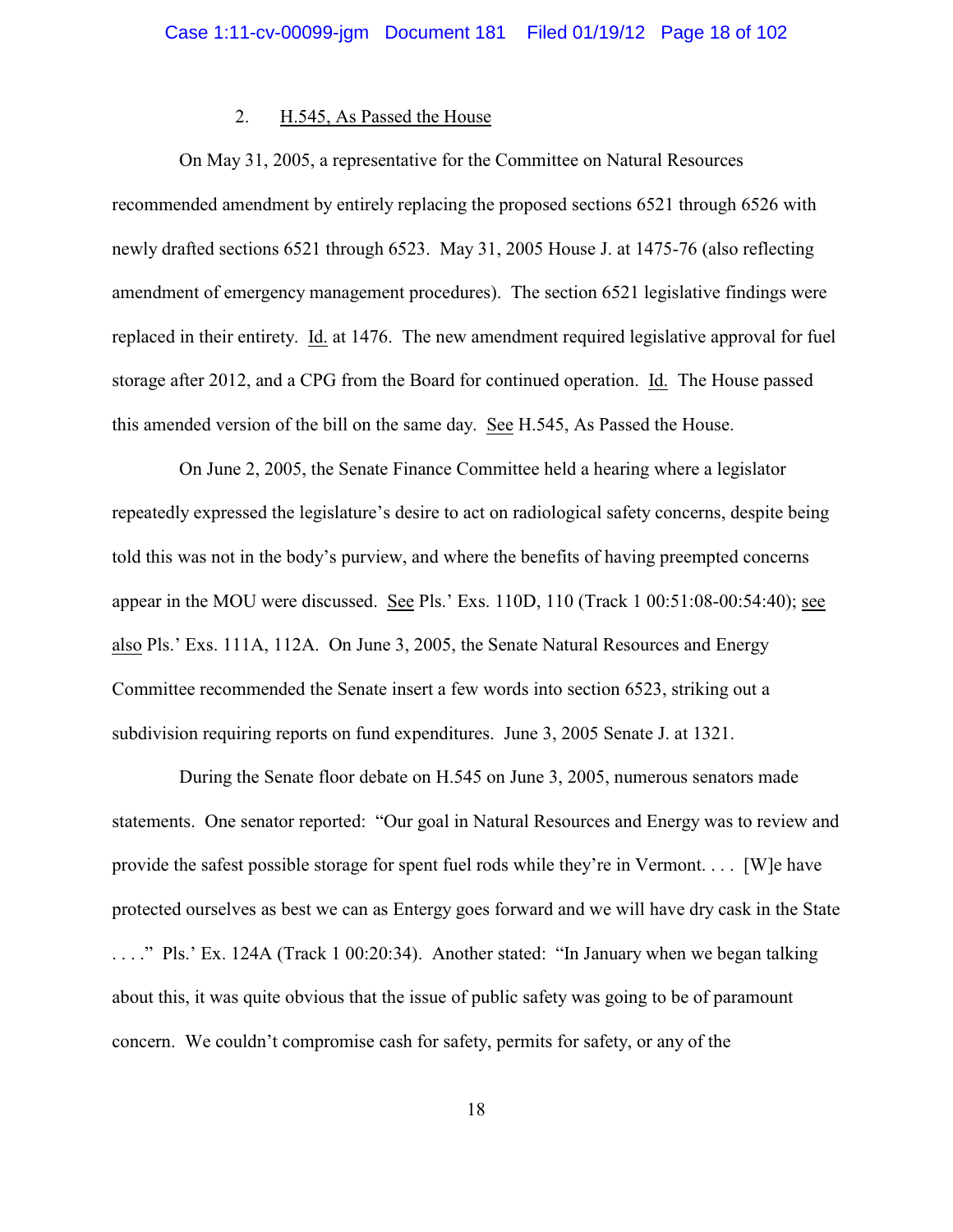# Case 1:11-cv-00099-jgm Document 181 Filed 01/19/12 Page 19 of 102

apprehensions people have. Safety is not, was not, is not for sale under no conditions." Pls.' Ex. 124C (Track 1 00:28:17). This same senator stated, of Senate Finance Committee colleagues, "we took very, very seriously this question of safety and the burden of responsibility on us, what was the right decision or what was the right recommendation to make to this General Assembly. . . . But every time there has been a question about whether we could do anything that would increase the role of our safety oversight, I favored it." Pls.' Ex. 124D (Track 1 00:30:11). Furthermore, the senator stated: "[A]ll of us will have to make that independent judgment about what's in the best interest of the State. But I, for one, want to state categorically and explicitly that safety is the prime concern, safety is not for sale, no amount of money is worth it to increase any risk of danger to Vermonters." Pls.' Ex. 124E (Track 1 00:40:41). See also Pls.' Legis. Hist. App. at 24-34 (excerpting other safety-related statements from the Senate debate and committee hearings, too voluminous to recount here); Pls.' Exs. 103-124 (full recordings of proceedings).

Following the debate, the Senate passed the proposed amendments, and House and Senate Agreement took place on June 4, 2005.

#### 3. H.545, As Enacted

The final version of H.545, designated Act 74, added subchapter 2, comprised of sections 6521, 6522 and 6523, to Chapter 157 of title 10 of the Vermont Statutes. Act 74, 2005 Vt. Laws 74 (LexisNexis). Section 6521 states the General Assembly's findings, noting that whether Vermont Yankee Station continues operating or is relicensed, a "large fraction of the state's [power] supply will need to be replaced." Vt. Stat. Ann. tit. 10, § 6521. The findings call for accelerated investment in economically and environmentally sound electricity resources, investment in renewable energy sources and energy efficiency, and states that in support of these

19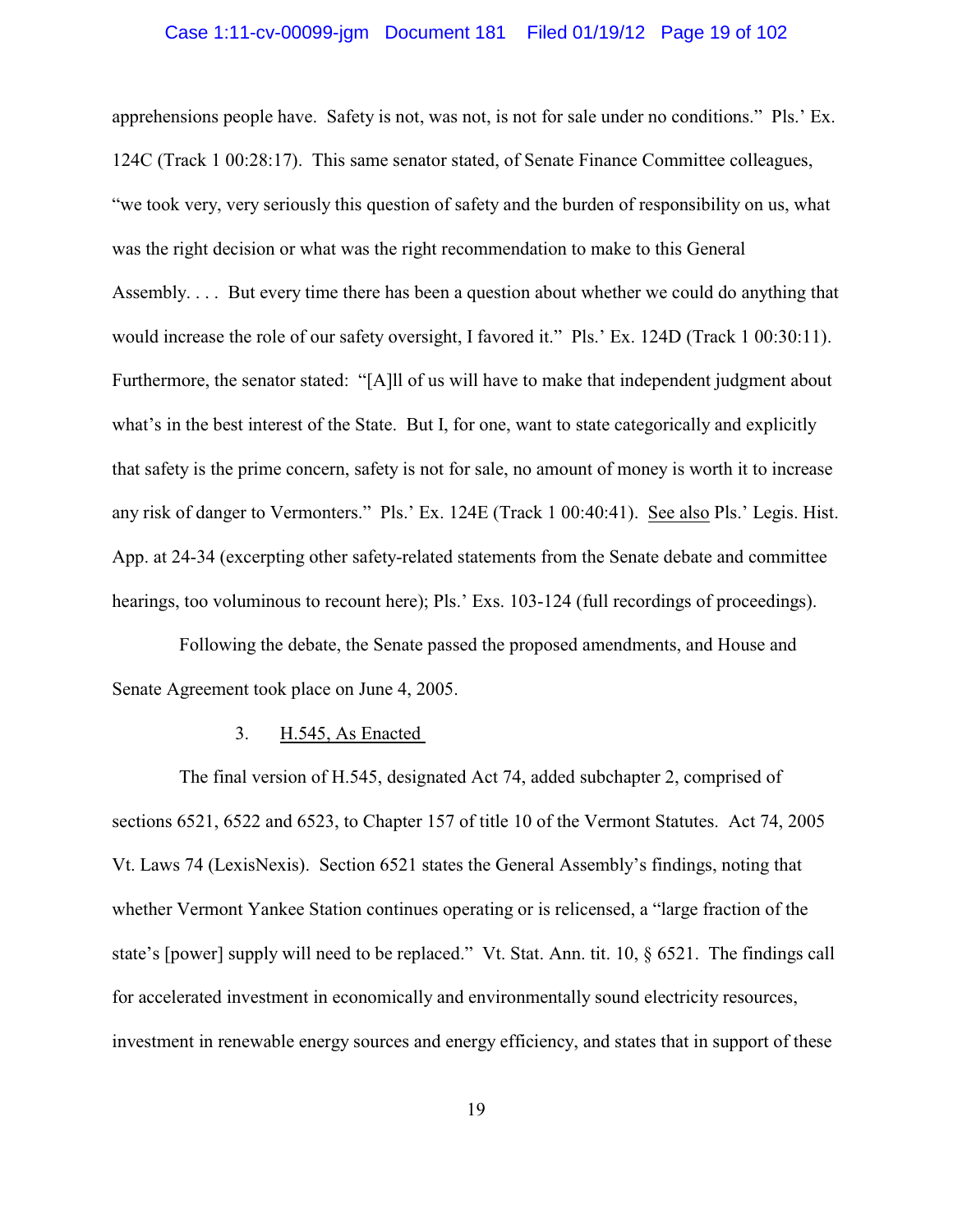# Case 1:11-cv-00099-jgm Document 181 Filed 01/19/12 Page 20 of 102

objectives, the assembly and PSB created the "statewide energy efficiency fund," and notes the need for a "clean energy development fund" to support investment in clean energy resources. Id.

Section 6522 prohibits commencement of "construction or establishment of any new storage facility for spent nuclear fuel before receiving a certificate of public good" from the Board "pursuant to 30 V.S.A. § 248." Id. § 6522. Section 6522 calls for application of section 248's criteria governing modification of facilities, and imposes additional criteria and limitations. Id. The following Board findings are prerequisites to construction: First, that "[a]dequate financial assurance exists for the management of spent fuel" for as long as it is located in Vermont; second, the applicant has committed to remove spent fuel from Vermont to a federal facility; third, the applicant will implement a spent fuel management plan to facilitate removal; and fourth, the applicant was "in substantial compliance with any memoranda of understanding" with the State. Id. § 6522(b). Section 6522 also imposed additional limitations to be included in the CPG. First, the CPG to provide permission to store spent fuel was limited to fuel from Vermont Yankee, not any other source; second, the CPG's permission was limited to the "cumulative total amount" of fuel "derived from the operation of the facility up to, but not beyond, March 21, 2012." Id.  $\S 6522(c)(1)-(2)$ . Subsection (4) noted that compliance with the subchapter "shall constitute compliance with the provisions of this chapter that require that approval be obtained from the general assembly before construction or establishment of a facility" for spent fuel, "but only to the extent specified in this subchapter." Id.  $\S 6522(c)(4)$ .

By these provisions, Act 74 essentially gave Entergy a dispensation in 2005 from other provisions in Chapter 157 requiring approval by the General Assembly for construction of a storage facility, channeling the petition to the Board instead.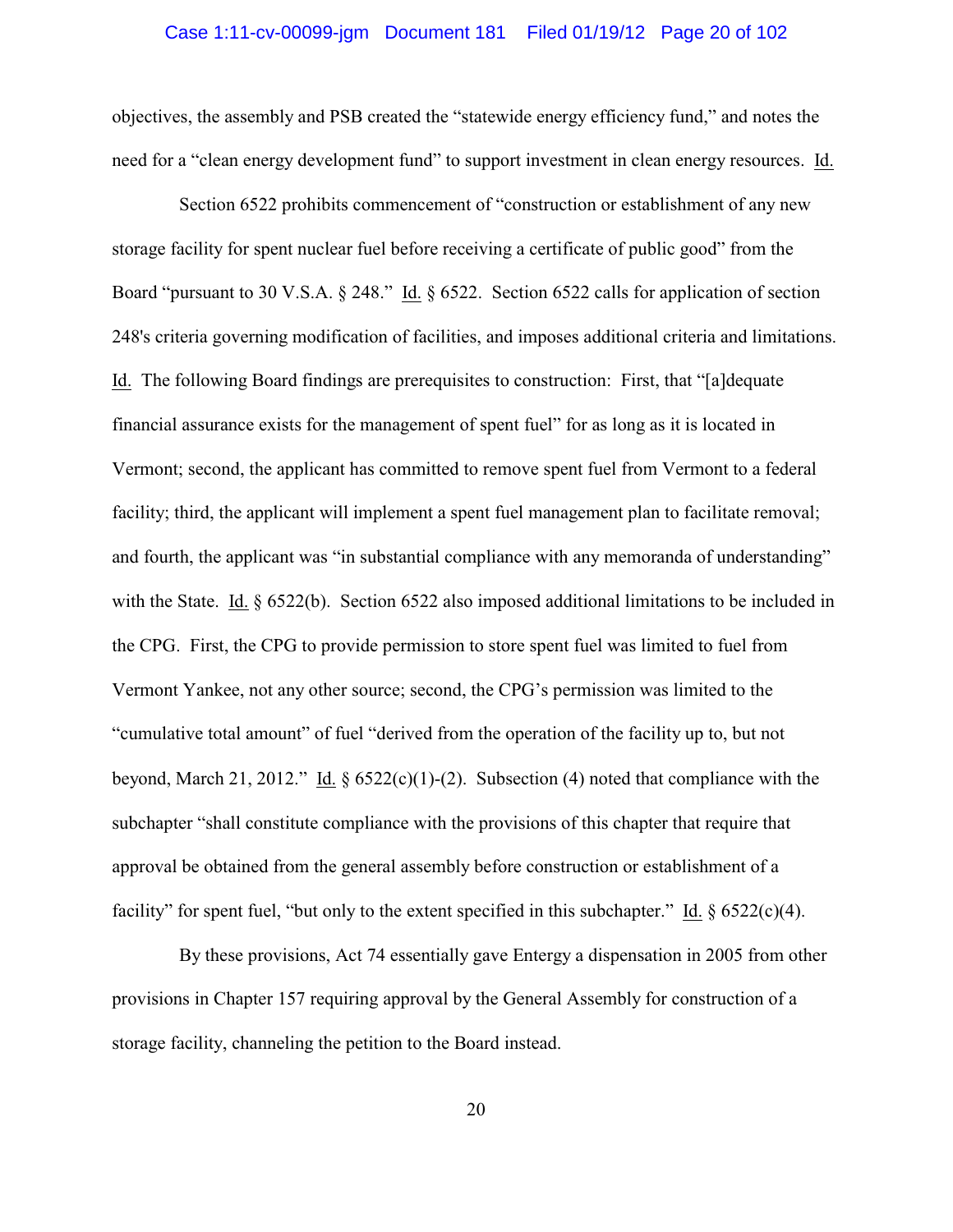# Case 1:11-cv-00099-jgm Document 181 Filed 01/19/12 Page 21 of 102

The Act also provided: "Storage of spent fuel derived from the operation of Vermont Yankee after March 21, 2012 shall require the approval of the general assembly under this chapter." Id.  $\S 6522(c)(4)$ . Notably, there are no other provisions in Chapter 157 that require General Assembly approval for storage within already constructed facilities.

Finally, section 6522 noted that compliance with sections 6522 and 6523 "shall not confer any expectation or entitlement to continued operation of Vermont Yankee following the expiration of its current operating license on March 21, 2012." Id. § 6522(c)(5). "Before the owners of the generation facility may operate . . . beyond that date, they must first obtain a certificate of public good from the public service board under Title 30." Id.

Section 6523 of the final enactment established a Clean Energy Development Fund, funded by payments made by Entergy under the memorandum of understanding in PSB Docket No. 6812 (revenue shares from the uprate), "together with the proceeds due" under any "subsequent memoranda of understanding entered before July 1, 2005." Id.  $\S$  6523(a)(1). In Docket 6812, Entergy's commitment to share revenue from the uprate was estimated, for shared revenue through 2012, to have a net present value of \$6.1 million. See Mar. 14, 2004 PSB Order in Dkt. No. 6812, at 3. The anticipated June 21, 2005 memorandum of understanding (2005 MOU) in the dry cask storage docket would also require payments into the fund. Section 6523 provided the fund was to be used to promote "cost-effective and environmentally sustainable" power "for the long-term benefit of Vermont electric customers." § 6523(c). Subsection (d) of section 6523 governs the administration and authorized expenditures from the fund, and has been substantially amended since 2005. § 6523(d). Entergy has not challenged those subsequent amendments and has abandoned its challenge to the Clean Energy Development Fund.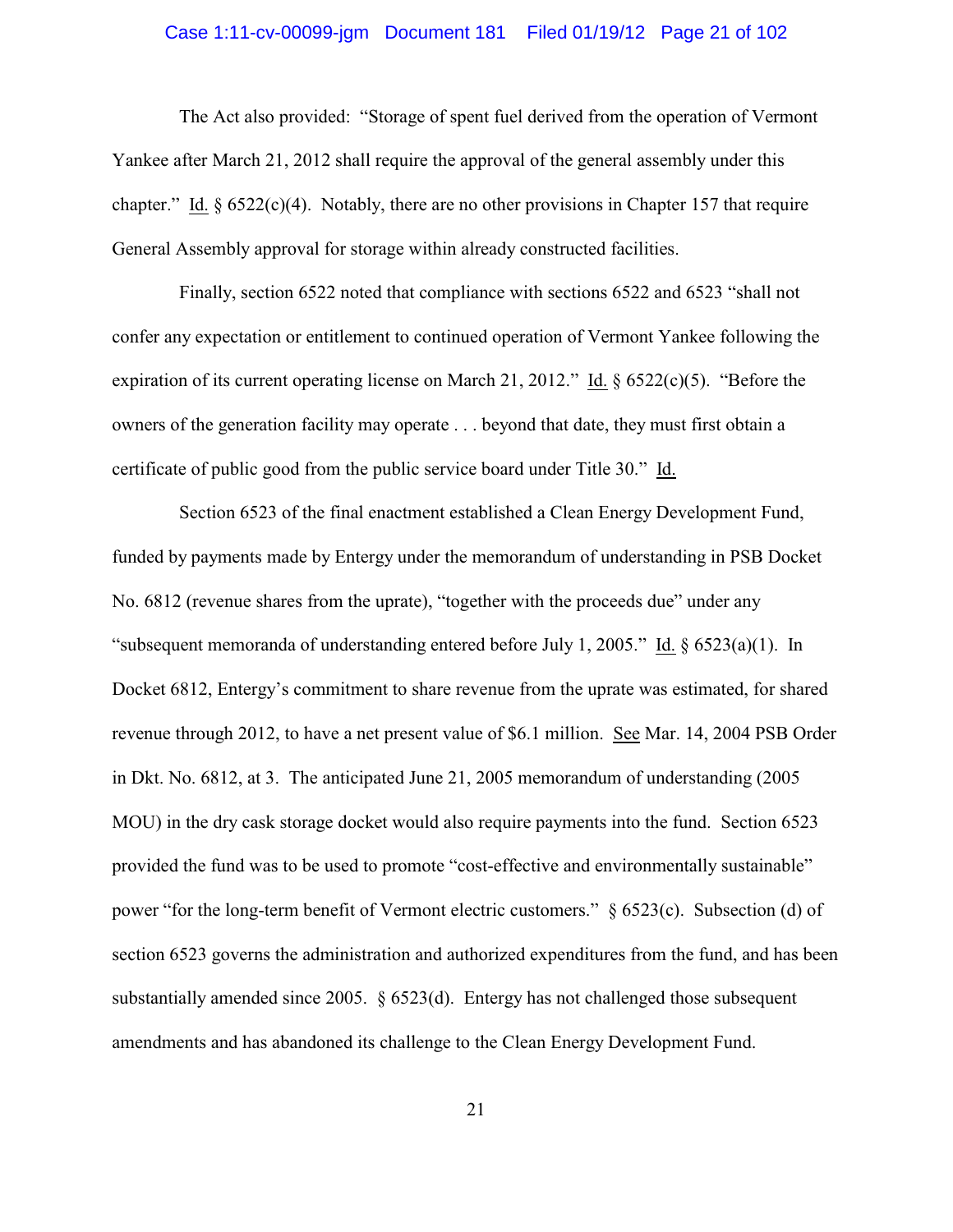# Case 1:11-cv-00099-jgm Document 181 Filed 01/19/12 Page 22 of 102

In a June 6, 2005, email from Vermont Yankee's then-site vice president Jay Thayer to Vermont Yankee employees, shortly after the Senate approved the House bill, Thayer explained that Entergy employees had testified at legislative hearings on Act 74 to urge the legislature to avoid what early draft legislation proposed, namely, imposing a yearly fee on storage that ended only when the fuel was transferred to the federal government, which "represented open-ended liability connected with" the dry fuel initiative. Email from Thayer to VY Employees (June 6, 2005), Defs.' Ex. 1225. "The solution arranged between Entergy and the legislative leadership was therefore for Entergy to agree to a finite number of payments," conditioned on revenue from the power uprate. Id. (describing State's concessions as "good news"). Entergy reported that its anticipated obligation, under the forthcoming memorandum of understanding (the 2005 MOU), would be about \$2.5 million per year, totaling \$15 million over the seven years until 2012. Id.

Entergy, to facilitate the assembly vote, had negotiated with the Department a memorandum of understanding governing the dry storage facility construction. Signed June 21, 2005, the day Act 74 was enacted, the 2005 MOU required Entergy to petition the Board for a CPG approving the construction. See 2005 MOU, Defs.' Ex. 1007 (Doc. 46-19). The 2005 MOU provided for, inter alia, line-of-sight barriers**,** pad siting, cask spacing, access road siting and construction, cask temperature monitoring and radiation surveillance, and finally, a recognition the legislation was contingent upon the company's agreements under the MOU, "to fund a Clean Energy Development Fund" with quarterly "payments calculated to total \$15,625,000." Id.; see also Apr. 26, 2006 PSB Order in Dkt. No. 7082, at 83, Pls.' Ex. 362 (Doc. 4-50). The 2005 MOU also expressly waived any federal preemption claim to prevent enforcement of its obligations under the memorandum. 2005 MOU ¶ 12, Defs.' Ex. 1007.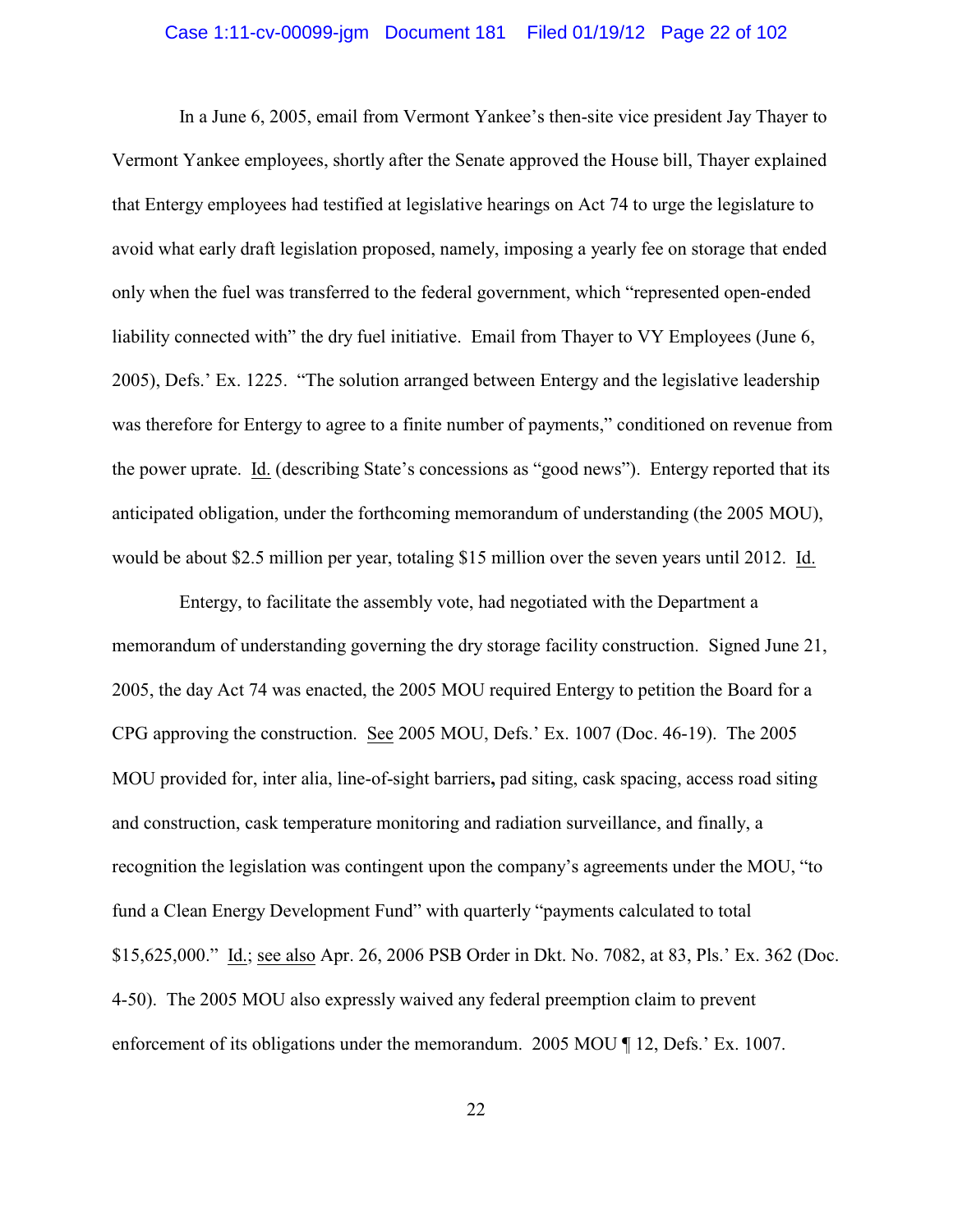# Case 1:11-cv-00099-jgm Document 181 Filed 01/19/12 Page 23 of 102

According to Jay Thayer's trial testimony in this case, the legislature provided the Board with certain technical requirements – which overlapped with NRC regulations – that appeared in the 2005 MOU, apparently to avoid their appearance in Act 74. See Tr. 384:1-3, 385:6-16; 10 C.F.R. §§ 72.122, 72.128; accord Pls.' Legis. Hist. App. Exs. 110B-C, 111A (senator noting health and safety issues were dealt with in the agreement), 112A (Department witness stating potentially preempted issues are "in an MOU instead of in the legislation") (Doc. 144-1).

On June 22, 2005, the day after Act 74 went into effect, Entergy filed its petition for dry fuel storage construction with the Board. Apr. 26, 2006 PSB Order at 5, Pls.' Ex. 362. The construction involved a 76- by 132-foot concrete storage pad with capacity to hold up to thirtysix Holtec HI-STORM dry cask units. Id. at 19. The NRC had already pre-licensed and preapproved the system. Id. at 18. Over the next eight months, the Board held conferences and a public hearing, considered testimony, briefs filed by the parties and intervenors, and held technical hearings. Id. at 5-7. The Board also received almost 500 public comments, of which, it noted, "[t]he vast majority . . . highlighted public concerns about the power uprate that we previously approved, and the desire for an independent safety assessment, general nuclear safety concerns, and Vermont Yankee as a terrorist target." Id. at 12. A minority "addressed dry fuel storage directly." Id. The Board granted the petition for a CPG on grounds Entergy had shown the facility would not cause "undue harm to the natural environment," could be constructed "without discernable increased safety risk," and "without affecting the reliability of Vermont Yankee." Id. at 3.

The Board noted that "[t]he single most significant factor" in its decision was "the economic benefit of the facility," because without it, Vermont Yankee would run out of storage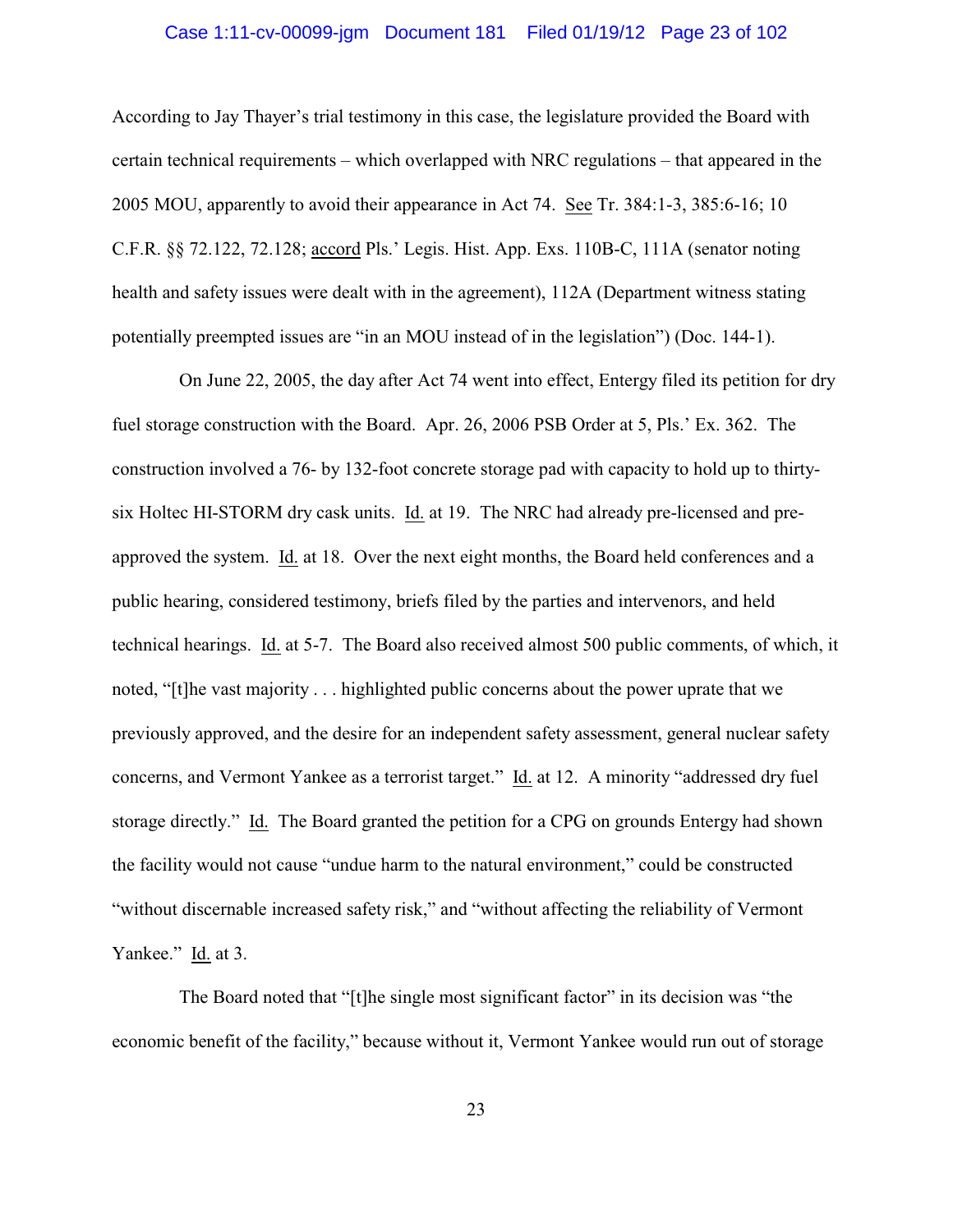# Case 1:11-cv-00099-jgm Document 181 Filed 01/19/12 Page 24 of 102

before the end of its current license and "early shutdown could impose substantial costs on Vermont ratepayers," who were receiving "favorably priced power," under the Power Purchase Agreement, which from late 2008 until the expiration of the license reduced rates by "approximately \$61 million," reflecting the difference between the PPA and the anticipated wholesale spot price for that period. Id. at 3-4, 8, 34 (also noting economic benefits from the revenue-sharing arrangement under the uprate, state and local tax payments by Entergy, and Entergy's presence as employer of what was then approximately 495 employees).

The Board, however, imposed a few additional conditions requiring: financial assurances to ensure spent fuel could be managed through decommissioning; an amendment to the Spent Fuel Management Plan based on the assumption the DOE would not remove fuel as scheduled; assurance that Entergy would restore the site to greenfield condition; and submission of a study addressing the stability of adjacent banks. Id. at 4-5, 89-91. The Board's order also expressly limited the total fuel that could be stored to amounts derived from operation through 2012, the end of the current operating license. Id. at 90.

The Board's order recognized Entergy's position that "notwithstanding the provisions of 30 V.S.A. § 248 and 10 V.S.A. § 6522, the Board's jurisdiction is 'limited to assessing the state's need for the power as well as siting and land-use criteria that do not interfere with the federal government's exclusive authority over plant construction and operation, spent-fuel possession, handling and storage and the attendant issue of radiological safety.'" Id. at 14 (quoting Entergy's brief to the Board). The Board, however, concluded that Entergy's "characterization of the extent of federal preemption is overbroad," id. at 15, and stated federal law "reserves substantial jurisdiction to the state of Vermont over nuclear facilities and the dry fuel storage facility, so long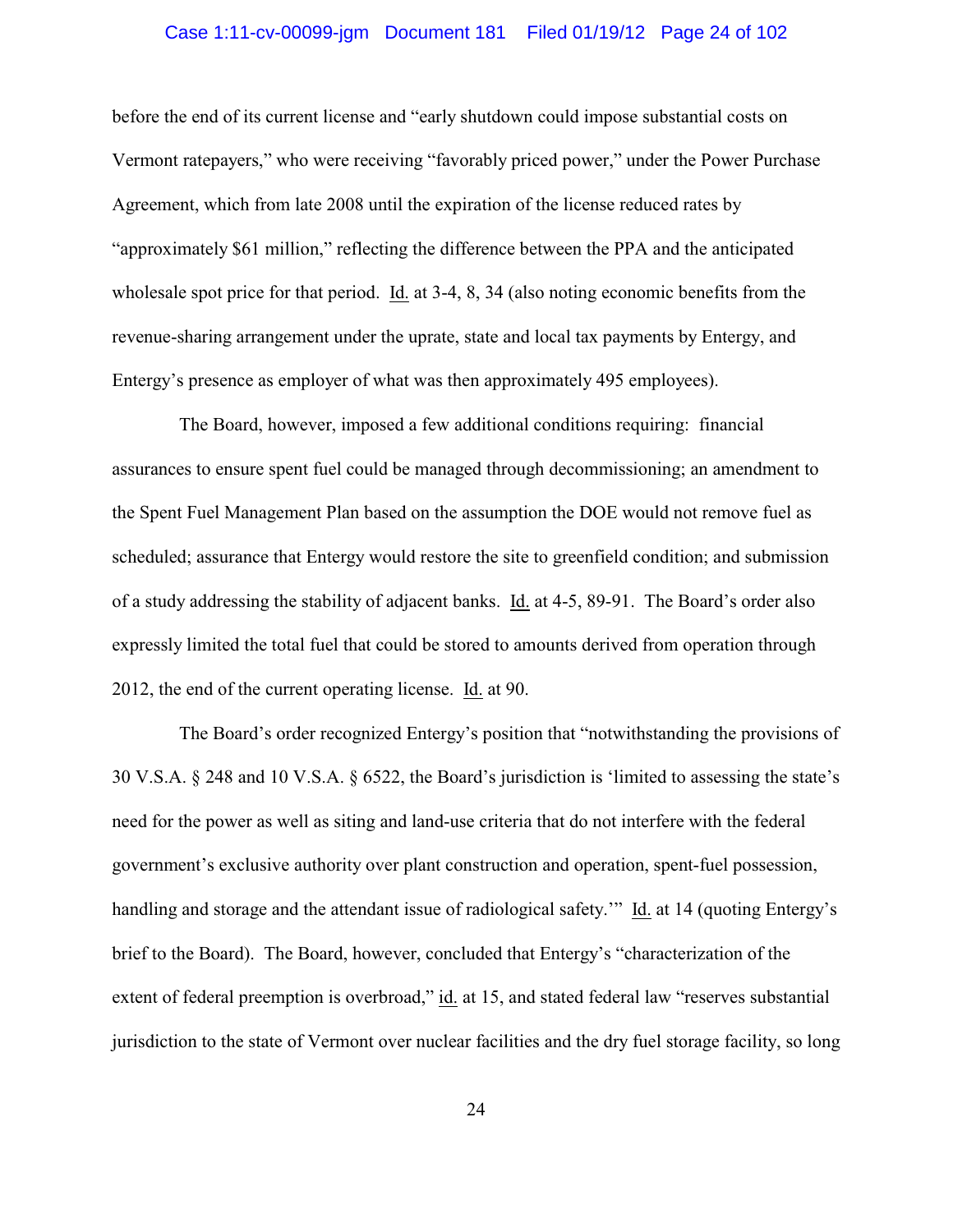# Case 1:11-cv-00099-jgm Document 181 Filed 01/19/12 Page 25 of 102

as we are not regulating radiological safety and are acting within the areas of traditional state concern." Id. at 16. The Board's Final Order authorizing a CPG for dry cask storage issued April 26, 2006.

Entergy thereafter began constructing the dry cask storage facility. According to an exhibit submitted by Entergy in its suit for damages before the U.S. Court of Federal Claims, the newly constructed storage pad "was designed to hold 36 loaded casks, a number sufficient to allow the plant to operate through the end of the potentially renewed NRC license, or through 2032." Entergy Nuclear Vt. Yankee, 95 Fed. Cl. at 189.

On January 27, 2006, a few months before the PSB issued its order permitting dry cask storage, the NRC received ENVY and ENOI's application for a twenty-year NRC license extension. The NRC initiated an extensive five-year review of Vermont Yankee, which entailed, among other things, auditing aging management programs and reviews to ensure it could operate without undue risk to public health and safety, an audit to ensure ENVY adequately reviews the plant's systems for radiological health and safety risks, multiple site inspections to analyze safety risks, and multiple public meetings and hearings to address environmental and safety concerns regarding continued operation. Compl. ¶ 49 (with NRC link to extensive NRC procedures).

#### B. History of Act 160 (S.124)

A few days after Entergy filed for the federal license extension, on February 1, 2006, the Senate Committee on Finance held the first hearing on a draft of Senate Bill 124, proposing Act 160, regarding a "Certificate of Public Good for Extending the Operating License of a Nuclear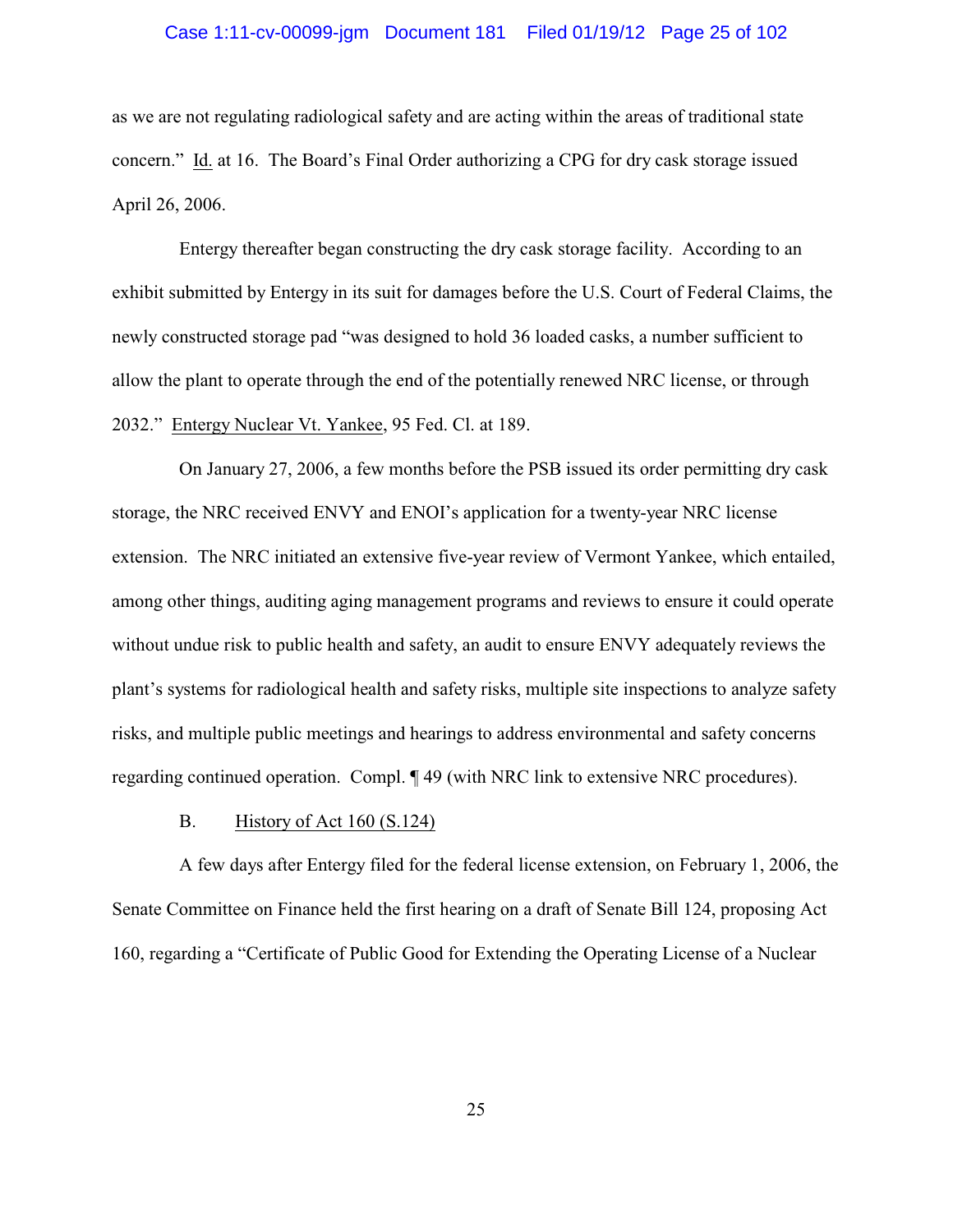Power Plant." See Act 160 Hr'gs and Floor Debates,<sup>13</sup> Defs.' Legis. Hist. App. at 149 (Doc. 143-2). The bill was introduced on the Senate Floor on February 24, and then referred to the Senate Committee on Finance.

#### 1. S.124, As Introduced

The first version of S.124, discussed at the February 1, 2006 Senate Finance Committee hearing, amended section 248 of title 30 to add provisions prohibiting application to the NRC for federal re-licensing or re-licensing within the state absent a CPG from the Board. See S.124, As Introduced; see also Jan. 1, 2006 Senate Fin. Comm. Hr'g Excerpt, Pls.' Ex. 398 (Doc. 46-21). A DPS witness advised such a provision would likely run afoul of preemption principles. Pls.' Ex. 398 at 14. The bill also required the Board to obtain the General Assembly's approval, determining that relicensing "will promote the general welfare," before it could issue a CPG. S.124, As Introduced.

At the February 1, 2006 hearing, Tim Nulty, of the Vermont State Nuclear Advisory Panel, advised the Committee that the issues of dry cask storage and continued operation were linked, as was the uprate in electricity output, because this would "dramatically" increase the amount of spent fuel Vermont Yankee would generate, and commented that "the PSB is not institutionally equipped to think of them all together. It's not allowed to think about safety, as you know. . . . [A]t the very least the legislature would have jurisdiction to think about

 $13$  Defendants submitted an Appendix of excerpts of the legislative history in support of their pre-trial brief. While House Committee hearings are recorded, and actions taken on the floor recorded in the legislative journal, Defendants note that Vermont's "House does not record any of its floor debates, and at least one Senate floor debate on Act 160 was not recorded either." (Doc. 143-2 at 2.) Plaintiffs have submitted DVD disks containing the audio recordings of Committee hearings and existing Senate floor debates. Pls.' Exs. 126-163; see also Pls.' Ex. and Witness List (Doc. 162 at 5-7), which indexes the disks.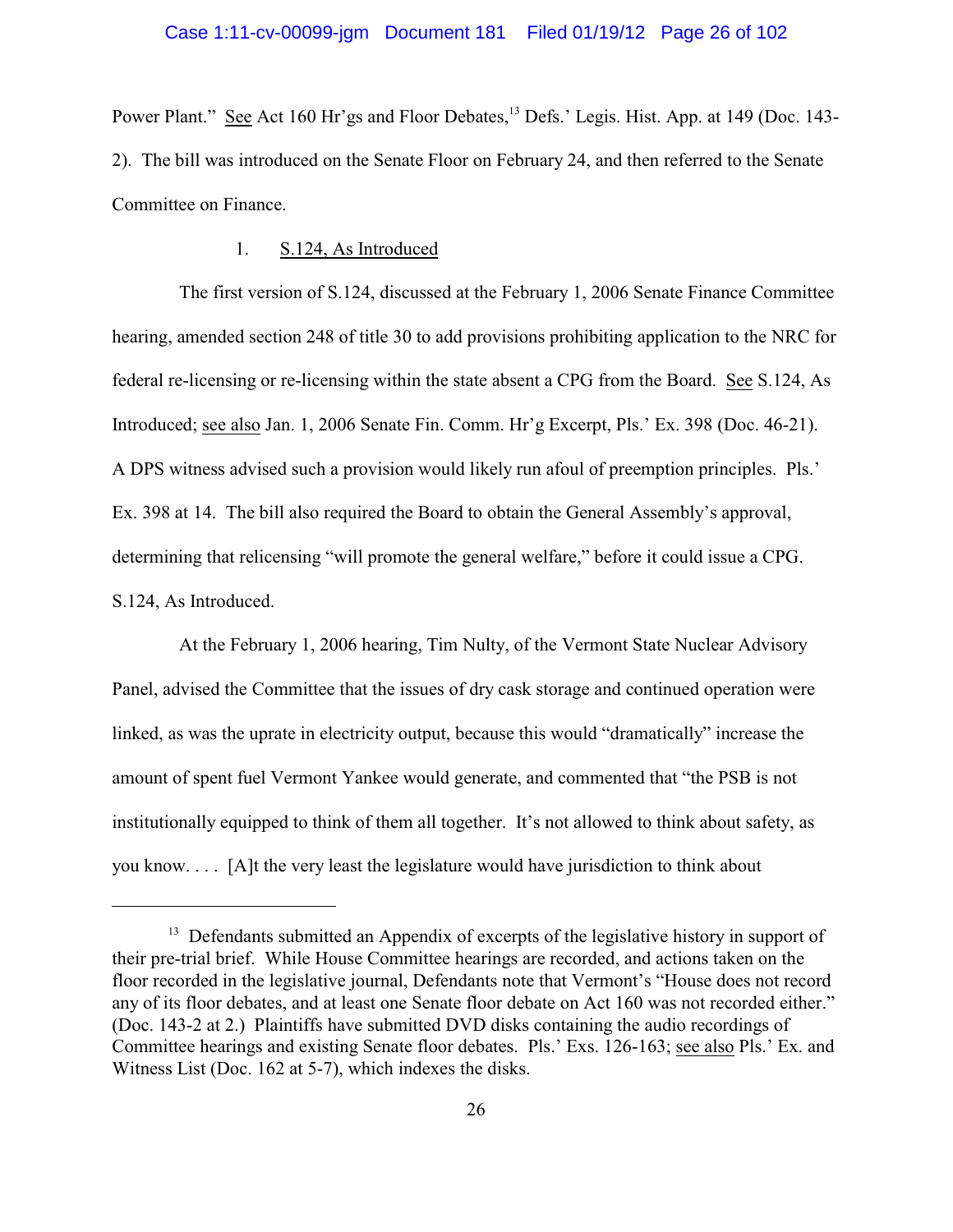#### Case 1:11-cv-00099-jgm Document 181 Filed 01/19/12 Page 27 of 102

compensation." Feb. 1, 2006 Senate Fin. Comm. Hr'g Excerpt, Pls.' Ex. 399 (Doc. 46-22); Pls.' Ex. 127A (Track 1 00:10:25). Furthermore, Mr. Nulty commented that while the NRC may deem the plant safe,

their view of safety is an on off situation. . . . [T]hat doesn't mean it is utterly safe. Even below that threshold there are degrees of risk. . . . [T]hat doesn't mean it's absolutely safe and if there are measurable additional risks associated with let's say an uprate, even though it was deemed to be safe, should some compensation be arranged for this? . . . [A] safety problem has economic implications also.

Pls.' Ex. 399 at 3; Pls.' Ex. 127A.

Later in the discussion, a senator noted that the NRC's assessment that a plant was safe turned on its assessment that "if something appears to be going wrong that the plant can be shut down and the electricity turned off and prevent anyone from being injured or hurt or radioactivized . . . But once that happens, the electricity is gone." Id. at 4; Pls.' Ex. 127A.

Also at the February 1, 2006 committee hearing, an Entergy lobbyist stated the company's position briefly and concisely, "Entergy Vermont Yankee does not support S.124. We are committed to pursuing a certificate of public good before the Public Service Board." Morris Test., Defs.' Legis. Hist. App. at 171-72 (Doc. 143-2).

A version of S.124 dated February 26, 2006, proposed amending title 30, section 231 to add a subsection (c), requiring a certificate of public good governed by the requirements of both 231 and 248, and adding words to the existing provisions of subsection 248(e) that would require, in addition to the existing requirement for legislative approval for new construction of a nuclear plant, legislative approval for operation. Feb. 26, 2006 Draft of S.124, Pls.' Ex. 401 (Doc. 46-24). Proposed language regarding the objectives of a public engagement process called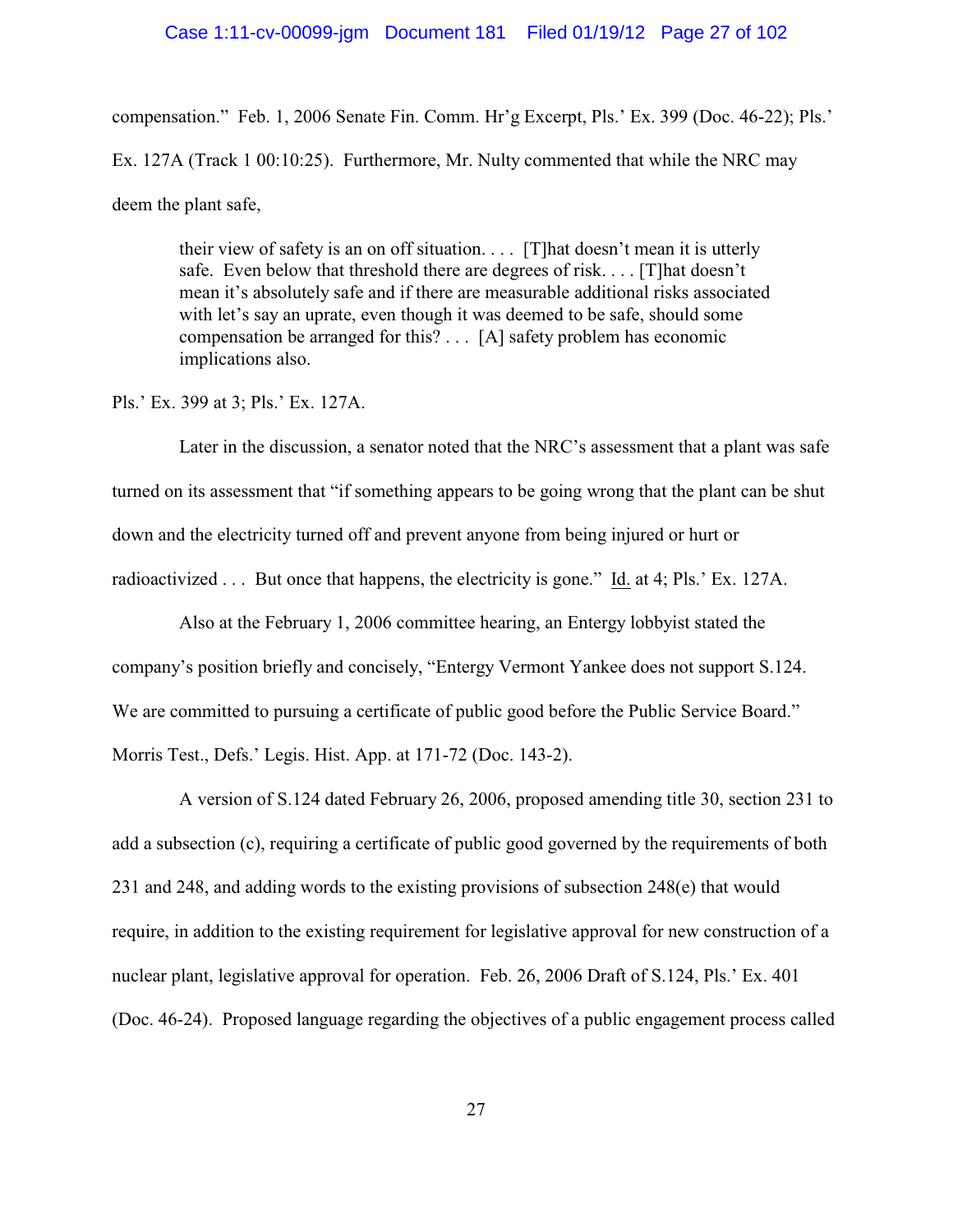# Case 1:11-cv-00099-jgm Document 181 Filed 01/19/12 Page 28 of 102

for "discussion of broader economic, environmental and safety issues relating to the operation of a nuclear facility. " Id. at 2-3.

At a February 28, 2006 Senate Finance Committee Hearing, one senator stated: "We're asking that studies be provided to legislators on health and safety and economics." Pls.' Ex. 130A (Track 1 00:25:35). A senator, explaining why the process should not let the Board decide the issue on its own, also stated:

There's the question of whether we believe the General Assembly should have some right to participate in looking at the evidence about health and safety, and economics, and energy policy, and there's a second question, which is the same as you and dry cask, whether, on behalf of the people of the State, there's some desire to have some bargaining leverage, frankly. Because what's going to happen here is that Vermont Yankee gets relicensed and they have no obligation whatsoever to sell us a kilowatt of power.

Pls.' Ex. 130B (Track 1 00:27:28) (to which another senator suggested the Assembly's purview

could be broader).

In the same hearing, the following exchange took place between a senator and a

testifying Vermont Law School professor and former PSB chair, who had just advised the

committee that "the State is preempted in its concerns about radiological safety":

Senator: "I understand that only the feds are allowed to think of safety issues, and we carefully don't use that word here. But is this  $-$ "

Professor: "–although I think I saw it somewhere in the draft, but go ahead."

Senator: "But even though these really are about safety issues, in a lot of cases. That won't sort of mess things up that we're asking the board to deal with those kinds of issues? Do you know what  $\Gamma m$  – do you understand what  $\Gamma m$ asking?"

Pls.' Ex. 130D (Track 2 00:12:22).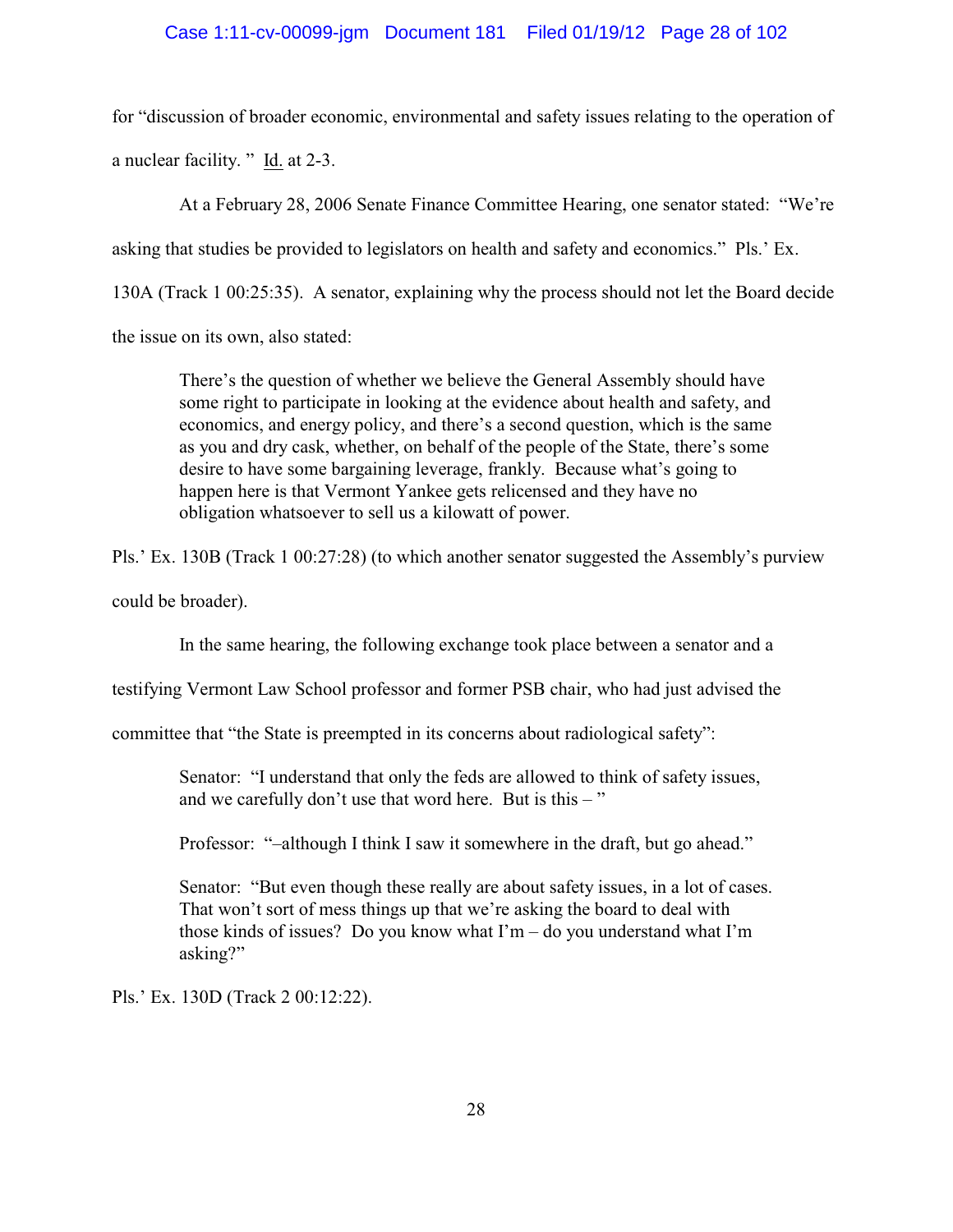# Case 1:11-cv-00099-jgm Document 181 Filed 01/19/12 Page 29 of 102

In a Senate Finance Committee Hearing on March 2, 2006, during a discussion of a draft of S.124, regarding the public engagement section, Public Service Board Chairman Volz pointed out that "on the fourth line [of the public engagement section] you mention safety, safety issues, and . . . you know, technically the state is pre-empted from engaging in those." Mar. 2, 2006 Senate Fin. Comm. Hr'g Excerpt at 2, Pls.' Ex. 403 (Doc. 46-26); Pls.' Ex. 134A (Track 1 00:06:51). The Chair of the Committee asked whether they were "allowed to talk about environmental safety?" Id. Chairman Volz responded: "We're allowed to talk about effect on the environment." Id. Chairman Volz also advised: "If somebody suggests that the legislature's decision was really based on that safety discussion that's in this report and it's not really based on other factors that are probably as well so." Id. The Committee Chair responded: "Okay, let's find another word for safety." Id.

Chairman Volz also pointed out: "Yes, and the same thing happens at the bottom of the page where you reference public health issues. That's another . . . potential problem." Id. A senator asked: "We're not supposed to talk about public health?" Volz responded: "Well, it depends on if it relates, to, you know, it depends on how broad it is. All right. If it's radiological." Id. A member of the Department of Public Service offered similar advice regarding the use of the words "safety" and "public health" in the statute. Hoffman Test., Mar. 2, 2006, Senate Fin. Comm. Hr'g, Pls.' Ex. 134B (Track 1 00:17:48).

Later at that same March 2, 2006 hearing, a senator commented: "I also think that if we base our legislation on what we learn from our constituents most of that is gonna be about safety. That's what most of the arguments are about. So does all of our work get overturned because --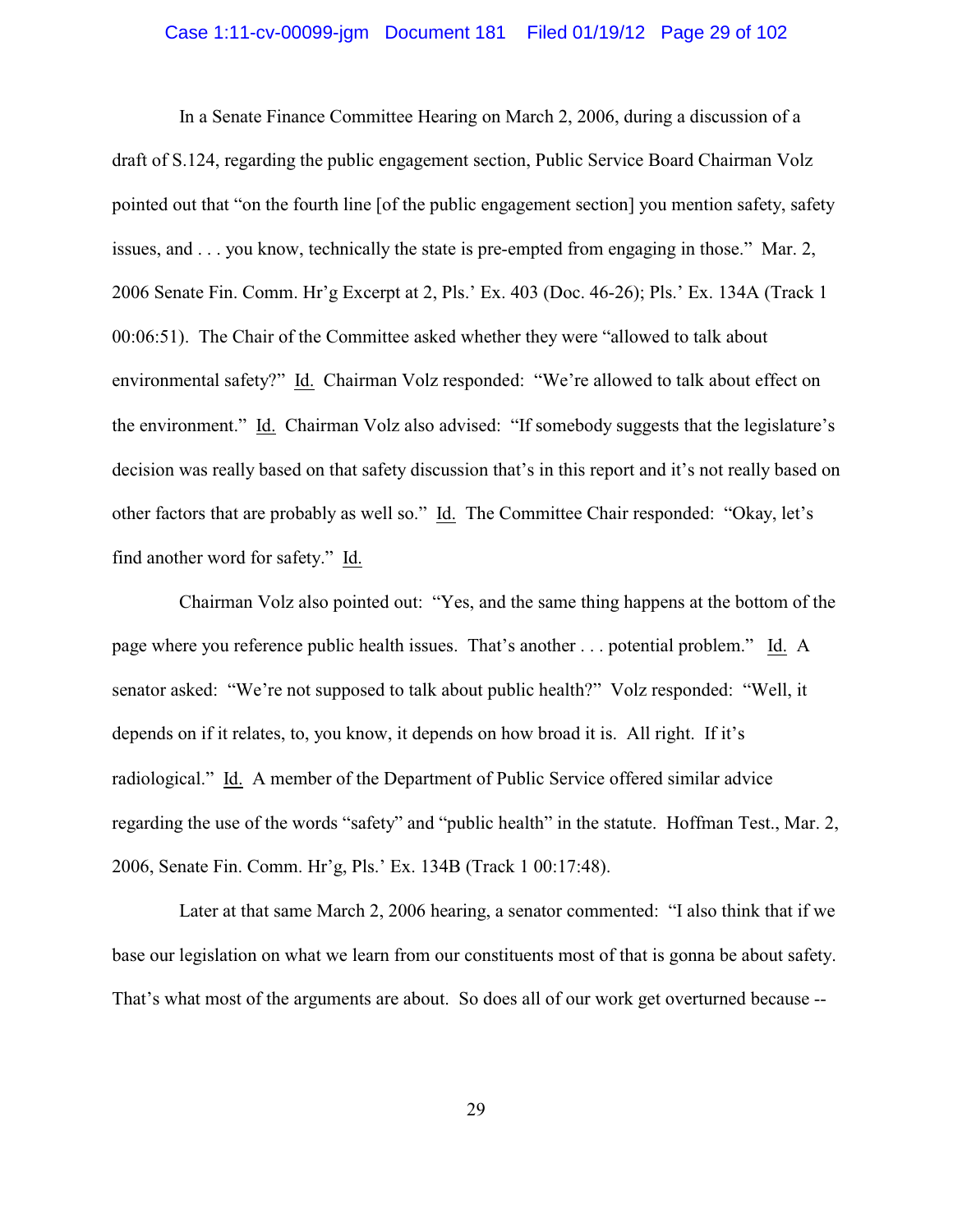#### Case 1:11-cv-00099-jgm Document 181 Filed 01/19/12 Page 30 of 102

by the feds because it's based on safety? That's all it's going to be based on." Pls.' Ex. 135A (Track 1 00:12:50).

Also at that hearing, following a discussion that the committee would "strike references to safety," one senator discussed the issues and information to be conveyed and considered by the Assembly: "So we want the General Assembly to have the information as developed through the process at the PSB because it's relevant to their consideration, cost/benefit, their studies, and safety questions. We want to give latitude to the General Assembly." Pls.' Exs. 134D (Track 1 00:41:42), 134E (Track 1 00:54:28).

Other Senators addressed whether the early version of the bill gave the legislature any

ability to make re-certification contingent on a favorable contract with Vermont ratepayers to

purchase electricity:

Senator 1: "We can say contingent upon Entergy entering into a contract that is beneficial to the ratepayers of Vermont, you know, under the supervision of the Department of Public Service and the Public Service Board."

. . .

Senator 2: "Here's the bottom line. 2012 comes. They seek re-licensing. They get re-licensing. Alright? Through the certificate process. There is absolutely no requirement that VY sell us a kilowatt of power."

Senator 3: "But can the board ask them to do that?"

Senator 2: "No, it can  $-$ "

Senator 3: "I mean, can that be part of something that we put in the statute that we look at?"

Senator 4: "The board could ask for that, couldn't they, as part of the relicensing. It's a Certificate of Public Good. How good is it for us if we can't buy any electricity?"

Pls.' Ex. 134F (Track 1 01:03:55).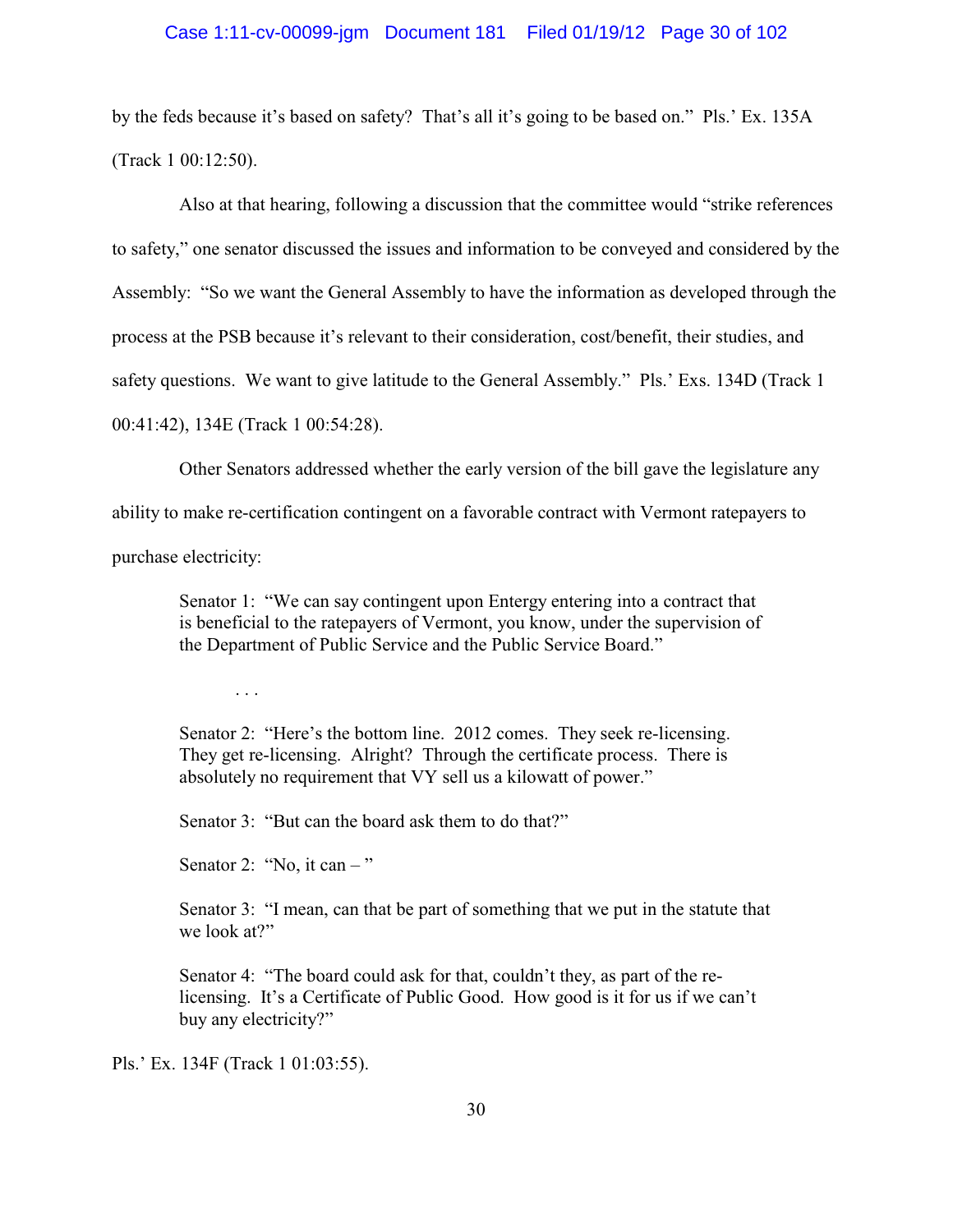#### 2. S.124, As Passed the Senate

On March 14, 2006, a senator, speaking for the Committee on Finance, reported to the Senate floor, recommending a Senate amendment to the first version of the Bill as Introduced, and presenting the financial implications of the bill. See Defs.' Legis. Hist. App. at 159 (Doc. 143-2); Pls.' Ex. 137 (Track 1 00:09:05). In introducing the bill, the senator stated: "this bill is not, and you will not find the word anywhere in the bill or anywhere else, this bill is not about the safety of nuclear fission or any entity that exists in the state. Safety is the pure duty of the NRC to determine." Id. at 160. The senator summarized the bill, as amended, as one requiring Entergy to file a petition for re-licensing before the public service board four years prior to the expiration of its current license. Id. at 162-63.

Under the amended bill, the Board was to conduct fact-finding, permit public comment, and perform analysis for two years, and then report back to the legislature no later than March 2010. Id. at 163. Then the legislature would consider whether to approve continued licensing. The same senator noted, "we have serious, serious problems in energy," and thereafter, "how volatile [the energy] industry is," and that it was "becoming more complicated." Id. at 163-64. He informed the Senate that Vermont had two long-term contracts, one with "Hydro Quebec which ends in 2020 and the other with Entergy which ends in 2012" and that "it is highly doubtful that long-term contracts will be able to be met in either case." Id. at 164.

The senator continued: "[I]t puts the State in a much better position to – to have this – this bill – bill in place.... [W]hen people talk about the cheap energy we're having and how long it will – how long it's going to go on  $\dots$  [O]nce the contract ends in 2012, it's a whole new ball game." Id. at 164-65. Furthermore, it was "going to be terribly important for – for the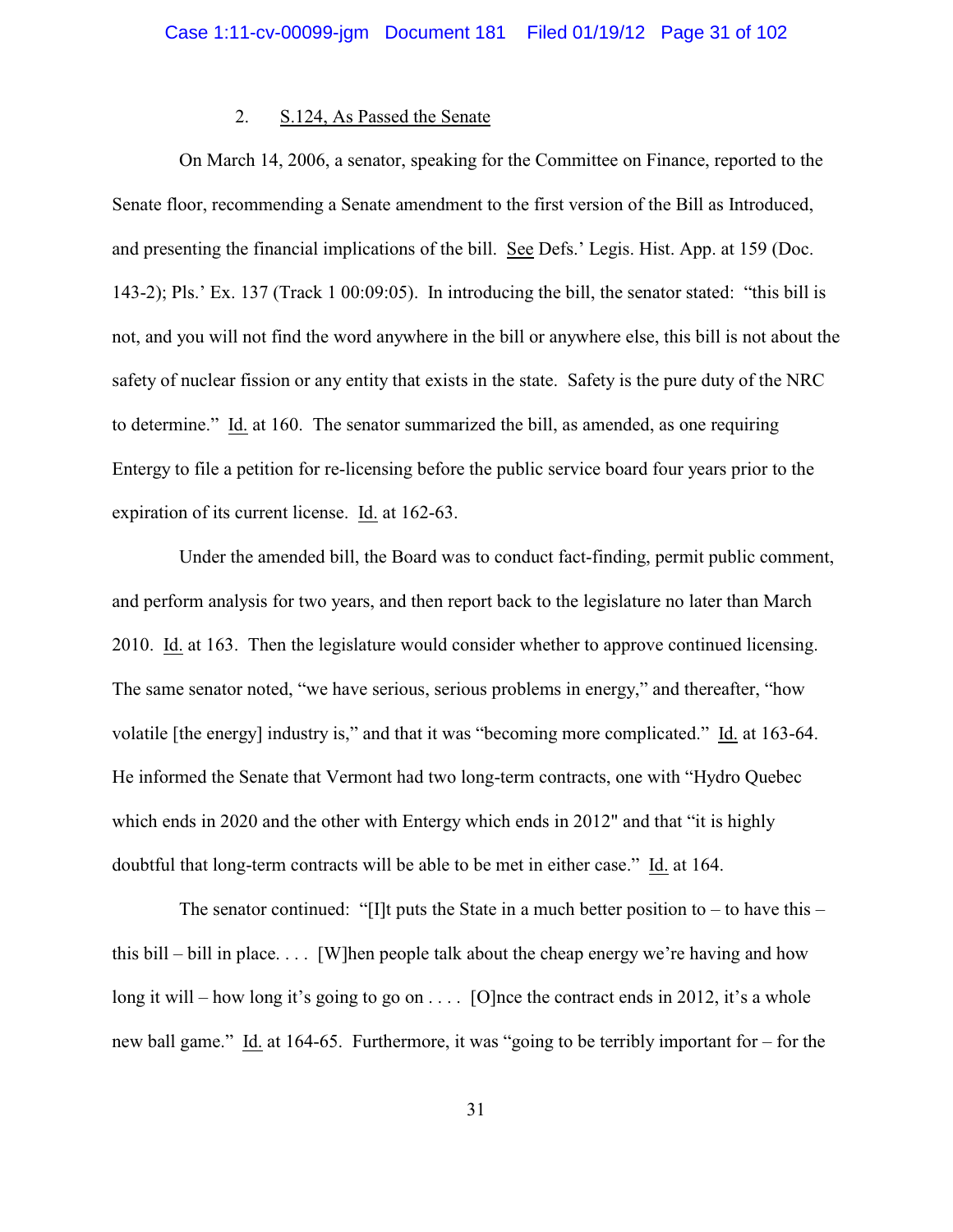# Case 1:11-cv-00099-jgm Document 181 Filed 01/19/12 Page 32 of 102

State to have every bit of leverage it possibly can as we go forward in the energy business.... And . . . selling electricity to Vermont under the current contract I would be very surprised if that would be as profitable as – as Entergy would like it to be," noting that the spot market price was "\$75 a kilowatt hour." Id. at 165. The legislature would be "derelict," the senator suggested, "if the legislature did not maintain itself in the best possible position to take any action they felt necessary that this current crisis, and it's looming greater, crisis goes on." Id. at 166.

Another senator commented that the bill preserved the authority of the PSB, but that it "also allows the legislature, people elected by the State of Vermont, to decide yes or no on the basis of whatever policy reasons that the legislature felt had to be a part of consideration to make its decision." Id. at 168. The same senator continued, "the legislature is free in that consideration to take into account its perception of what this does for Vermont's energy future, how it helps ratepayers, what the economic trade-offs are, whatever negotiations may occur between the administration and/or the legislature and the licensed applicant." Id. at 168-69. The Senate voted on March 14, 2006, agreeing to the recommended amendment, and the next day passed the bill as amended. See Mar. 14, 2006 Senate J. at 325 (reporting recommended amendments and vote accepting them); Mar. 15, 2006 Senate J. at 331 (bill read third time).

#### 3. S.124, House Proposal of Amendment

On March 16, 2006, the Bill As Passed by the Senate was read for the first time on the House Floor and referred to the House Natural Resources and Energy Committee. It remained in Committee from March 16 until April 27, 2006. See H. Natural Res. Comm. Hr'g Recordings, Pls.' Exs. 141-156.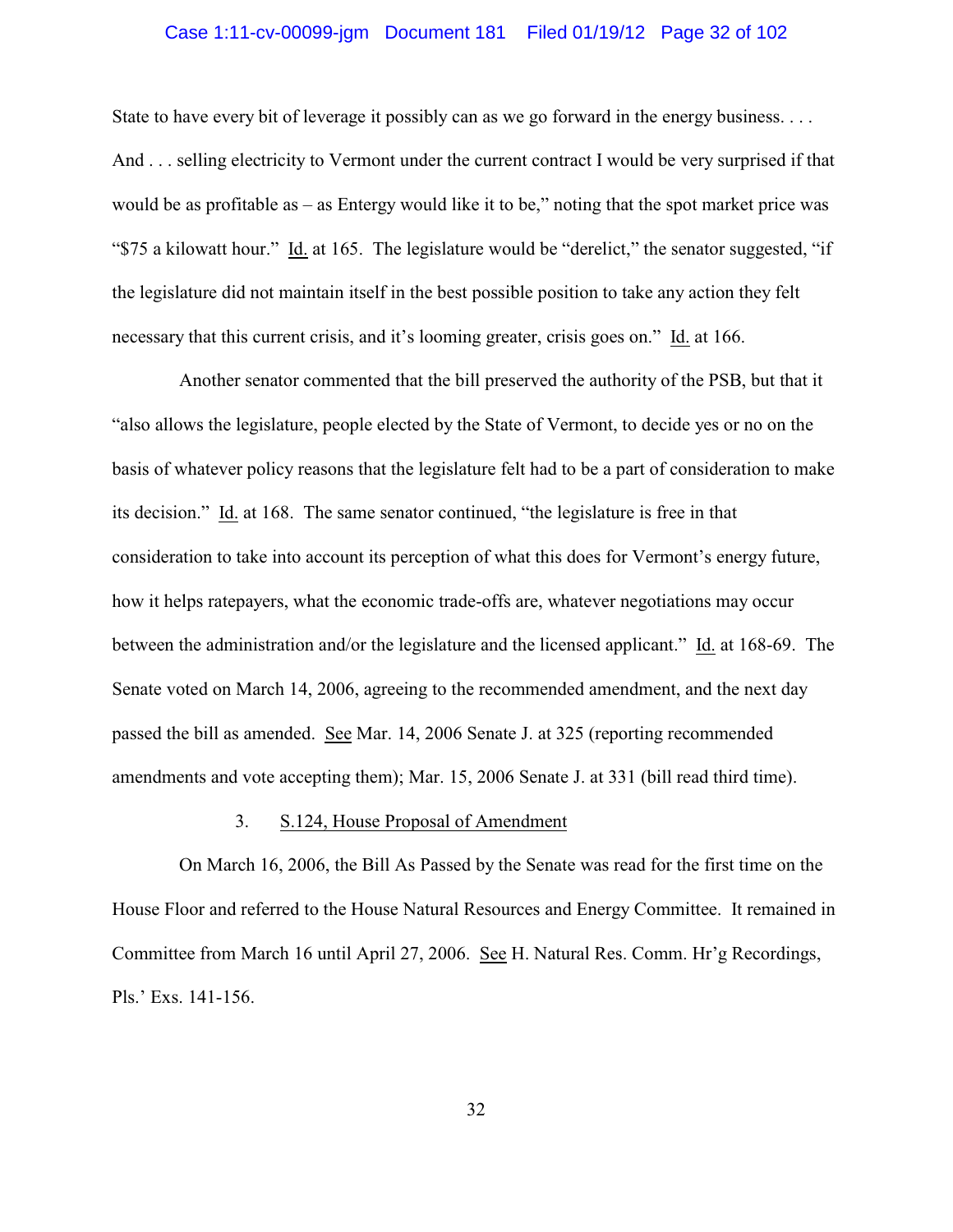While S.124 was with the House Committee, the Senate Committee held another

hearing on March 22, 2006, regarding the bill and discussed its implications. A senator

observed:

So we need, as a Legislature, to say, okay, do we want another 40 years worth of radioactive materials sitting somewhere in this state? I think the people down in Windham County are getting a little concerned and obviously the closer you live to that radioactivity, the more concerned you are.

Pls.' Ex. 140A (Track 1 00:47:27).

Testifying later that day before the House Natural Resources Committee, the same

senator advised:

When something goes wrong with a nuclear power plant, the possible negative results are a lot worse than if a windmill breaks a blade or kills some birds or throws some ice. You know, it's just that there is a potential here, enough potential that the Legislature felt that it was a public policy decision that they needed to make.

Pls.' Ex. 140B (Track 2 00:01:39). A few minutes later, the same senator noted:

I don't think we want to make a premature decision at this point, driven either by the fact that we need this electric power to keep our rates reasonable or in five years we may find out we don't need that power. I mean, if we get up enough wind farms or somebody discovers a new source of power. We don't know that yet, but I think, but I think we'd like to be able to negotiate and negotiate with some bargaining leverage in there.

Pls.' Ex. 140C (Track 2 00:05:35).

During House Committee Hearings, representatives also inquired regarding Vermont's

ability to secure a contract with Vermont Yankee after 2012 under the legislation:

Representative: "In the 248 process and the CPG process, when you're weighing out the – for the public good, do you take into consideration whether or not there is an agreement in place that Vermonters will get kilowatt hours from this plant and at a preferable – for a lack of a better term – price? If the CPG process can't – if they were going to the CPG process and there was no –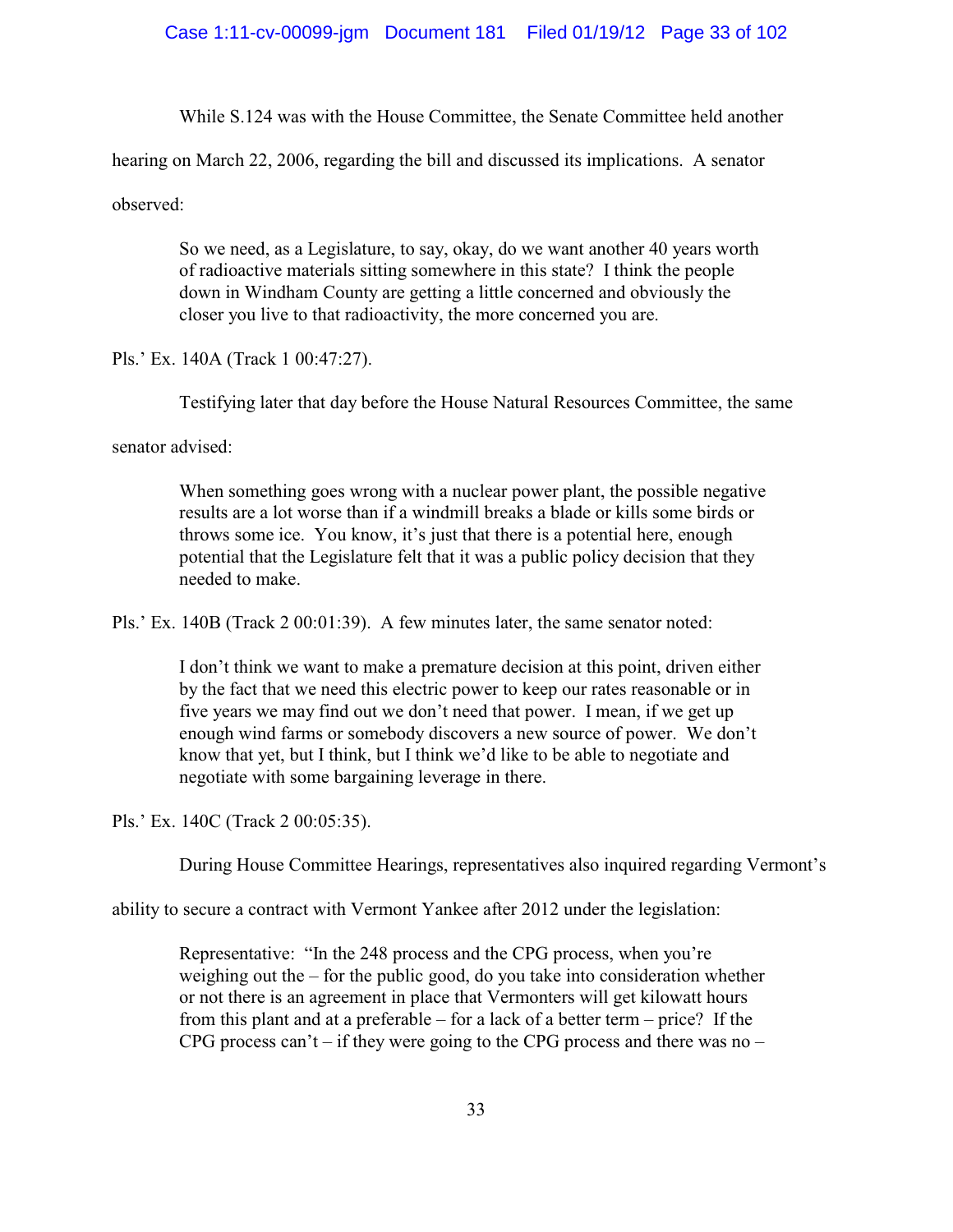# Case 1:11-cv-00099-jgm Document 181 Filed 01/19/12 Page 34 of 102

and they're a merchant plant and there is no agreement on where this electricity is going to be sold to, is that taken into consideration?"

Chairman Volz: "Yes, section 248 requires that there be an economic benefit to the state."

Mar. 29, 2006 House Natural Res. Comm. Hr'g, Pls.' Ex. 144A (Track 1 00:10:40). When one representative mentioned, regarding Act 74, "[i]f you just have the dry cask storage issue as the safety gap, as the only stopgap measure that you have  $-$ ," another representative quickly interjected, "OK 'cause we don't say safety when we're talking Vermont Yankee in this room." Pls.' Ex. 144D (Track 2 00:44:26). Another representative questioned a witness if wind power required the same "level of questioning," suggesting some sources were "low probability, high impact in terms of risk to the public. You have to guard it. You have to insure it from terrorist attacks." Pls.' Ex. 146A (Track 1 00:47:18).

S.124, As Passed the Senate, envisioned a two-step process whereby the PSB would begin CPG proceedings and a public engagement process first, and then transmit its findings in a report to be provided to the legislature no later than two years before approval should take effect. See S.124, As Passed the Senate. A Committee member questioned whether, with a process where the PSB may determine in the first step that a CPG for continued operation was in the economic benefit of the state, the legislature would be under a tremendous amount of political pressure to concur, or they may be obligated to give deference to the Board's findings. Mar. 29, 2006 House Natural Res. Comm. Hr'g, Pls.' Ex. 144 (Track 1 00:12:00).

On April 19, 2006, the House Natural Resources Committee considered the issues that would be within the Board's purview and the legislature's power to withhold approval through inaction. Rich Smith, Deputy Commissioner of the Department of Public Service, testified at the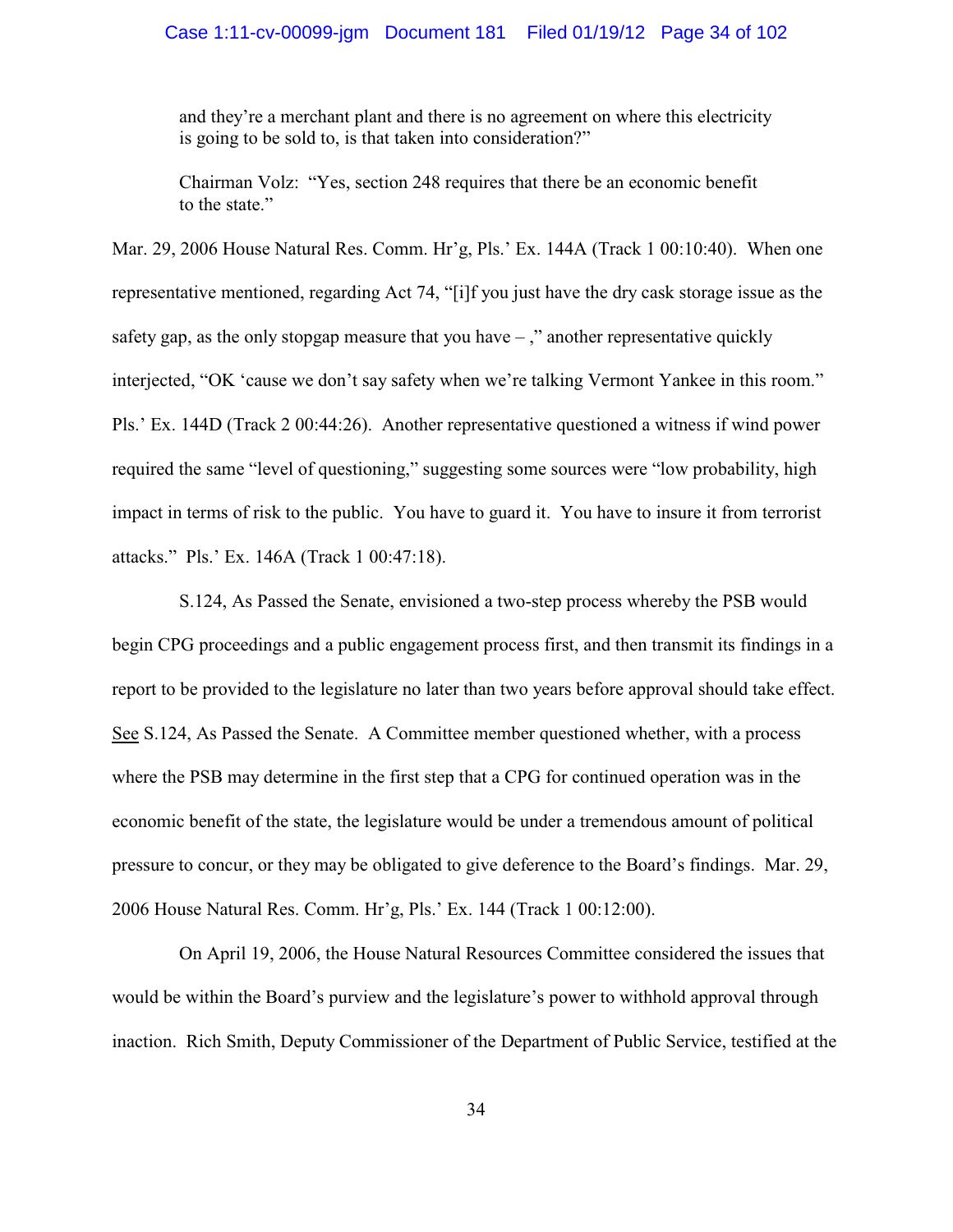#### Case 1:11-cv-00099-jgm Document 181 Filed 01/19/12 Page 35 of 102

hearing and responded to questions as follows regarding the new directions taken in

amendments, including the now singular public engagement process, a process by which Entergy

would seek both dry cask storage and a renewed CPG, and finally, the fact that the legislature

would make the first decision:

Deputy Commissioner: ". . . Clearly that the legislature acts first, before the Board goes through the CPG process, we think that's important. So those are the three principles we hope are in here, we think they're heading that way, but we want, I think clarity would be helpful."

Representative: "Can I get clarification on that last statement. You said the legislature acts first, as you read that, is there any option for the legislature not to act on that bill, or do they have to act?"

Deputy Commissioner: "I think there is, that's one of our concerns, is, and I think it was raised here earlier, by representive Larrabee, that if the legislature doesn't act, it is acting by saying we're not going to allow this bill to go forward. I am not sure how to address that. You could have some kind of failsafe language where it says if the legislature doesn't act by a certain time it is deemed approved to go forward. That's something we could talk about."

Apr. 19, 2006 House Natural Res. Comm. Hr'g, Pls.' Ex. 151 (Track 1 00:02:46).

Later in the same hearing, a representative, taking note of suggestions that the

legislature should be given a deadline by which it had to act, stated that Act 74 was written in

such a way that "they need the permission of the legislature to store any spent fuel after March of

2012 and there's nothing in that act that requires the legislature to act." Id. (Track 1 00:16:01).

On April 20, 2006, the Natural Resources Committee heard testimony from two

Vermont electric utilities with long-term contracts with Vermont Yankee set to expire in 2012.

During Central Vermont Public Service's testimony, a representative noted:

There's going to have to be a deal in place that the Public Service Board is, is going to be able to have to, is going to be looking at, that's going to be part of whether they decide a CPG is proper to go forward with. Because if the people of Vermont are not going to benefit from a sufficient amount of power at a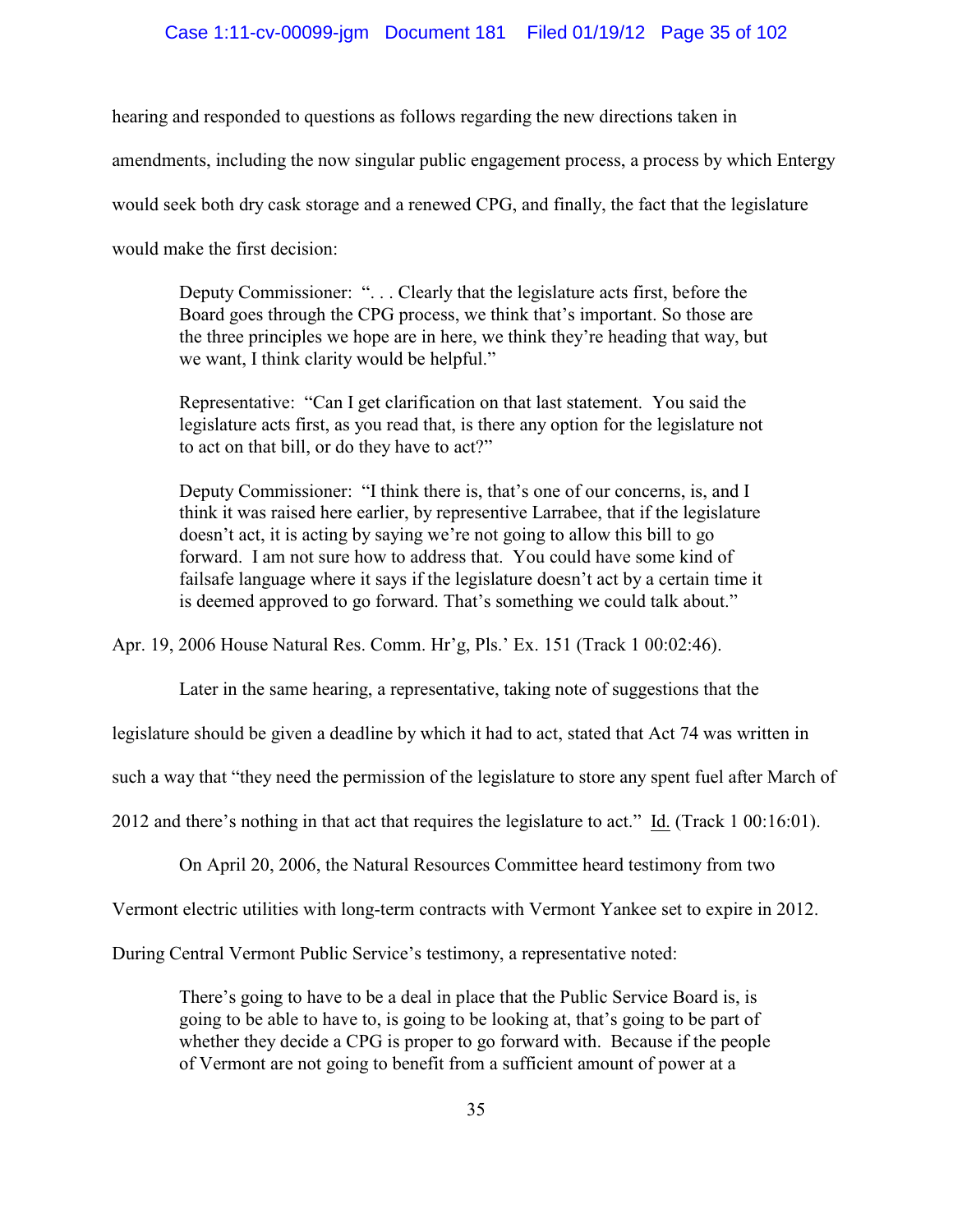#### Case 1:11-cv-00099-jgm Document 181 Filed 01/19/12 Page 36 of 102

good enough price or a long enough contract – there's no reason to have this plant operate in our, in our region.

Pls.' Ex. 155B (Track 1 00:24:23).

Both utilities expressed interest in a "date-certain" for the legislature's decision on continued operation, which would permit them to make decisions regarding power sources going forward. Pls.' Ex. 155 (Track 1 00:03:45 and 00:18:29). One legislator questioned the witness regarding the expected duration of any long-term contract with Vermont Yankee. The witness responded that given the regulatory environment in Vermont, it would be in Entergy's "enlightened self interest" to offer a longer contract, perhaps as long as five, seven, or ten years. Id. (Track 1 00:34:20). A legislator noted in response: "It's interesting that the main public good for a CPG is the price of power, but we may not be able to go out more than three years on price of power." Id. (Track 00:35:00). In closing, a legislator stated she wanted to make a comment and said:

I think for all these power sources what we're trying . . . what I want to see happen is that we make a rational analysis of the risks and then we say, are those risks worth the benefit that we get. . . . In the public process, here, we want to look at all risks, not just how much the power is going to cost, we need to include a whole range of risks for all of these things for the people of Vermont. We don't want to make any decisions out of ignorance or out of lack of proper questioning. No matter what the answer. That's what this bill is designed to do.

Id. (Track 1 00:37:45). There were no further House hearings on the bill between April 20 and April 27, 2006.

On April 27, 2006, the House voted 130 to 0 to accept and propose the amendments to the Senate. See Apr. 27, 2006 House J. at 1378-84 (reflecting text of proposed amendments and roll call vote accepting them). The proposed amendments expanded the policy and purpose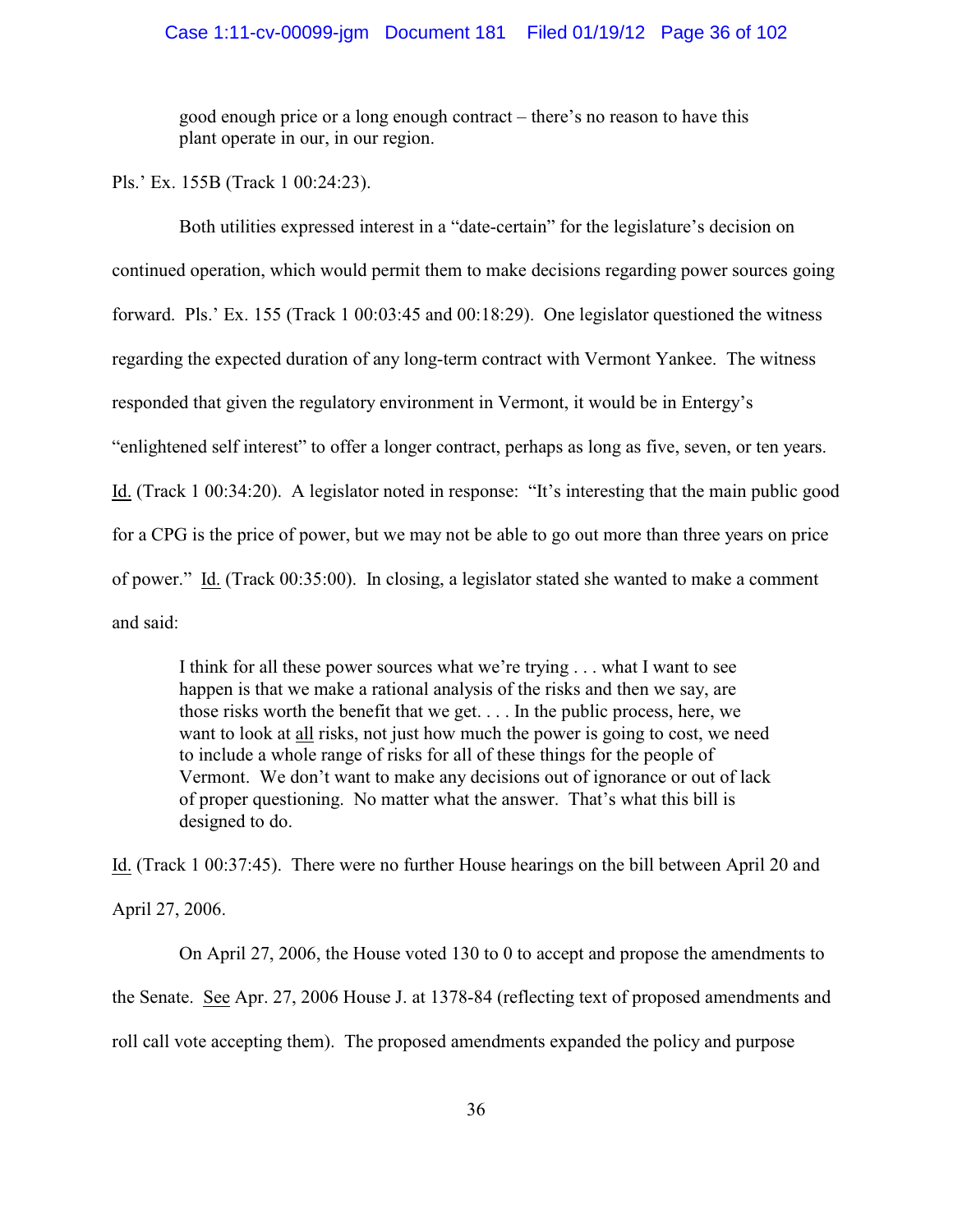## Case 1:11-cv-00099-jgm Document 181 Filed 01/19/12 Page 37 of 102

section to include a discussion of Act 74, eliminated amendments locating CPG renewal provisions within title 30, sections 102 and 231, and instead inserted them in section 248. The House amendments also reversed the order in which the Board and the General Assembly would consider approval, removing the requirement that the PSB first issue a certificate that the General Assembly would then approve, providing instead for General Assembly approval followed by PSB proceedings. Id.

### 4. S.124, As Passed by House and Senate

House and Senate Agreement took place May 4, 2006 and the governor signed the bill May 18, 2006. The bill, as passed by both House and Senate, reflected only a few word changes and minor typographical edits.

### 5. S.124, As Enacted

The final enacted version of S.124, designated Act 160, inserted subsections 248(e)(2) and 248(m) regarding continued operation of a nuclear plant into section 248 of title 30, and a new section 254 under the same title. Before it was amended by Act 160, the provisions of section 248 governed a certificate of public good for purchase, investment, or construction of new gas and electric facilities. The existing section 248(b) governing such new projects required Board findings regarding the "orderly development of the region"; whether a facility was "required to meet the need for present and future demand for service which could not otherwise be provided in a more cost effective manner"; or "will not adversely affect system stability and reliability"; "will result in an economic benefit to the state and its residents"; and "will not have an undue adverse effect on esthetics, historic sites, air and water purity, the natural environment and the public health and safety."Vt. Stat. Ann. tit. 10, § 248(b).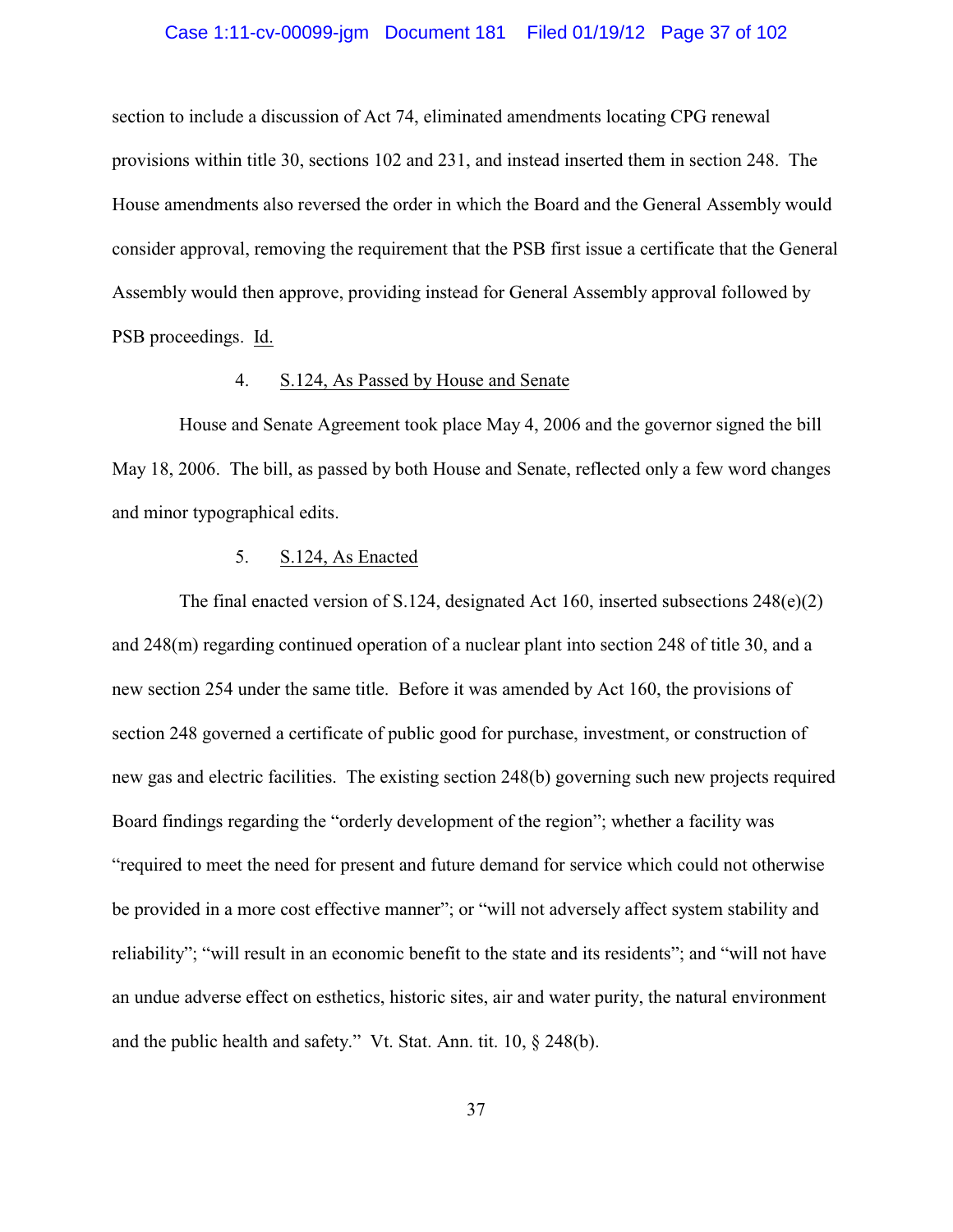Subsection 248(e)(2) requires approval by the General Assembly before the Board may

issue a certificate of public good permitting continued operation of a nuclear plant in the state:

No nuclear energy generating plant within this state may be operated beyond the date permitted in any certificate of public good granted pursuant to this title, including any certificate in force as of January 1, 2006, unless the general assembly approves and determines that the operation will promote the general welfare, and until the public service board issues a certificate of public good under this section. If the general assembly has not acted under this subsection by July 1, 2008, the board may commence proceedings under this section and under 10 V.S.A. chapter 157, relating to the storage of radioactive material, but may not issue a final order or certificate of public good until the general assembly determines that operation will promote the general welfare and grants approval for that operation.

### Id.  $§ 248(e)(2)$ .

Subsection 248(m) directs the board to evaluate a petition for continued operation on

"current assumptions and analyses and not an extension of the cost benefit assumptions and

analyses forming the basis of the previous certificate." Id. § 248(m).

Section 254 established a four-year timeline<sup> $14$ </sup> and procedures for handling petitions for

both nuclear plant continued operation and new construction, and laid out the objectives and

criteria for the public engagement and fact-finding process conducted by the Board, and to be

provided to the General Assembly.

<sup>&</sup>lt;sup>14</sup> While the process contemplated in Act 160 is designed to take place over the course of at least four years, the Court notes that members of the Vermont General Assembly serve only two-year terms. By operation of the statute, it also appears a nuclear plant, faced with legislative inaction, cannot be certain of the status of its petition for renewal until March 21, 2012. It is a "well-settled principle that '[a] legislature cannot limit the power of amendment of a subsequent legislature.'" Connecticutt v. Schweiker, 684 F.2d 979, 987 (D.C. Cir. 1982) (quoting Appellee's Br. at 37 (citing 1A C. Sands, Sutherland Statutes & Statutory Construction § 22.02, at 107 (4th ed. 1972))). Furthermore, a "legislature can amend acts passed at a previous session of the same legislature." 1A Norman J. Singer & J.D. Shambie Singer, Sutherland Statutes & Statutory Construction § 22:2 (7th ed. 2007).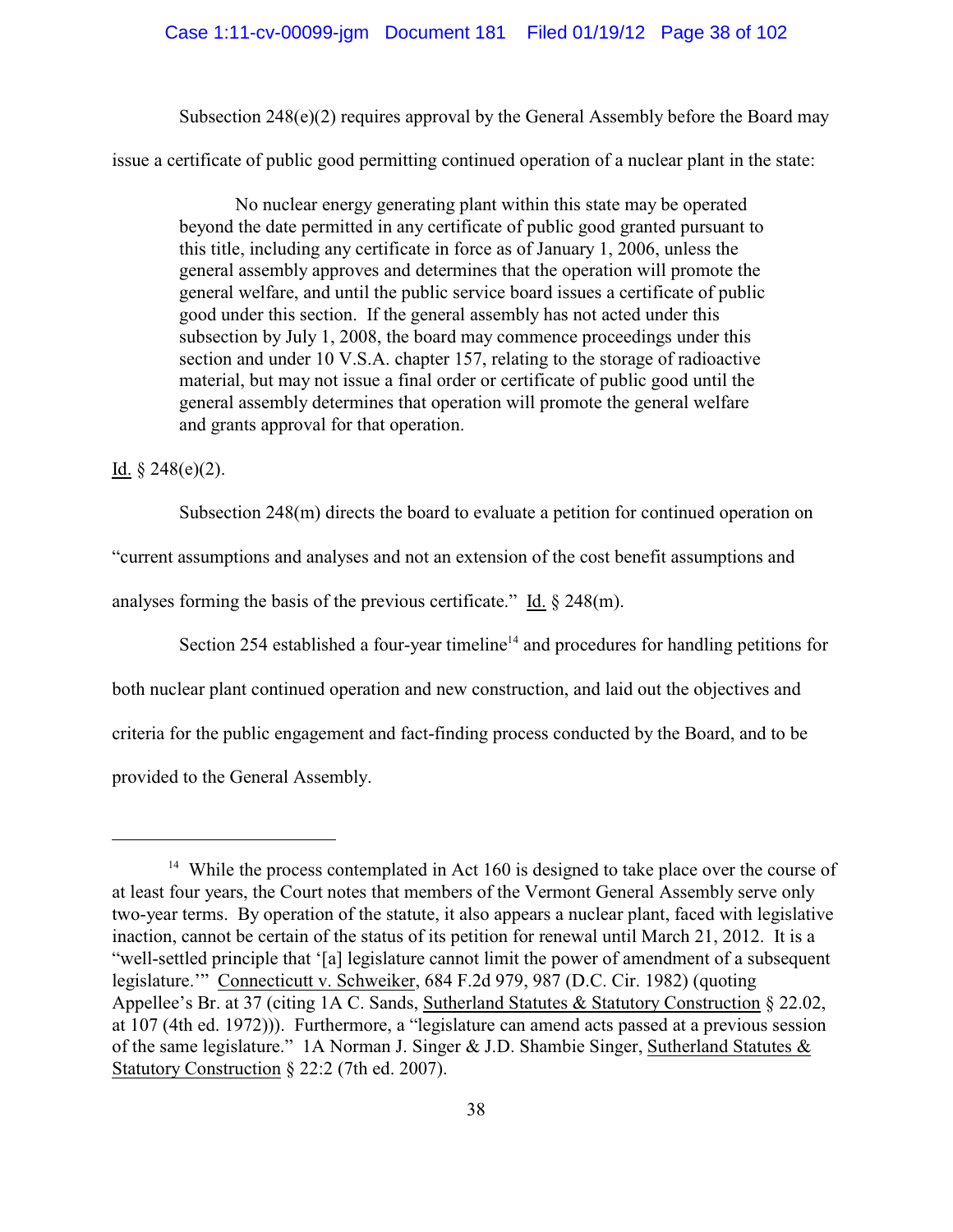## Case 1:11-cv-00099-jgm Document 181 Filed 01/19/12 Page 39 of 102

Section 254(a) requires that a petition for construction or continued operation be submitted to the Board at least "four years before the date upon which approval may take effect."<sup>15</sup> Vt. Stat. Ann. tit. 30,  $\S$  254(a)(1). The Board must then notify the General Assembly of the petition. Id.  $\S 254(a)(2)$ . Then, the Department may arrange for studies to "support the general assembly in the fact-finding and public engagement process." Id."Upon completion of the studies," the Department is to provide the studies and any other information requested by the General Assembly to the Board and three legislative committees. Id.  $\S 254(a)(3)$ .

Section 254(b) articulates a long list of objectives for the public engagement and factfinding, including to "facilitate public discussion of long-term economic and environmental issues" relating to operation, to "assess the potential need for the operation" and its "long-term economic and environmental benefits, risks, and costs," to assess "practical alternatives" that may be "more cost-effective" or "better promote the general welfare." Id. § 254(b)(1). Furthermore, the studies arranged by the Department and joint energy committee and the public engagement must assess "long-term accountability and financial responsibility issues" surrounding spent fuel, "closure obligations," "federal obligations" and funds providing for any undischarged federal responsibilities, "emergency management requirements and evacuation plans," and "financial responsibility" for periods the facility is out of service. Id. § 254(b)(2)(A).

Further, studies must also "identify, collect information on, and provide analysis of long-term environmental, economic, and public health issues, including issues relating to dry cask storage of nuclear waste and decommissioning options," and any analysis of economic

 $<sup>15</sup>$  NRC regulations provide that where a nuclear plant applies for renewal of an operating</sup> license at least five years before expiration of the existing license, the existing license will not expire until the application has been finally determined. 10 C.F.R. § 2.109(b).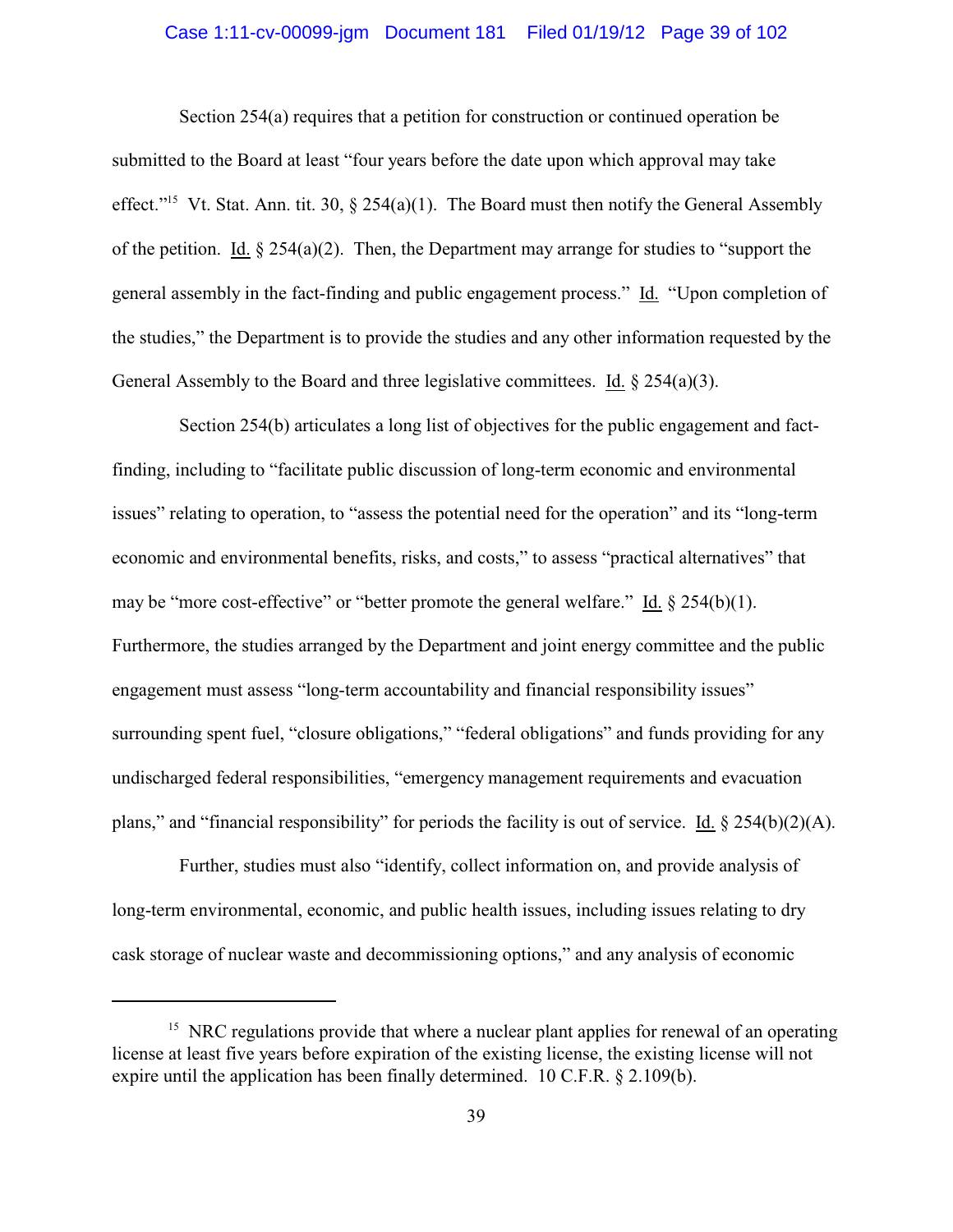## Case 1:11-cv-00099-jgm Document 181 Filed 01/19/12 Page 40 of 102

issues must be "under present day cost-benefit assumptions" and not those forming the basis for the previous certificate of public good. Id.  $\S 254(b)(2)(B)-(C)$ .

Section 254(b)(3) requires three public meetings, and billing back the cost of experts, counsel, advisors, stenographers, research assistance, and studies, to Vermont Yankee. Id. §  $254(b)(3)$ . It also requires the Department to report to the Natural Resources and Energy committees, the House Commerce Committee, the Senate Finance Committee, and to the public. Id.

Section  $254(b)(5)$  provides the "general assembly shall conduct proceedings it deems appropriate in order to complete the fact finding and public engagement process." Id. §  $254(b)(5)$ . Finally, section  $254(c)$  prescribes that the Board, in acting on a petition (presumably after both houses of the legislature have approved continued operation in enacted legislation) "shall consider the objectives of the studies to be arranged by the department, the objectives of the public engagement process as a whole, and the general and specific issues that the studies are required to address, as specified in subsection (b) of this section." Id. § 254(c).

The substantive provisions of Act 160 are silent regarding a procedure or criteria for either legislative or Board approval of a CPG to store fuel derived from operation after March 21, 2012. However, Act 160's legislative policy and purpose section provides what may be quasisubstantive guidance and suggests the questions of storage and continued operation will be decided "concurrently." Act 160,  $\S$  1.<sup>16</sup> The policy and purpose section states, in relevant part:

 $16$ <sup>16</sup> Act 160's policy and purpose section was not codified. Vermont's statutes are published by West and Lexis. The policy and purpose section of Act 160 can be found in West's historical notes to Chapter 157 of title 10, Vermont Statutes Annotated (West 2011).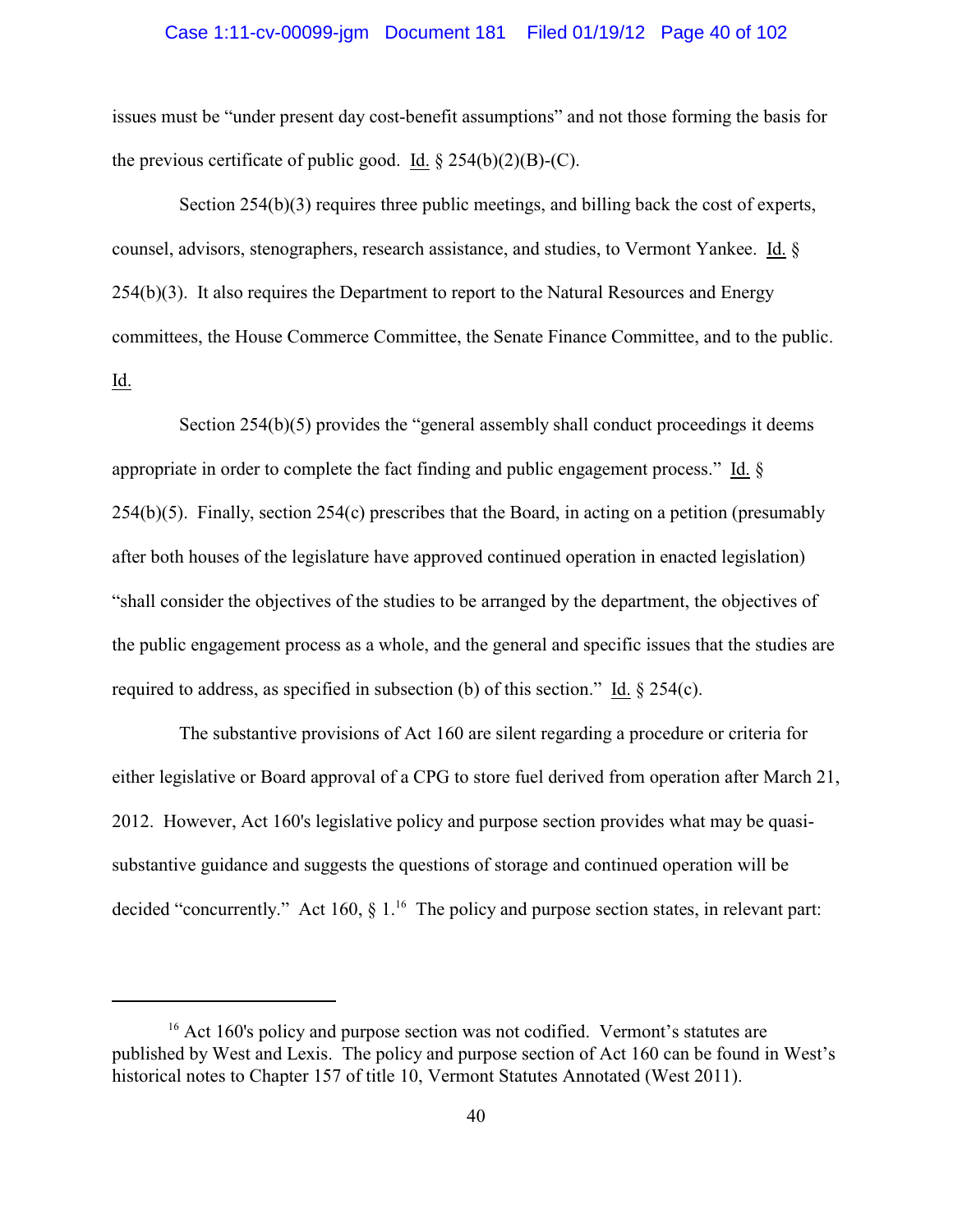(a) It remains the policy of the state that a nuclear energy generating plant may be operated in Vermont only with the explicit approval of the General Assembly expressed in law after full, open, and informed public deliberation and discussion with respect to pertinent factors, including the state's need for power, the economics and environmental impacts of long-term storage of nuclear waste, and choice of power sources among various alternatives.

(b) It is the purpose of this act to establish a statutory process to implement this policy with respect to the operation of any nuclear energy generating plant in the state beyond the date of any certificate of public good . . . .

(c) Pursuant to No. 74 of the Acts of the 2005 session, the owner of the Vermont Yankee nuclear power station:

> (1) is required to obtain approval of the general assembly before storage of spent fuel derived from the operation of Vermont Yankee nuclear power station after March 21, 2012, and also

(2) is required to obtain a section 248 certificate of public good from the public service board before operation beyond that date.

(d) It is appropriate that the spent fuel storage issue be framed and addressed as a part of the larger societal discussion of broader economic and environmental issues relating to the operation of a nuclear facility in the state, including an assessment of the potential need for the operation of the facility and its economic benefits, risks, and costs; and in order to allow opportunity to assess alternatives that may be more cost-effective or that otherwise may better promote the general welfare.

 $(e)$  . . . .

(f) For the foregoing reasons, the general assembly shall consider concurrently the issue of storage of spent nuclear fuel derived . . . after March 21, 2012 . . . and the operation of Vermont Yankee after March 21, 2012 . . . and shall grant the approval or deny the approval of such activities concurrently.  $\dots$ 

Act 160, § 1.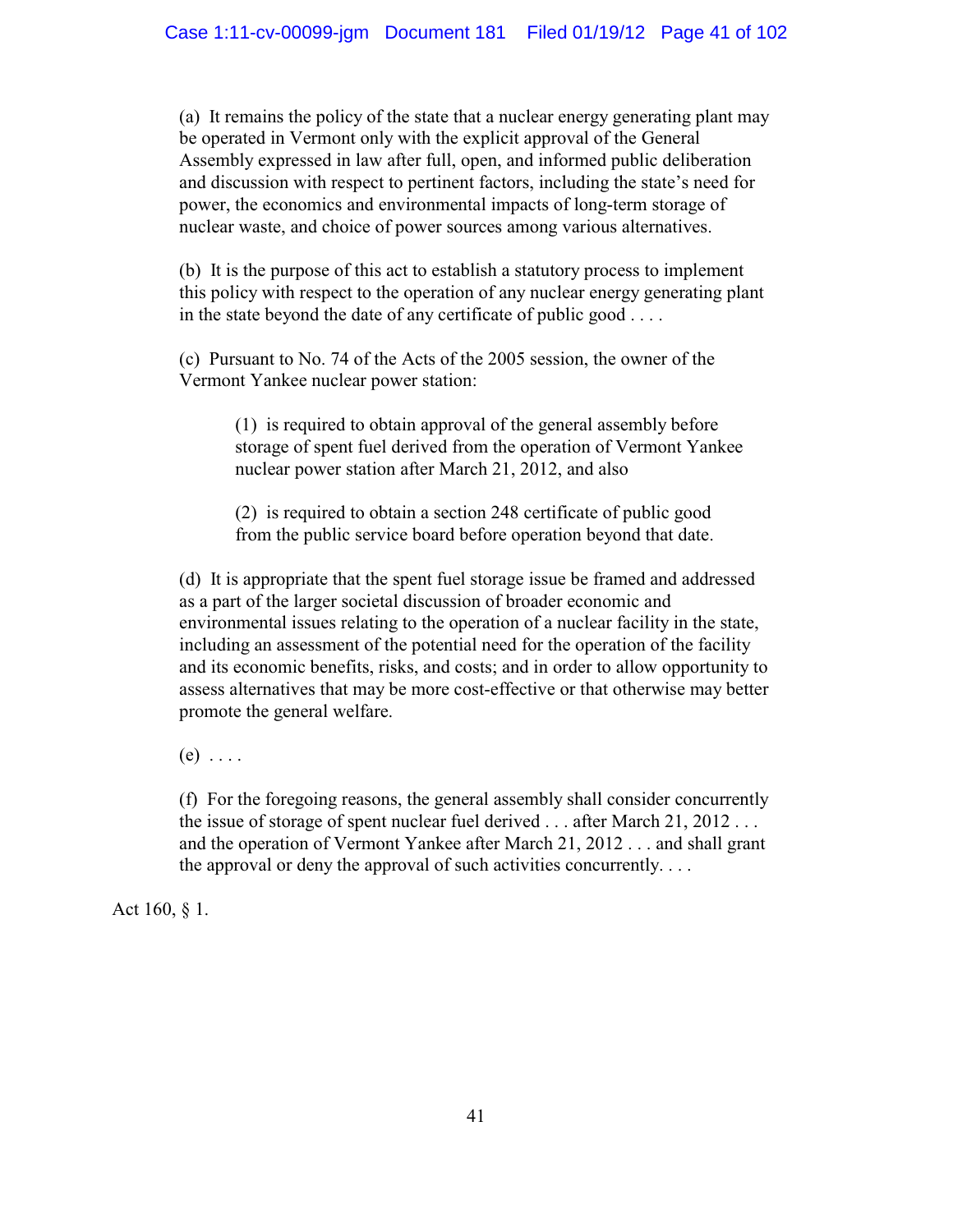## C. History of Act 189 (S.269/S.364)

## 1. Act 189, As Introduced

On January 8, 2008, Senate Bill S.269, entitled "An Act Relating to an Independent

Safety Assessment of the Vermont Nuclear Facility," sponsored by Senators White and Shumlin,

was first introduced and referred to the Senate Finance Committee. Jan. 8, 2008 Senate J. at 11.

The statement of purpose called for "an independent safety assessment" of Vermont Yankee.

### S.269, Bill as Introduced.

The bill would have added a subsection (d) to section 254 of title 30, providing:

Independent safety assessment. In order to enable the assessment under this section of the long-term economic and environmental benefits, risks, and costs related to the operation of a nuclear facility in the state, and to enable the assessment of related long-term accountability and financial responsibility issues, the owners of a nuclear energy generating plant petitioning for extended operation for the plant shall finance and make public an independent safety assessment of the plant in question. This assessment shall be completed within the five years immediately preceding the date of the proposed commencement of extended operations and shall be performed by an individual or entity approved by the public service board, and in a manner that shall be overseen as provided by the public service board. This requirement shall be deemed to be met if the public service board determines that other studies required under this section have been crafted in a manner that assures that all issues pertinent to an independent safety assessment will be adequately addressed without such an assessment. If a court of competent jurisdiction determines that the state of Vermont lacks authority to require an independent safety assessment, this subsection shall be construed as a request to the plant owners to finance an independent safety assessment; a request intended to facilitate the process established under this section and to enable the timely and comprehensive determination of the economic, environmental, financial, and accountability issues considered under this section.

### Id.

The Senate Finance Committee held multiple hearings in January and February and modified multiple drafts. See, e.g., Pls.' Exs. 408 (Feb. 27, 2008 "Draft 4"), 427 (Feb. 20, 2008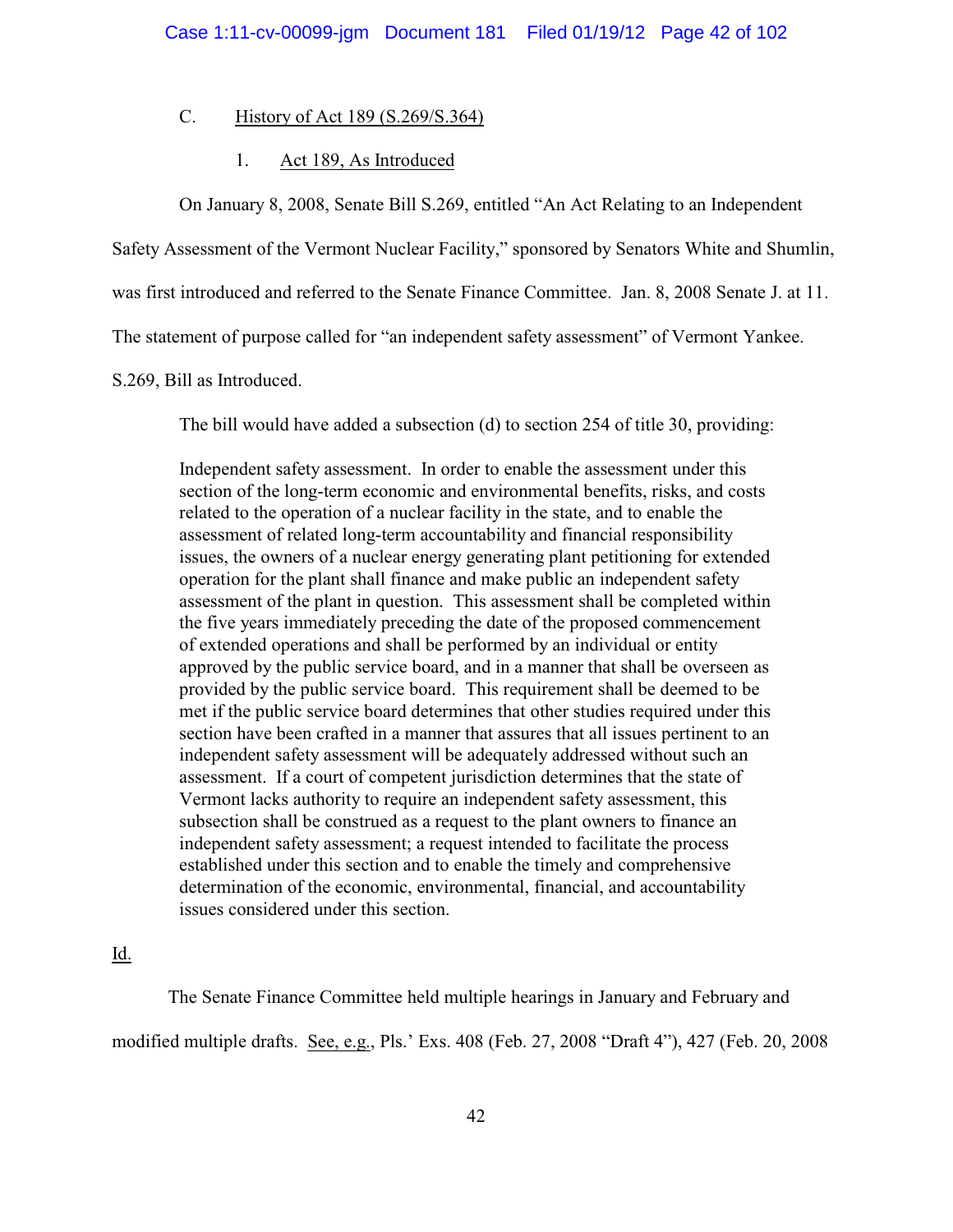## Case 1:11-cv-00099-jgm Document 181 Filed 01/19/12 Page 43 of 102

"Draft 3"), 433 (Feb. 20, 2008 Fairewinds Assocs.' Edits to "Draft 3"); see also Defs.' Legis. Hist. App. at 256 (Doc. 143-3) (reflecting hearings in those months on S.269). Between drafts three and four, the bill was revised to remove the word safety in most places. Compare Pls.' Ex. 427 with Pls.' Ex. 408. "Safety" was either replaced with "operating," "operational," or "emergency," or omitted altogether. Id. There was, however, little change to the substance of the bill. The final version of the Act as passed made only four references to safety. Act 189, 2008 Vt. Laws 189 (LexisNexis).

Then-Senator Shumlin opened a Senate Finance Committee hearing on January 29, 2008, noting, "when I was a private citizen and you all were talking about the uprate, there was general agreement among the governor, the Legislature, the department, that there should be an independent safety inspection before an uprate was approved." Pls.' Ex. 164A (Track 1 00:01:26). Defendant Board member Volz told the Senate Finance Committee on February 26, 2008: "We can look at safety in the context of its effect on reliability or its effect on economic benefit. But we can't actually . . . pass judgment on whether something is or isn't safe, that's really the NRC's area. So, I would just caution you on that and suggest that you make sure the bill is properly focused on reliability and economic impacts and not so much on safety." Pls.' Ex. 175A (Track 14 00:03:30). A day later, the chief legislative counsel told the Senate Finance Committee: "[W]e also intend to change the title, an act relating to an independent audit rather than a safety assessment." Pls.' Ex. 177A (Track 10 00:00:57). He also noted there were "editorial changes" to the draft including "deleting the word safety and putting the word emergency, things like that." Id.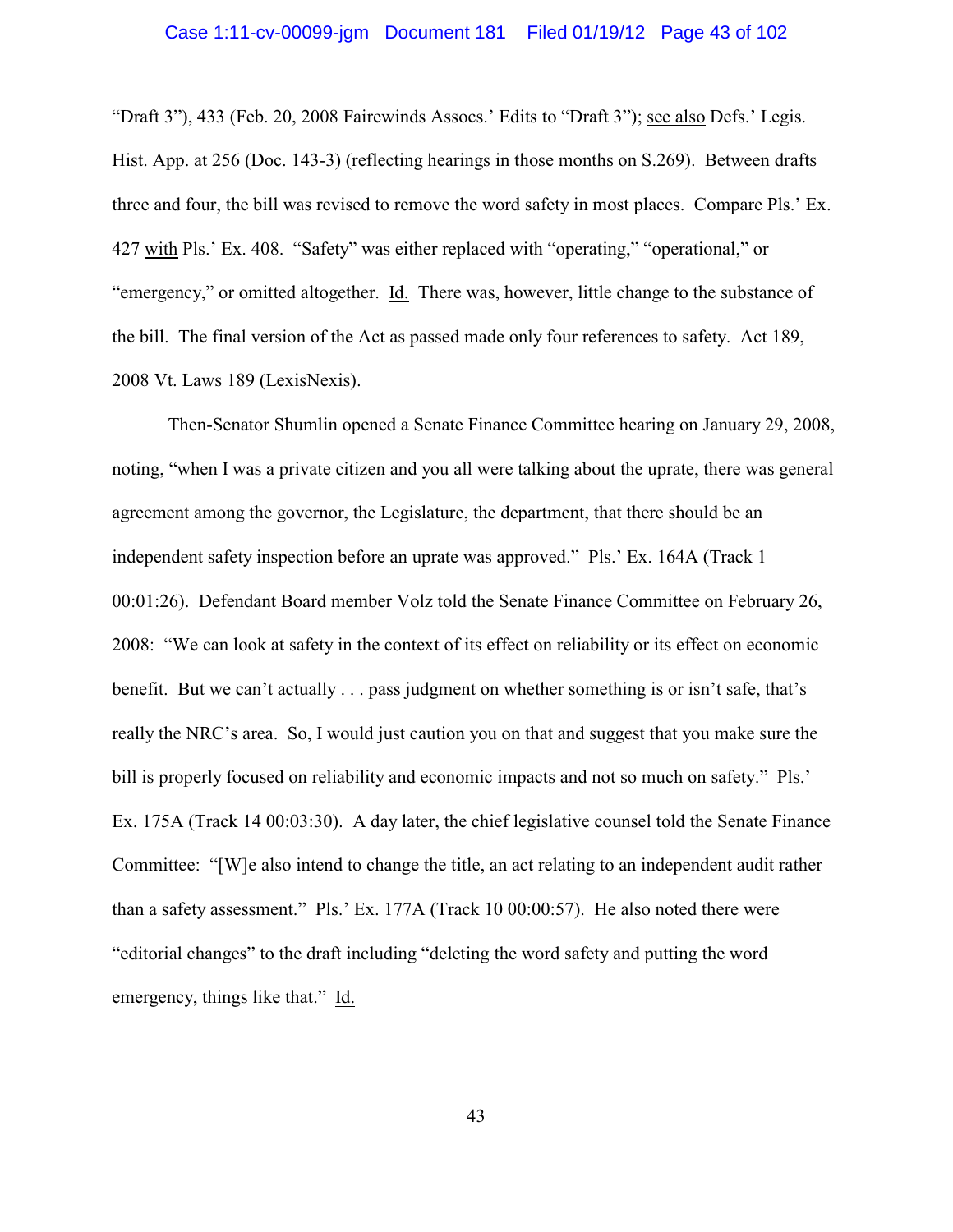### Case 1:11-cv-00099-jgm Document 181 Filed 01/19/12 Page 44 of 102

The Senate Finance Committee introduced the bill to the Senate, S.364, now titled "A Comprehensive Vertical Audit and Reliability Assessment of the Vermont Yankee Nuclear Facility." The Senate discussed the bill from March 11 to 13, 2008. See Journals of the Senate, Mar. 11-13, 2008 at 269, 302, 307, respectively. During floor debate, one senator noted "there is a fair amount of public concern about the adequacy of the NRC's inspection process." Pls.' Ex. 180A (Track 4 00:04:14). At the same debate, another senator stated: "I support the review of the safety of Vermont Yankee." Pls.' Ex. 180L (Track 15 00:02:03). The Senate passed the bill on March 13, 2008. Mar. 13, 2008 Senate J. at 307. Several days prior, on March 3, 2008, Entergy had filed its petition seeking the approvals necessary for a CPG for continued operation after March, 21, 2012, in PSB Docket No. 7440. Compl. ¶ 68.

## 2. Act 189, As Passed by House and Senate

On March 18, 2008, the bill was referred to the House Natural Resources and Energy Committee, which held multiple hearings throughout March and April. See Defs.' Legis. Hist. App. at 256. A senator explained the proposed bill to the House Natural Resources Committee:

It's actually a pretty simple little bill. . . . [W]hat this bill does, in essence, is the governor has called for an independent safety assessment, the congressional delegation has called for an independent safety assessment, the Legislature has talked about the need to do something. What this bill does is define what we mean by an assessment. And we talk about a reliability assessment because safety is not within our purview.

Pls.' Ex. 183A (Track 1 00:00:24).

On March 25, the director of Public Advocacy for DPS presented "Preemption from 50,000 Feet" to the Committee. See Defs.' Legis. Hist. App. at 244-46 (Doc. 143-3). She noted the legislators should "be careful with what you're talking about in this room. Be careful about the record you're making and later on you'll see why I think that's actually important." Pls.' Ex.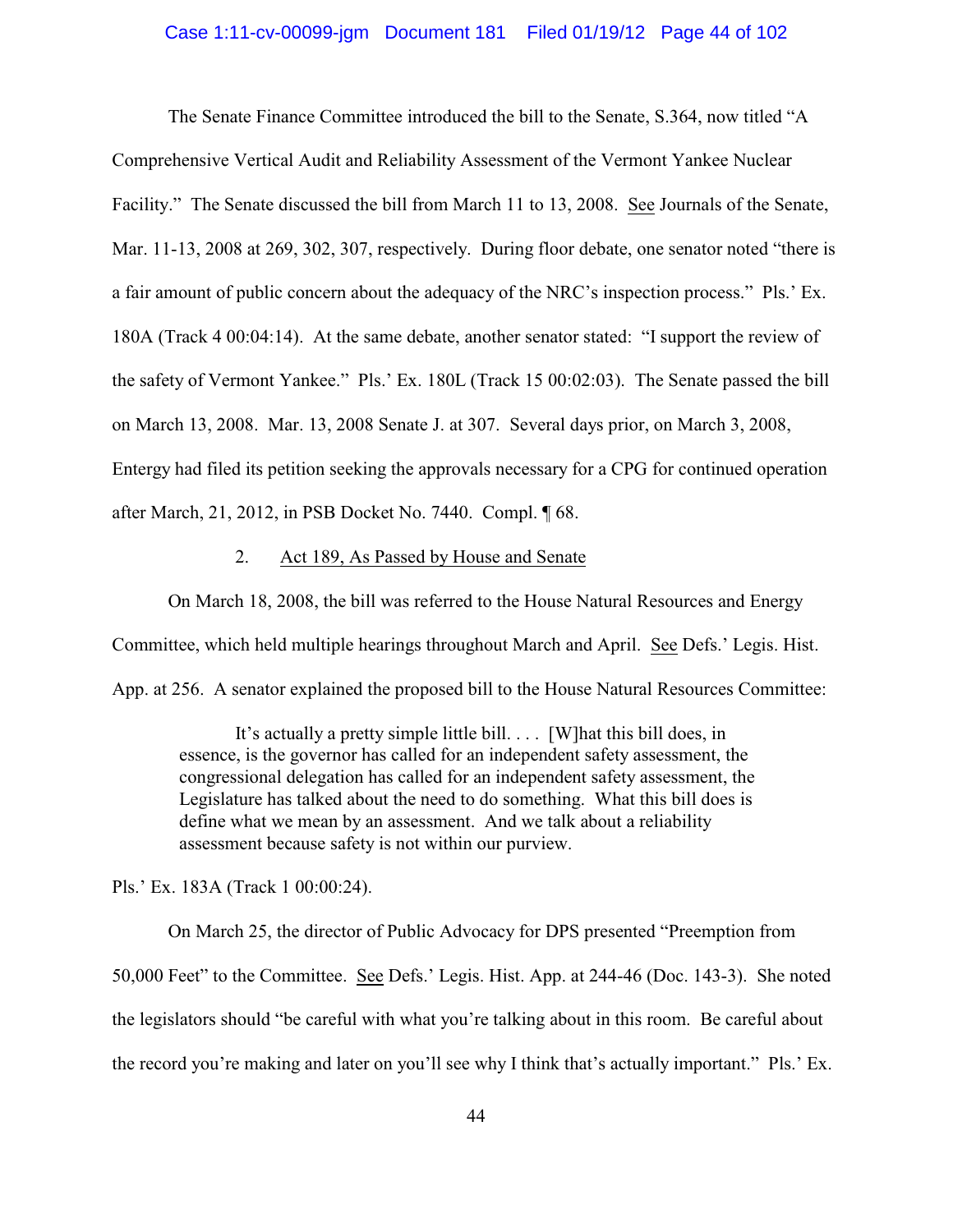## Case 1:11-cv-00099-jgm Document 181 Filed 01/19/12 Page 45 of 102

186A (Track 1 00:01:39). She continued, "it's not to say you can't talk about things, just be aware of language, that reliability is something to talk about where maybe safety is not." Pls.' Ex. 186B (Track 1 00:05:20). In April, after this testimony, a representative referred to the "comprehensive vertical audit" bill stating, "I think we were doing that in an effort to avoid safety language." Pls.' Ex. 195A (Track 1 00:13:54).

On April 21, 2008, the bill was referred to the House Appropriations Committee. Apr. 21, 2008 House J. at 1063. On April 25, the House passed the bill after making amendments to appointment provisions regarding a Public Oversight Panel (POP). Apr. 25, 2008 House J. at 1484-86. Another representative explained her vote stating: "I commend the Natural Resources Committee on a job well done! You truly put the safety and well being of Vermonters before anything else." Id. at 1487. A conference committee further refined the POP's membership and appointment provisions. See Apr. 30, 2008 House J. at 1852-53; May 1, 2008 Senate J. at 1596- 97.

### 3. Act 189, As Enacted

On June 5, 2008, Governor Douglas signed Act 189, formally titled "An Act Relating to a Comprehensive Vertical Audit and Reliability Assessment of the Vermont Yankee Nuclear Facility." Act 189, § 1; 2008 Vt. Laws 189 (LexisNexis). The Act's purpose was "to provide for a thorough, independent, and public assessment of the reliability of the systems, structures, and components of the Entergy Nuclear Vermont Yankee facility." Id. § 1(d). The Act stated: "It is . . . the intent of the general assembly to determine on behalf of the people of the state of Vermont the reliability issues associated with operating ENVY for an additional 20 years after its scheduled closure in 2012." Id. § 1(b).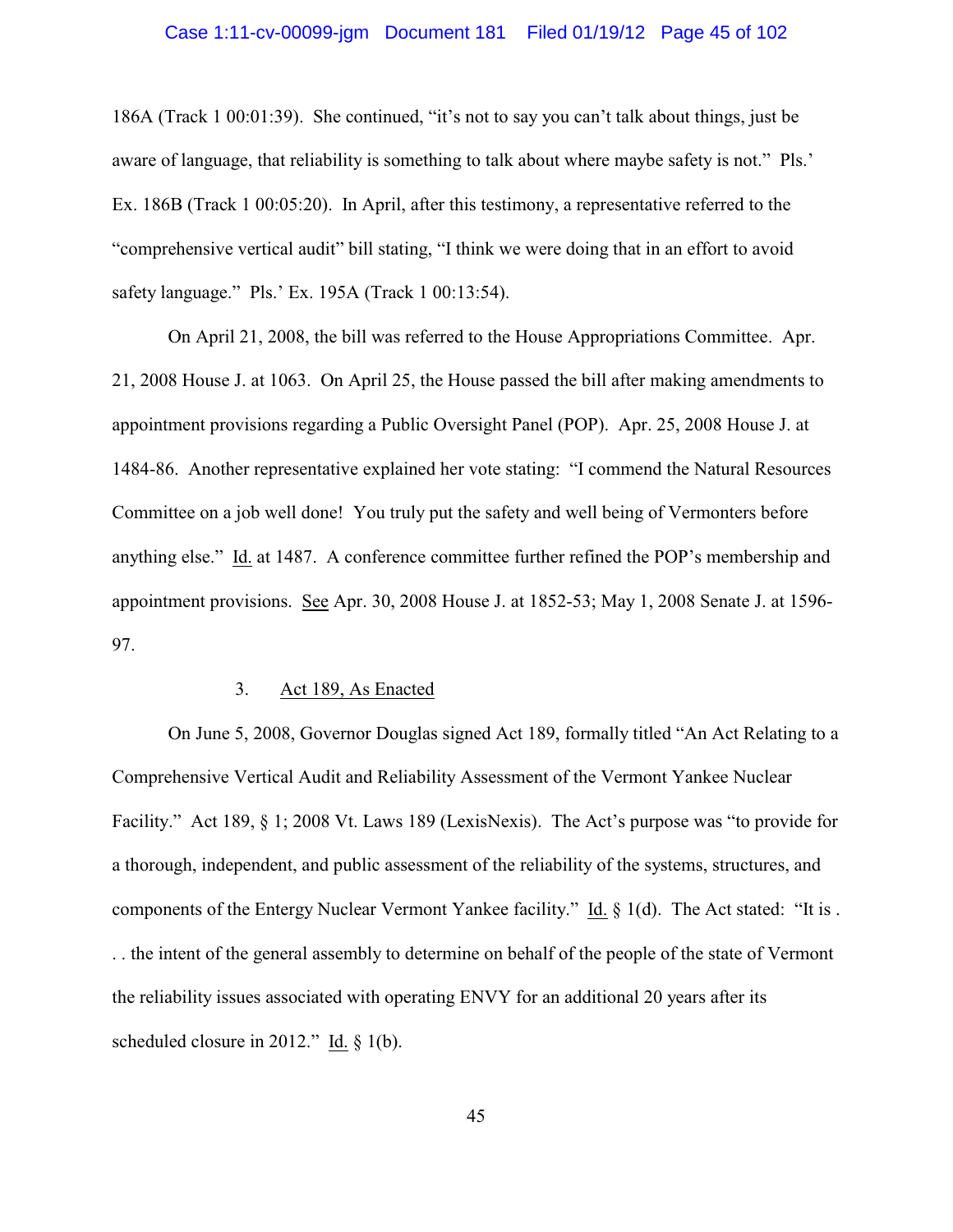## Case 1:11-cv-00099-jgm Document 181 Filed 01/19/12 Page 46 of 102

The Act required inspection of seven "whole plant systems," including the electrical, emergency, mechanical, primary containment, heat removal, cooling, and underground piping systems. Id. § 3. Each system was to be reviewed both vertically and horizontally. Id. § 5(a).

Act 189 called for a Public Oversight Panel to consist of between three and five members with expertise in nuclear technology or regulation. Id.  $\S 6$ . The Act directed the POP to "publicly report its findings and evaluation to the general assembly," no later than January 30, 2009. Id. § 6(d). The POP's report and the audit findings were "to represent the interests of the public" before the Board in CPG proceedings. Id. § 6(e).

Finally, the Act, effective immediately on June 5, 2008, authorized the Board to "commence proceedings" on Vermont Yankee's petition for continued operation.<sup>17</sup> Id.  $\S$  9. Though the original bill had called for Act 189 to be codified as an addition to section 254 of the Vermont Statutes, the final version of Act 189 was not codified.

Nuclear Safety Associates, a company hired by the Department of Public Service, conducted the Assessment under Act 189. See Nuclear Safety Associates (NSA) Reliability Assessment, Pls.' Ex. 391 at 8 (Doc. 4-79). The Department also hired Bruce Hinkley, a senior nuclear industry consultant, to support the state nuclear engineer in managing and overseeing the Reliability Assessment. Tr. 510:12-20. Act 189 gave the POP, in consultation with the Department, authority to add to Act 189's requirements. Act 189, § 5(b).

Mr. Hinkley testified the Reliability Assessment was to assess overall plant reliability at Vermont Yankee and, in final form, included a review of six to seven whole systems using a

 $17$  Act 160 had added to section 248 a July 1, 2008 commencement date for Board CPG proceedings in the absence of a General Assembly vote. See Vt. Stat. Ann. tit. 30,  $\S$  $248(e)(2)$ .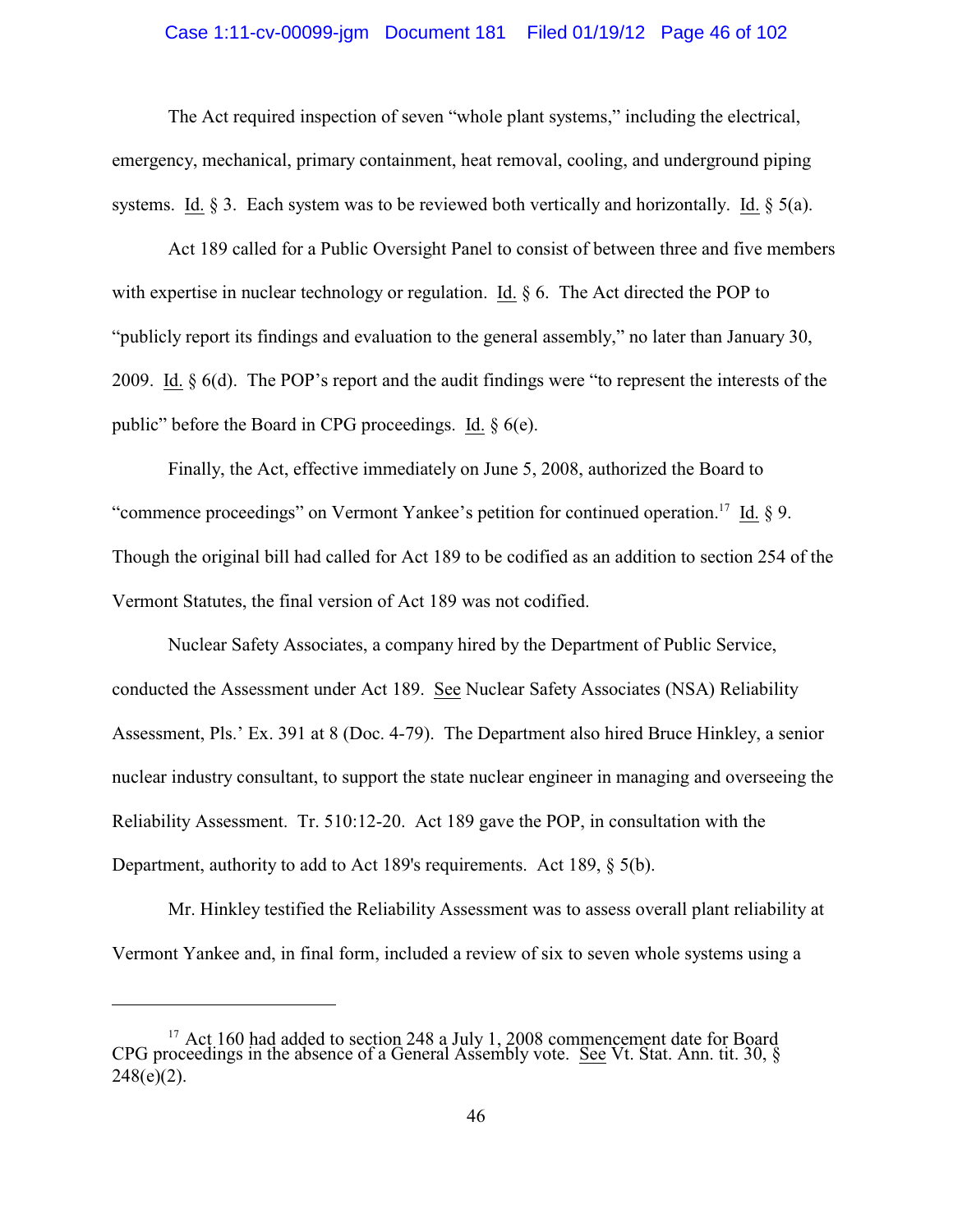## Case 1:11-cv-00099-jgm Document 181 Filed 01/19/12 Page 47 of 102

vertical slice methodology, a review of six or seven technical areas, a sister plant review, individual extended looks at root cause analysis, and a management culture overview. Tr. 515:8- 9; 517:15-22. The technical focus areas required evaluation of multiple systems. Tr. 526:22- 527:15. The Act required evaluation of any underground piping systems carrying radionuclides, and Nuclear Safety Associates was informed no such system existed. Pls.' Ex. 391 at 262. As an alternative, Nuclear Safety Associates evaluated the buried piping in the service water system. Id.

At trial, Mr. Hinkley testified that, while the assessment reviewed some systems the NRC reviews, it also focused on equipment the NRC would not typically have reviewed. Tr. 521:16- 23. Nuclear Safety Associates reviewed the NRC's reports on the assessed systems, if any existed. Tr. 546:8-19. The assessment made recommendations affecting reliability. Tr. 523:20- 524:2. On cross-examination, Mr. Hinkley conceded all the systems reviewed, except for the transformer and switchyard system, are at least partially safety related. Tr. 541:14-18. John Herron, Chief Nuclear Officer at Entergy, testified the NRC – with inspectors on site daily – reviews all aspects of plant operations, especially if there is any impact on radiological safety, and said the NRC reviews each of the specific systems identified in Act 189. Tr. 41:17-42:3; 47:20-48:1; 53:6-63:12.

Peter Bradford, an expert for Defendants and a former member of the NRC, was a member of the POP and served as the chair of that committee for a time. Tr. 426:15-17; 428:17- 18; 465:8-10. He testified the assessment process gathered and analyzed information, but did not draw safety-related conclusions, though it contained information about safety-related systems. Tr. 469:9-11, 18-20. He further testified the POP's "fundamental" conclusion "was that the plant

47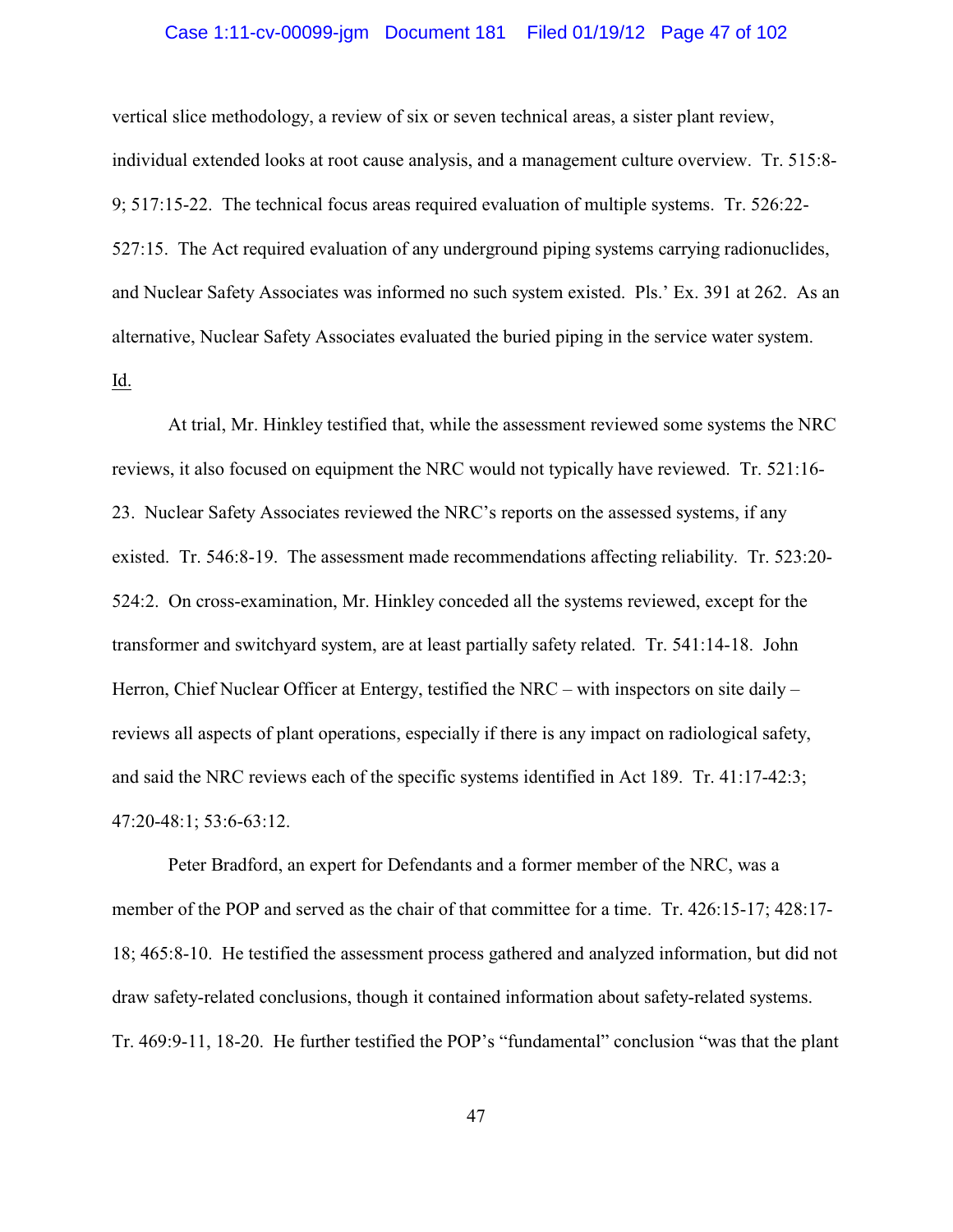### Case 1:11-cv-00099-jgm Document 181 Filed 01/19/12 Page 48 of 102

has been reliable and continued to be reliable as long as a number of conditions . . . that were enumerated are met." Tr. 470:11-18.

Nuclear Safety Associates completed the resulting 300-page Reliability Assessment<sup>18</sup> of the Vermont Yankee Nuclear Facility on December 22, 2008, and concluded: "ENVY is operated reliably." NSA Reliability Assessment at 1, Pls.' Ex. 391 (Doc. 4-79). "Overall, many station managerial and technical areas meet or exceed industry standards for performance." Id. at 2. Mr. Hinkley testified "there was an expectation it would continue to perform reliably in . . . extended operation . . . conditioned upon the effectiveness of management addressing the recommendations." Tr. 536:9-14. Mr. Hinkley did not believe any recommendations had to be "fully implemented" before a CPG could be issued, but he believed ENVY should "commit" to addressing them. Tr. 551:3-15. The POP's Report to the General Assembly on the Reliability Assessment concurred that Vermont Yankee was reliable: "Acceptable reliability of VY for operation beyond 2012 is possible if the recommendations of this report and the NSA Report are taken." Report of the POP at iii, v (Mar. 17, 2009), Pls.' Ex. 382 (Doc. 4-70).

The Reliability Assessment is notable, however, for what it did not review: the turbine and generator, and their subsystems.<sup>19</sup> The turbine and the generator ultimately produce the plant's power by converting steam into electricity. Tr. 67:15-68:13. Mr. Herron testified that

 $18$  The final report also included eight appendices totaling over 100 pages.

 $19$  The Reliability Assessment also did not analyze capacity factor, which was not required by Act 189, though Mr. Hinkley testified capacity factor is a measure of reliability. Tr. 544:12-545:6. The NRC defines capacity factor as: "The ratio of the net electricity generated, for the time considered, to the energy that could have been generated at continuous full-power operation during the same period." See www.nrc.gov/reading-rm/basic-ref/glossary/capacityfactor-net.html (last updated Oct. 6. 2011).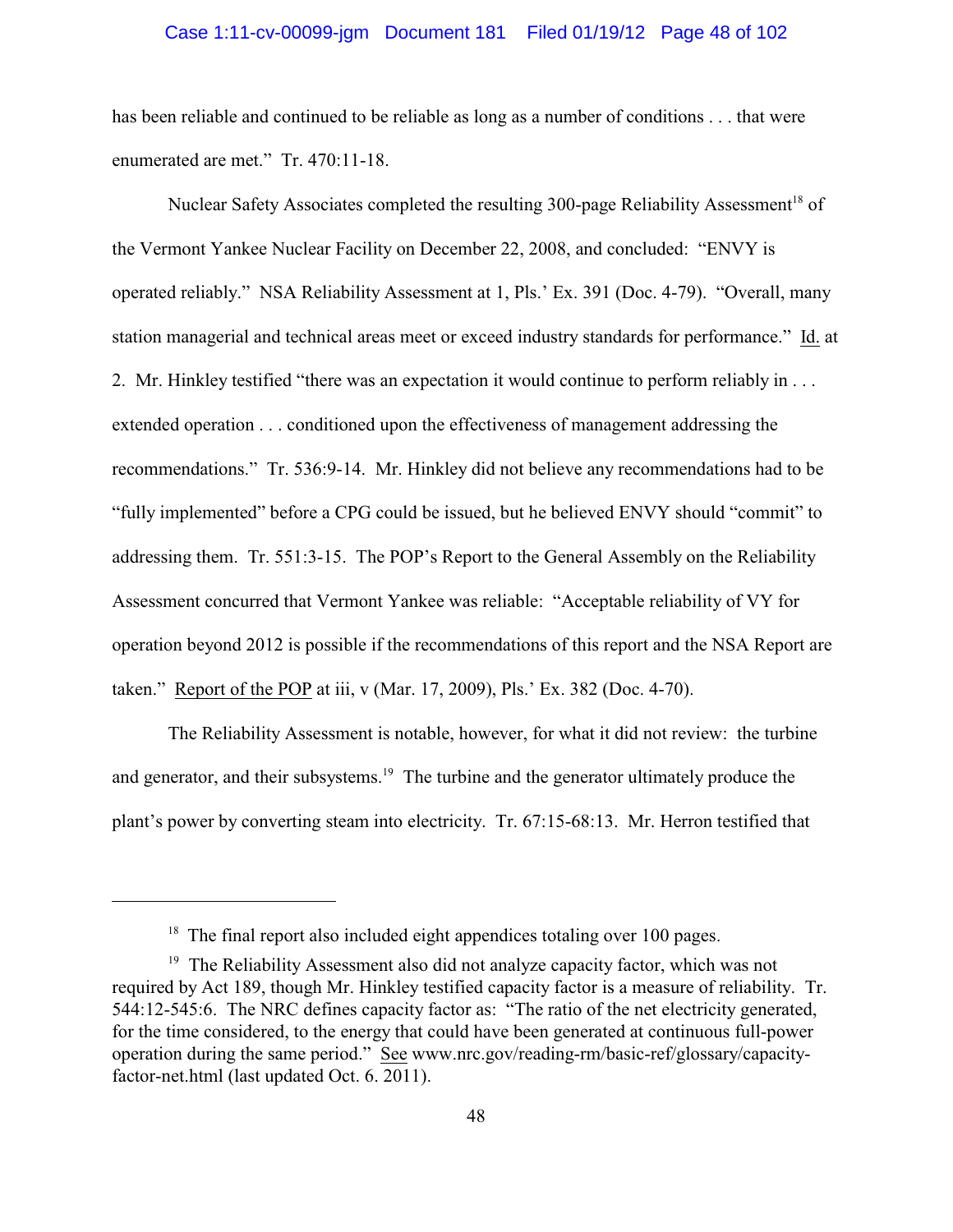"[n]ext to the reactor," the turbine, generator, and their subsystems are "the most critical" to the reliable operation of a plant. Tr. 67:4-14; see also Pls.' Ex. 614 (a demonstrative diagram).

Defendants' witness Mr. Hinkley conceded the turbine and generator impact plant reliability and not safety. He reaffirmed his deposition testimony, stating "[i]f the generator doesn't work or if the turbine falls off, . . . it is a significant reliability issue." Tr. 557:20-558:10.

# D. Events in  $2010^{20}$  and the General Assembly's Failure to Pass Legislation

On January 7, 2010, ENVY confirmed test results from the day prior indicating tritium, a low-energy radioactive isotope of hydrogen, a byproduct of nuclear operations, $^{21}$  was detected in tests of monitoring wells at Vermont Yankee. That day, ENVY immediately notified the NRC and various Vermont agencies. Compl. ¶ 77 (Doc. 1). Entergy conducted an internal investigation to locate and stop the leak. NSA Supplemental Report at 76-77 (Apr. 2010), Pls.' Ex. 387 (Doc. 4-75).

On January 21, 2010, the vice president of system planning at ISO-New England briefed the Vermont Senate Finance Committee regarding the impact of Vermont Yankee's closure on system reliability. See Kee Decl. ¶ 69 (Doc. 4-11); see also ISO-New England, ISO-New England – An Overview of Markets, Planning and Vermont Issues 4, 6 (Jan. 21, 2010), Pls.' Ex. 344 (Doc. 4-35).

 $20$  This Court notes that events in 2010 have no bearing on the Court's determination of the purposes the General Assembly had in mind at the times the assembly enacted Acts 74, 160, and 189.

 $21$  Trace amounts of tritium can also appear naturally in the environment.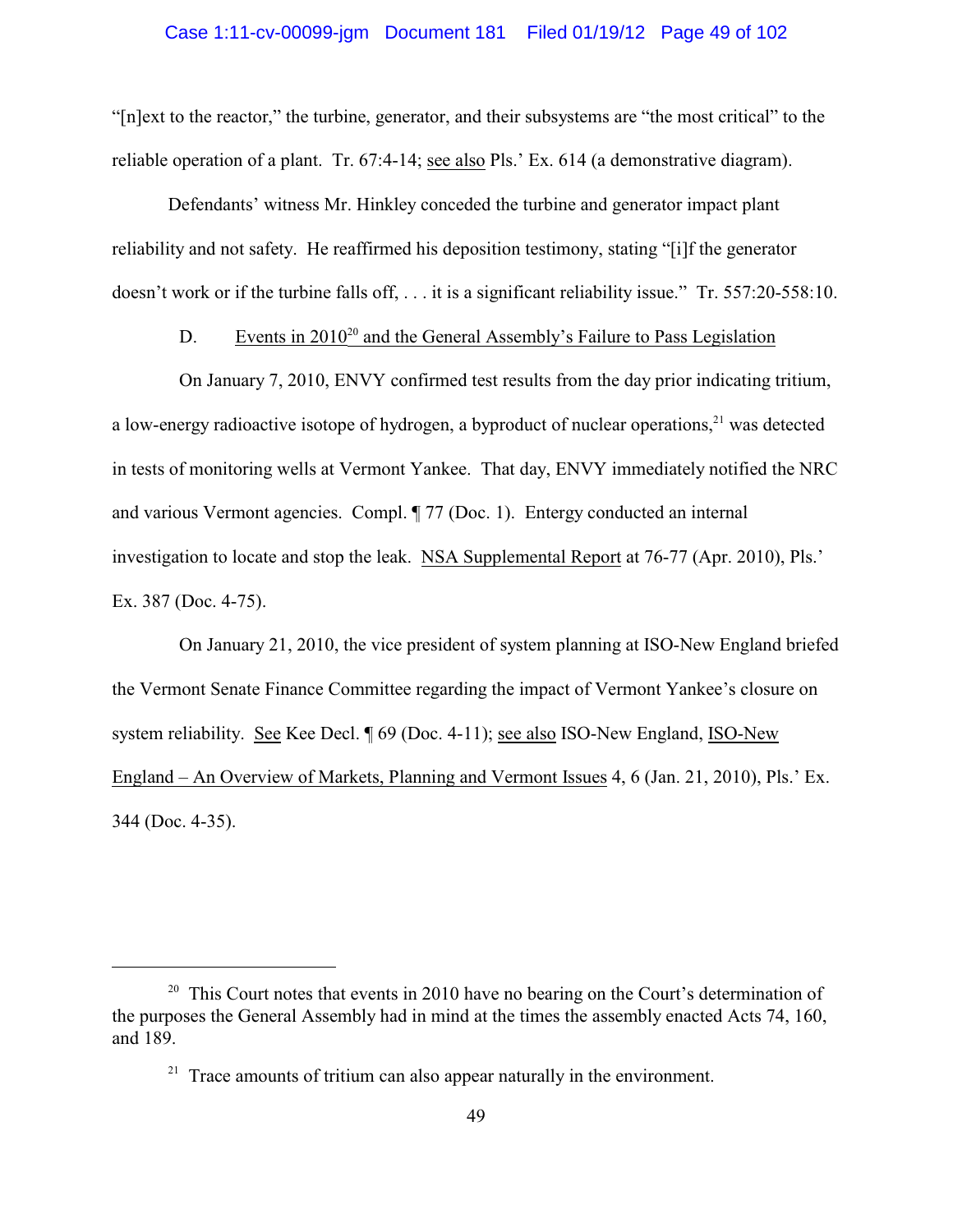### Case 1:11-cv-00099-jgm Document 181 Filed 01/19/12 Page 50 of 102

On February 15, Entergy's team identified a leak source in a concrete pipe tunnel. Test. Vt. State Nuclear Engineer at 235:5-7, 235:13-16, 237:15-16, PSB Dkt. No. 7600, Jan. 13, 2011, Pls.' Ex. 390 (Doc. 4-78); NSA Supplemental Report at 84, table 7 (Apr. 2010).

On February 17, 2010, legislative counsel first presented S.289, "An act relating to approval for continued operation of the Vermont Yankee nuclear power station," to the Senate Finance Committee. The Committee heard testimony on February 18 from Entergy, the Department of Public Service (the Commissioner), Vermont utilities CVPS and GMP (the plant's former owners), Vermont Public Interest Research Group, and New England Coalition. The Commissioner testified: "[A] fact remains that right now . . . the question of what do we have on the site and what sort of public health and safety issues do we need to address is sort of priority one." Pls.' Ex. 273B. One senator noted she believed Vermonters are "uncomfortable" with Vermont Yankee and "don't want to sleep with . . . one eye open waiting for something to happen down there that can't be controlled." Pls.' Ex. 273C (Track 2 00:33:30).

On February 19, 2010, the Senate Finance Committee introduced the bill to the Senate floor. Feb. 19, 2010 Senate J. at 160. The bill's statement of purpose provided:

This bill proposes to determine that the continued operation of the Vermont Yankee Nuclear Power Station beyond its scheduled closure on March 21, 2012 will promote the general welfare and to approve for an additional 20 years the continued operation of the station and the storage of spent fuel at the station.

S.289, Bill as Introduced.

The bill provided in relevant part:

(a) The general assembly determines that continued operation of the Vermont Yankee Nuclear Power Station (VYNPS) for 20 years following its currently scheduled closure date of March 21, 2012 will promote the general welfare of this state.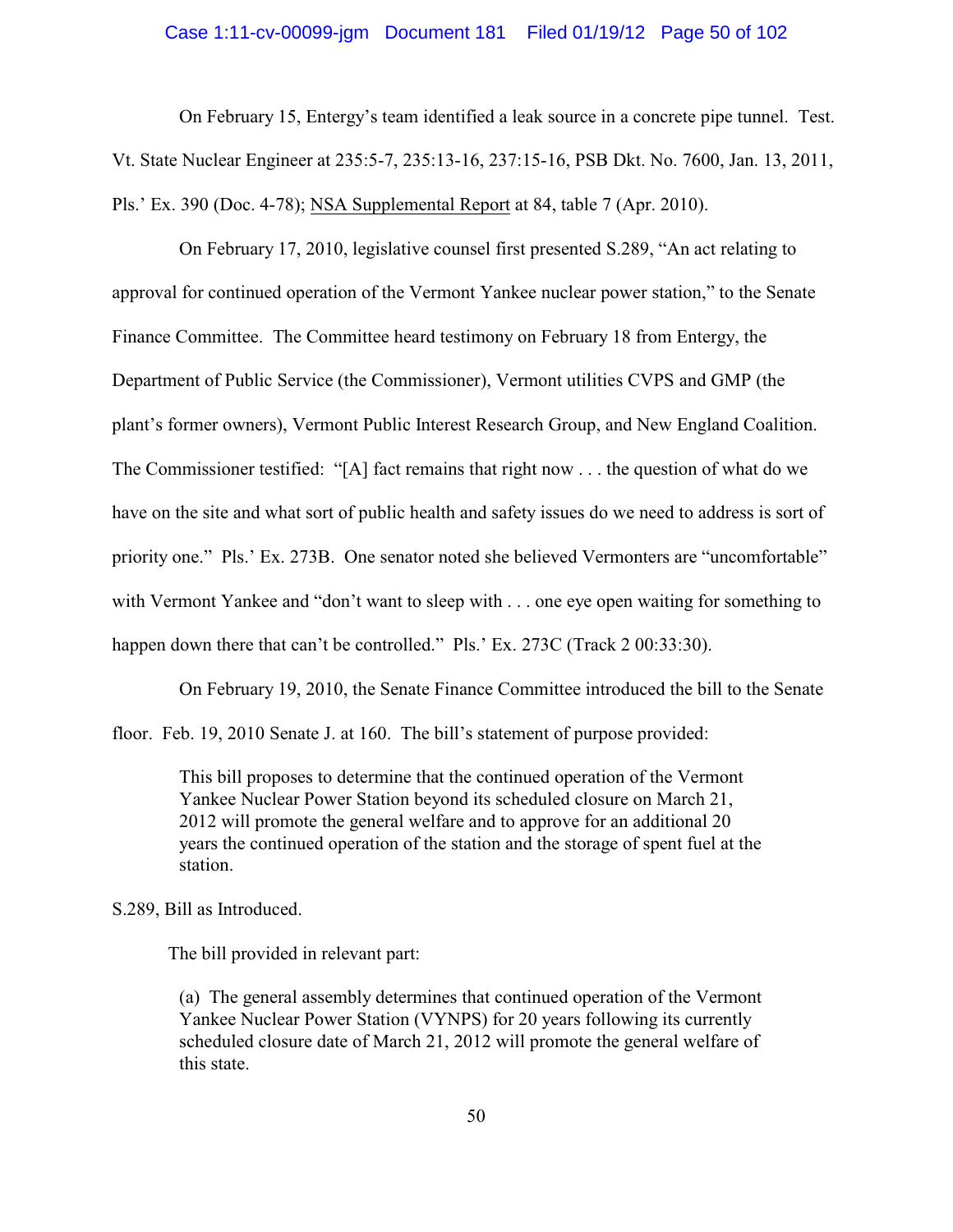(b) The general assembly finds that storage of spent nuclear fuel derived from the operation of the VYNPS for 20 years following the currently scheduled closure date of March 21, 2012 will promote the general good of this state.

(c) The general assembly approves until March 21, 2032 the continued operation of the VYNPS and the storage of spent nuclear fuel derived from the operation of the VYNPS, provided that the VYNPS obtains from the public service board and any other agencies such certificates, permits, and approvals related to continued operation of the VYNPS and storage of spent fuel at the VYNPS as are required by law.

S.289, Bill as Introduced § 2.

On February 24, 2010, the bill was read for the second time by title only. Feb. 24, 2010 Senate J. at 196. A motion to commit the bill to the Committee on Economic Development, Housing and General Affairs was disagreed to 24 to 6. Id. A motion by a group of senators to amend the bill to add significant detail was defeated 25 to 5. Id. at 196-200. The same group moved to amend the bill to require the Board to issue a request for proposals and select a potential owner of a second nuclear generation plant on the Vermont Yankee site. Id. at 200-05. The motion was defeated 24 to 6. Id. at 205.

During a Senate floor debate that same day, a senator noted "we are concerned that we have not gotten the favorable purchase power agreement we had." Pls.' Ex. 276C (Track 33 00:02:28). Then-Senator Shumlin also commented on the PPA issue, stating the Vermont utilities had not entered a PPA with Entergy because "they've concluded that the price is no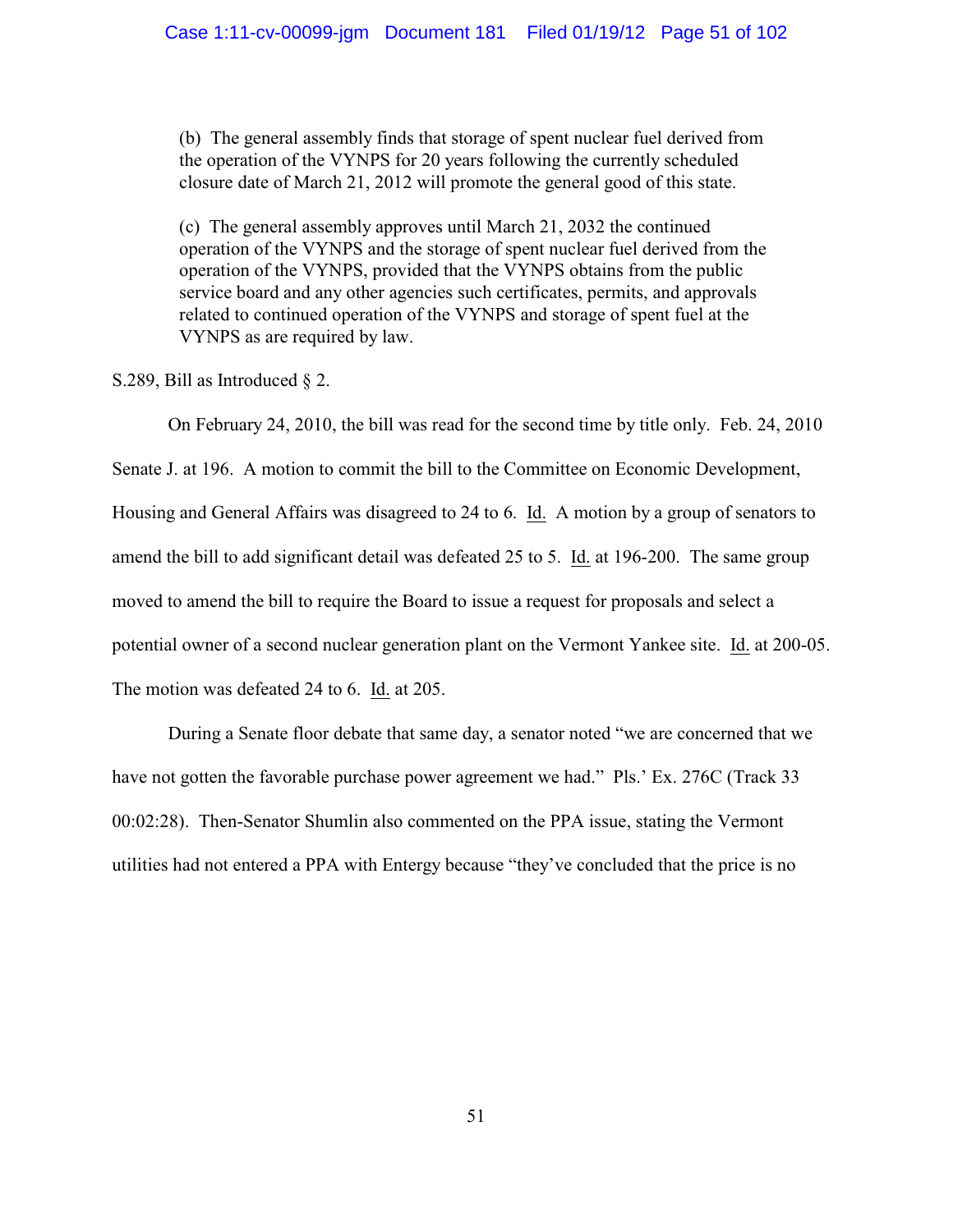good; that Vermonters would have to pay too much. I agree with that assessment."<sup>22</sup> Pls.' Ex.

277A (Track 3 00:01:10). He went on to state:

[R]eliability. Listen, I don't think that needs any further discussion than has been offered by our two chairs, except to say that if you don't think that leaking tritium and, I believe cobalt, into the ground water and the Connecticut River, and the environment of the state of Vermont, that every single Vermonter cherishes and holds dear and we all agree is the bedrock and the foundation of the values that we hold as Vermonters. I don't know what else you can have as an indicator that reliability is a problem.

Pls.' Ex. 277D (Track 3 00:04:40; Track 4 00:00:00). The senator concerned with the lack of a favorable PPA reiterated later in the debate, "regular rate payers . . . are going to pay . . . more whether you buy it off the market, or you buy it from Entergy. Because they're not offering us a good deal." Pls.' Ex. 277G (Track 11 00:04:27). See generally Pls.' Legis. Hist. App. at 96-104 and Pls.' Exs. 273-278 (detailing other hearing and floor statements by legislators discussing safety, the lack of a favorable PPA, the tritium leak, and reliability).

Pending the question, "shall the bill be read a third time," the question was disagreed to

26 to 4. Feb. 24, 2010 Senate J. at 205. A senator explained his affirmative vote as follows:

There is no debate . . . Vermont Yankee has made bad decisions and has been a less than perfect partner with the State. Their breach of trust with people of Vermont leaves a terrible scar on their relationship with all of us. In my mind there are still many, many unanswered questions about whether we should relicense the plant for another 20 years.

 $22$  A February 4, 2010 presentation to the Senate Finance Committee indicated Entergy had offered a 20-year PPA in exchange for 55% of the 10-year revenue sharing agreement. The projected PPA savings over wholesale prices were significant, worth more than twice the \$220 million-portion of the revenue sharing to be exchanged for it, with benefits flowing directly to all Vermonters, not just VYNPC (92.5 percent owned by Vermont utilities), and VYNPC would continue to receive 45 percent of the value of the RSA. Presentation to Senate Finance Committee (Feb. 4, 2010), Pls.' Ex. 553. According to Mr. Potkin, who attempted to negotiate the PPA for Entergy, Entergy failed to reach an agreement with the utilities despite the PPA's additional value over the RSA. Potkin Test., Tr. 115:20-116:19.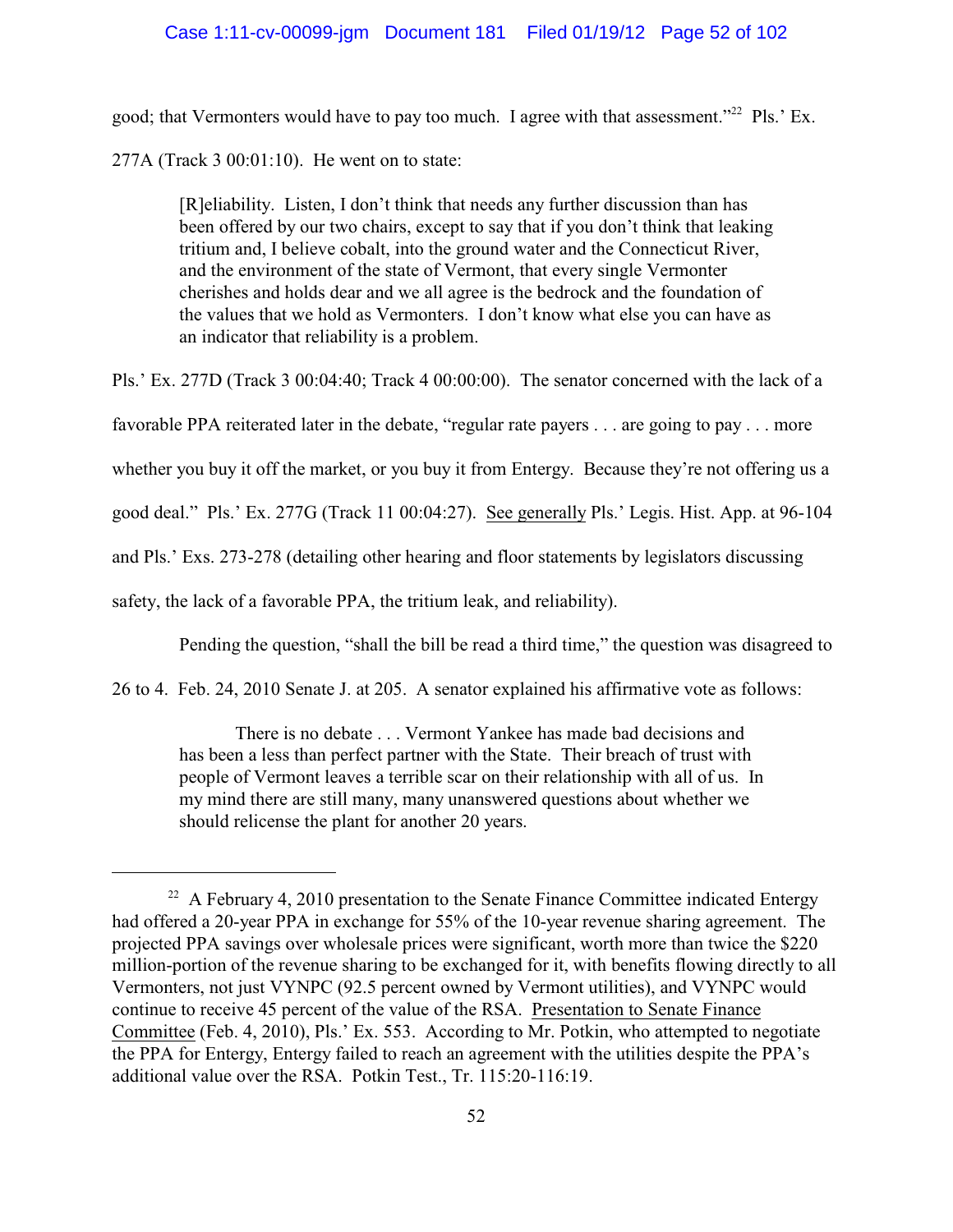Today, I and others have tried many avenues in order to be responsible and compromising before the final outcome . . . to no avail.

I cannot stand by and vote to support a blatant political power play. My "yes" vote is to remind my colleagues that there is more at stake today than scoring political points. The future of 600 jobs, affordable power and the Vermont economy should not be decided in a rush to judgment. Unfortunately for the people of Vermont, politics came before a responsible process. This is not the way we should serve Vermonters. Vermonters deserve better.

Feb. 24, 2010 Senate J. at 206 (ellipses in original).

The Senate vote took place before it received several reports.

In March 2010, the Joint Fiscal Office released the Executive Summary Consensus

Economic and Fiscal Impact Analyses Associated with the Future of the Vermont Yankee Power Plant. March 2010, Consensus Report, Pls.' Ex. 324, Defs.' Ex. 1240. The Executive Summary was prepared by energy and economic consultants hired by the General Assembly's Joint Fiscal Committee, GMP and CVPS, DPS economists and power planners, and CVPS and GMP power planning experts, Pls.' Ex. 329 at 1, and was the result of a 16-month process that evaluated the economic and fiscal impact of "four possible future power supply scenarios." Id. at 3. The consensus concluded a shut down would "result in about 1,100 fewer jobs per year" and more than \$60 million less per year in disposable personal income levels. Id. at 9. Alternatively, the study determined relicensing and aggressive renewable energy policies would yield positive employment and economic impacts, "with immediate job gains, no job losses and lower longer term power bills." Id. at 11.

On April 16, 2010, the NRC issued a letter with results of its tritium leak investigation, concluding "the public's health and safety and the off-site environment were not adversely affected" by the leak. Letter from Roberts to Colomb (Apr. 16, 2010), Pls.' Ex. 388 (Doc. 4-76). Vermont's State Nuclear Engineer had earlier concluded the same, noting the low dose. Test. Vt.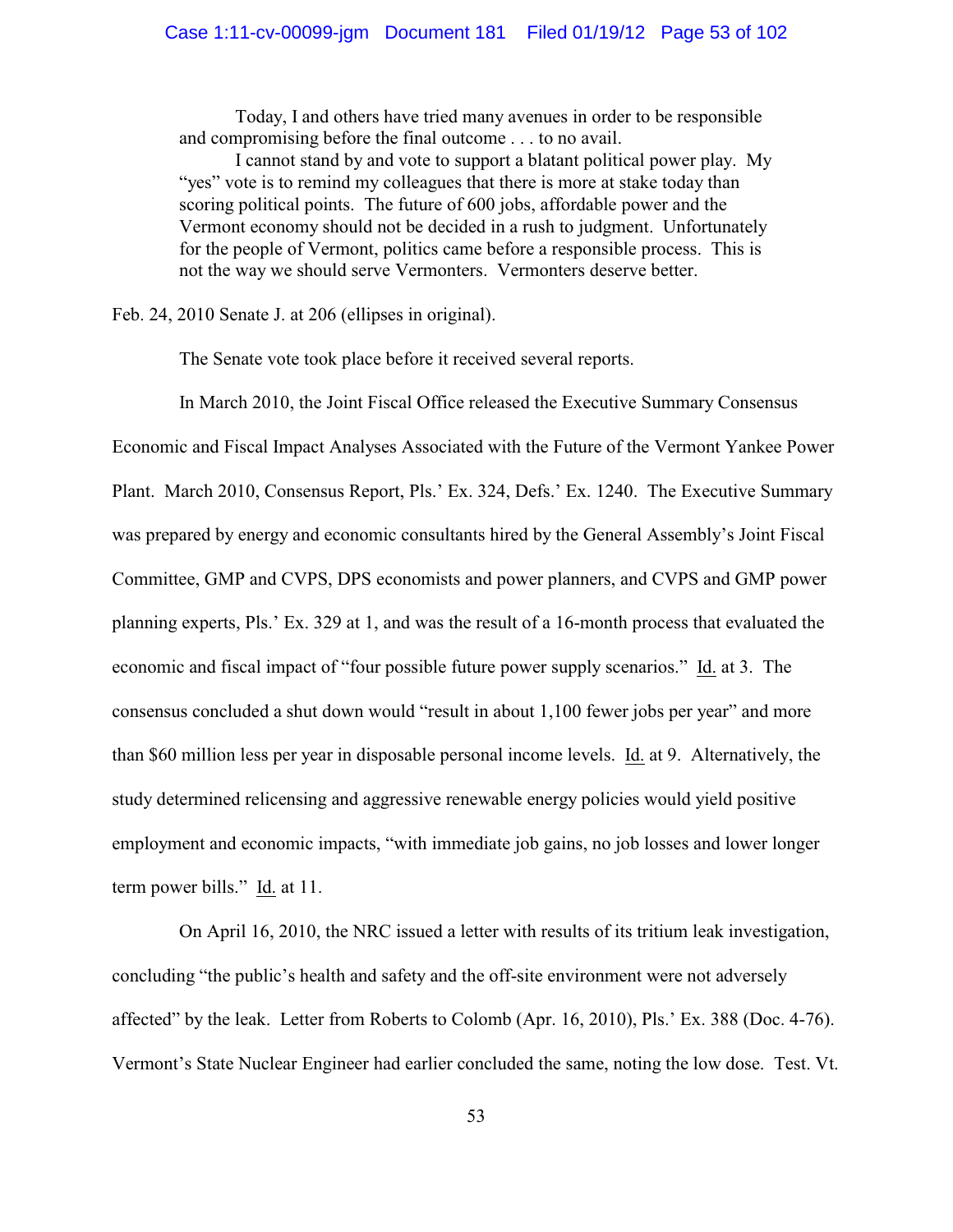## Case 1:11-cv-00099-jgm Document 181 Filed 01/19/12 Page 54 of 102

State Nuclear Engineer at 237:7-8, PSB Dkt. No. 7600, Jan. 13, 2011, Pls.' Ex. 390. In July 2010, the Vermont Agency of Natural Resources concluded tritium levels off-site were several orders of magnitude below the level authorized by ENVY's federal Clean Water Act permit. See Prefiled Test. of Richard Spiese at 5, PSB Dkt. No. 7600, July 2, 2010, Pls.' Ex. 389 (Doc. 4-77).

In April 2010, Nuclear Safety Associates released a Supplemental Report to the Reliability Assessment which examined the buried pipe and tank inspection program, stating its initial conclusions remained the same. NSA Supplemental Report at ii, Pls.' Ex. 387. "ENVY's activities related to locating and excavating the AOG [Advanced Off-Gas] leaks were timely, appropriate, and planned effectively," id. at 94; and "[a]lthough the AOG leak investigation and repair was a significant event, it did not affect the overall reliability of the plant." Id. at 95.

The POP's July 20, 2010 supplemental report to the legislature following the tritium leak also did not change its initial conclusions. See POP Supplemental Report, Defs.' Ex. 1320.

On March 21, 2011, following a five-year review, the NRC issued a Renewed Facility Operating License for Vermont Yankee Station, certifying that continued operation from March 22, 2012 through March 21, 2032 could be "conducted without endangering the health and safety of the public." NRC Renewed Facility Operating License No. DPR-28 (Doc. 1-1).

Entergy filed this suit April 18, 2011.

In May 2011, Green Mountain Power announced it had reached a 23-year power purchase agreement to buy electricity from a nuclear plant in Seabrook, New Hampshire, subject to approval by Vermont regulators. See GMP-Seabrook Power Purchase Agreement, Pls.' Ex. 489 (Doc. 68-13); see also John Curran, Vt. Utility to Buy Power from NH's Seabrook,

54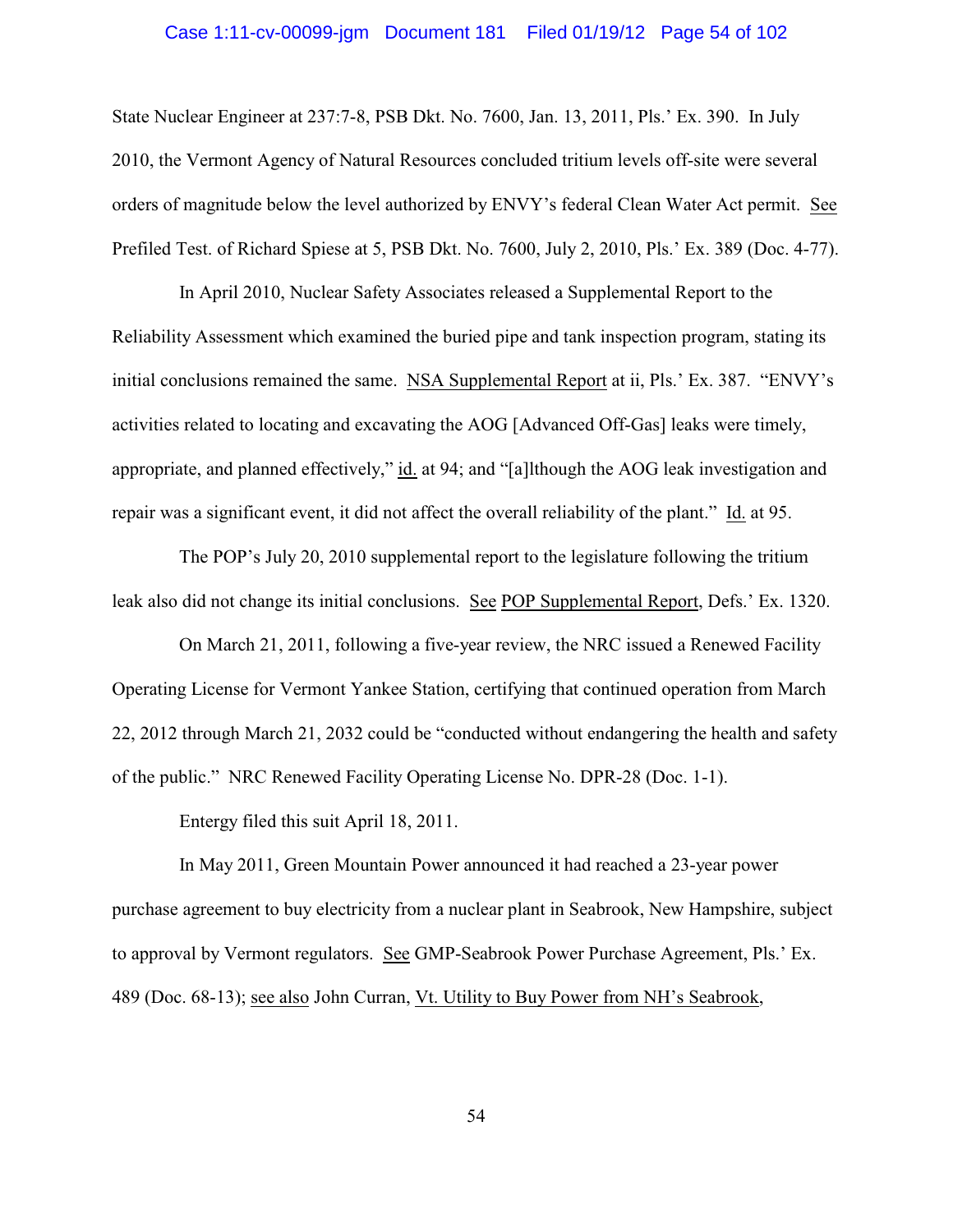Associated Press, May 24, 2011, Defs.' Ex. 1093 (noting DPS had commented favorably on the deal).

### II. LAW GOVERNING ATOMIC ENERGY ACT PREEMPTION

The first count of the Complaint asserts three Vermont enactments governing Vermont Yankee are preempted by the Atomic Energy Act of 1954 (AEA) and therefore run afoul of the Supremacy Clause, which provides federal law "shall be the supreme Law of the Land," "any Thing in the Constitution or Laws of any State to the Contrary notwithstanding." U.S. Const. art. VI, cl. 2. This section will examine the law governing AEA preemption.

In preemption analysis, the first task is to define the scope of the preempted field by examining the language, structure, and purpose of the federal statute and discern Congressional intent. See Allis-Chalmers Corp. v. Lueck, 471 U.S. 202, 208 (1985) (whether "state action is pre-empted by federal law is one of congressional intent"); Ingersoll-Rand Co. v. McClendon, 498 U.S. 133, 138 (1990) (intent is discerned from statutory language, structure, and purpose). A court must then turn to the state statute at hand and examine whether state action infringes upon the preempted field.

Courts have identified three general circumstances in which state law may be preempted by federal law. First, a federal statute may explicitly define the extent to which its enactment preempts a state law or regulates a field. English v. Gen. Electric Co., 496 U.S. 72, 78-79 (1990). Second, in the absence of explicit statutory language in federal law, state law may be preempted if it regulates conduct in a field Congress intended the federal government to occupy exclusively, either because the federal regulatory scheme is "so pervasive" that a court may infer Congress left "no room for the States to supplement it," or federal interest in the field is so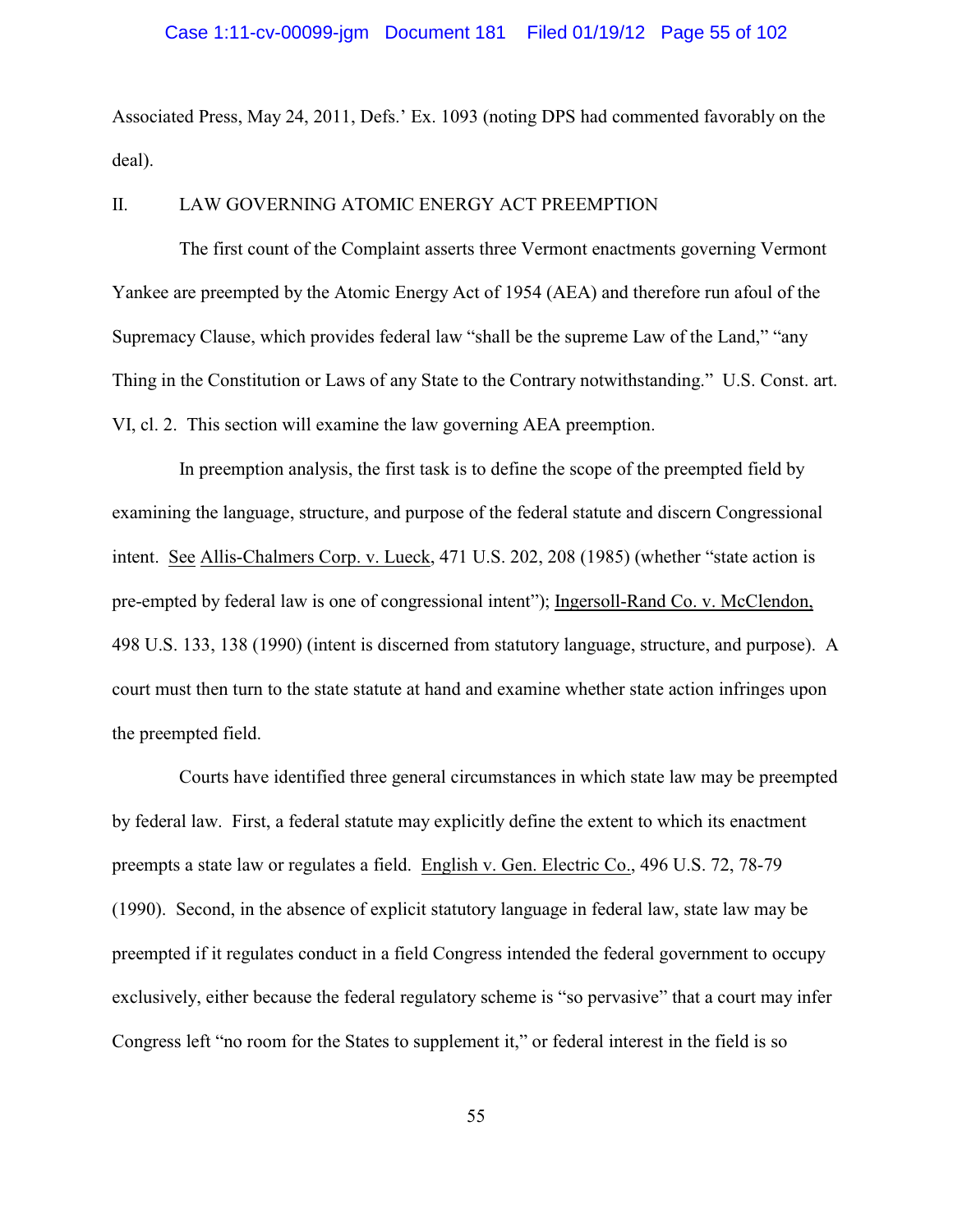### Case 1:11-cv-00099-jgm Document 181 Filed 01/19/12 Page 56 of 102

dominant it "will be assumed to preclude enforcement of state laws on the same subject." Id. at 79. Third, state law may be preempted to the extent it conflicts with federal law, such that a party could not possibly comply with both state and federal laws, or where state law obstructs accomplishment of the full purposes and objectives of federal law. Id.; Silkwood v. Kerr-McGee Corp., 464 U.S. 238, 248 (1984). The Supreme Court has noted these three categories are not "rigidly distinct," and indeed, "field pre-emption may be understood as a species of conflict preemption." English, 496 U.S. at 79 n.5; accord Gade v. Nat'l Solid Wastes Mgmt. Ass'n, 505 U.S. 88, 104 n.2, 110 (1992) (reiterating that preemption categories "not rigidly distinct" but observing a category will nevertheless "carry with it substantive implications for the scope of pre-emption," and that for conflict preemption, where the challenged law is one of general application, at least, a "high threshold must be met" in establishing actual conflict). Plaintiffs' arguments train the Court's focus on Congress' implied intent to preempt the entire field of radiological safety and public health.

#### A. The Atomic Energy Act

The Atomic Energy Act of 1954 created a comprehensive and pervasive program of federal regulation and licensing that permitted the private use, control, ownership, and operation of commercial nuclear power reactors, the development of which had, until then, remained a federal monopoly. Duke Power Co. v. Carolina Envtl. Study Grp., Inc., 438 U.S. 59, 80-81 (1978). Congress believed private development of nuclear energy would serve the national interest. Id. The Act gave the federal government "exclusive jurisdiction to license the transfer, delivery, receipt, acquisition, possession and use of nuclear materials," and regarding these subjects, "no role was left for the states." Pac. Gas & Electric Co. v. State Energy Res. Conserv.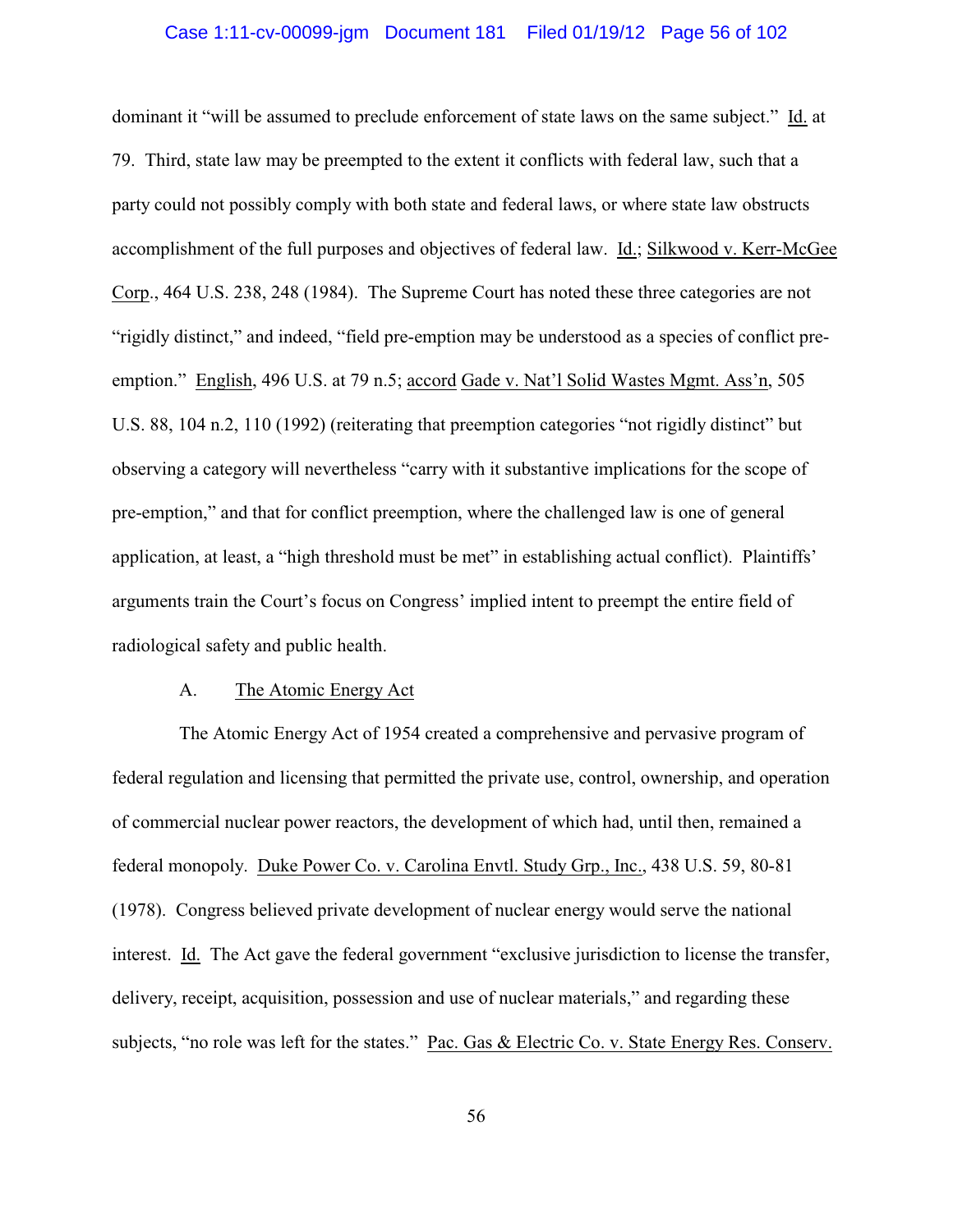& Dev. Comm'n, 461 U.S. 190, 207 (1983) (citing 42 U.S.C. §§ 2014(e), (z), (aa), 2061-64, 2071-78, 2091-99, 2111-14); English, 496 U.S. at 81.

The Nuclear Regulatory Commission's<sup>23</sup> "'prime area of concern in the licensing context . . . is national security, public health, and safety.'" Pacific Gas, 461 U.S. at 207 (quoting Vt. Yankee Nuclear Power Corp. v. Natural Res. Def. Council, Inc., 435 U.S. 519, 550 (1978); see also 42 U.S.C. § 2012(e) (regulation of "production and utilization of atomic energy and of the facilities used in connection therewith is necessary in the national interest to assure the common defense and security and to protect the health and safety of the public"), and 10 C.F.R. § 8.4(b) (licensing and regulation were "for the protection of the public health and safety from radiation hazards and for the promotion of the common defense and security"). Congress' decision to foreclose "states from conditioning the operation of nuclear plants on compliance with state-imposed safety standards" and otherwise "regulating the safety aspects of nuclear development" is based on "its belief that the Commission was more qualified to determine what type of safety standards should be enacted in this complex area." Silkwood, 464 U.S. at 250-51.

In 1959, Congress amended the Atomic Energy Act to authorize agreements between the Commission and state governors permitting limited state regulation of certain materials "for the protection of the public health and safety from radiation hazards." 42 U.S.C. § 2021(b). The cooperation provisions permit limited state regulation of certain less hazardous nuclear materials, such as byproduct materials, source materials, and special nuclear materials insufficient to form a critical mass, id., but retain the Commission's sole "authority and responsibility with respect to

 $23$  In 1974, the NRC replaced its predecessor, the Atomic Energy Commission, as the body exercising licensing and regulatory functions. See Energy Reorganization Act, 42 U.S.C. § 5801 et seq., which also expanded the NRC's range of safety responsibilities.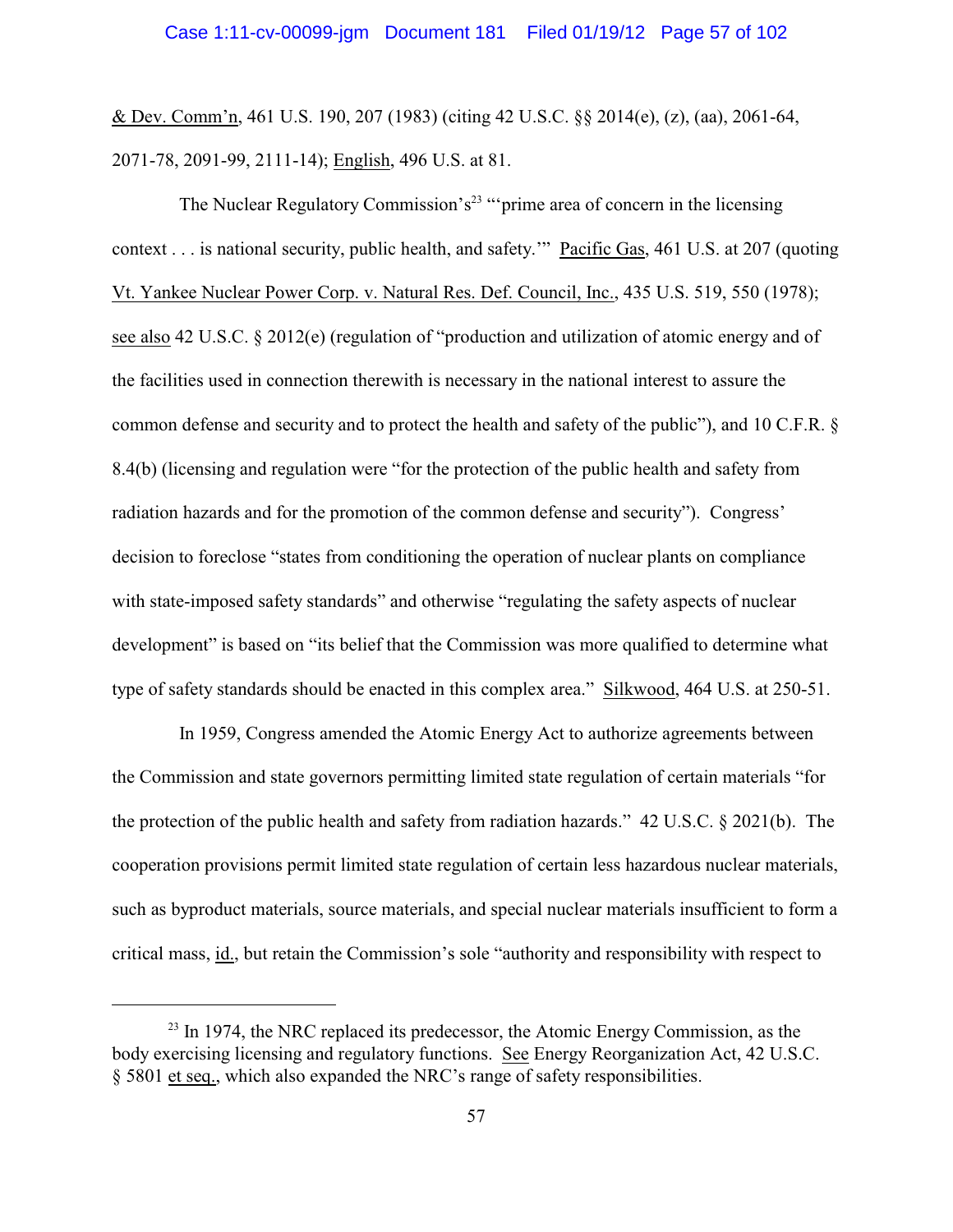## Case 1:11-cv-00099-jgm Document 181 Filed 01/19/12 Page 58 of 102

regulation of," among other things, "the construction and operation of any production or utilization facility," i.e., a nuclear plant. § 2021(c). Notably, spent fuel waste from nuclear power plants does not fall within any of the categories potentially subject to state regulation under such agreements. See 10 C.F.R. § 62.2 (2007). Vermont has not contracted with the NRC to be an agreement state under 42 U.S.C. § 2021(b).

The Supreme Court, examining these provisions of the AEA, has concluded "the federal government has occupied the entire field of nuclear safety concerns, except the limited powers expressly ceded to the states." Pacific Gas, 461 U.S. at 212.

The Atomic Energy Act includes two savings clauses expressly preserving state regulatory authority over matters not regulated by the Act. The Act defines the NRC's agency jurisdiction in § 2018 of Chapter 23:

Nothing in this chapter shall be construed to affect the authority or regulations of any Federal, State or local agency with respect to the generation, sale, or transmission of electric power produced through the use of nuclear facilities licensed by the Commission: Provided, That this section shall not be deemed to confer upon any Federal, State, or local agency any authority to regulate, control, or restrict any activities of the Commission.

42 U.S.C. § 2018. Furthermore, § 2021(k) states, with respect to the section governing

cooperation agreements with the states:

Nothing in this section shall be construed to affect the authority of any State or local agency to regulate activities for purposes other than protection against radiation hazards.

42 U.S.C. § 2021(k).

In 1982, in response to accumulated spent nuclear fuel and fuel reprocessing waste problems, Congress passed the Nuclear Waste Policy Act, 42 U.S.C. §§ 10101-10270, which established a schedule for developing a permanent federal repository, a federally monitored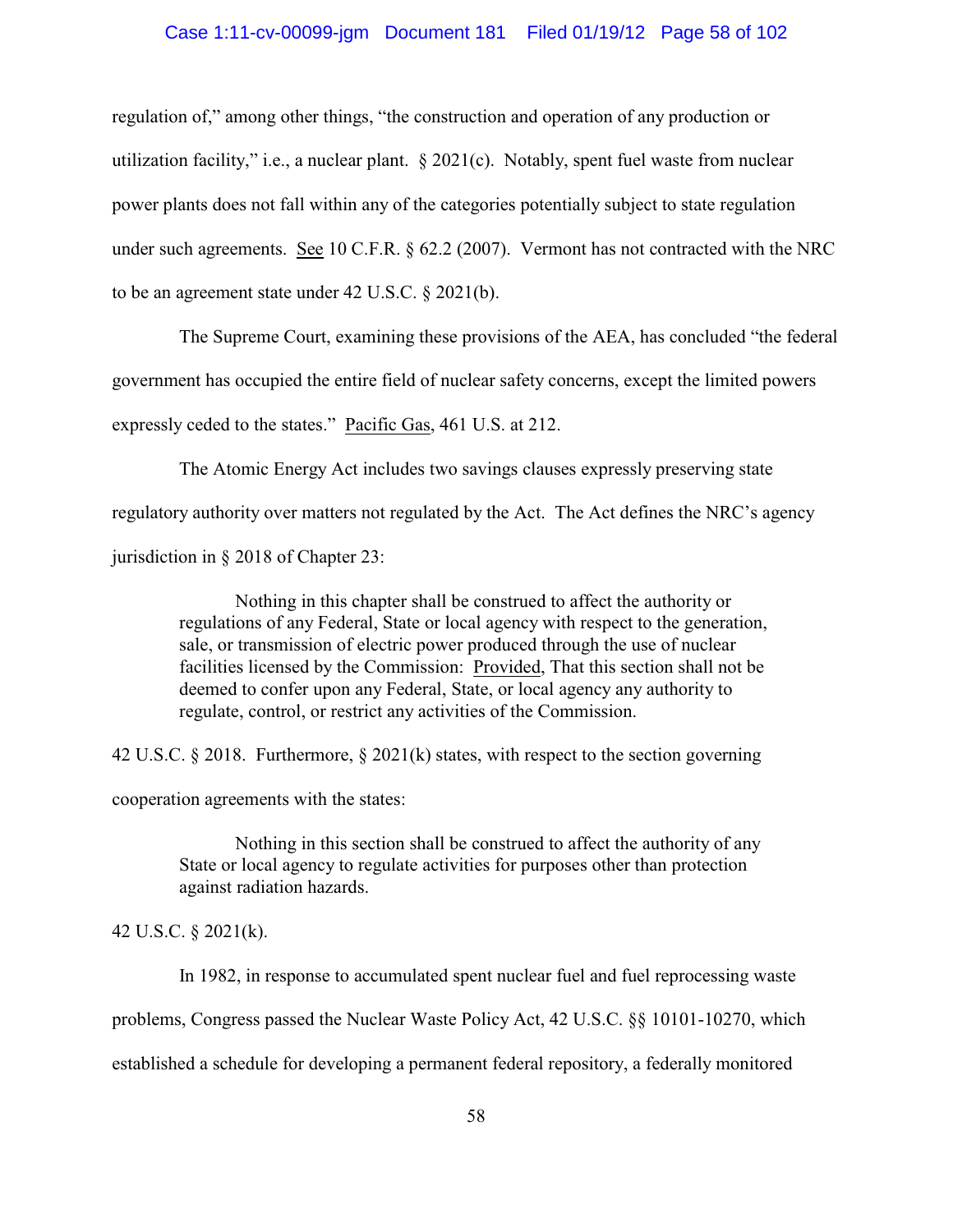### Case 1:11-cv-00099-jgm Document 181 Filed 01/19/12 Page 59 of 102

temporary storage program, and required private facility operators to provide for interim spent fuel storage and exhaust onsite storage options. While the AEA does not refer to storage or spent fuel disposal, "it has long been recognized that the AEA confers on the NRC authority to license and regulate the storage and disposal of such fuel," and the NRC has promulgated detailed regulations regarding spent fuel storage, including record-keeping and inspection requirements, site evaluation criteria, design requirements, quality assurance, and personnel training and certification. Bullcreek v. NRC, 359 F.3d 536, 538 (D.C. Cir. 2004); see 10 C.F.R. Part 72.

The NRC has acknowledged that NRC license renewal alone does not ensure continued operation of a plant. A Commission document, entitled Statement of Considerations for Environmental Review for Renewal of Nuclear Power Plant Operating Licenses, provides:

After the NRC makes its decision based on the safety and environmental considerations, the final decision on whether or not to continue operating the nuclear plant will be made by the utility, State, and Federal (non-NRC) decisionmakers*.* This final decision will be based on economics, energy reliability goals, and other objectives over which the other entities may have jurisdiction*.* 

61 Fed. Reg. 28467, 28473 (June 5, 1996) (10 C.F.R. Part 51) (emphasis added). Most recently,

the NRC issued a document, entitled Final FAQs for License Renewal, recognizing states may

have some regulatory jurisdiction over continued operation of nuclear power plants, stating:

It is possible that a license renewal application could satisfy the NRC's safety and environmental reviews and still not operate. This is because the NRC does not have a role in the energy-planning decisions of state regulators and licensee officials. . . . Thus, whether the facility will continue to operate is based on factors such as the need for power or other matters within the state's jurisdiction or the financial interests of the owners.

NRC, Final Report, Frequently Asked Questions on License Renewal at 1-7 (Mar. 2006), Defs.' Ex. 1003 (Doc. 39-2).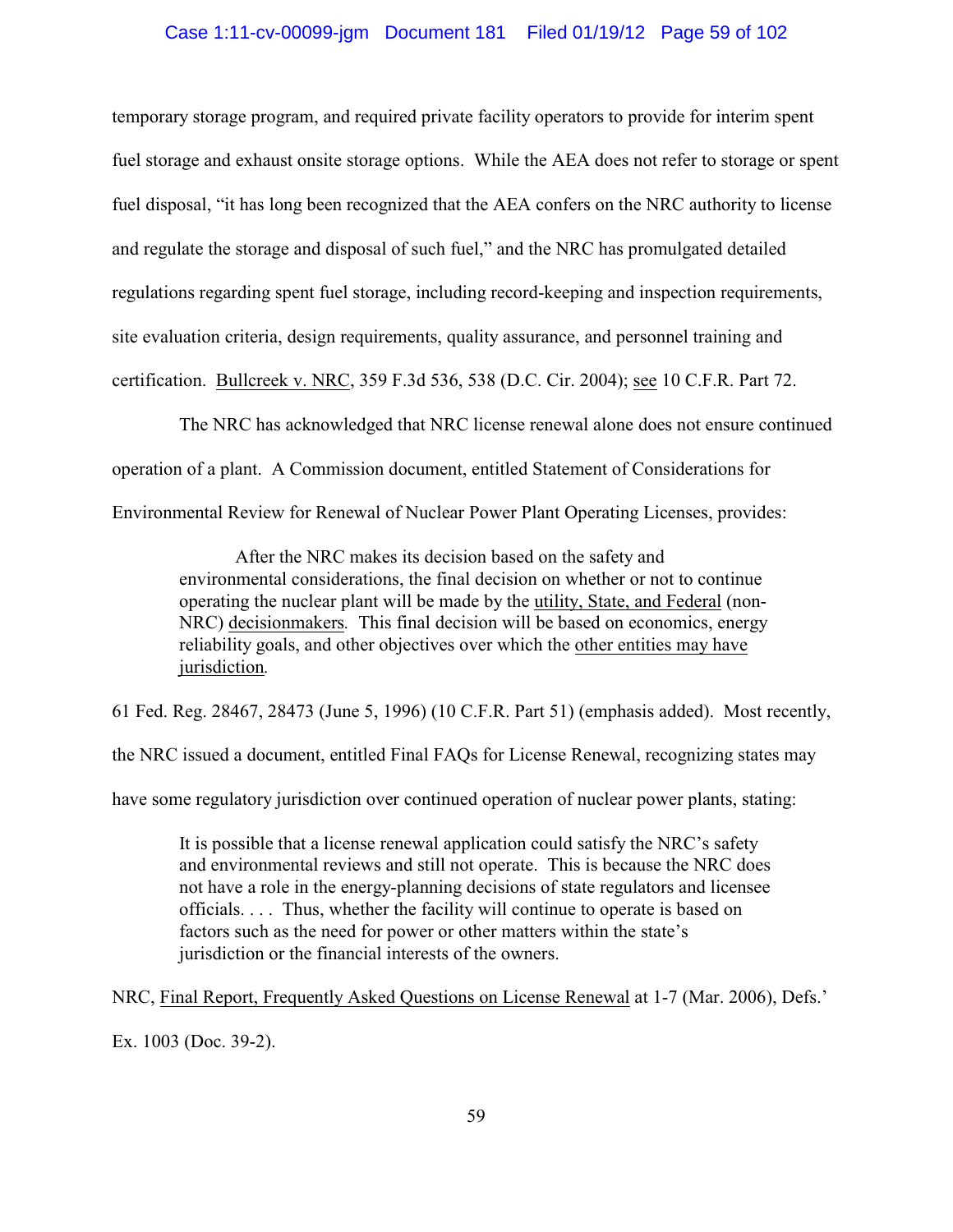### B. Key Precedents Defining the Preempted Field and Examining State Action

### 1. Pacific Gas

Where Congress intends to occupy "the entire field of nuclear safety concerns, except the limited powers expressly ceded to the states," the test of preemption under the AEA is "whether the matter on which the state asserts the right to act is in any way regulated by the federal government." Pac. Gas & Electric Co. v. State Energy Res. Conserv. & Dev. Comm'n, 461 U.S. 190, 212-13 (1983) (internal quotation omitted). Pacific Gas, the key Supreme Court precedent in AEA preemption, warrants discussion, particularly since both parties cite it in support of their arguments.

In Pacific Gas, the Supreme Court addressed whether the AEA preempted a California state law imposing a moratorium on certification for new nuclear plants until the state energy commission found there existed federally approved means for permanent disposal of nuclear waste. Id. at 194-95, 197-98. The petitioners, two public utilities, had wished to build nuclear plants and undertook efforts in seeking certification, but were forced to cancel their plans because of the uncertainties. Id. at 198, 201 & n.13; see also Pac. Legal Found. v. State Energy Res. Conserv. & Dev. Comm'n, 659 F.2d 903, 910, 914 (9th Cir. 1981). Petitioners and amici argued the California statute was preempted by the Atomic Energy Act because the statute regulated plant construction and was predicated on safety concerns (and therefore intruded on a preempted field). Pacific Gas, 461 U.S. at 204.They also argued it conflicted with federal judgments concerning nuclear waste disposal and frustrated the federal goal of developing nuclear technology. Id.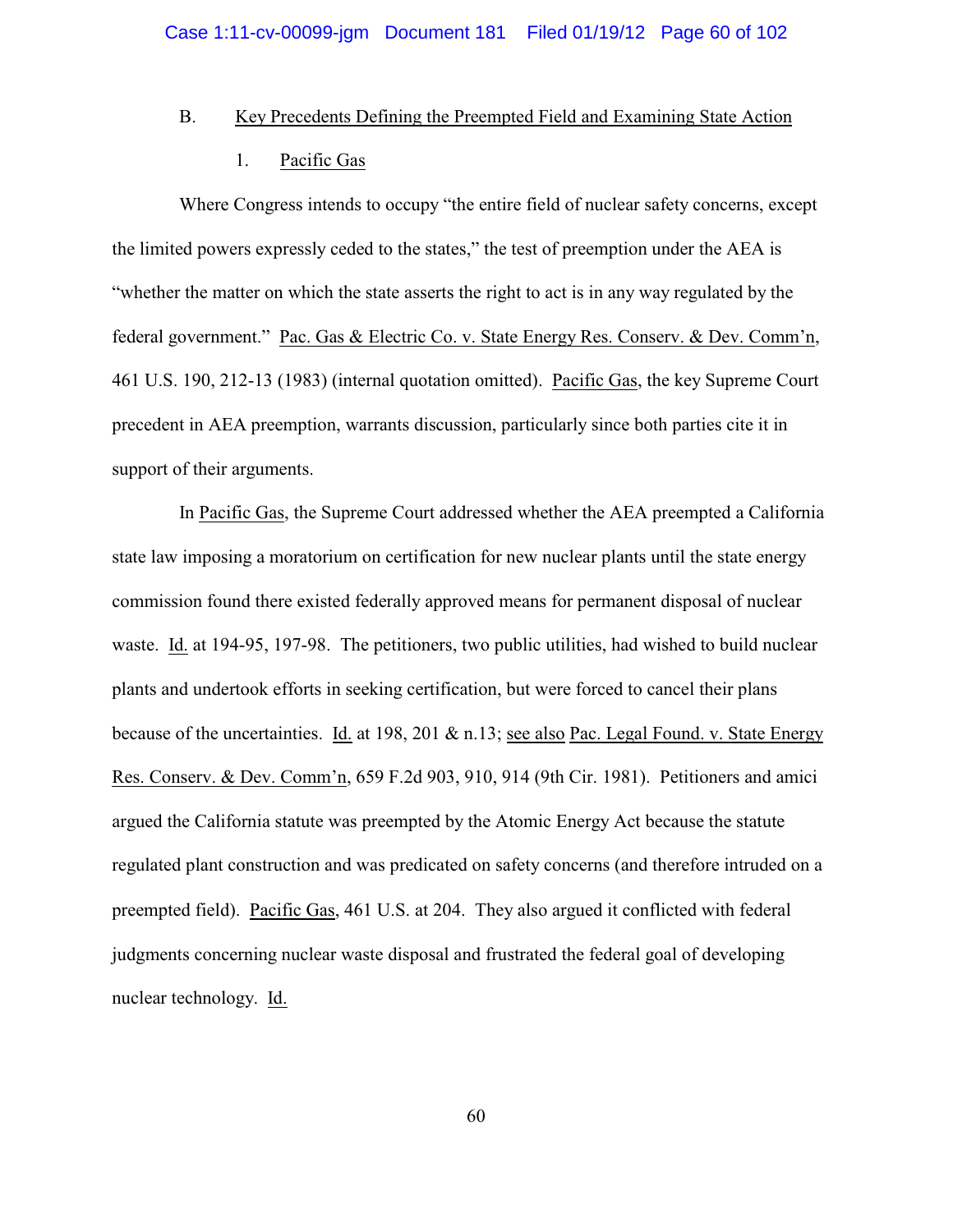## Case 1:11-cv-00099-jgm Document 181 Filed 01/19/12 Page 61 of 102

The Supreme Court rejected the argument that the preempted field included all regulation governing construction and operation of a nuclear plant, and defined the federal government's field as regulation of "the radiological safety aspects involved in . . . construction and operation," while "the States retain their traditional responsibility in the field of regulating electrical utilities for determining questions of need, reliability, cost and other related state concerns." Id. at 205; but cf. id. at 212 ("It would clearly be impermissible for California to attempt to do so [regulate the construction or operation of a nuclear power plant], for such regulation, even if enacted out of non-safety concerns, would nevertheless directly conflict with the NRC's exclusive authority over plant construction and operation.").

The Court, recognizing that the proposed plants at issue would be regulated retail utilities granted a franchise by the state, over which California had traditional authority to determine "need," "economic feasibility," and "rates and services," id. at 205, began its analysis with a presumption against preemption, such that "the historic police powers of the States were not to be superseded by the Federal Act unless that was the clear and manifest purpose of Congress.'" Id. at 206 (quoting Rice v. Santa Fe Elevator Corp., 331 U.S. 218, 230 (1947)); cf. United States v. Locke, 529 U.S. 89, 108 (2000) (noting that "an 'assumption' of nonpre-emption is not triggered when the State regulates in an area where there has been a history of significant federal presence"). The Court, however, held Congress' purpose in the AEA was clear with respect to radiological safety, such that "the federal government maintains complete control of the safety and 'nuclear' aspects of energy generation; the states exercise their traditional authority over the need for additional generating capacity, the type of generating facilities to be licensed, land use, ratemaking, and the like." Pacific Gas, 461 U.S. at 212. The Court pointed out that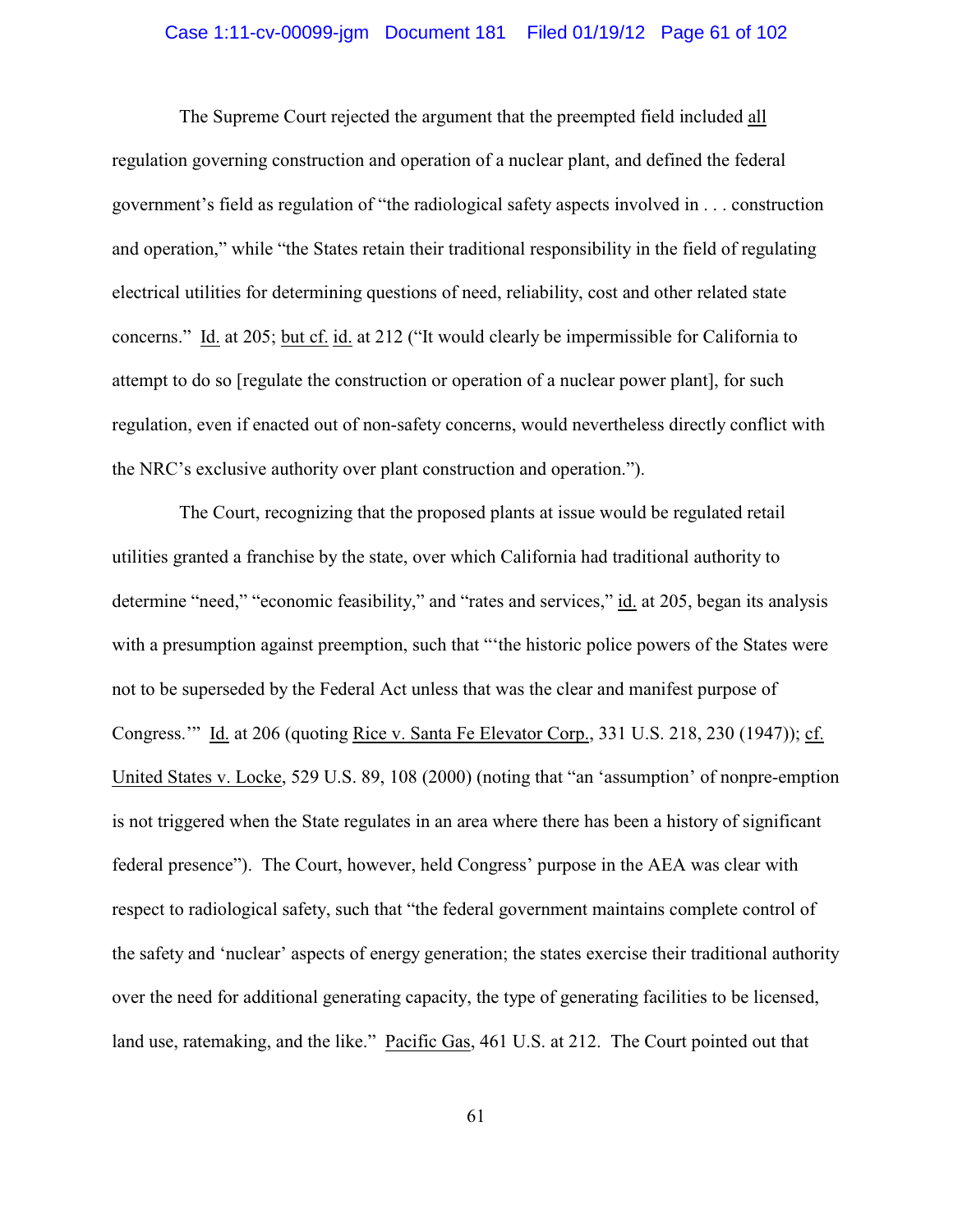### Case 1:11-cv-00099-jgm Document 181 Filed 01/19/12 Page 62 of 102

Congress' intent to leave states' traditional "authority over the generation of electricity itself, or over the economic question whether a particular plant should be built," id. at 207, in state hands was made clear in the savings clauses within Chapter 23 and § 2021, but recognized that this traditional authority over the economic aspects of generation was subject to an exception, where FERC had "broad authority," "over the need for and pricing of electrical power transmitted in interstate commerce," id. at 205-06.

Having defined the scope of the preempted field, the Court's next step was to analyze the purpose motivating the state statute at hand. On its face, the California statute evinced neither safety nor economic purposes for the moratorium. Id. at 214 (noting "[w]aste disposal safety . . . is not directly addressed by the bills" and the statute "evinces no concern with the economics of nuclear power.") As a general matter, the Pacific Gas Court recognized "[t]here are both safety and economic aspects to the nuclear waste issue." Id. at 196.

The Court discussed whether concern about safety could be a permissible purpose for the California moratorium. It observed:

State safety regulation is not preempted only when it conflicts with federal law. Rather, the federal government has occupied the entire field of nuclear safety concerns, except the limited powers expressly ceded to the states. . . . A state moratorium on nuclear construction grounded in safety concerns falls squarely within the prohibited field. Moreover, a state judgment that nuclear power is not safe enough to be further developed would conflict directly with the countervailing judgment of the NRC . . . . A state prohibition on nuclear construction for safety reasons would also be in the teeth of the Atomic Energy Act's objective to insure that nuclear technology be safe enough for widespread development and use – and would be preempted for that reason.

Id. at 212-13.<sup>24</sup>

 $^{24}$  A concurring opinion by Justice Blackmun, joined by Justice Stevens, disagreed with the majority to the extent it suggested "a State may not prohibit the construction of nuclear power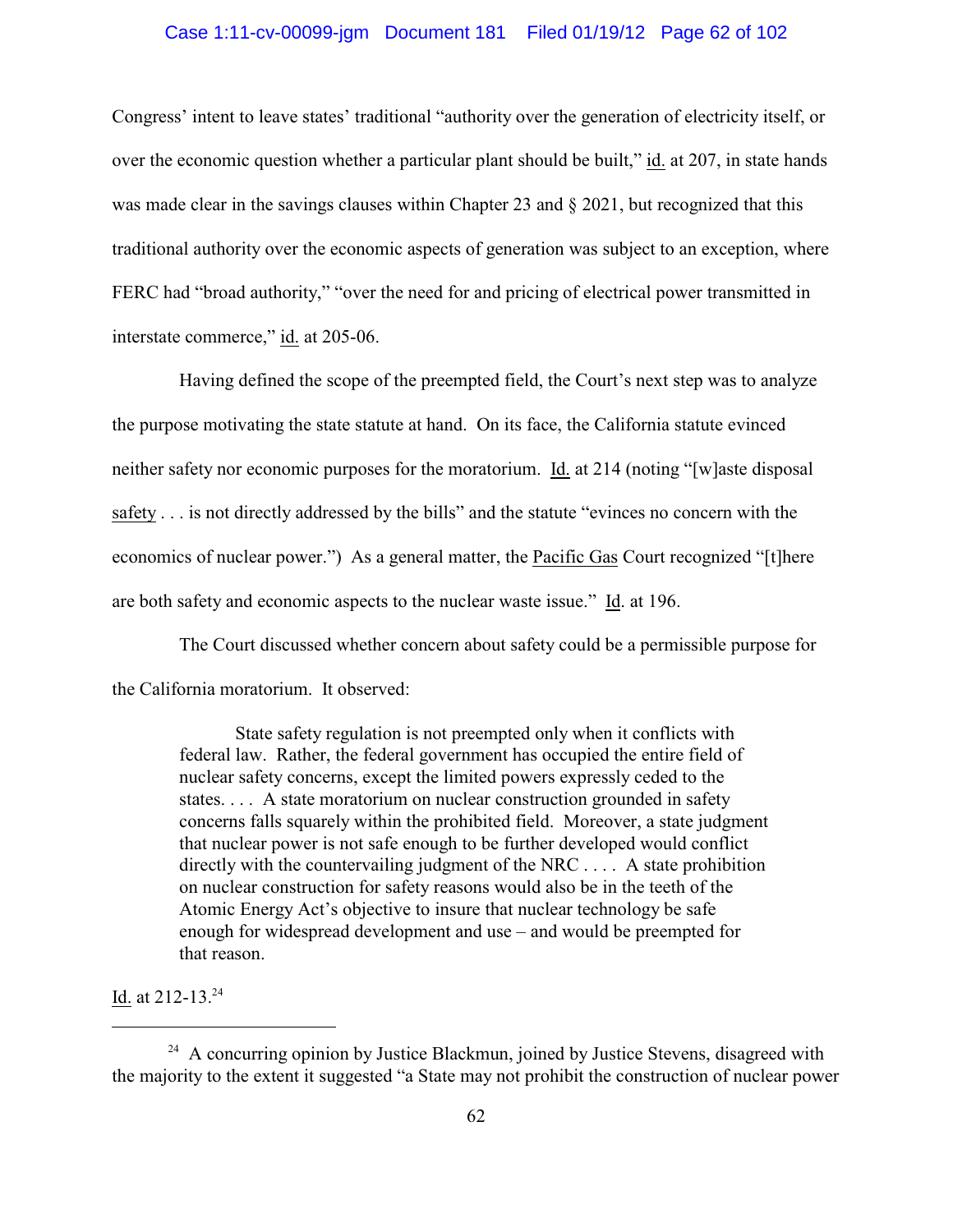### Case 1:11-cv-00099-jgm Document 181 Filed 01/19/12 Page 63 of 102

Given that a moratorium "grounded in safety concerns" would be preempted, the Court found it "necessary to determine whether there is a non-safety rationale" for the moratorium. Id. at 213. The State, in support of its argument the moratorium "was aimed at economic problems, not radiation hazards," pointed to a state legislative committee report stating the waste disposal problem was largely economic, not safety related, and created a "clog" in the system, making containment of the problem costly and risking reactor shutdowns. Id. at 213.

Petitioners argued the California laws were written "with safety purposes in mind," pointing to slightly more attenuated evidence of motive – the historical context for the moratorium legislation – which showed it was enacted as an alternative to a rejected voter initiative proposing a similar moratorium that recited the threat of harm to the land and people of California. Id. at 215 & n.27.Petitioners also pointed to the statutory context, where the moratorium's companion provisions required the state commission to consider "public health and safety." Id. at 215 n.27. Faced with these arguments, the Court stated, "we should not become embroiled in attempting to ascertain California's true motive," finding California's economic purpose was consistent with states' regulatory power to "halt the construction of new nuclear plants . . . on economic grounds." Id. at 216. The Court concluded, "[t]herefore, we accept

plants if the State is motivated by concerns about the safety of such plants," because there was nothing in the AEA to "force States to be blind to whatever special dangers are posed by nuclear plants" in exercising their traditional powers to choose "which technologies to rely on in meeting their energy needs." Pacific Gas, 461 U.S. at 223-25 (Blackmun, J., concurring in part and concurring in the judgment). This Court notes this is not the Pacific Gas majority's conclusion and is bound by the rule that states may not regulate radiological safety, unless Congress acts to change it. Entergy argues that a state's energy "needs," when they are met by wholesale suppliers on the interstate market, is a question of choosing from which sources to buy power. Pls.' Post-Trial Br. at 14 (Doc. 174) (arguing "state-regulated utilities may pursue energy diversity by choosing (or being ordered) to purchase from non-nuclear suppliers" and noting Pacific Gas, 461 U.S. at 205-06, recognized FERC has authority over "need" in interstate commerce).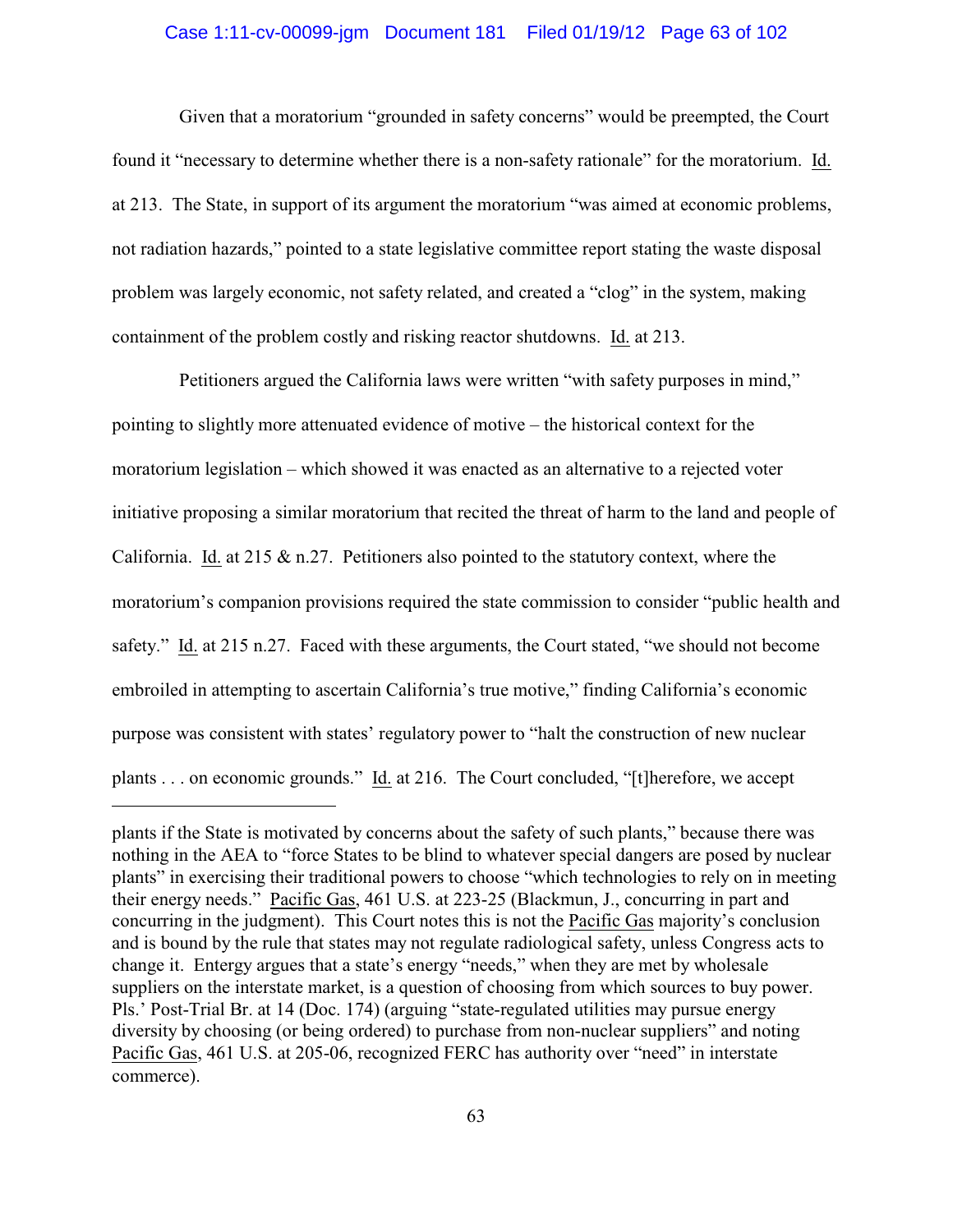## Case 1:11-cv-00099-jgm Document 181 Filed 01/19/12 Page 64 of 102

California's avowed economic purpose as the rationale for enacting [the moratorium]. Accordingly, the statute lies outside the occupied field of nuclear safety regulation." Id.

The Pacific Gas Court did not articulate precisely how it ascertained the economic rationale behind the challenged statute. As noted above, the moratorium provision in question did not recite an enactment purpose on its face. The Court indicated it was placing "considerable confidence" in the lower court's interpretation of and reliance on the Reassessment Report in the legislative history, written by the state legislative committee that drafted and proposed the challenged statutes, where the report recited the economic purpose. Id. at 214 (rejecting attempt to "upset this interpretation"). The legislative committee report characterized the lack of a federally approved method of disposing of nuclear waste as "largely economic or the result of poor planning, not safety-related." Id. at 213.The Pacific Gas Court also held the moratorium neither conflicted nor interfered with federal regulation. Id. at 217-22.

### 2. Precedents Examining Preempted Purpose

Where radiological safety concerns are the sole purpose for an enactment or regulation, courts have easily concluded the state action is preempted. The Tenth Circuit, in Skull Valley Band of Goshute Indians v. Nielson, held the AEA preempted Utah's sweeping state licensing scheme for spent nuclear fuel storage facilities, and those provisions based solely on safety concerns were preempted out of hand. Skull Valley, 376 F.3d 1223, 1246 (10th Cir. 2004). Provisions that specifically required counties to assess effects of storage on the health and safety of its citizens before a facility could be permitted were held preempted on their face. Id. A provision permitting counties to ban storage altogether, but which did not expressly refer to safety, and for which officials failed to offer a "non-safety rationale," was preempted as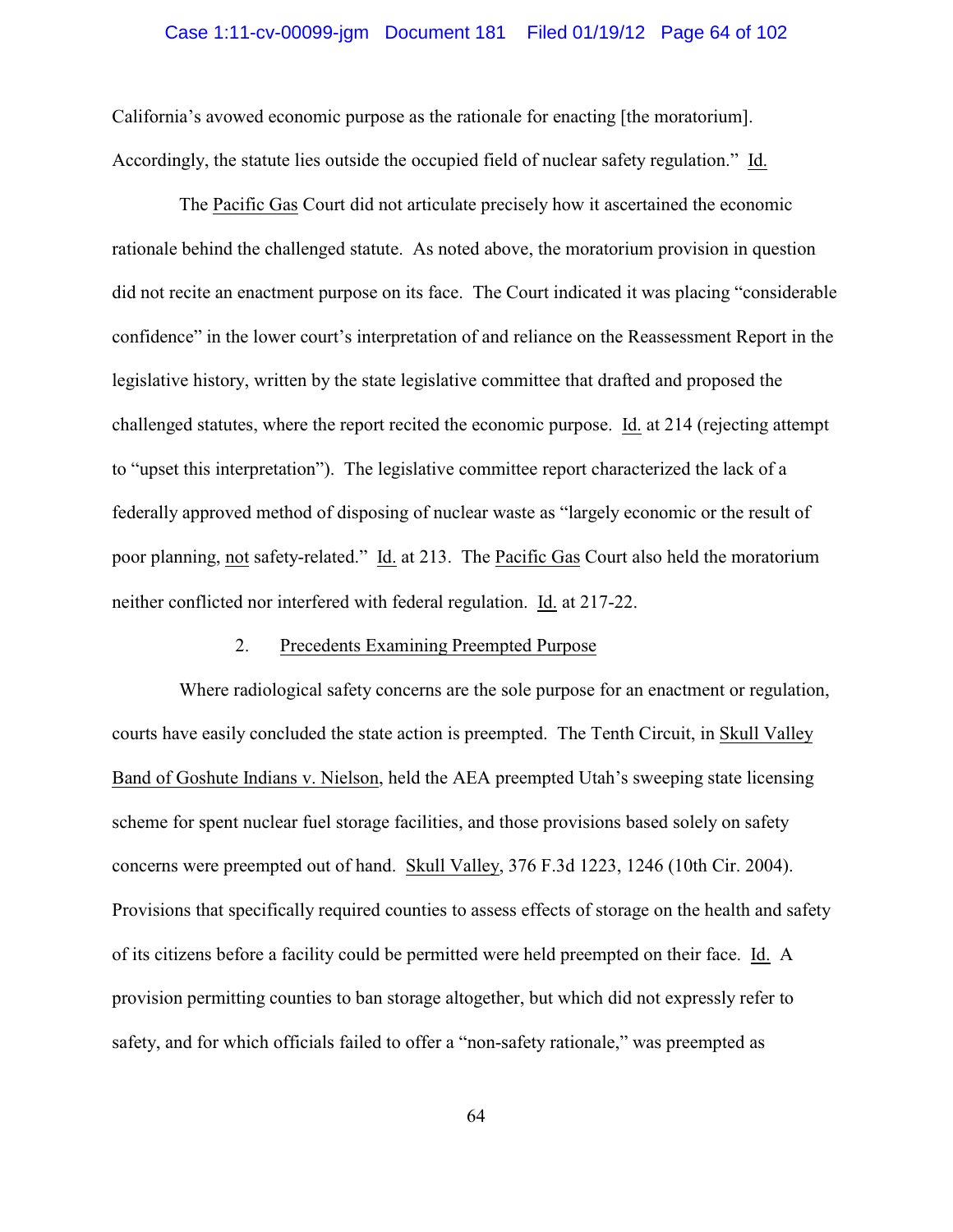## Case 1:11-cv-00099-jgm Document 181 Filed 01/19/12 Page 65 of 102

"grounded in safety concerns." Id. With respect to County Planning Provisions barring the provision of municipal services to spent fuel transportation and storage facilities, Utah had defended these as concerning areas of state interest in law enforcement, fire protection, waste, and garbage collection. Id. at 1247. The panel found those justifications were trumped by safety motivations, reasoning the state could not use its traditional authority indirectly "as a means of regulating radiological hazards." Id. at 1247-48.

In Long Island Lighting Co. v. County of Suffolk, a district court enjoined enforcement of a local law criminalizing participation in a nuclear plant's emergency evacuation plan because it was motivated solely by safety purposes and therefore preempted. Long Island Lighting Co., 628 F. Supp. 654, 665 (E.D.N.Y. 1986) (examining a local law's articulated purpose and legislative history, noting that apart from broad reference to "police powers," officials failed to articulate law's non-safety rationale, and finding law was motivated by opposition to the facility "on the basis of a perceived radiological hazard").

The following Second Circuit and Supreme Court precedent in other preemption contexts suggest that even if an allegedly preempted statute is enacted with multiple purposes, some permissible, others impermissible, the impermissible purposes will doom the statute and it will be preempted. The Second Circuit has held that courts cannot "blindly accept" a challenged statute's "articulated purpose," because doing so would enable legislatures to "'nullify nearly all unwanted federal legislation by simply publishing a legislative committee report articulating some state interest or policy – other than frustration of the federal objective – that would be tangentially furthered by the proposed state law.'" Greater N.Y. Metro. Food Council, Inc. v.

65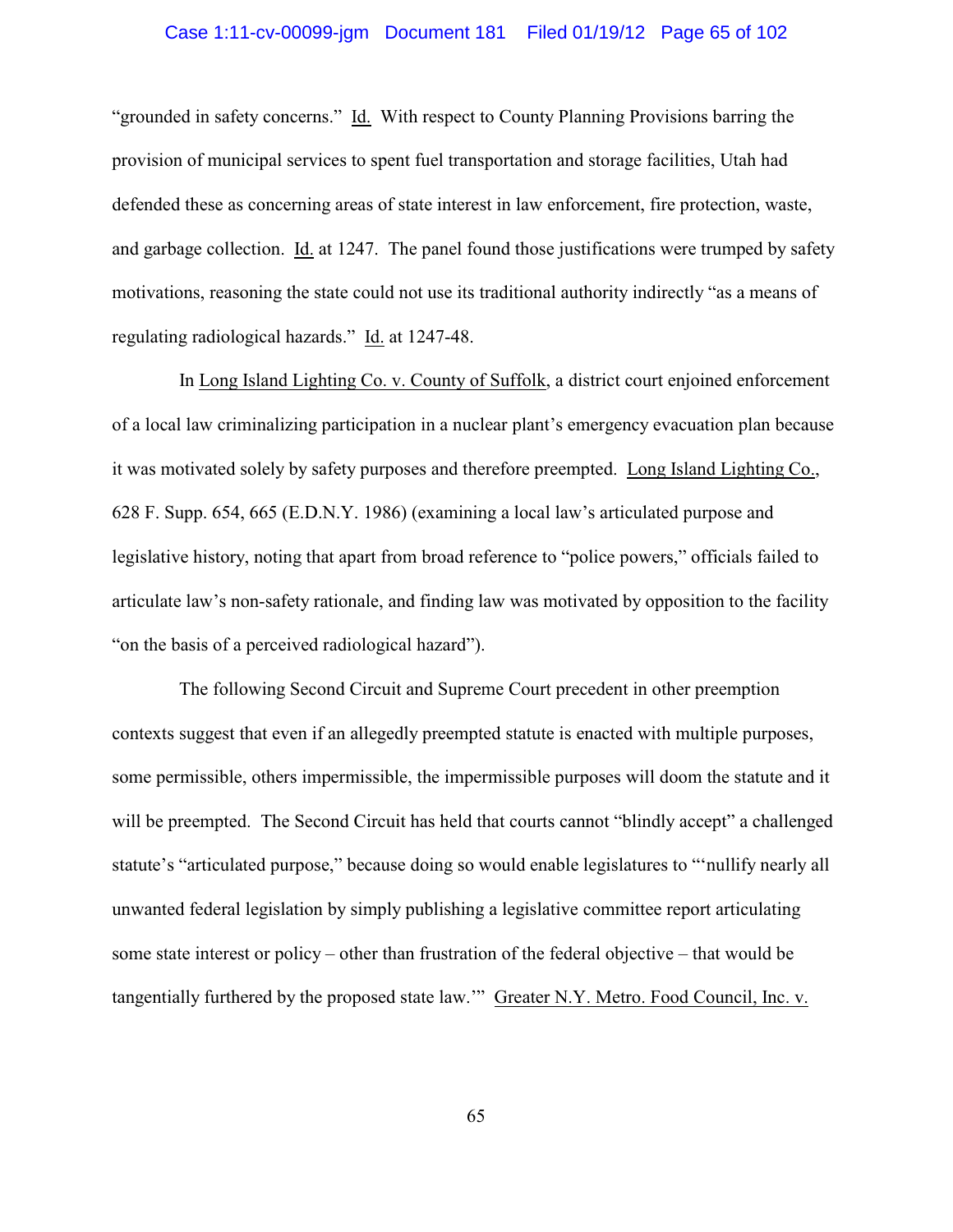Giuliani, 195 F.3d 100, 108 (2d Cir. 1999) (quoting Gade v. Nat'l Solid Wastes Mgmt. Ass'n, 505 U.S. 88, 106 (1992)).

In Greater N.Y. Metro., a New York City ordinance prohibited tobacco advertisements near schools, playgrounds, and certain businesses serving children, and prescribed that only textonly "tombstone" signs near store entrances could signal tobacco products were sold there. Id. at 103, abrogated on other grounds by Lorillard Tobacco Co. v. Reilly, 533 U.S. 525, 538-39 (2001). A federal statute expressly preempted states from prohibiting, "based on smoking and health," any advertising or promotion of cigarettes that were otherwise labeled in conformity with federal law. Id. at 105 (quoting 15 U.S.C. § 1334(b)). In finding that the tombstone provision, which regulated content and format, was preempted, the Second Circuit declined to defer to the ordinance's express legislative findings that its purpose was to "strengthen compliance with" and "enforcement of" laws prohibiting tobacco sales to children, but was rather "based on," or motivated by, the City's concerns with smoking and health. Id. at 108. "That the City Council drafted a declaration of intent that recites a law enforcement goal while scrupulously avoiding any mention of the word 'health' simply cannot control our preemption analysis," the panel reasoned. Id.

With respect to purpose, the Greater N.Y. Metro. court held it was preempted where, despite the legislative findings, the legislative history was "'replete' with references to the twin purposes of promoting 'health' and combating the dangers of smoking." Id. (considering committee testimony by third parties and statements of legislator and law's sponsor).

Five years earlier, in Vango Media, Inc. v. City of New York, the Second Circuit had held the same federal statutory provision, 15 U.S.C. § 1334(b), expressly preempted a New York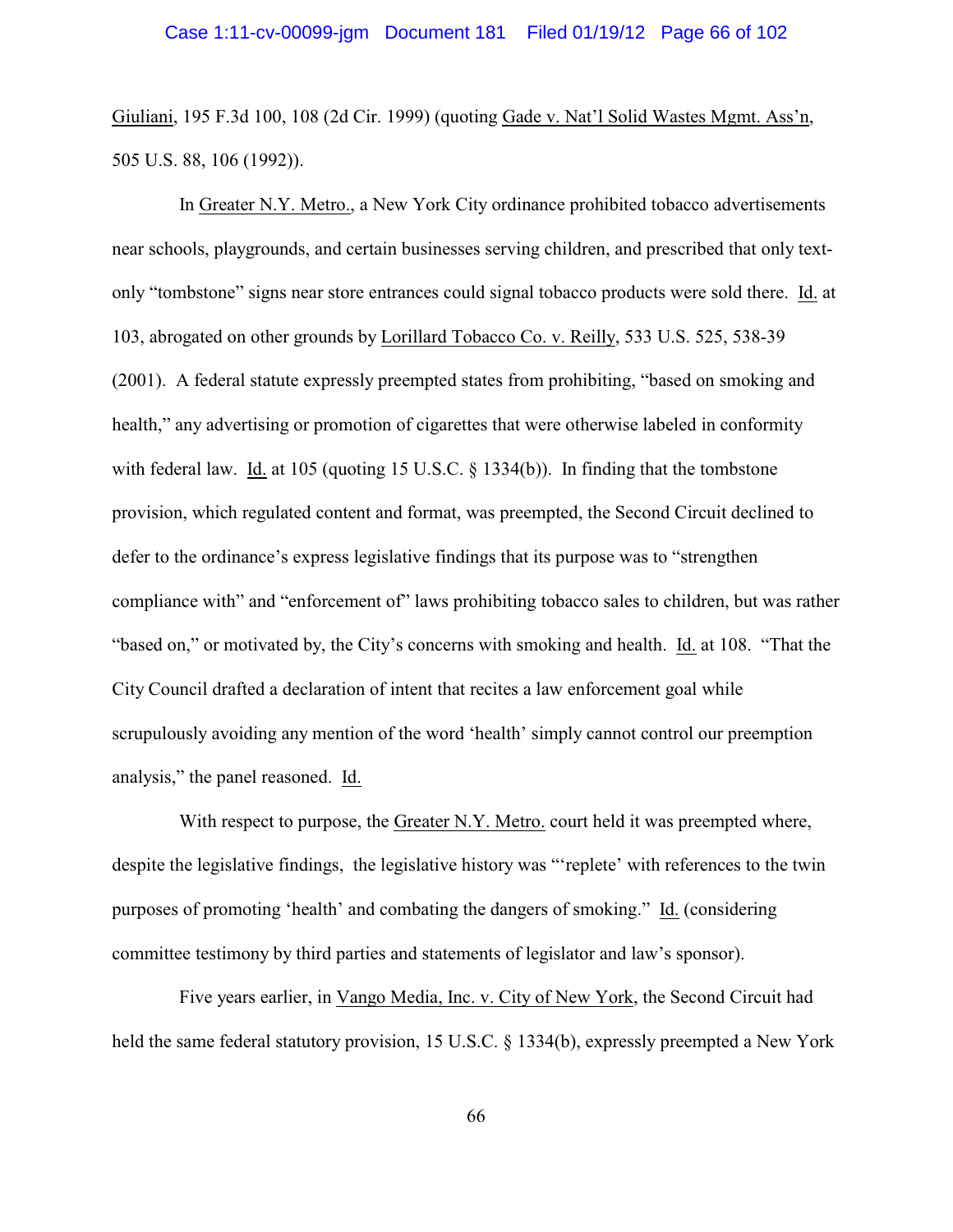## Case 1:11-cv-00099-jgm Document 181 Filed 01/19/12 Page 67 of 102

City ordinance which required, for every four tobacco advertisements displayed on certain citylicensed property, one public health message regarding health dangers of smoking, or benefits of not smoking. Vango Media, 34 F.3d 68, 74-75 (2d Cir. 1994). The law's declaration of legislative findings and intent stated that "[b]esides the grave dangers posed by tobacco use to . . . health," tobacco use threatened the general welfare "by causing enormous financial costs . . . in the form of health care benefits, and a loss of productivity," and the city argued the law was enacted "in light of the economic costs related to smoking." Id. at 73. The Vango Media court held the legislative findings indicated economic motivations were "secondary" to the City's "health concerns." Id. Furthermore, the law's effect was to educate the public regarding smoking health risks, and it imposed conditions on the display of cigarette advertisements that subjected advertisers to conflicting regulations. Id. at 73, 75. In concluding that, of the City's dual purposes, the permissible one did not save the statute, the court noted it was a "truism that almost all matters touching on matters of public concern have an associated economic impact on society," and in the case at hand, it did not displace what it concluded was the City's "primary interest" in public health. Id. at 73.

Similarly, in Gade v. National Solid Wastes Management Assoc., the Supreme Court considered a state occupational safety law which had dual purposes, or a "dual impact," one preempted by OSHA, the other within the state's authority, and held the state regulation could not avoid preemption "simply because the regulation serves several objectives rather than one." Gade, 505 U.S. at 104-07 (noting Court would not "'adhere to the aberrational doctrine . . . that state law may frustrate the operation of federal law as long as the state legislature . . . had some purpose in mind other than one of frustration,'" and recognizing proposition that courts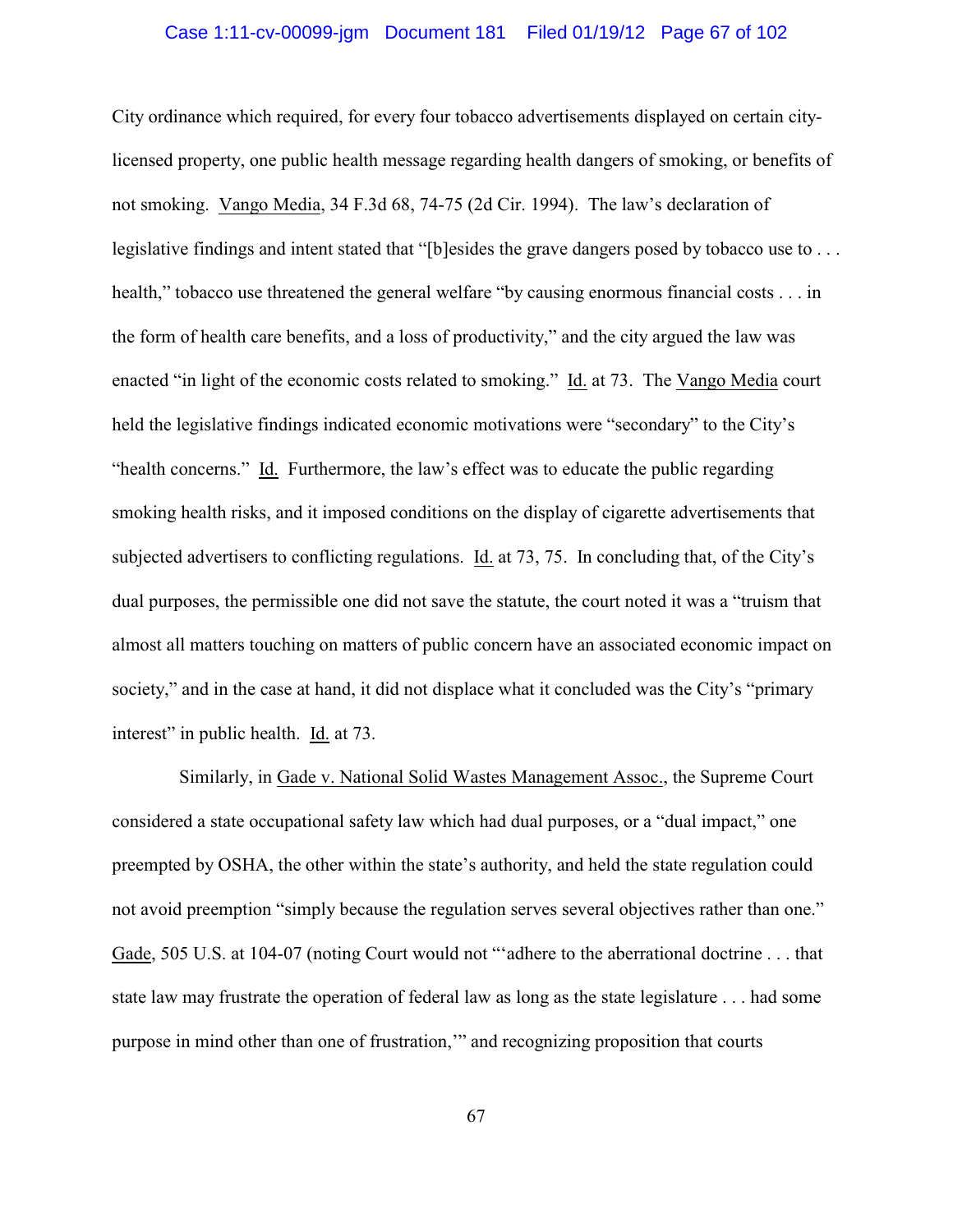## Case 1:11-cv-00099-jgm Document 181 Filed 01/19/12 Page 68 of 102

examining statutory purpose are "not bound" by the "name, description or characterization" given by legislatures or state courts (internal quotations omitted)).

Plaintiffs' counsel suggests the challenged statutes in this case would be preempted under an even more lenient standard than the one gleaned from the above-cited precedent. Counsel points to a but-for causation standard, well-tested in other contexts where multiple purposes are advanced for a statute, which posits that where it is evident the statute was motivated, even in part, by an impermissible purpose, the burden shifts to the Defendants to establish that the same decision would have resulted from the other purposes motivating the legislature, had the impermissible purpose not been considered. See Pls.' Pre-Trial Br. at 17; Pls.' Post-Trial Br. at 8-9; Tr. 731-32 (Doc. 171 at 6). The Supreme Court identified this as the appropriate framework to evaluate permissible and racially discriminatory motivations advanced for the denial of a zoning request challenged under the Equal Protection Clause, Village of Arlington Heights v. Metropolitan Housing Dev. Corp., 429 U.S. 252, 271 n.21 (1977), and in evaluating claims of retaliation in violation of the First Amendment, Mt. Healthy City School District Bd. of Education v. Doyle, 429 U.S. 274 (1977). See Mt. Healthy, 429 U.S. at 285-86 (noting the standard has been applied in other areas of constitutional law as well). This framework is in keeping with Pacific Gas, where the economic purpose professed in the legislative history was plausibly served by the moratorium at issue.

Defendants urge that this Court must accept the purposes articulated in the text of the challenged statutes without looking any further, and that it should not consider legislative history to elucidate purpose. This Court, however, would be remiss if it failed to evaluate the purposes behind Vermont's enactments "as a whole," and failed to consider and weigh the significance of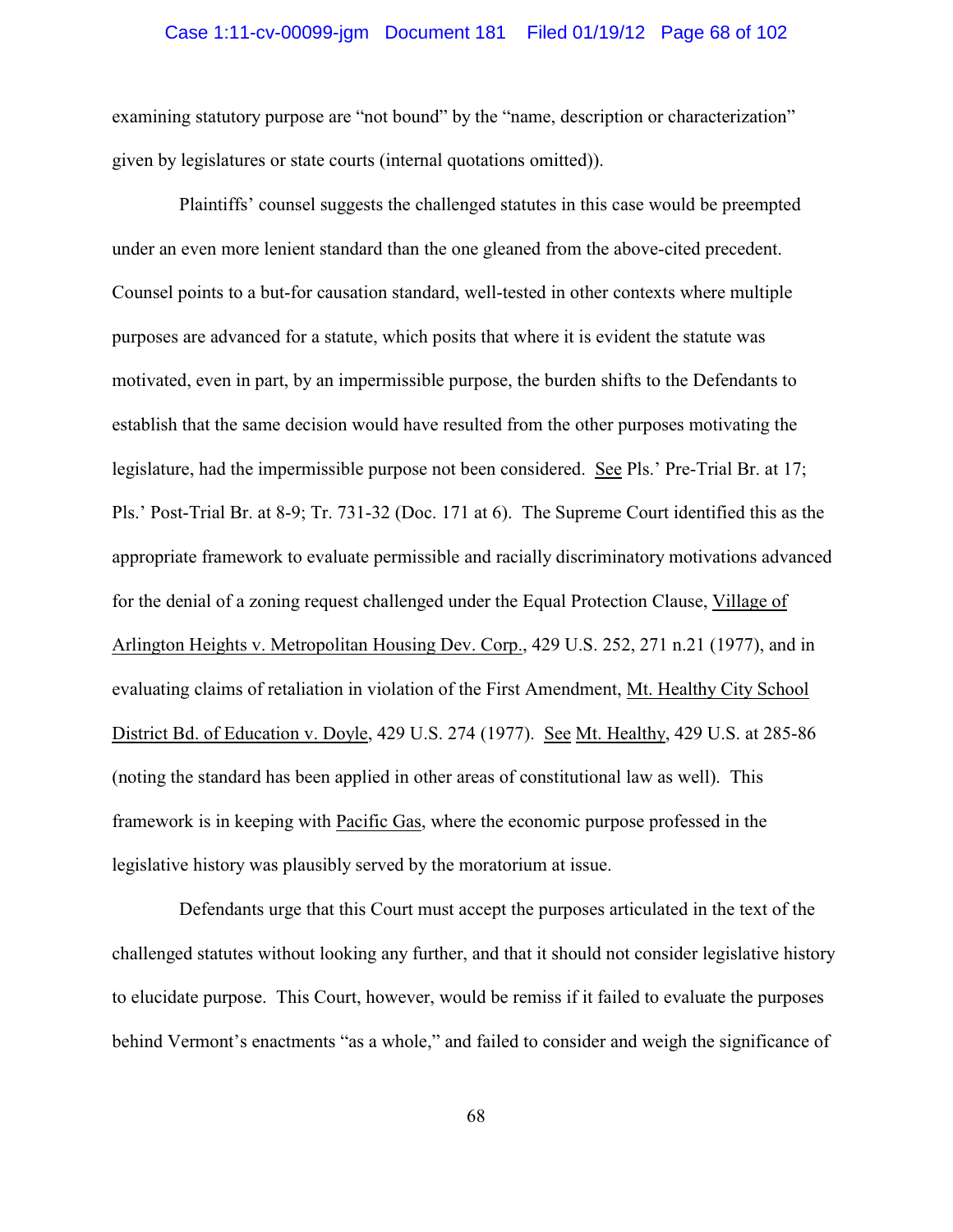## Case 1:11-cv-00099-jgm Document 181 Filed 01/19/12 Page 69 of 102

a legislative history filled with references to safety, particularly where the legislation is specifically targeted at the only nuclear plant operating in the state.

### 3. Precedents Examining Preempted Effect

Plaintiffs argue that the Court need go no further once it finds a preempted purpose. However, numerous precedents, and logic, indicate that a law enacted for an impermissible purpose must have a preempted effect in order to be invalid under the Supremacy Clause. The threshold showing of preempted effect may vary depending on the type of preemption asserted.

In Greater N.Y. Metro., the Second Circuit considered itself required to examine both the purpose and effect of the challenged provision to determine whether it fell into the preempted field in imposing a prohibition with respect to advertising or promotion of cigarettes. It first considered "the purpose of the ordinance as a whole," and looked beyond the ordinance's textually articulated purpose to consider a legislative history "replete" with references to health and smoking dangers, before considering effect. Greater N.Y. Metro., 195 F.3d at 108. The panel held that preempted "effect" was satisfied largely because it found a preempted purpose; it held the provision in question had the "effect" of promoting health "because the underage sales prohibitions whose enforcement it explicitly seeks to promote are inherently based on health concerns."Id. (emphasis added). The legislation in Greater N.Y. Metro. also directly pertained to tobacco advertising because it affected its content and format.

The test for preempted effect has been more stringent in conflict preemption cases involving laws of general application, or state action that has no relationship to a preempted field or a federally regulated subject, where inquiry into purpose would be fruitless and "not relevant." See English v. Gen. Electric Co., 496 U.S. 72, 84 (1990). In Silkwood v. Kerr-McGee Corp. and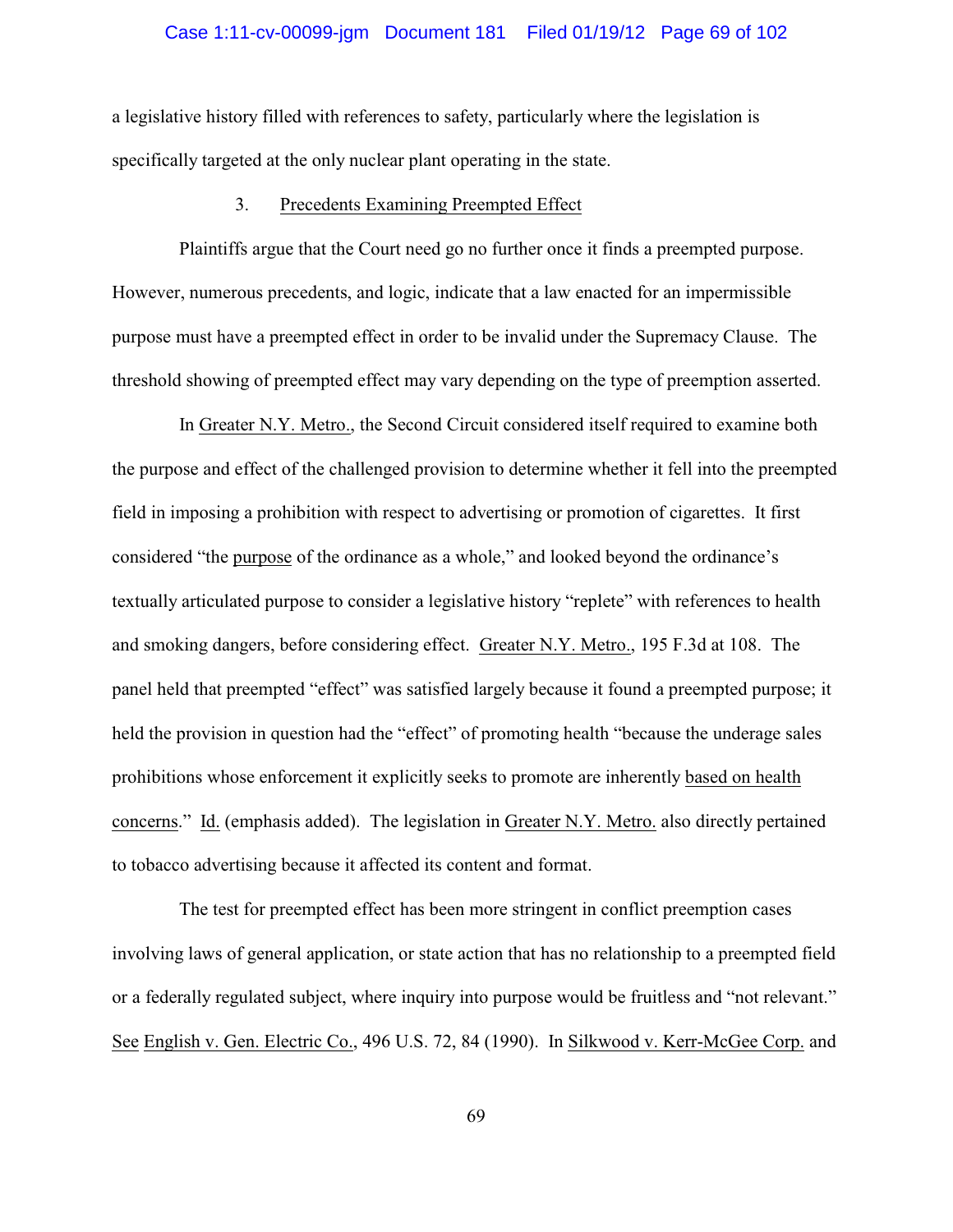English v. General Electric Co., the Supreme Court considered claims and damages under longstanding, generally applicable state tort laws, clearly not enacted with radiological safety purposes in mind, and which therefore could never satisfy any test of improper purpose, and the Court in English required, instead, a strong showing that the tort claims at issue had a "direct and substantial effect" on radiological safety. See English, 496 U.S. at 85; cf. Silkwood v. Kerr-McGee Corp., 464 U.S. 238, 255-57 (1984).

In contrast, in Pacific Gas the Court's analysis primarily addressed the purpose of the nuclear plant construction moratorium at issue – which was not a law of general applicability, but rather addressed itself directly to nuclear plants – asking whether it was "grounded in" safety or non-safety concerns. Pacific Gas, 461 U.S. at 213.The Court recognized that an inquiry into effect alone may be called for where a statute directly regulated plant construction or operation, because such a regulation, "even if enacted out of non-safety concerns, would nevertheless directly conflict with the NRC's exclusive authority over plant construction and operation." Id. at 212. While the Pacific Gas Court did not discuss effect in its analysis, the challenged law directly affected nuclear plants.

### III. MERITS OF ATOMIC ENERGY ACT PREEMPTION CLAIM

Given the facts and legal framework described above, this Court turns to the merits of Plaintiffs' claim. This Court, of course, begins its analysis "with the assumption that the historic police powers of the States [are] not to be superseded . . . unless that was the clear and manifest purpose of Congress." Rice v. Santa Fe Elevator Corp., 331 U.S. 218, 230 (1947). States have historically regulated retail markets and vertically integrated electric generation utilities with monopolies within the state, serving captive customers; this situation requires regulation because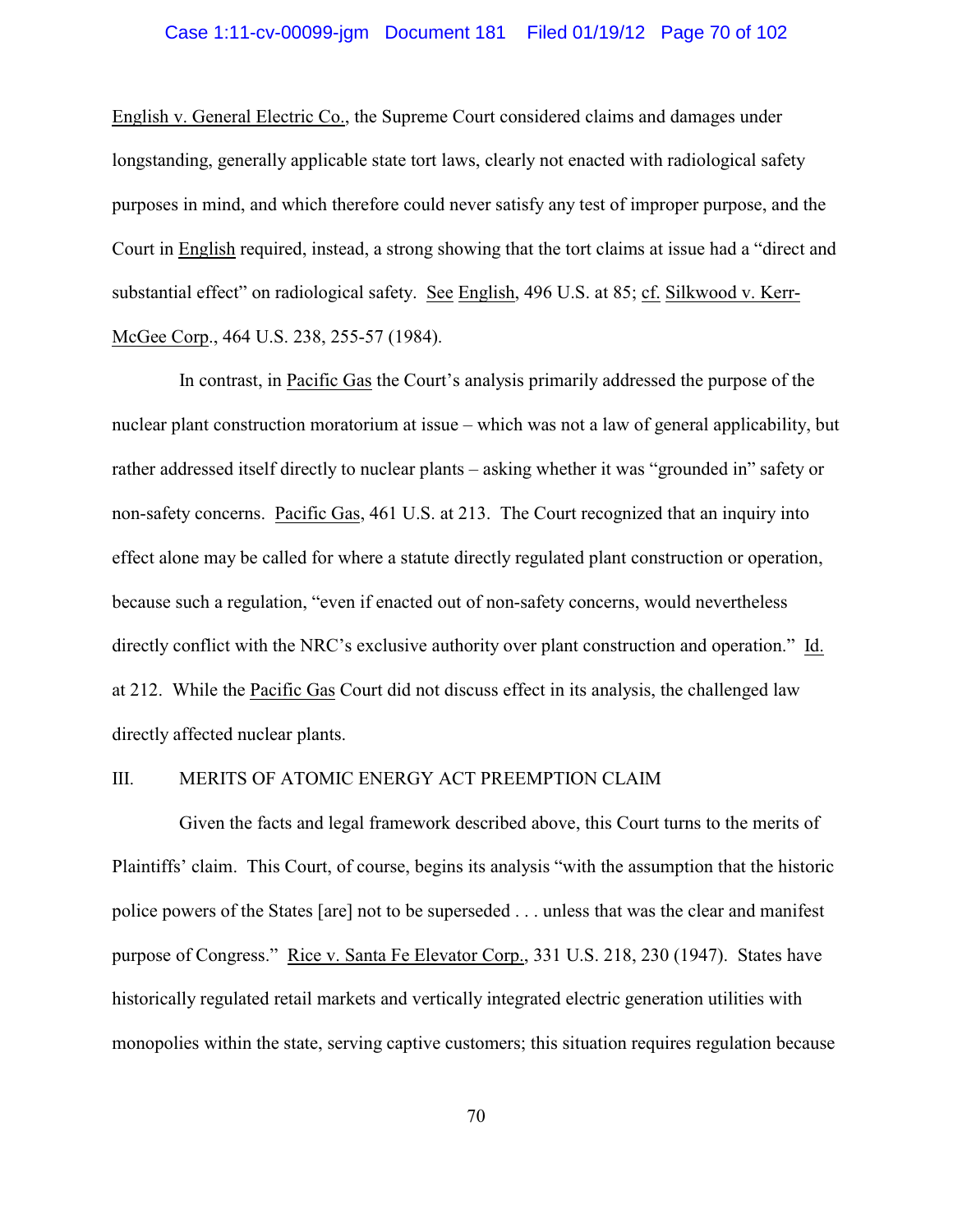## Case 1:11-cv-00099-jgm Document 181 Filed 01/19/12 Page 71 of 102

competitive market forces do not serve as a check on price and service quality, for example. This Court is mindful that the energy landscape has changed since the Supreme Court's decision in Pacific Gas, and notes that Vermont Yankee is a merchant plant free to sell electricity wholesale to any customer in the interstate market. While this status has not entirely displaced state regulation, the range of issues subject to state regulation may have narrowed. The precise scope of the state's regulatory authority is – absent preemption under the AEA or FPA, or burdens on interstate commerce – a question that is not before this Court.

#### A. Effect and Purpose of Act 160

### 1. Effect Apparent From Legislative Text

As described supra, in Section I, Act 160 enacted three new substantive provisions governing Vermont Yankee, codified in title 30, sections 248(e)(2), 248(m), and 254. Section 248(e)(2) provides that "[n]o nuclear energy generating plant within this state may be operated beyond the date permitted in any certificate of public good . . . unless the general assembly approves and determines that the operation will promote the general welfare." Vt. Stat. Ann. tit. 30, § 248(e)(2).

By its terms, section 248(e)(2) permits a Vermont legislature, or successive legislatures, to effectively deny a pending renewal petition by taking no action on the petition, for any reason, procedural or substantive, stated or unstated, permissible or impermissible under federal law. As occurred with S.289 in 2010, the inaction can take the form of failing to pass proposed affirmative legislation approving a petition, leaving the pending petition unresolved. Because Act 160 requires the passage of a special law affirmatively approving continued operation, the General Assembly has a virtually unreviewable power to allow Entergy's current CPG to lapse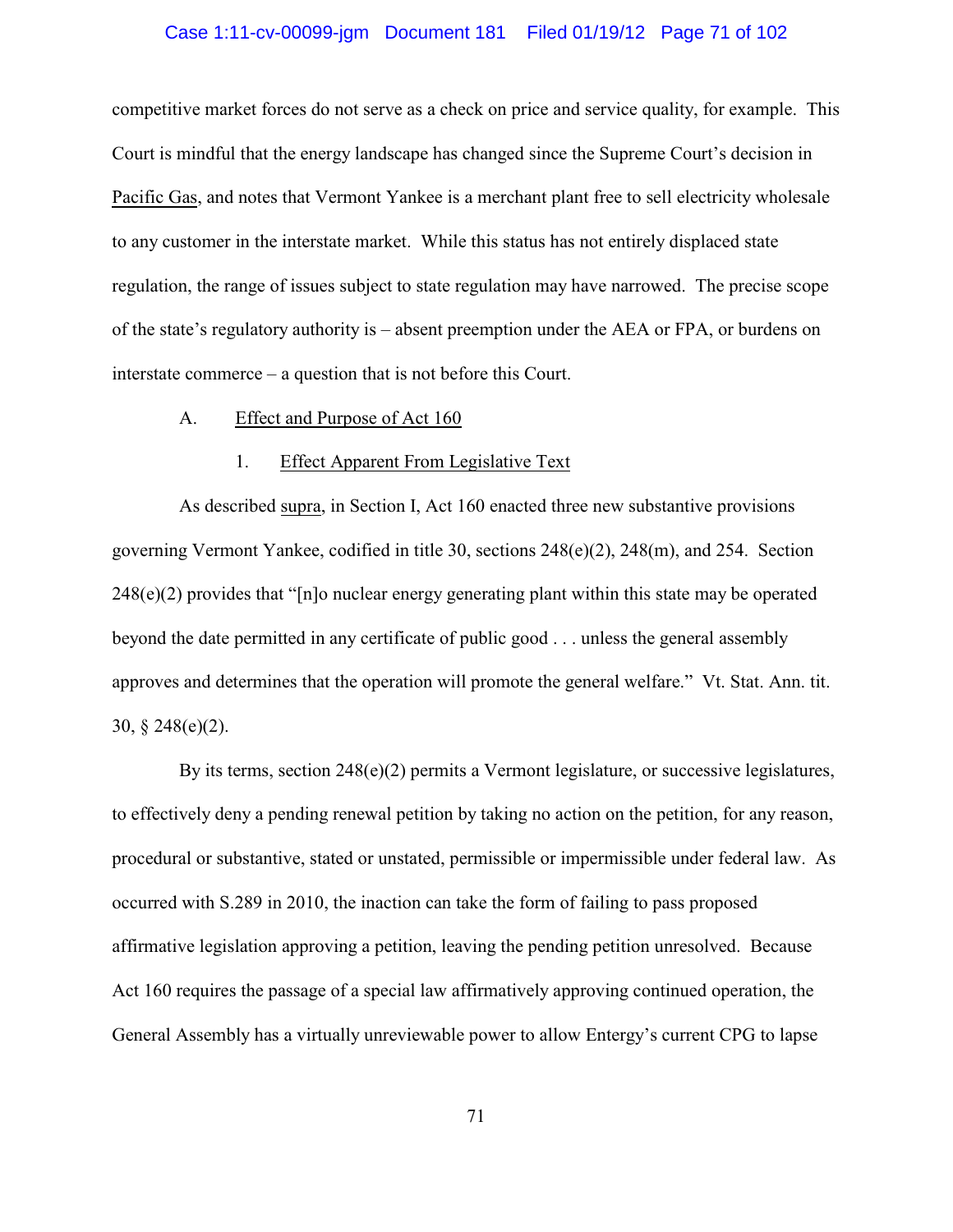## Case 1:11-cv-00099-jgm Document 181 Filed 01/19/12 Page 72 of 102

and effectively deny a pending petition for renewal, even if it does so for reasons preempted under federal law. See, e.g., Bd. of Educ. of Kiryas Joel Vill. Sch. Dist. v. Grumet, 512 U.S. 687, 703, 716 (1994) ("unlike an administrative agency's denial of an exemption from a generally applicable law, which would be entitled to a judicial audience, a legislature's failure to enact a special law is itself unreviewable" and "legislative refusal to act would not normally be reviewable by a court" (internal quotation omitted)). In the circumstances presented in this case, this is a problem if, and only if, the legislature did so with a preempted purpose in mind.

Section 248(m) simply calls for the Board to consider "current assumptions and analyses," rather that those informing the previous grant of a CPG, in evaluating a petition for continued operation. Vt. Stat. Ann. tit. 30, § 248(m).

Section 254 requires a renewal application to be filed four years before a renewed CPG is to take effect and authorizes the PSB to arrange for studies to support the General Assembly's fact finding. Id. § 254. In defining the many objectives of the public engagement and factfinding processes, it includes a requirement that studies "identify, collect information on, and provide analysis of long-term environmental, economic, and public health issues, including issues relating to dry cask storage of nuclear waste and decommissioning options." § 254(b)(2)(B). Regardless of whether one reads the final clause, "including issues relating to dry cask storage," as modifying all three issues in the preceding series, or as modifying only the last item in closest proximity, the plain text of this provision calls for an analysis of public health issues that includes a subset of public health issues relating to storage of nuclear waste. Consideration of radiological public health in re-licensing decisions is the exclusive province of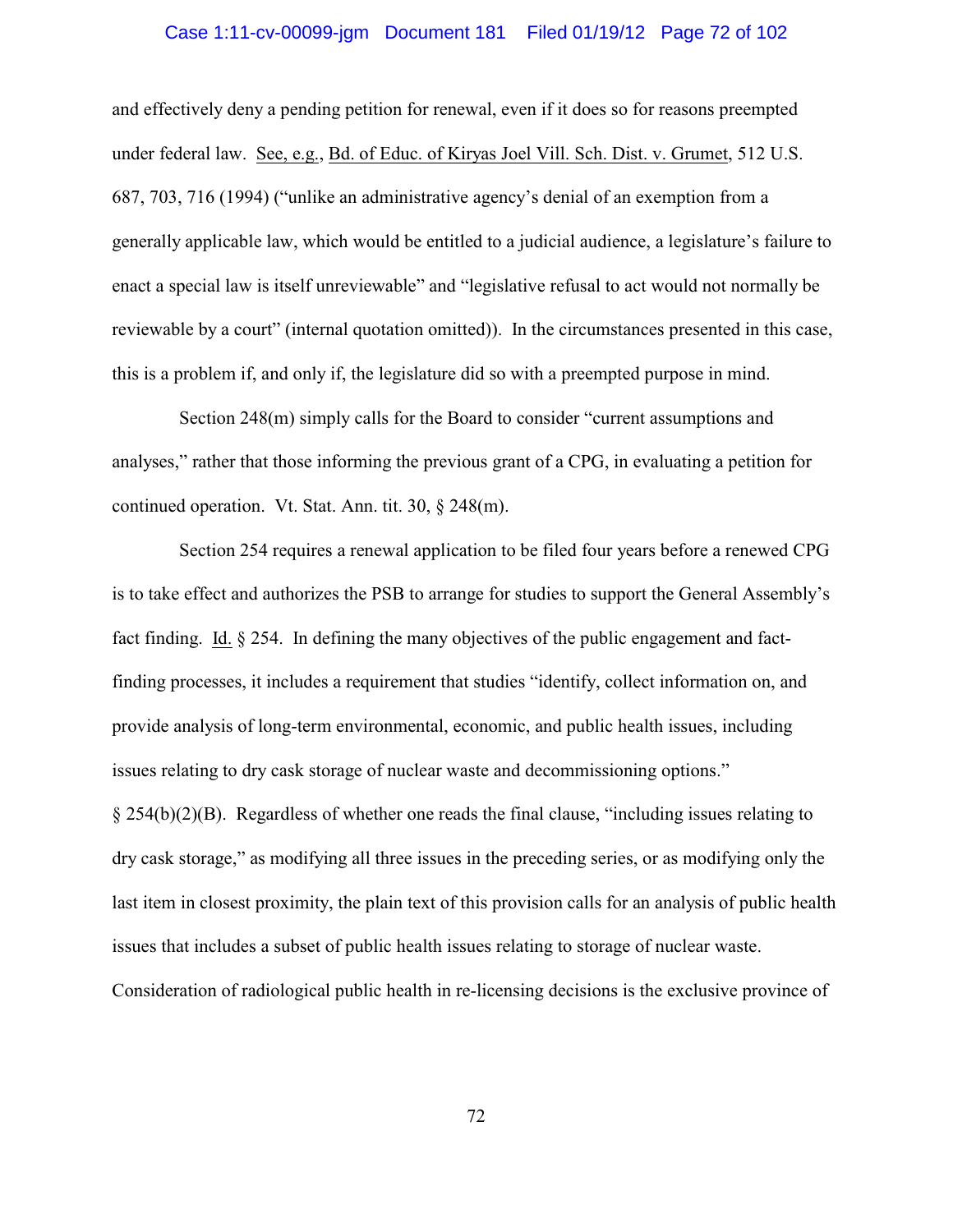# Case 1:11-cv-00099-jgm Document 181 Filed 01/19/12 Page 73 of 102

the NRC under the Atomic Energy Act. A state's consideration of it in determining whether to license a plant's continued operation is preempted.

Given section 248(e)(2)'s effect, described above, and the fact that section 254 calls for consideration of radiological public health, the Court turns to examine Act 160's purpose.

#### 2. Legislative Purpose

The Act's purpose "as a whole" must be informed by its legislative history and context. "Examination of purpose is a staple of statutory interpretation." McCreary Cnty., Ky. v. Am. Civil Liberties Union of Ky., 545 U.S. 844, 861 (2005). The inquiry looks to the "'plain meaning of the statute's words, enlightened by their context and the contemporaneous legislative history," as well as "the specific sequence of events leading to [its] passage." Id. at 862 (quoting Edwards v. Aguillard, 482 U.S. 578, 594-95 (1987)).

The legislative policy and purposes expressed in Section One of Act 160 do not refer to preempted purposes for the Act. Section One reiterates the state's policy that a nuclear energy generating plant may operate "only with the explicit approval of the General Assembly expressed in law" after discussion of the "state's need for power, the economics and environmental impacts of long-term storage of nuclear waste, and choice of power sources among various alternatives." Act 160,  $\S$  1; 2006 Vt. Laws 160 (LexisNexis).<sup>25</sup> Vermont's arguments that this Court should look no further, and that it need not be required to introduce evidence the legislature actually considered these non-preempted purposes, are unpersuasive. Defs.' Pre-Trial Br. at 2, 10; Tr. at 761-62 (Doc. 171). While this Court is aware that "a legislature's stated reasons will generally

 $25$  "The declaration of policy, like the preamble, is not part of the substantive portion of the statute." 1A N. Singer & J. Singer, Sutherland Statutes & Statutory Construction  $\S 20:12$ (7th Ed. 2007); see also Bissette v. Colonial Mortg. Corp. of D.C., 477 F.2d 1245, 1247 n.2 (D.C. Cir. 1973).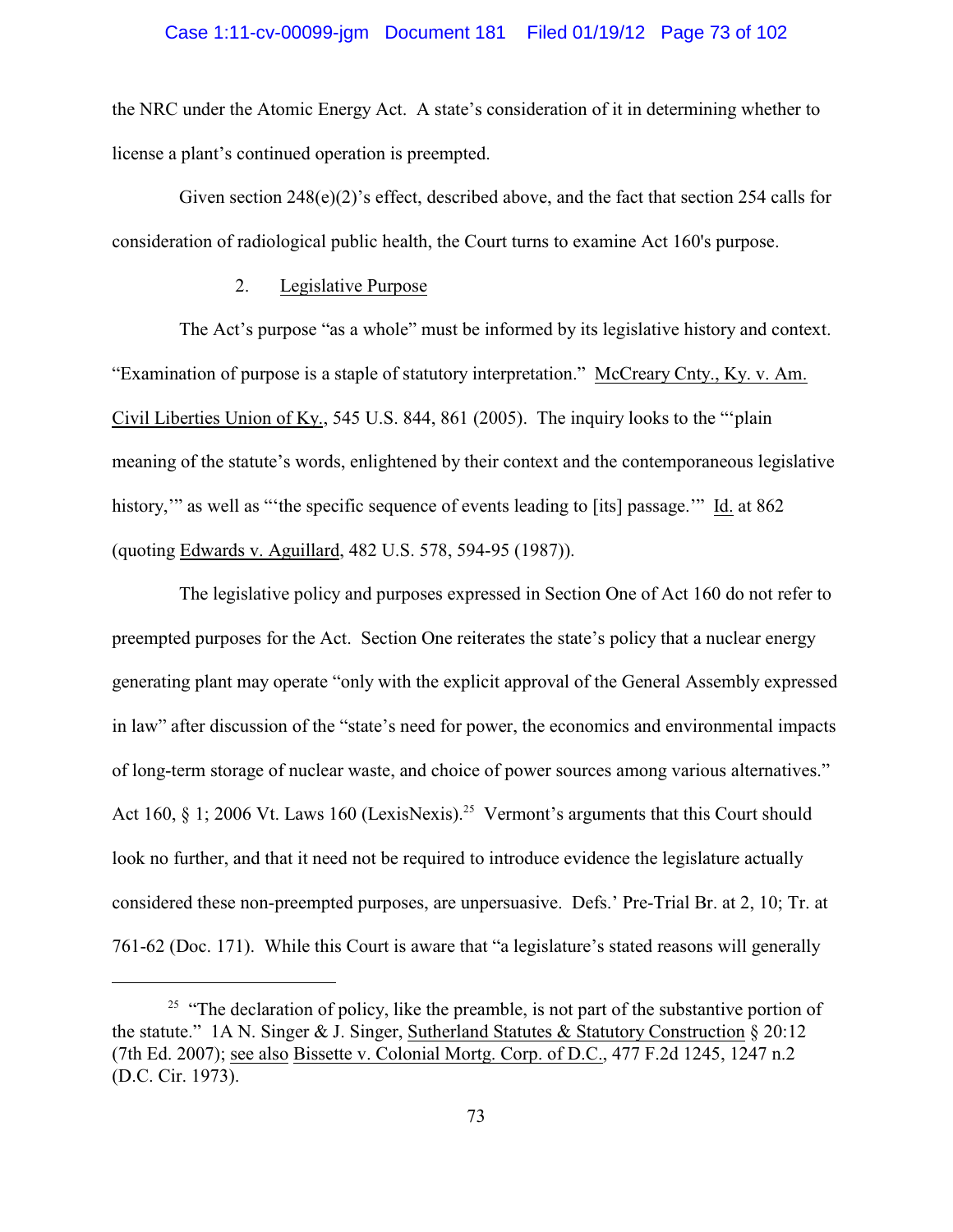# Case 1:11-cv-00099-jgm Document 181 Filed 01/19/12 Page 74 of 102

get deference," a Court cannot be "so naive" in its purpose inquiry to accept "any transparent claim," McCreary, 545 U.S. at 863-64, and Second Circuit precedents make clear that in preemption analysis, a court cannot "blindly accept" a challenged statute's "articulated purposes," because doing so would enable legislatures to "'nullify nearly all unwanted federal legislation.'" Greater N.Y. Metro., 195 F.3d at 108 (quoting Gade, 505 U.S. at 106). Inquiry into the legislative history of Act 160 is particularly important here, where there is evidence the statute was motivated by and grounded in radiological safety concerns, and the statute on its face empowers future legislatures to apply the statute to deny continued operation for radiological safety reasons and evade review.

This Court has been mindful, in reviewing the legislative history, that the remarks of witnesses at committee hearings "are accorded little weight in determining the intent of the legislature." 2A N. Singer & J. Singer, Sutherland Statutes & Statutory Construction § 48:10, at 583 (7th ed. 2007). It is also mindful that the laws at issue went through various drafts, and that legislator's comments regarding later drafts may be more reflective of legislative intent. This Court also has taken care to consider each challenged enactment separately.

The legislative history of Act 160 reflects that legislators' concerns regarding the radiological safety of Vermont Yankee were a primary motivating force for giving the legislature the power to take no action to approve a certificate of public good for continued operation. Some of the numerous references to safety reflect legislators' responsible recognition that Vermont is preempted from regulating radiological health and safety and indicate their desire to avoid invalidating their work on that ground. See Pls.' Exs. 134D, 136A, 144C (advice from DPS witness), and audio recordings of same exhibit number.Other references, almost too numerous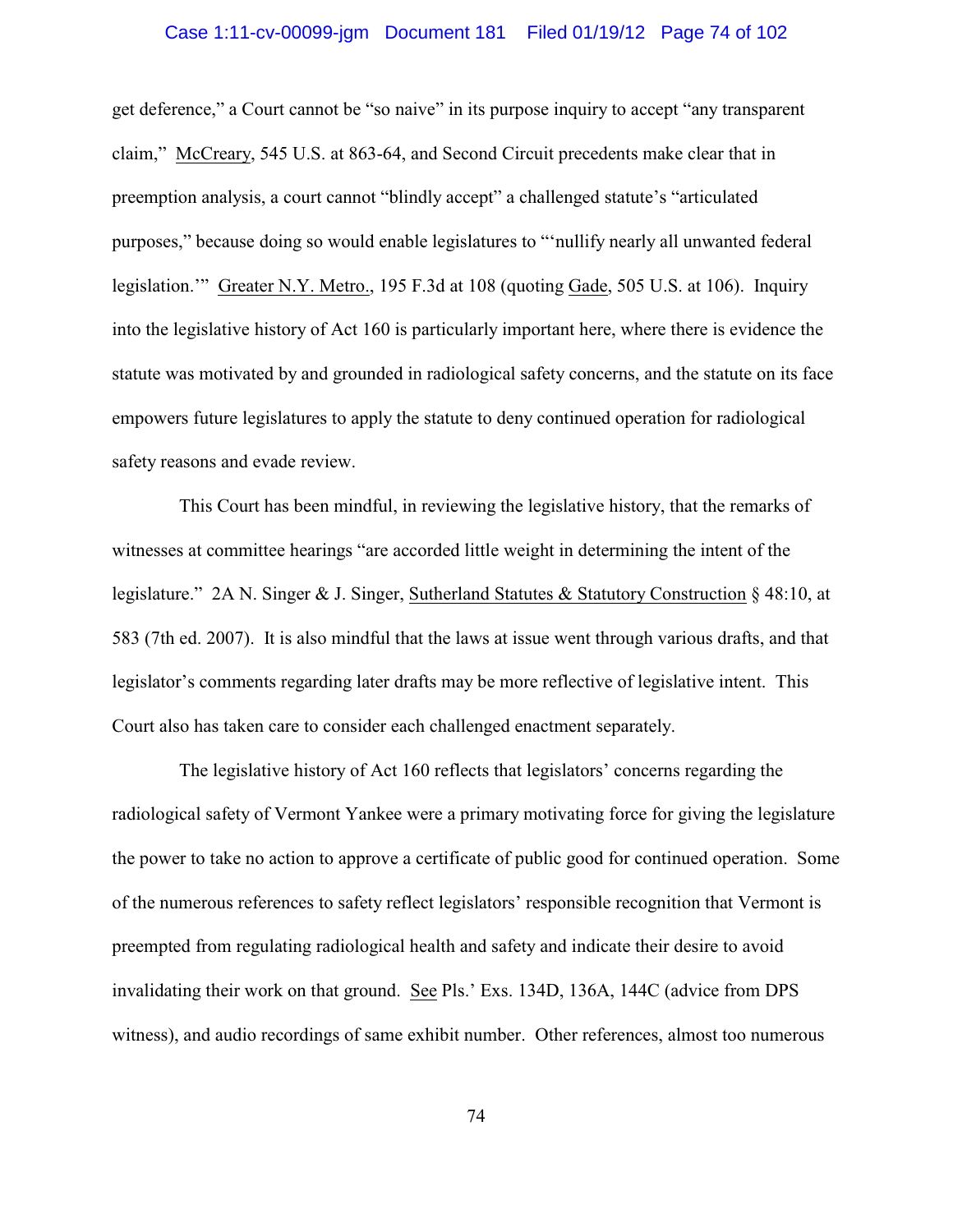# Case 1:11-cv-00099-jgm Document 181 Filed 01/19/12 Page 75 of 102

to count, however, reveal legislators' radiological safety motivations and reflect their wish to empower the legislature to address their constituents' fear of radiological risk, and beliefs that the plant was too unsafe to operate, in deciding a petition for continued operation. See id. (listing excerpts identified as Pls.' Exs. 127A (legislator discussing NRC's limited view of safety), 130A (legislators to ask for studies on health and safety), 130B (legislature's right to look at health and safety, and desire for bargaining leverage), 130D (legislator asking if fact that bill addressed matters that "really are about safety issues" was a problem), 134A ("let's find another word for safety"), 134E (studies for legislature to include "safety questions," and desire to "give latitude" to the assembly), 135A (asking if legislation could be overturned "because it's based on safety?" because "[t]hat's all its going to be based on"), 135B (suggesting legislature could consider "broader range" of issues than Board, referring to "three-headed turtles and sterile sheep"), 140A (expressing concern with 40 more years of radioactive materials in the state, and "the closer you live to that radioactivity, the more concerned you are"), 140B (potential for accidents made legislature feel relicensing was a policy decision they should make), 140C (referring to electric rates and desire to "negotiate with some bargaining leverage), 149A (risks and dangers of nuclear waste), and audio recordings of same exhibit number. Of these two types of statements, this Court finds, after reviewing the legislative history, and listening to the key audio recordings and exhibits in context, that the legislature's motivation to regulate radiological safety, and to empower itself to be responsive to constituents' beliefs and fears that the plant was unsafe, emerges substantially net positive.

Furthermore, there is insufficient evidence the legislature, absent this radiological safety motivation, would have enacted Act 160 for the purposes articulated in its text. First, as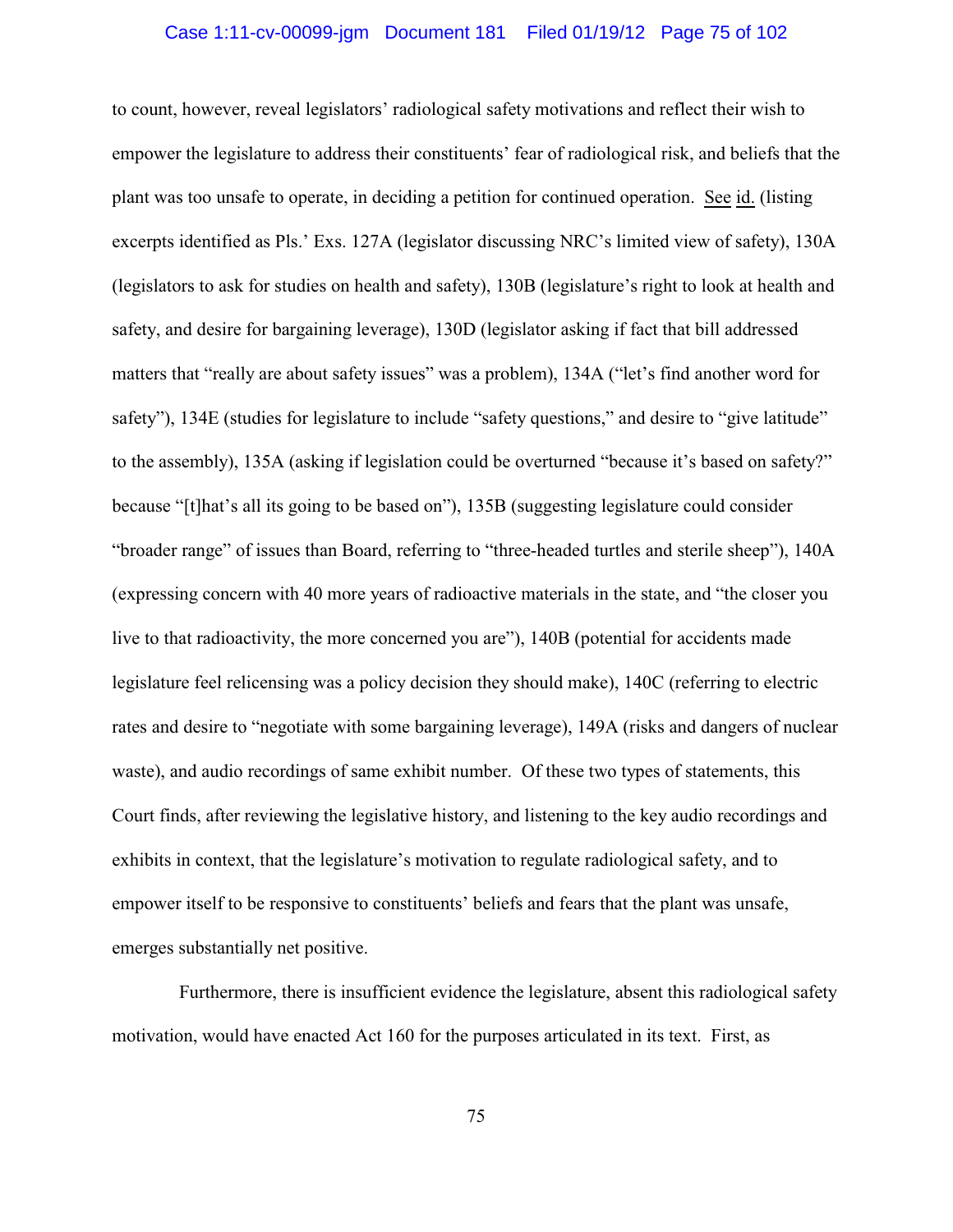#### Case 1:11-cv-00099-jgm Document 181 Filed 01/19/12 Page 76 of 102

evidence the legislature considered "the economics and environmental impacts of long-term storage of nuclear waste," Defendants point to a passage in the legislative history of Act 160 where a witness from the Vermont State Nuclear Advisory Panel suggested the legislature would be "institutionally equipped" to think about the "entire range of issues" in nuclear matters. Defs.' Post-Trial Br. at 5 & n.2 (Doc. 173) (referring to Defs.' Legis. Hist. App. at 186-94). Examination of this discussion, however, reveals a primary focus not on economics or the environment, but on safety, for the debate quickly devolved into a discussion of the legislature's ability to exact compensation for perceived radiological safety risks, with the witness again suggesting:

 $[T]$ his range of issues is not – the PSB is not institutionally equipped to think of them altogether. It's not allowed to think about safety, as you know. . . . It's – there are some questions about the jurisdiction of – of the legislature, but at the very least, the legislature would have jurisdiction to think about compensation."

Defs.' Legis. Hist. App. at 191.

Later in the discussion, the witness says more explicitly, "even if a plant is deemed to be safe, that doesn't mean it's absolutely safe. . . . [E]ven though it was deemed to be safe, should some compensation be arranged for this?" Id. at 192.

Second, with respect to the state's interests in "need for power" and "choice among power sources," Defendants cite to a passage where a senator states, "we have serious, serious problems in energy." Defs.' Post-Trial Br. at 5 & n.2 (referring to Defs.' Legis. Hist. App. at 163). Examination of the statement in context reflects the energy problem Vermont faced was the end of its favorably priced long-term power contract with Entergy. The senator concluded, "[i]t's going to be terribly important for – for the State to have every bit of leverage it possibly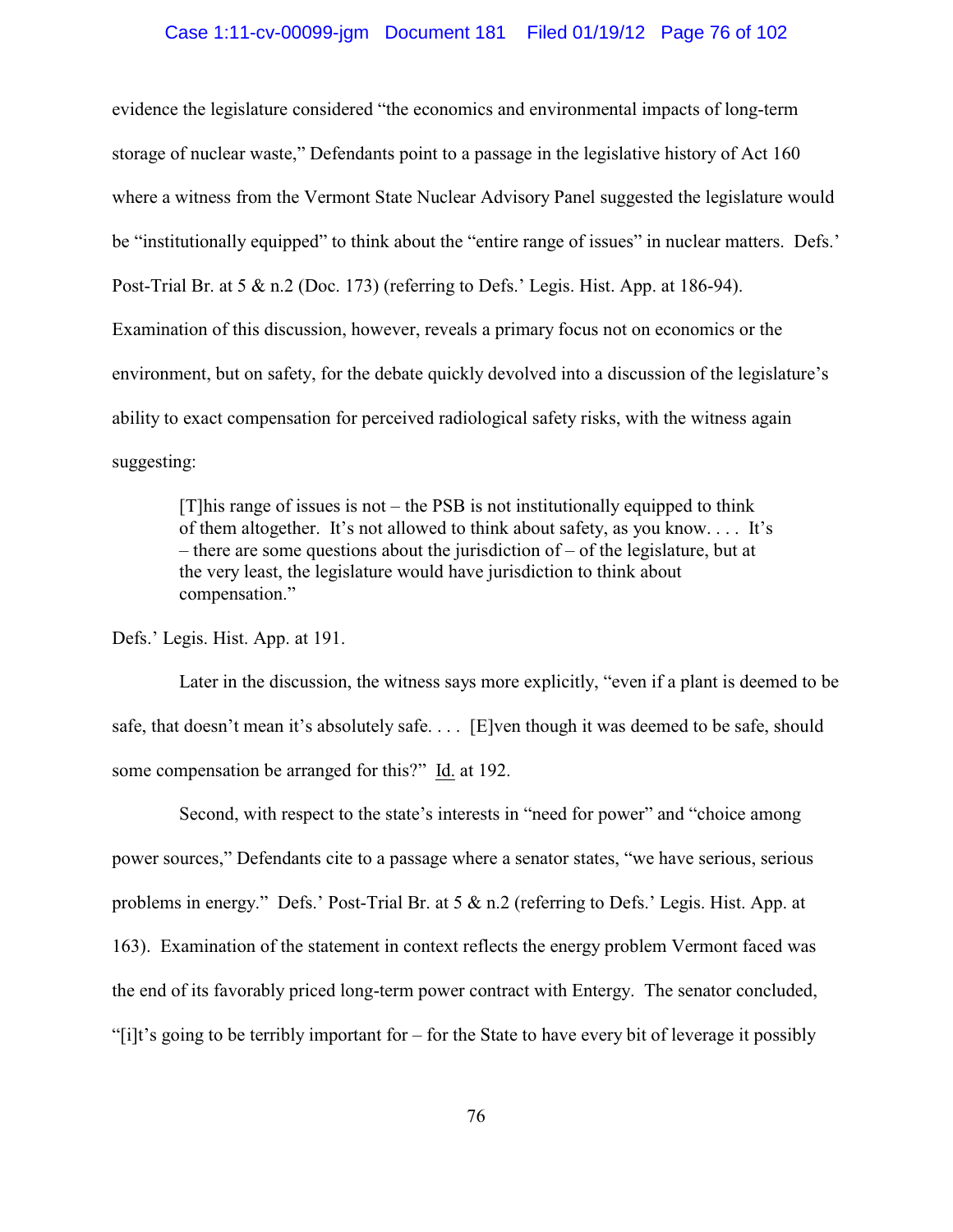# Case 1:11-cv-00099-jgm Document 181 Filed 01/19/12 Page 77 of 102

can as we go forward." Defs.' Legis. Hist. App. at 164:18-19, 165. The legislative history makes clear that the demand for a favorable power purchase agreement was itself rooted in safety concerns, because the General Assembly wanted financial compensation for the perceived safety risk of having Vermont Yankee within the state. See Pls.' Exs. 130B, 134F, 140C (excerpts of audio recordings of the same exhibit number); see also Pls.' Ex. 155 (Track 1 00:37:45).

Defendants also cite a passage referring to the need to "craft an energy policy," although the Court notes the statement appears in the context of a discussion regarding the supply sources from which Vermont planned to buy power following 2012. Defs.' Legis. Hist. App. at 236-37. Defendants suggest that if legislators were mistaken that Vermont Yankee's status as a merchant generator may have limited their authority to condition continued operation on whether Vermont Yankee would satisfy the "need" for power or be a viable choice among power sources, this mistake is not a legitimate reason for "rejecting the rationales legislators actually relied upon." See Defs.' Post-Trial Br. at 6-7. The Court is not persuaded that a genuinely held invalid purpose can save a statute where the primary motivation for the statute is preempted, and to accept such an argument undermines the purpose of a but-for causation burden-shifting test, which is to avoid invalidating state action that would otherwise be valid. Furthermore, none of the passages Defendants cite persuades the Court that Act 160 would have been enacted absent the legislature's safety motivations because the legislature had other valid purposes in mind,.

This Court holds there is overwhelming evidence in the legislative record that Act 160 was grounded in radiological safety concerns and the concomitant desire to empower the legislature to act on those concerns in deciding the question of Vermont Yankee's continued operation. That this preempted radiological safety purpose was a primary motivation among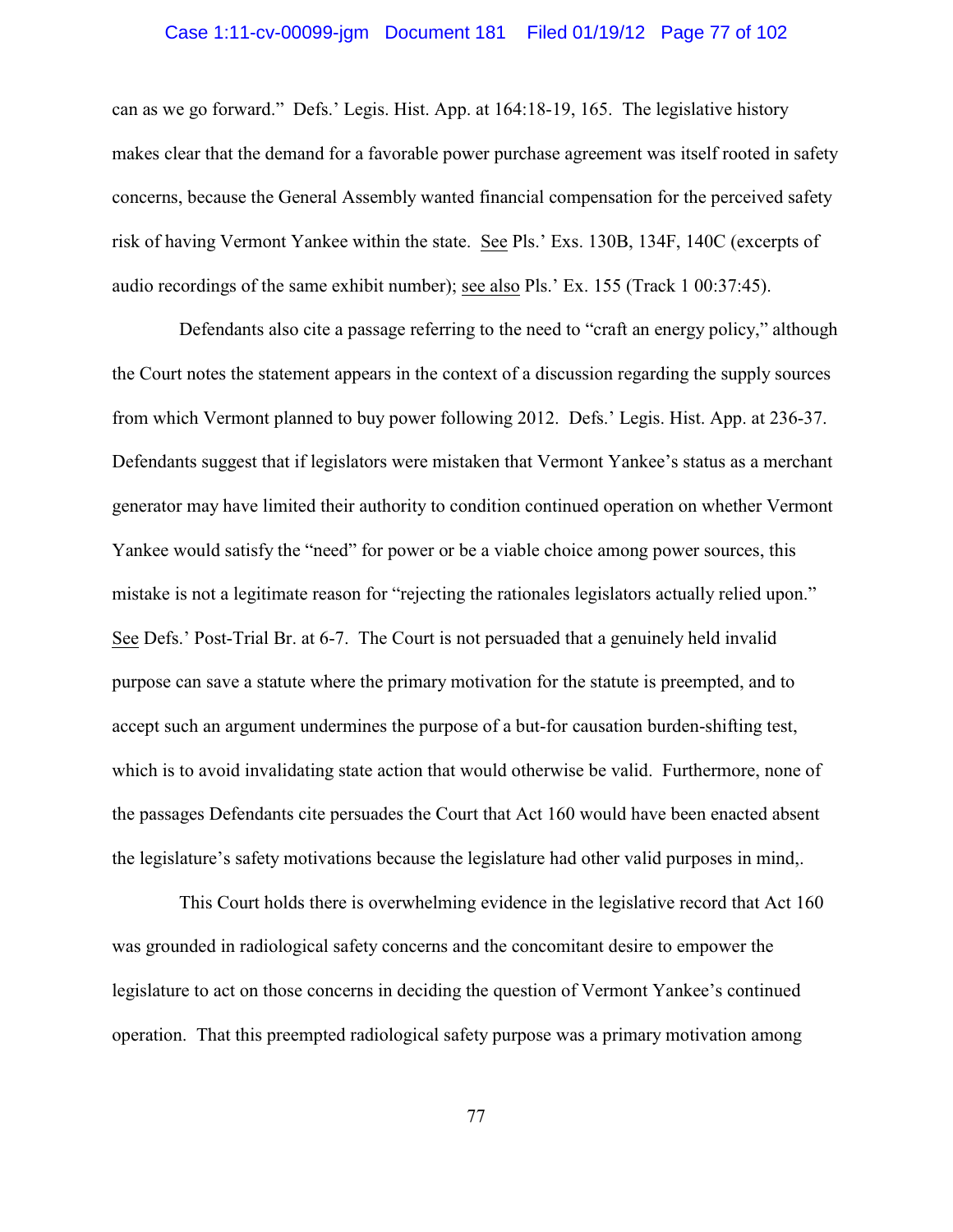#### Case 1:11-cv-00099-jgm Document 181 Filed 01/19/12 Page 78 of 102

others advanced for Act 160 is sufficient to invalidate it under the standards articulated in Pacific Gas, 461 U.S. 190 (1983), Gade, 505 U.S. 88 (1992), Greater N.Y. Metro, 195 F.3d 100 (2d Cir. 1999), and Vango Media, 34 F.3d 68 (2d Cir. 1994), discussed supra in Section II.B. The result is the same even under a but-for causation standard, as articulated in Village of Arlington Heights, 429 U.S. 252, 271 n.21 (1977), and Mt. Healthy, 429 U.S. 274, 285-86 (1977). Therefore, because Act 160 has both a preempted purpose and effect, this Court holds it is preempted under the Atomic Energy Act.

#### B. Effect and Purpose of Act 74

#### 1. Effect Apparent From Legislative Text

Of the three provisions enacted by Act 74, Plaintiffs have abandoned their AEA preemption claim regarding section 6523, which established the Clean Energy Development Fund, seeded by proceeds from Entergy.<sup>26</sup> The General Assembly's findings in section 6521 regarding the state's future power supply and the investment in renewable energy sources relate to the Fund created in section 6523.

Section 6522 provides that the owners of Vermont Yankee must obtain a certificate of public good from the Board before commencing "construction or establishment of any new storage facility for spent nuclear fuel." Vt. Stat. Ann. tit. 10, § 6522(a). It provides that section

<sup>&</sup>lt;sup>26</sup> A portion (\$5.6 million) of Entergy's payments into the Fund have been refunded to Entergy in damages awarded by the Court of Federal Claims in September 2010. See Entergy Nuclear Vt. Yankee, LLC, 95 Fed. Cl. at 167 (noting ENVY's payments to DOE pursuant to spent fuel contract totaled over \$91 million through April 2008, and awarding damages of \$46 million, which includes approximately \$9.6 million expended for the Vermont spent-fuel storage CPG, of which \$5.6 million represents payments to the Fund during the relevant time period).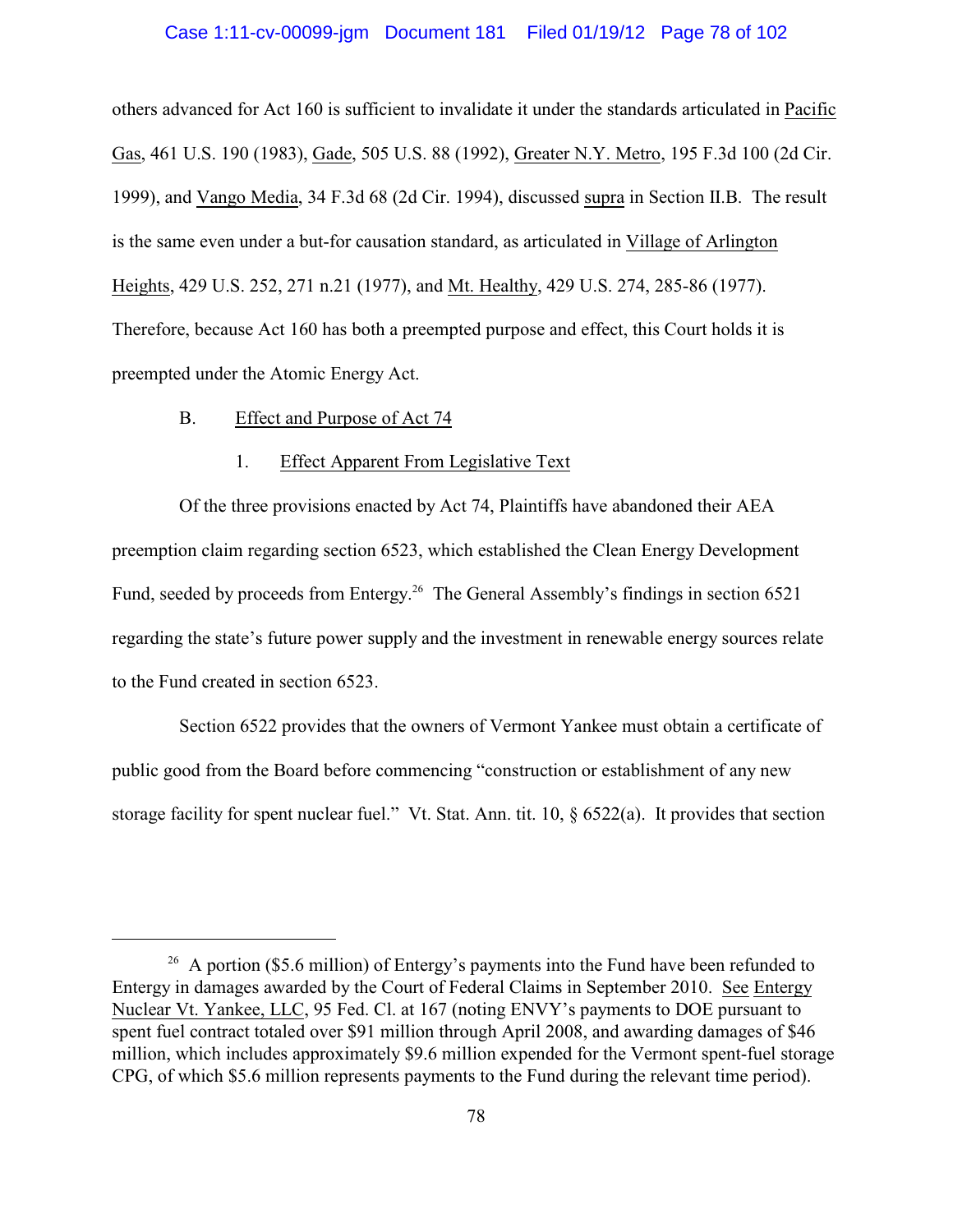248 standards will apply to the new construction, and imposes additional special criteria for construction.<sup>27</sup> § 6522(a)-(c).

It also imposes an additional limitation on storage after March 21, 2012, providing: "Storage of spent nuclear fuel derived from the operation of Vermont Yankee after March 21, 2012 shall require the approval of the general assembly under this chapter."  $\frac{6522(c)(4)}{2}$ . Defendants concede that with the interposition of the General Assembly storage approval requirement for fuel derived from operations after 2012, Vermont Yankee essentially lacks state authority to operate beyond that date, absent affirmative action by the General Assembly. Defs.' Pre-Trial Br. at 9. On its face, the limitation prohibiting storage after 2012 absent an affirmative enactment granting approval, like section 248(e)(2) of title 30, permits the General Assembly to fail to act on a pending petition to store spent fuel for radiological safety reasons, in a manner that evades review. This leads the Court to inquire, as with Act 160, whether this provision was enacted with a preempted purpose in mind.

#### 2. Legislative Purpose

The legislative history shows Act 74, including the provision that storage of spent nuclear fuel derived from post-March 21, 2012 operations requires legislative approval, is grounded in the legislature's radiological safety concerns. As the excerpts from the legislative record in the Background, supra Section I.A, and cited here, reveal, the legislature's desire and intent to regulate the radiological safety of dry cask storage is crystal clear. See Pls.' Exs. 3A

<sup>&</sup>lt;sup>27</sup> The Court notes that section 6522 is the only substantive provision within Chapter 157 that addresses the act of storing waste, as opposed to construction or establishment of a facility, and that the provision within section  $6522(c)(4)$  requiring legislative approval appears to be the only provision in Chapter 157 which requires approval of any kind to store fuel beyond March 21, 2012.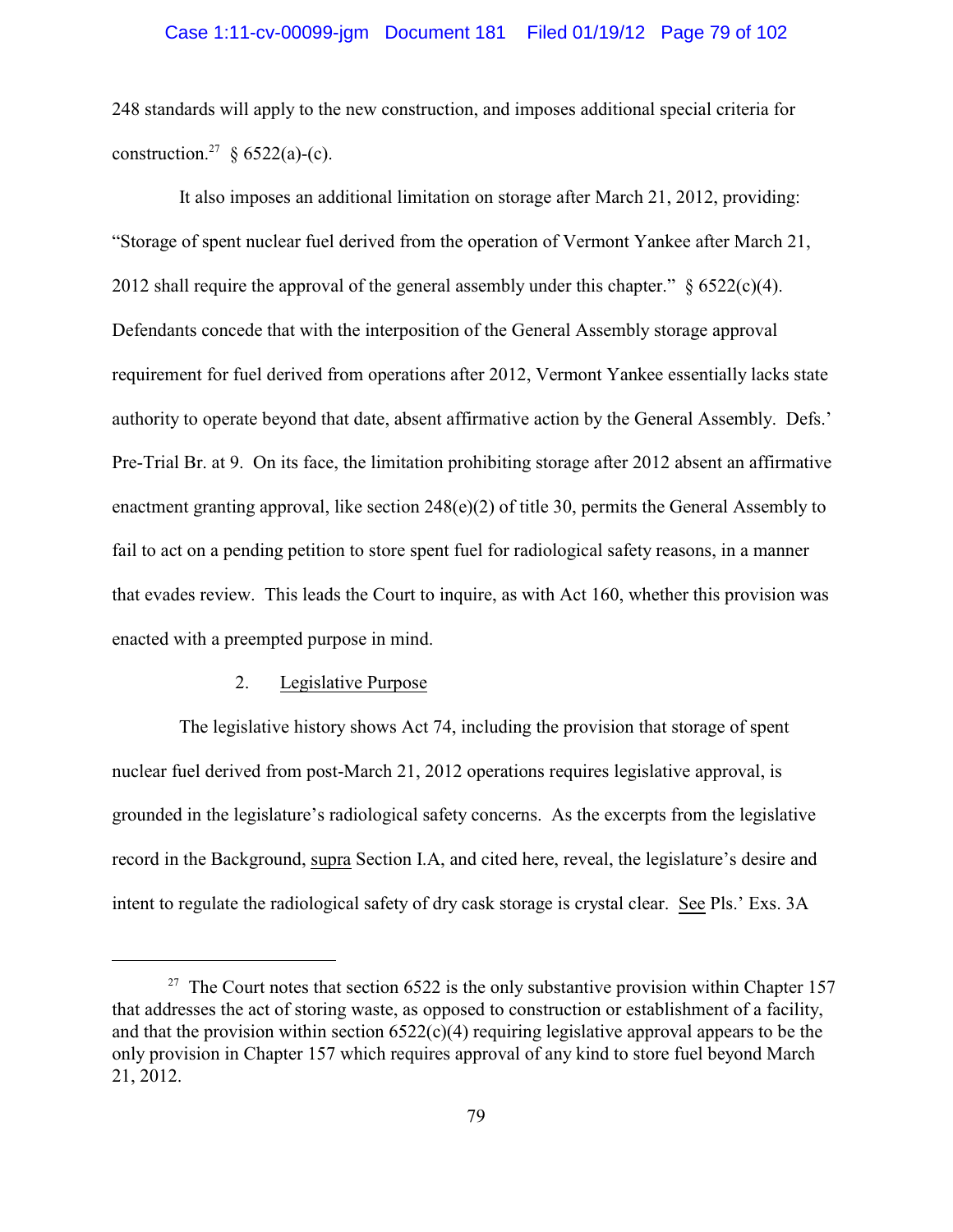(legislator asking which was safer storage scenario), 3C (witness urging legislature to protect public health and safety), 58A (expressing fear Entergy and government would not protect the spent fuel and desire for compensation for this risk), 65A (asking how safety issues could be creatively addressed in terms of aesthetics), 70B (stating DPS was inadequate advocate for health and safety), 70C (wanting assurance PSB and DPS's past failure to advocate for health and safety and environment would not happen with Vermont Yankee), 101B (noting new legislative findings were emasculated and sanitized), 110B (asking DPS how it had advocated for the public safety in the MOU), 110 & 110D (insistence legislature wished to act on safety concerns, despite being told this was purview of NRC (Track 1 00:51:08-00:54:40)), 111A (noting health and safety issues dealt with in MOU), 114B (legislator expressing greater trust in General Assembly than the NRC), 117A (bill was means of getting dry cask under desired financial and safety terms), 119A (discussing safety conditions), 124A (stating goal was safest possible storage), 124C (stating safety of paramount concern, and not for sale), 124D (stating Senate Finance Committee took safety question "very seriously"), 124E (stating safety the prime concern, not for sale), 124F (expressing concern with safety and lack of faith in the federal government), inter alia. In all, the recordings of committee hearing testimony and floor debate for Act 74 catalog an extensive record of legislators' statements of radiological safety purposes – statements that are too numerous to recount again here. See Pls.' Legis. Hist. App. at 2-34 (outlining excerpts from the actual audio recordings).

The record reflects witnesses also urged "the Legislature to maintain oversight over dry cask storage," because there was "very little faith in the Nuclear Regulatory Commission." Pls.' Ex. 3C (Track 1 00:45:57).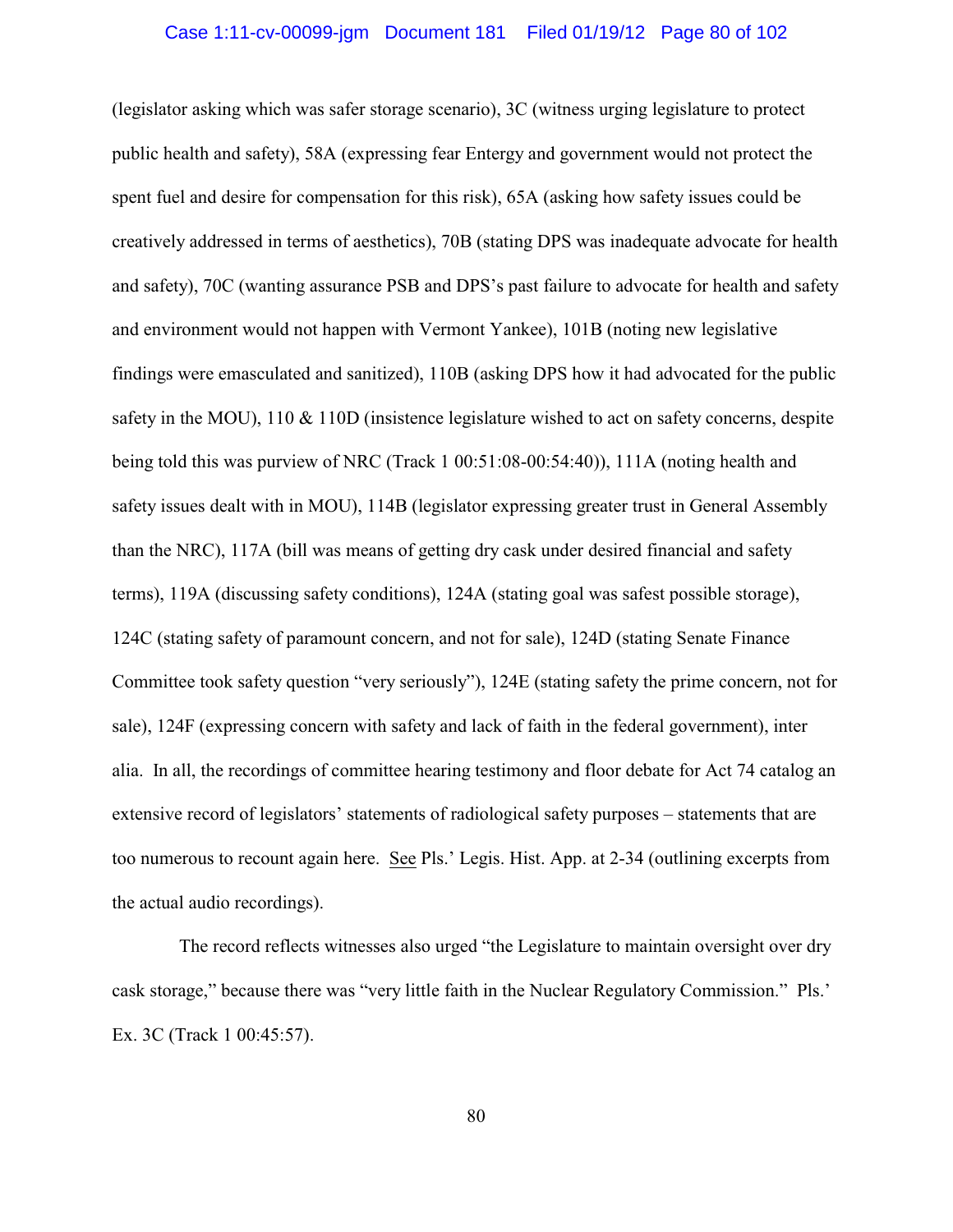# Case 1:11-cv-00099-jgm Document 181 Filed 01/19/12 Page 81 of 102

Defendants have pointed to passages in the legislative history which they claim reveal non-safety motives for passing Act 74. See Defs.' Post-Trial Br. at 5 n.1. Some of these relate to the legislature's reasons for seeking payments into the Clean Energy Development Fund. Others relate to dry cask storage approval. One legislator expressed it was an effrontery that Entergy had threatened to decommission earlier than 2012. See Defs.' Legis. Hist. App. at 52:20-53:4. Another legislator suggested the bill was not about "black helicopters" or "terrorists," but was a "terrible policy," following statements that relicensing would be a mistake because the plant's reasonable life expectancy ended in 2012, and expressions of fear Entergy would decommission and walk away. Id. at 54:15-56:17. Others referred to cask aesthetics, disclaiming focus on safety; the need for the facility to avoid the plant's early closure; and the need to address fuel storage because the federal government had not created a federal repository. Id. at 129:13-22; 64:17-65:16; 62:9-18.

None of these passages persuades the Court that the legislature would have enacted the provision requiring legislative approval for storage after 2012 for the reasons Defendants advance, had the legislature not also been motivated to regulate radiological safety. The Court finds, after reviewing the legislative history and transcripts, and listening to recordings of relevant legislator statements, that radiological safety concerns were the primary motivating force for enacting Act 74, in particular for the requirement for affirmative legislative approval for spent fuel storage after March 21, 2012.

The provision requiring affirmative legislative approval to store spent nuclear fuel after March 21, 2012, is the only provision within the now-challenged portions of Act 74 that satisfies the test of both preempted purpose and effect. In the unique circumstances presented here, this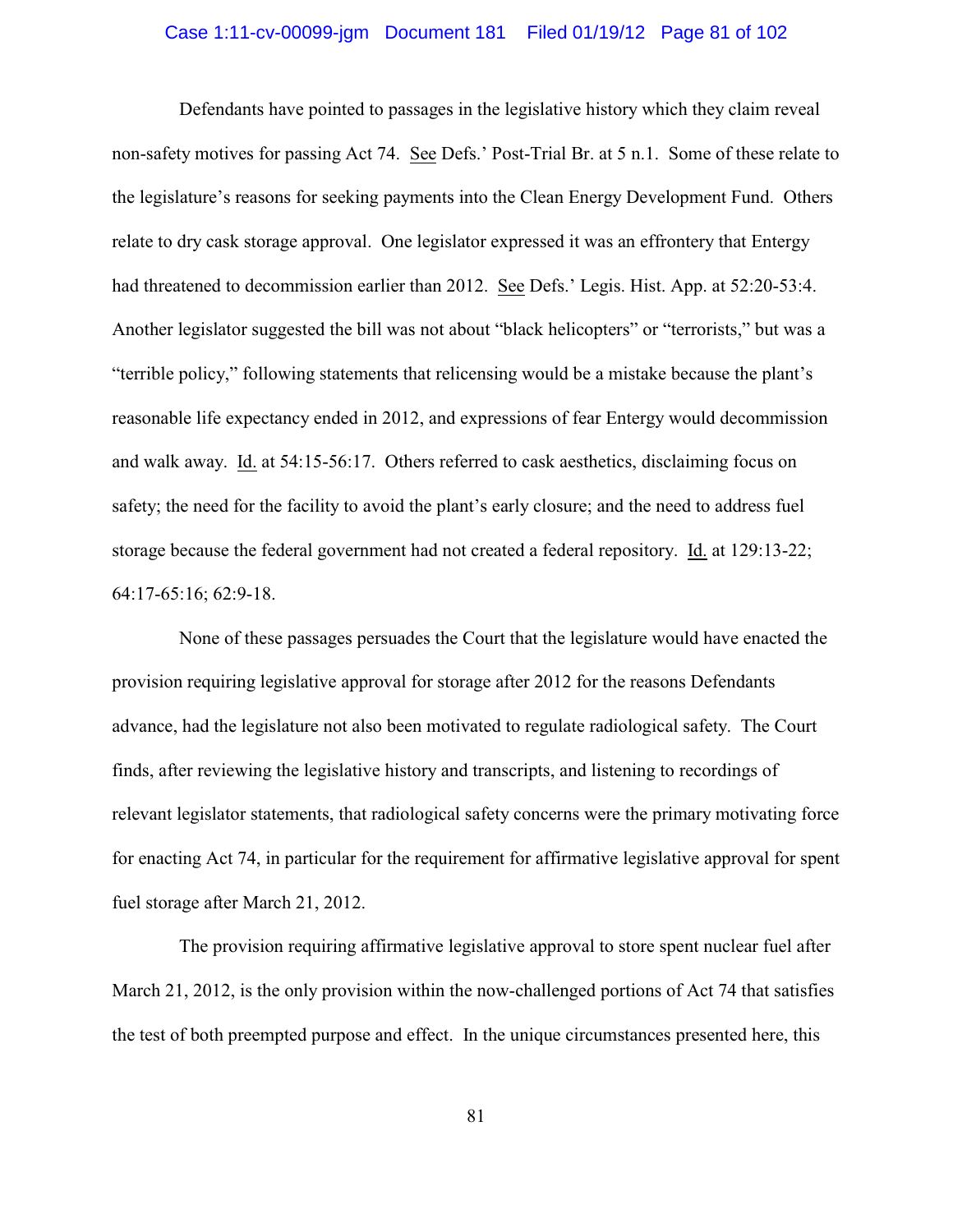# Case 1:11-cv-00099-jgm Document 181 Filed 01/19/12 Page 82 of 102

provision, enacted with radiological safety purposes in mind, and having the effect of giving the General Assembly the unreviewable power to prohibit storage of fuel, and therefore to prohibit continued operation for preempted radiological safety reasons, is preempted under the AEA.

#### C. Effect and Purpose of Act 189

While the legislative history for Act 189 is replete with references to a safety purpose, and the study it required focused on safety-related systems regulated by the NRC and directed Plaintiffs to address recommendations, the State represents Act 189 is no longer in effect. The Act 189 assessment teams, which began their work in 2008, reported to the legislature in March 2009; and the POP performed follow-up work in 2010 following the tritium leak, but "has now completed its work, and the State has no plans to reconvene it." Defs.' Pre-Trial Br. at 17 (Doc. 143.) Plaintiffs do not dispute this representation, but argue that for the currently pending Board proceedings in Docket No. 7440, Act 160 requires the Board to consider the study and its objectives. Since this Court has held Act 160 is preempted, and because the Act 189 assessment is no longer in effect, the Court holds the challenge to Act 189 is moot, and any prospective injunctive relief is unnecessary. See Frew ex rel. Frew v. Hawkins, 540 U.S. 431, 437 (2004) (Eleventh Amendment permits only prospective injunctive relief against state officials).

# IV. MERITS OF ENTERGY'S FEDERAL POWER ACT PREEMPTION AND COMMERCE CLAUSE CLAIMS

#### A. Federal Power Act Preemption Claim

In Count II of the Complaint, Plaintiffs assert the Federal Power Act (FPA) preempts Vermont Defendants from requiring that Plaintiffs enter into power purchase agreements with Vermont retail utilities at below-market prices as a condition of renewed operation. The scheme, they argue, conflicts with the Federal Energy Regulatory Commission's (FERC's) "exclusive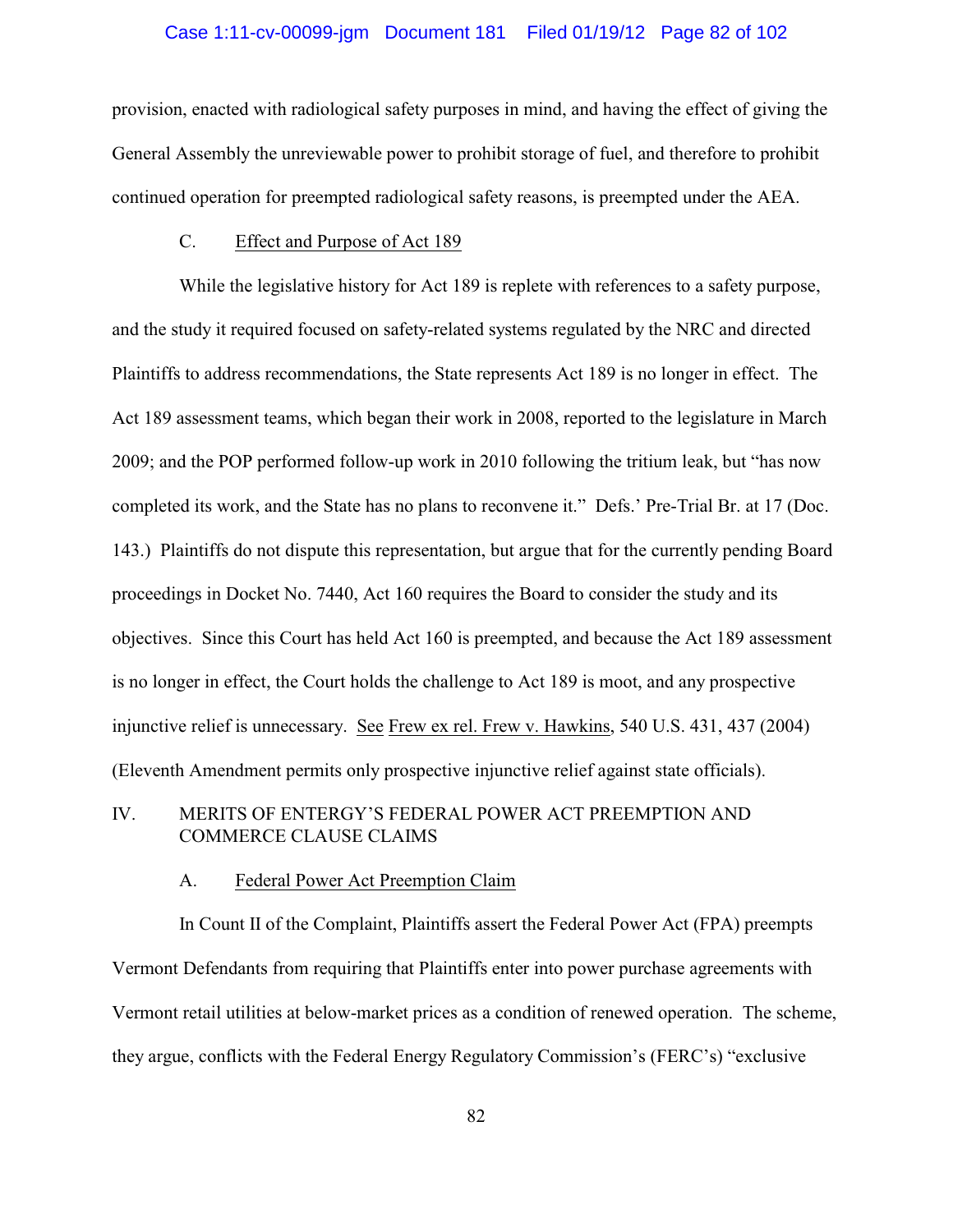#### Case 1:11-cv-00099-jgm Document 181 Filed 01/19/12 Page 83 of 102

authority to regulate the transmission and sale at wholesale of electric energy in interstate commerce." New Eng. Power Co. v. New Hampshire, 455 U.S. 331, 340 (1982); see also 16 U.S.C. § 824(b)(1) (providing federal jurisdiction over "the transmission of electric energy in interstate commerce and . . . the sale of electric energy at wholesale in interstate commerce"). Plaintiffs represent that no state has ever shut down an operating wholesale nuclear plant for failure to offer a below-market PPA, although states have negotiated PPAs with companies as part of an initial acquisition of a wholesale plant, at arms' length and without the threat of a regulatory shutdown.

Under the Federal Power Act, 16 U.S.C. § 791a et seq.:

Congress has drawn a bright line between state and federal authority in the setting of wholesale rates and in the regulation of agreements that affect wholesale rates. States may not regulate in areas where FERC has properly exercised its jurisdiction to determine just and reasonable wholesale rates or to insure that agreements affecting wholesale rates are reasonable.

Miss. Power & Light Co. v. Miss. ex rel. Moore, 487 U.S. 354, 374 (1988). FERC is responsible for assuring that a wholesale rate, and any "rate regulation, practice or contract affecting such rate," is not "unjust, unreasonable, unduly discriminatory or preferential." 16 U.S.C. § 824e(a); id. at 382 (Scalia, J., concurring) (quoting same). Furthermore, a state "must . . . give effect to Congress' desire to give FERC plenary authority over interstate wholesale rates, and to ensure that the States do not interfere with this authority." Nantahala Power & Light Co. v. Thornburg, 476 U.S. 953, 966 (1986).

Under the "filed-rate doctrine," state courts and regulatory agencies are preempted by federal law from requiring the payment of rates other than the federal filed rate. See Entergy La., Inc. v. La. Pub. Serv. Comm'n, 539 U.S. 39, 47 (2003) ("The filed rate doctrine requires 'that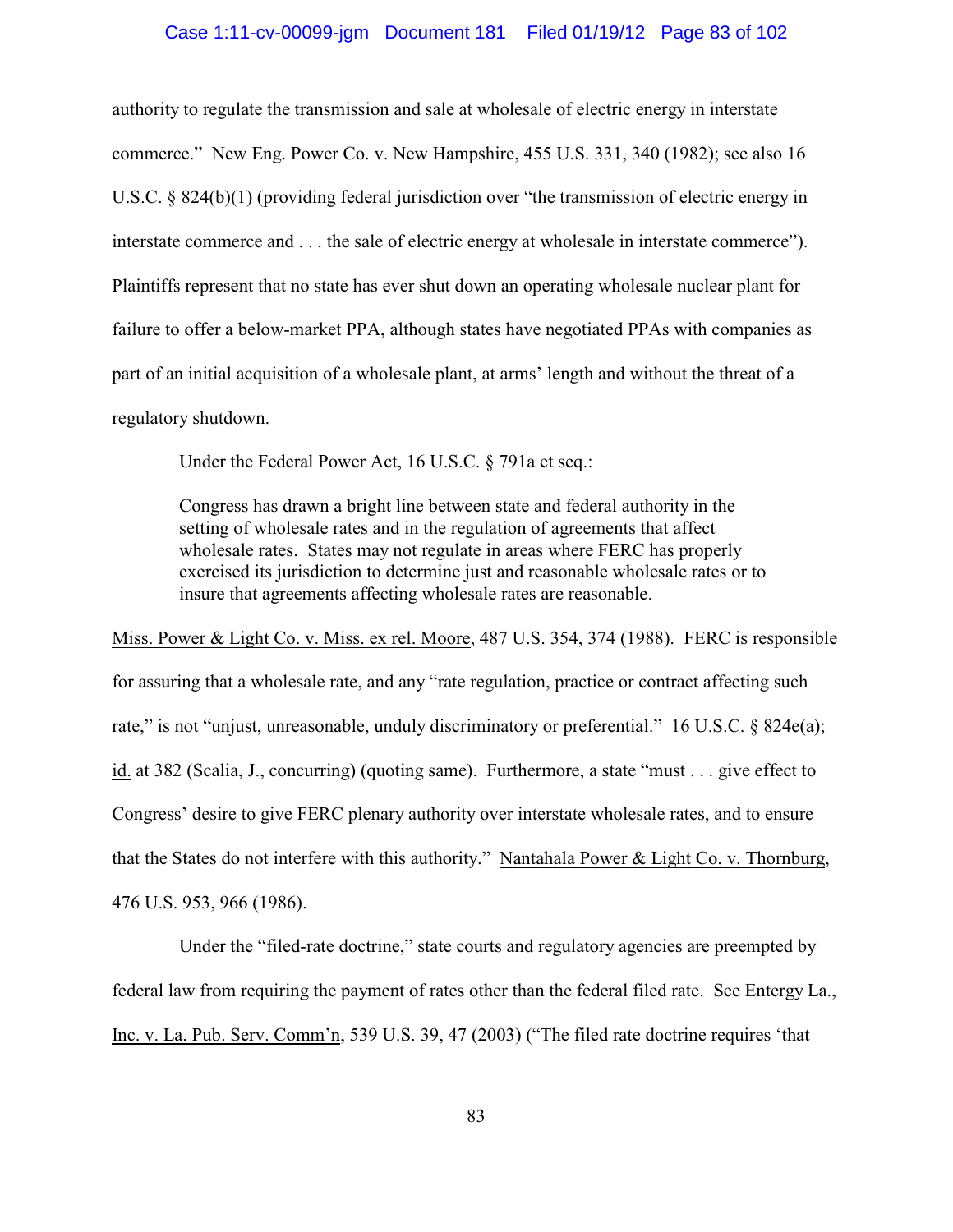# Case 1:11-cv-00099-jgm Document 181 Filed 01/19/12 Page 84 of 102

interstate power rates filed with FERC or fixed by FERC must be given binding effect by state utility commissions determining intrastate rates.'" (quoting Nantahala, 476 U.S. at 962)).

ENVY's market-based rate tariff filed with FERC on June 24, 2010, states Entergy "may sell electric energy and capacity from time to time at rates, terms and conditions established by agreement with the purchaser . . . . All such transactions shall be voluntary. . . . All sales shall be made at rates established by agreement between the purchaser and Entergy Nuclear VY." Defs.' Ex. 1030 ¶¶ 1(a), 3. Market-based tariffs, instead of setting rates, "simply state that the seller will enter into freely negotiated contracts with purchasers." Morgan Stanley Capital Grp. Inc. v. Pub. Util. Dist. No. 1 of Snohomish Cnty., 554 U.S. 527, 537 (2008) (emphasis added). The theory underpinning market-based tariffs "is that a seller cannot raise its price above the competitive level without losing substantial business to rival sellers unless the seller has market power, and therefore that FERC's determination that a seller lacks market power provides a strong reason to believe that sellers will be able to charge only just and reasonable rates." Pub. Util. Dist. No. 1 of Snohomish Cnty. v. Dynegy Power Mktg., Inc., 384 F.3d 756, 760 (9th Cir. 2004) (internal quotation and citation omitted). Here, Plaintiffs have introduced evidence of intent to condition approval for continued operation on the existence of a PPA at belowwholesale-market rates.

This case presents unique facts, and the precedents cited by the parties offer little guidance regarding whether FERC's regulatory authority would extend to preventing the denial of continued operation based upon the failure to enter into a below-market power purchase agreement. The decisions make clear FERC has jurisdiction to review rates and agreements to ensure they are just and reasonable. Where FERC has mandated certain allocations, the FPA's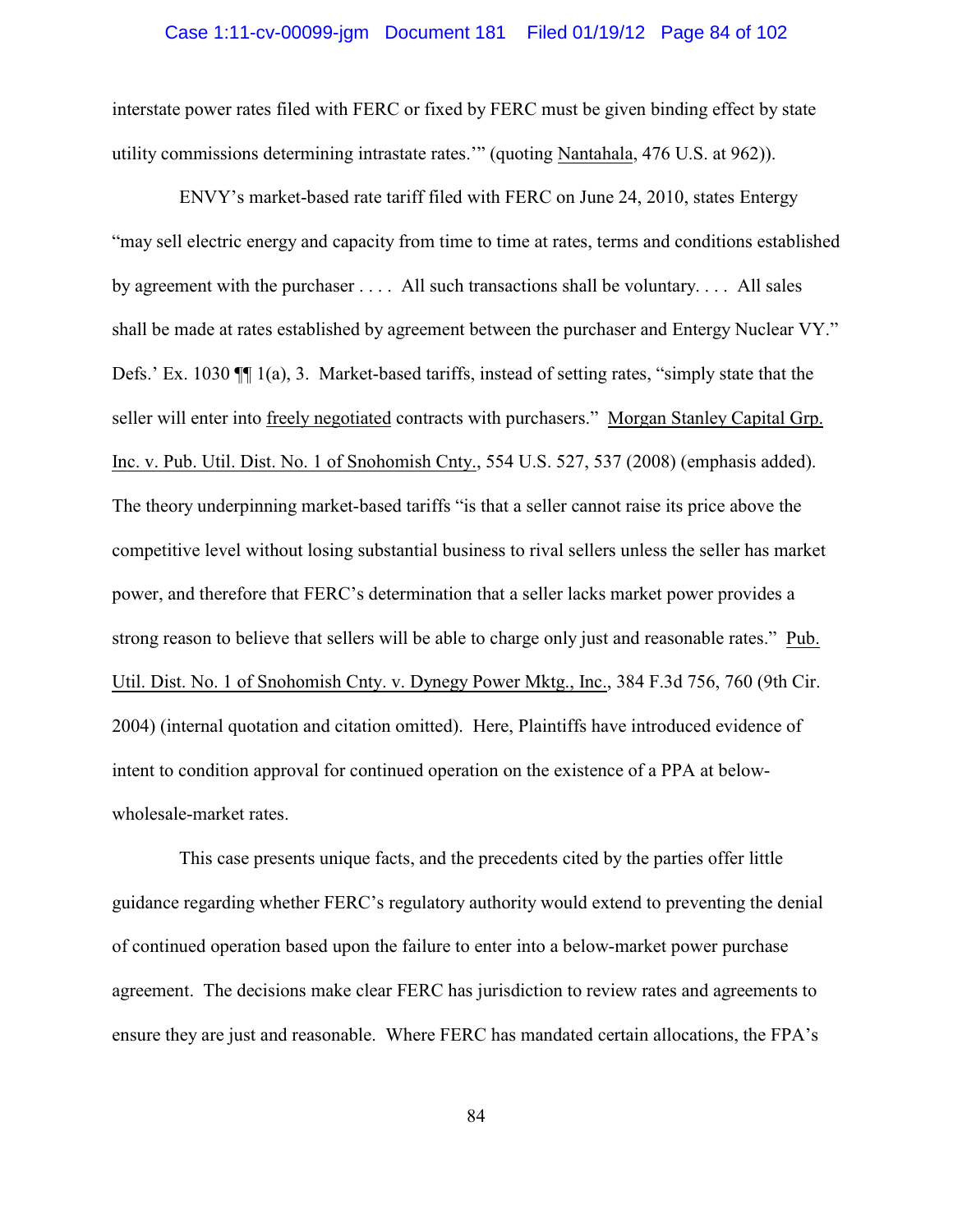# Case 1:11-cv-00099-jgm Document 181 Filed 01/19/12 Page 85 of 102

preemptive reach prohibits state action trapping costs with the producer. In Mississippi Power  $\&$ Light Co. v. Mississippi ex rel. Moore, the Supreme Court held a state's public service commission was preempted from exercising "its undoubted jurisdiction over retail sales to prevent [a] wholesaler-as-seller from recovering the costs of paying the FERC-approved rate," which FERC had directed the entity to pay for its allocation of power from a nuclear plant. Miss. Power, 487 U.S. at 372 (internal quotation and citation omitted). The state's court-ordered prudence review of the nuclear plant's initial construction project effectively and impermissibly "trapped" the FERC-mandated costs with the wholesaler, because the state commission thereafter rescinded a previously approved rate increase to retail customers. Id. at 372 & n.12.

Where FERC has not imposed a rate or cost on a regulated wholesaler, but the wholesaler agrees "by contract to a rate affording less than a fair return," the Supreme Court has held, in circumstances where the contract appears to have been freely negotiated, the entity is not "entitled to be relieved of its improvident bargain." Fed. Power Comm'n v. Sierra Pac. Power Co., 350 U.S. 348, 355 (1956) (remanding for reconsideration of whether low rate had adverse effect on the public interest by impairing utility's ability to continue service, cast excessive burdens on consumers, or was unduly discriminatory).

Here, if ENVY in fact did enter into a coerced below-market agreement, it would have recourse to have the contract terms and conditions reviewed by FERC to determine if the agreement and the rates were just and reasonable and had an adverse effect on the public interest. But it is not clear what preemptive effect the FPA has to prevent Defendants from refusing to consider continued operation without such an agreement, given that this necessarily means there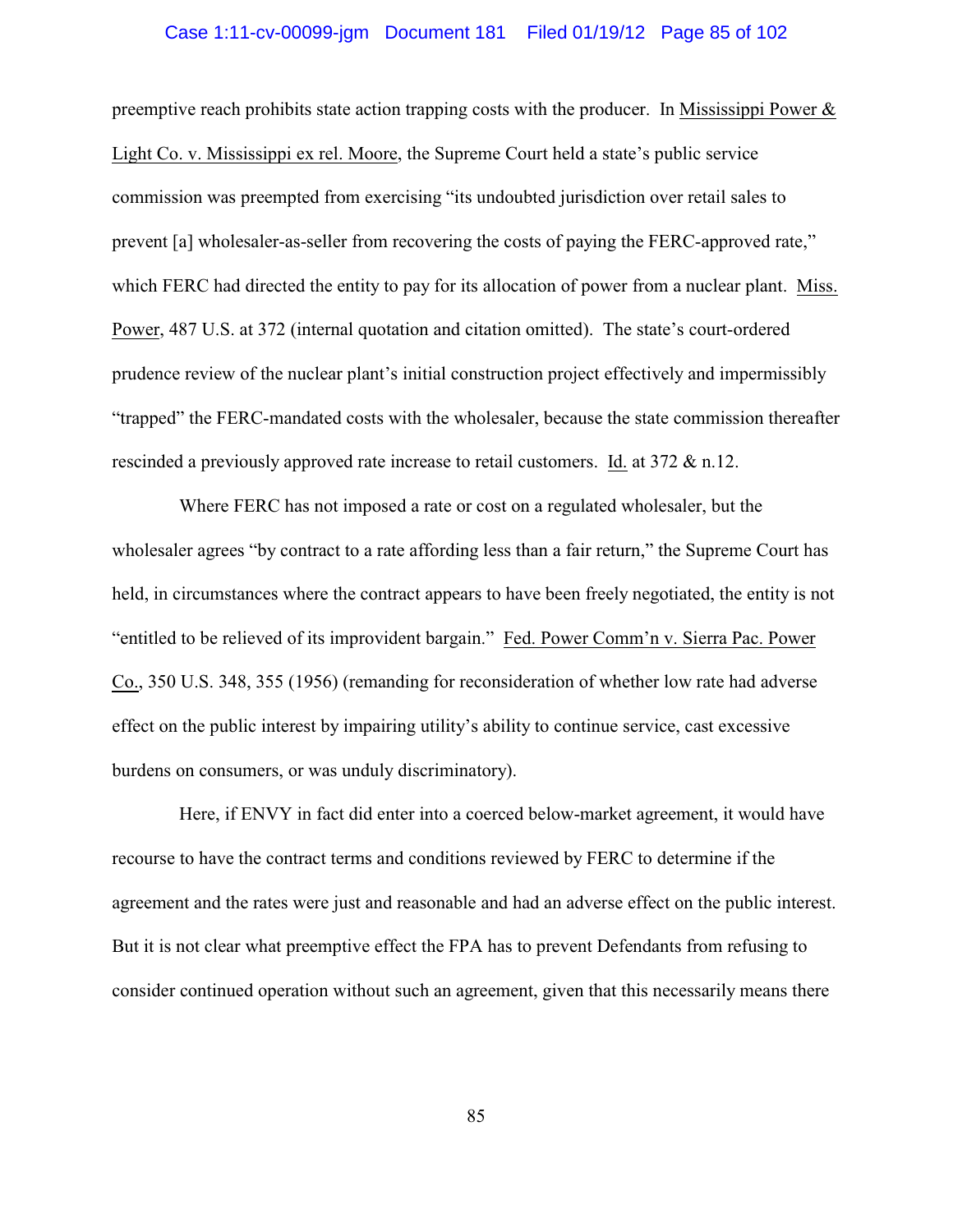#### Case 1:11-cv-00099-jgm Document 181 Filed 01/19/12 Page 86 of 102

is no agreement subject to review, or demonstrable agreed-upon or demanded rate over which FERC has jurisdiction under the FPA.

On Count II, the Court declines to issue a declaratory judgment that Vermont's regulatory scheme is preempted by the Federal Power Act or to permanently enjoin Defendants on that ground.

#### B. Commerce Clause Claim

In Count III of the Complaint, Plaintiffs assert that under the Commerce Clause, conditioning approval of a CPG for continued operation on the existence of a power purchase agreement at below-wholesale market rates violates their right, protected by 42 U.S.C. § 1983, to be free from state action that unconstitutionally burdens interstate commerce.

The dormant Commerce Clause, a doctrine inferred from the Commerce Clause in Article I, section 8 of the U.S. Constitution, is "a restriction on permissible state regulation" that applies "even in the absence of a conflicting federal statute." Hughes v. Oklahoma, 441 U.S. 322, 326 (1979). Where "simple economic protectionism is effected by state legislation, a virtually per se rule of invalidity has been erected." City of Philadelphia v. New Jersey, 437 U.S. 617, 624 (1978). Electricity transmitted in interstate commerce is subject to the protections of the Commerce Clause. Pub. Util. Comm'n of R.I. v. Attleboro Steam & Electric Co., 273 U.S. 83, 86 (1927).

In New England Power Co. v. New Hampshire, New England Power – which owned twenty-one wholesale hydroelectric facilities in New Hampshire – together with two neighboring states, challenged an order by the New Hampshire public utilities commission requiring New England Power to sell all its output from New Hampshire facilities to New Hampshire retail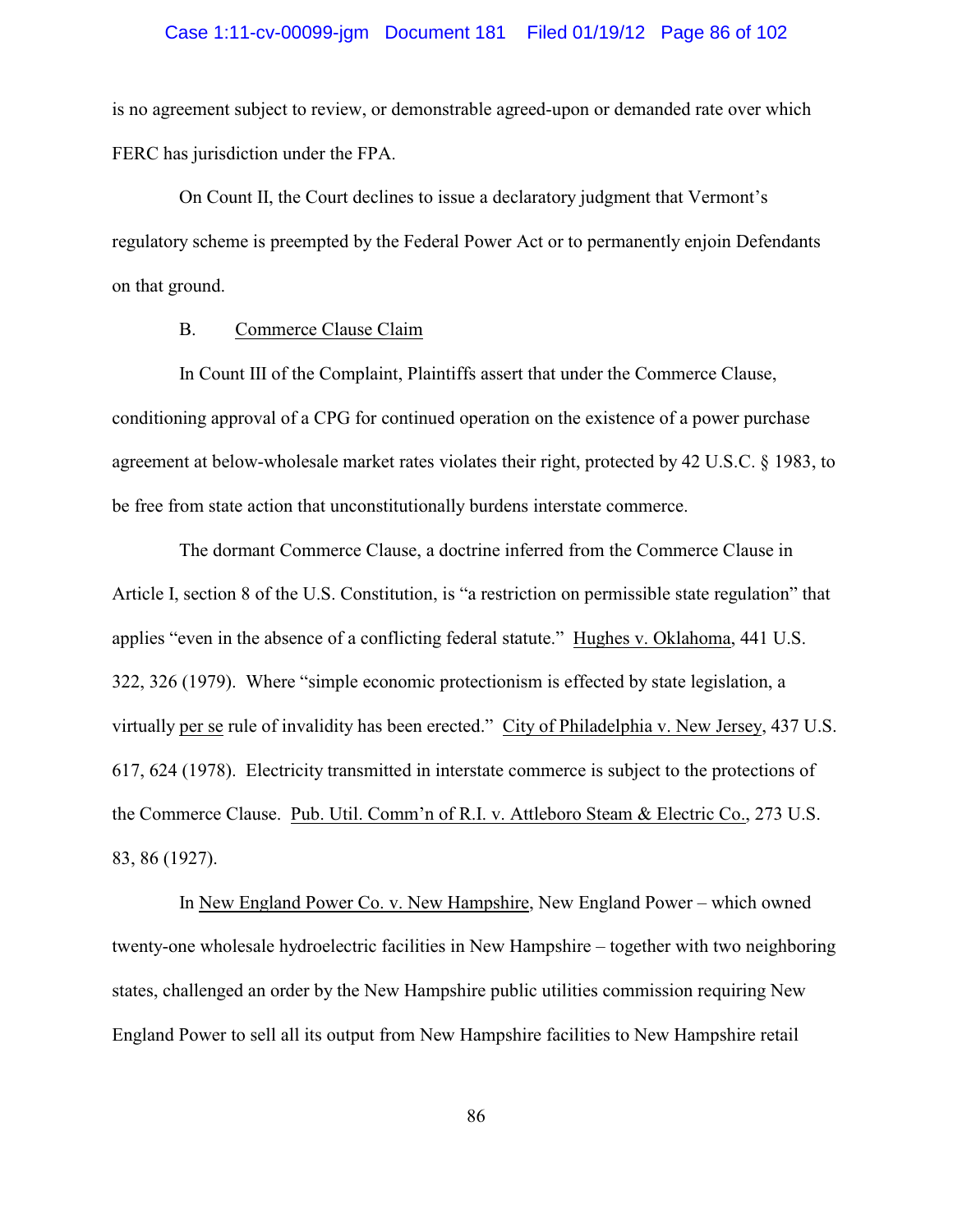# Case 1:11-cv-00099-jgm Document 181 Filed 01/19/12 Page 87 of 102

utilities at special rates. New Eng. Power, 455 U.S. at 333-35. Plaintiffs contended the order was preempted by the Federal Power Act and impermissibly burdened interstate commerce. Id. at 337. The commission had concluded the company's energy, sold wholesale primarily in other states and serving only six percent of New Hampshire's population, was "required for use within the State" and that discontinuation of exportation would serve the "public good." Id. at 333, 335- 36. The power produced by the facilities flowed through the interstate transmission grid of the New England Power Pool, operated without regard to state boundaries, and the exportation ban had to be effected by means unspecified in the order. Id. at 336. The Court noted the record before the commission suggested the exportation ban would be effected by securing contracts for power quantities equal to the output of the in-state facilities, at "special rates adjusted to reflect the entire savings attributable to the low-cost hydroelectric generation." Id. at 336 & n.3. An economist testified this could be accomplished by billing New Hampshire for the economic cost of production, i.e., the cost of production including depreciation, plus a return on invested capital. Id. at 336 n.3. In contrast to the State's calculation of "benefits," described by the economist, the Court observed that the "economic benefit" of hydroelectric facilities was presumably "currently reflected in the company's general wholesale rates," and the benefit was shared "pro rata by its customers in Massachusetts, Rhode Island, and New Hampshire." Id. (referring to New England Power's brief, which explained how costs and benefits underlying the wholesale rates in a term contract with the plant were reflected in the rates and contracts on file and approved by FERC).

The Court, reasoning that the Commerce Clause "precludes a state from mandating that its residents be given a preferred right of access, over out-of-state consumers, to natural resources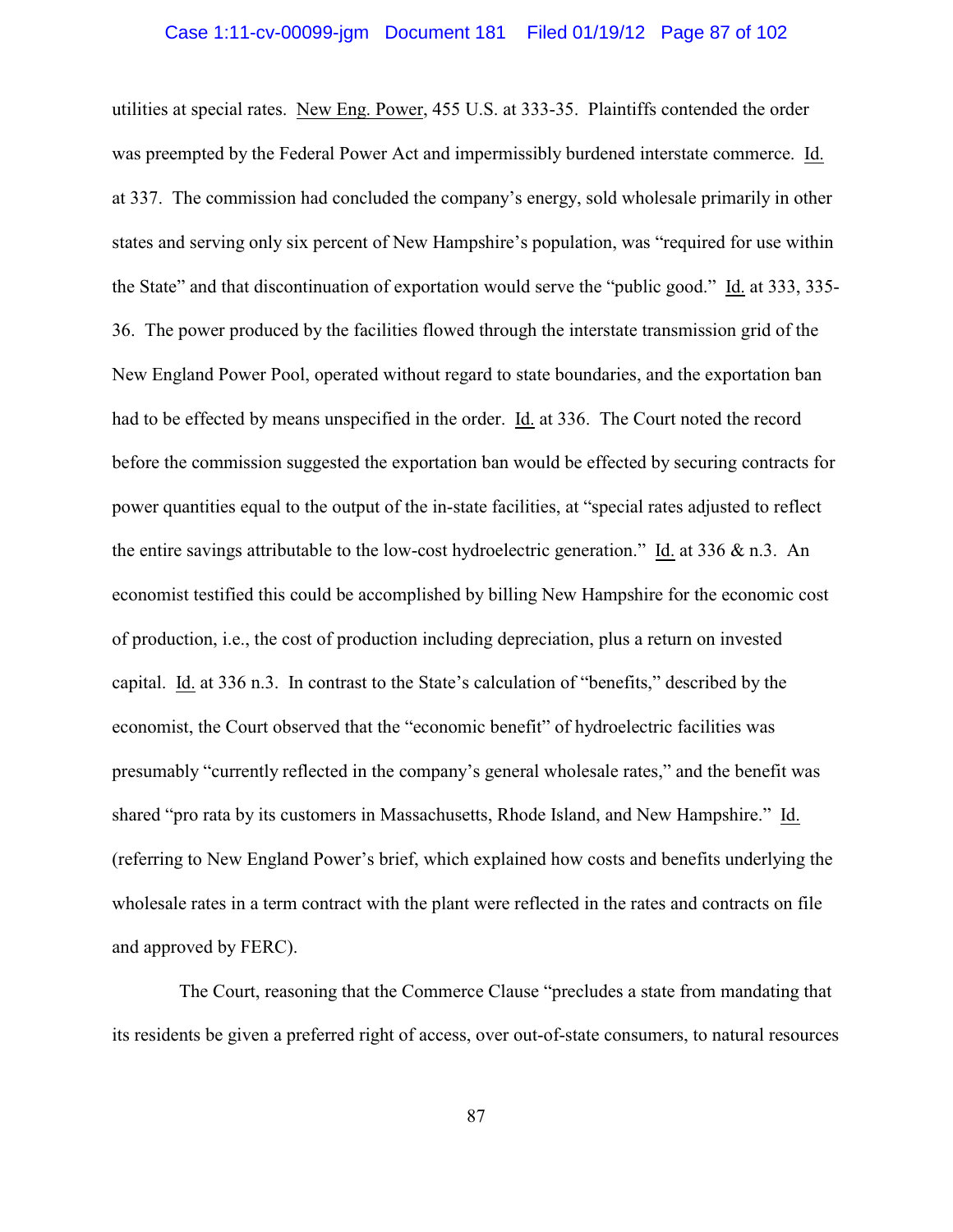# Case 1:11-cv-00099-jgm Document 181 Filed 01/19/12 Page 88 of 102

located within its borders or to the products derived therefrom," and that states are "without power to prevent privately owned articles of trade from being shipped and sold in interstate commerce on the ground that they are required to satisfy local demands or because they are needed by the people of the State," held the commission's order was a "protectionist regulation" violating the Commerce Clause. Id. at 338-39 (internal quotations and citations omitted) (finding it unnecessary to reach FERC preemption claim).

Here, there is evidence of intent to condition continued operation on the demonstration of some marked "economic benefit," or "incremental value," beyond that reflected in market rates for long-term contracts, in the form of below-wholesale-market long-term power purchase agreements for Vermont utilities. Vermont Yankee sells in the wholesale electricity market operated by Independent System Operator New England (ISO-New England). Retail utilities and wholesale producers respectively buy and sell electricity in the short-term ISO-New England wholesale markets. Kee Decl.  $\P$  17, 18 (Doc. 4-11). Both buyers and producers also manage risk in the short-term market by entering into long-term purchase agreements of one year or more for some portion of their demand or production. Id. ¶ 17.

A requirement that a power purchase agreement exist before either the PSB or the legislature can evaluate or approve continued operation presents a unique problem for contracting – a form of the "chicken or egg" causality dilemma. Furthermore, according to Edward Kee, Entergy's expert witness from NERA Economic Consulting, absent a CPG Entergy could only enter into new long-term electricity sale agreements if those agreements include a contingency related to the station's continued operation. Id. ¶¶ 19, 20.According to Kee, "[i]t is likely that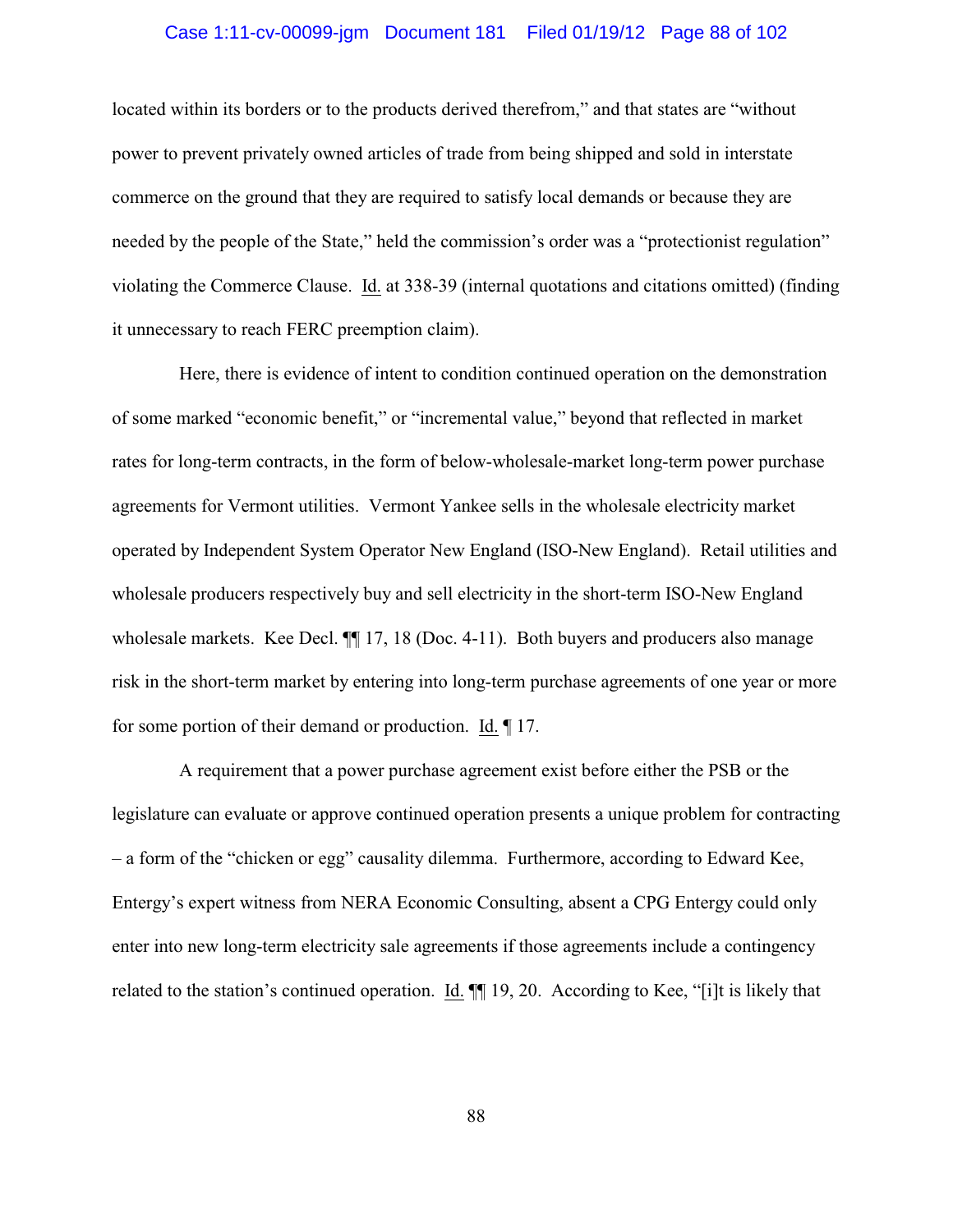#### Case 1:11-cv-00099-jgm Document 181 Filed 01/19/12 Page 89 of 102

the prices in electricity purchase agreements with this major contingency would be lower than prices in electricity purchase agreements without this major contingency." Id. ¶ 20.

The currently pending PSB docket for continued operation contains evidence that the Department's position is that a below-market PPA is required for continued operation. The Department's brief filed in Docket No. 7440 on July 17, 2009, concluded that the "primary" obstacle to its recommendation for continued operation was the lack of a favorably priced PPA:

Petitioners have failed to demonstrate that an extended period of operations for VY will promote the general good of the state under 30 V.S.A. § 248(a)(2) because they have not produced any PPA for consideration by the Board, much less one with favorable rates, terms and conditions for Vermont utilities and their ratepayers.

July 17, 2009 DPS Br. in Dkt. No. 7440, at 2, 60, Pls.' Ex. 557.

The brief noted Vermont Yankee was "in a position to provide unique benefits," which "include first and foremost a PPA with Vermont utilities with prices that are below market expectations . . . with stable pricing characteristics . . . [and] that contains substantially reduced or no counter-party credit terms." Id. at 59. Furthermore, "[a]ny suggestion by Petitioners that VY cannot provide a price below long-term market expectations should be roundly rejected by the Board." Id. at 61. "Accordingly, the Board should require that a favorably-priced PPA be made available to Vermont utilities before it makes an affirmative finding" of general good<sup>28</sup> for the state. Id. at 61  $\&$  n.37 ("To be clear, the Department does not support issuance of a CPG

 $28$  The brief also stated that consideration of the general good should not take into account the value of the 2002 revenue sharing agreement, the benefits of which would flow upon relicensing to Vermont ratepayers through payments to former VYNPC owners. Consideration of the revenue sharing benefits should be rejected as "double counting," the brief states, because the value of the revenue sharing was relied upon as part of the consideration in the sale of the plant, to capture additional value upon potential relicensing that was not already reflected in the 2002 sale price. July 17, 2009 DPS Br. in Dkt. No. 7440, at 61-62, 60, Pls.' Ex. 557.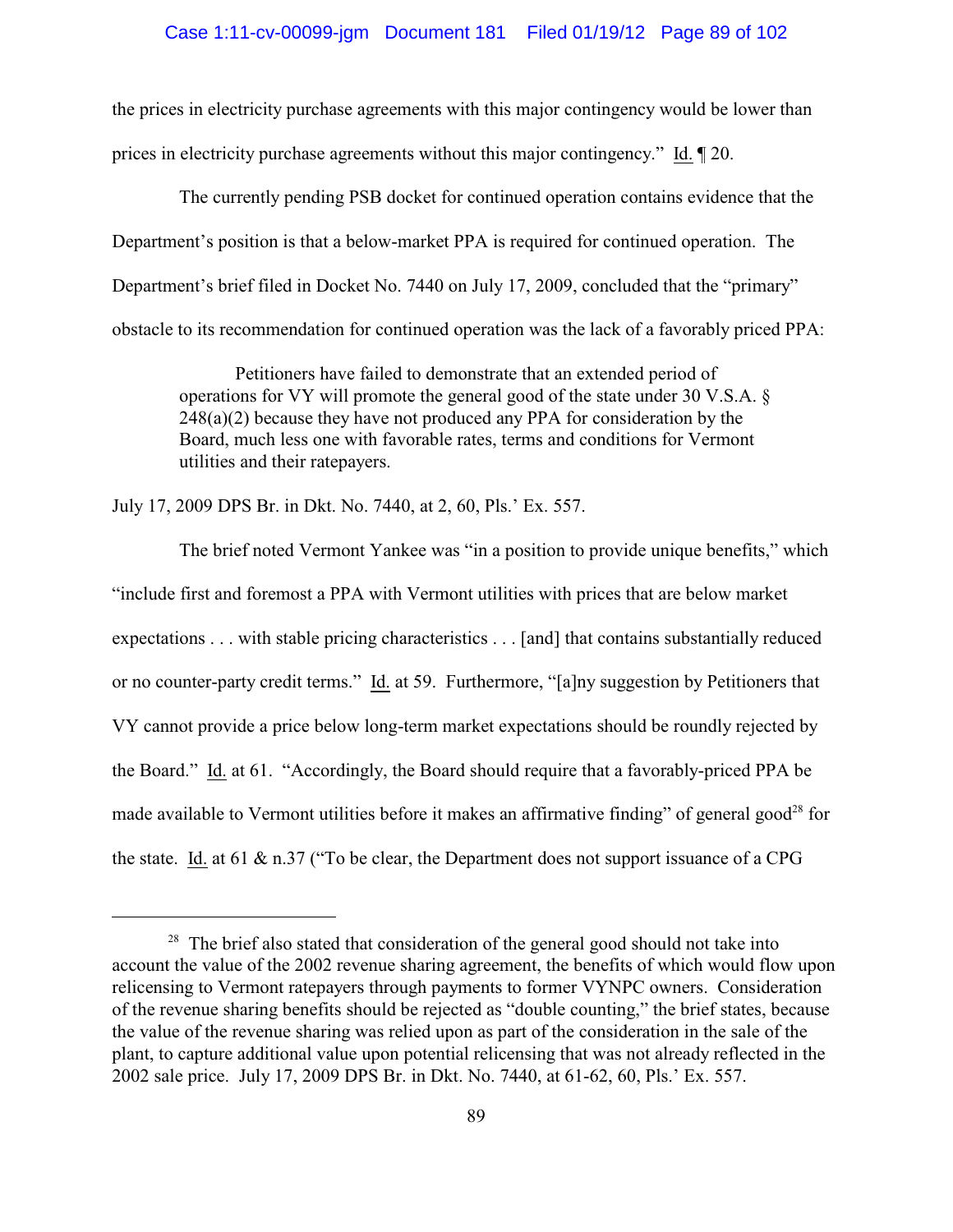# Case 1:11-cv-00099-jgm Document 181 Filed 01/19/12 Page 90 of 102

subject to a condition that a PPA ultimately be negotiated. No CPG should issue until a satisfactory contract is available to all Vermont utilities.").

Earlier in the PSB proceedings in Docket No. 7440, on February 11, 2009, David Lamont, the director for Regulated Utility Planning with the Department of Public Service, filed direct testimony stating,

the lack of a PPA which promises to deliver power to Vermont ratepayers under favorable terms relative to alternatives is such a major shortcoming . . . that I am not able to conclude that approval of the petition would promote the general good of the state. The desired benefit from this plant is in the form of power supply for Vermont ratepayers. . . . The basis of the bargain should be that ratepayers are afforded a materially favorable power supply agreement in return for accepting certain risks that are unique to a nuclear facility.

Feb. 11, 2009 Lamont Prefiled Direct Test. at 21-22, PSB Dkt. No. 7440, Pls.' Ex. 555 (noting "the risk/reward equation . . . continues to lie at the heart of our statutory definition of public good").

Later, in his April 2009 testimony filed in the same docket, Mr. Lamont stated:

"Without a power contract or PPA, and one that is executed on favorable contract terms for the Vermont ratepayer, I cannot say that continued operation of the plant will promote the general good of the state." Apr. 24, 2009 Lamont Surrebuttal Test. at 1-2, PSB Dkt. No. 7440, Pls.' Ex. 556 (rebutting Thayer's testimony that the economic benefits to the state in the form of jobs and tax revenues were sufficient, and discussing the uncertainties of the economic benefit associated with the revenue sharing agreement with the utilities, from which benefits flowed indirectly to 80 percent, but not all, Vermont ratepayers). Furthermore, Mr. Lamont testified, Entergy could demonstrate that continued operation promoted the general good "in the form of a power price that is below current market expectations," and that "has a fixed price or one indexed to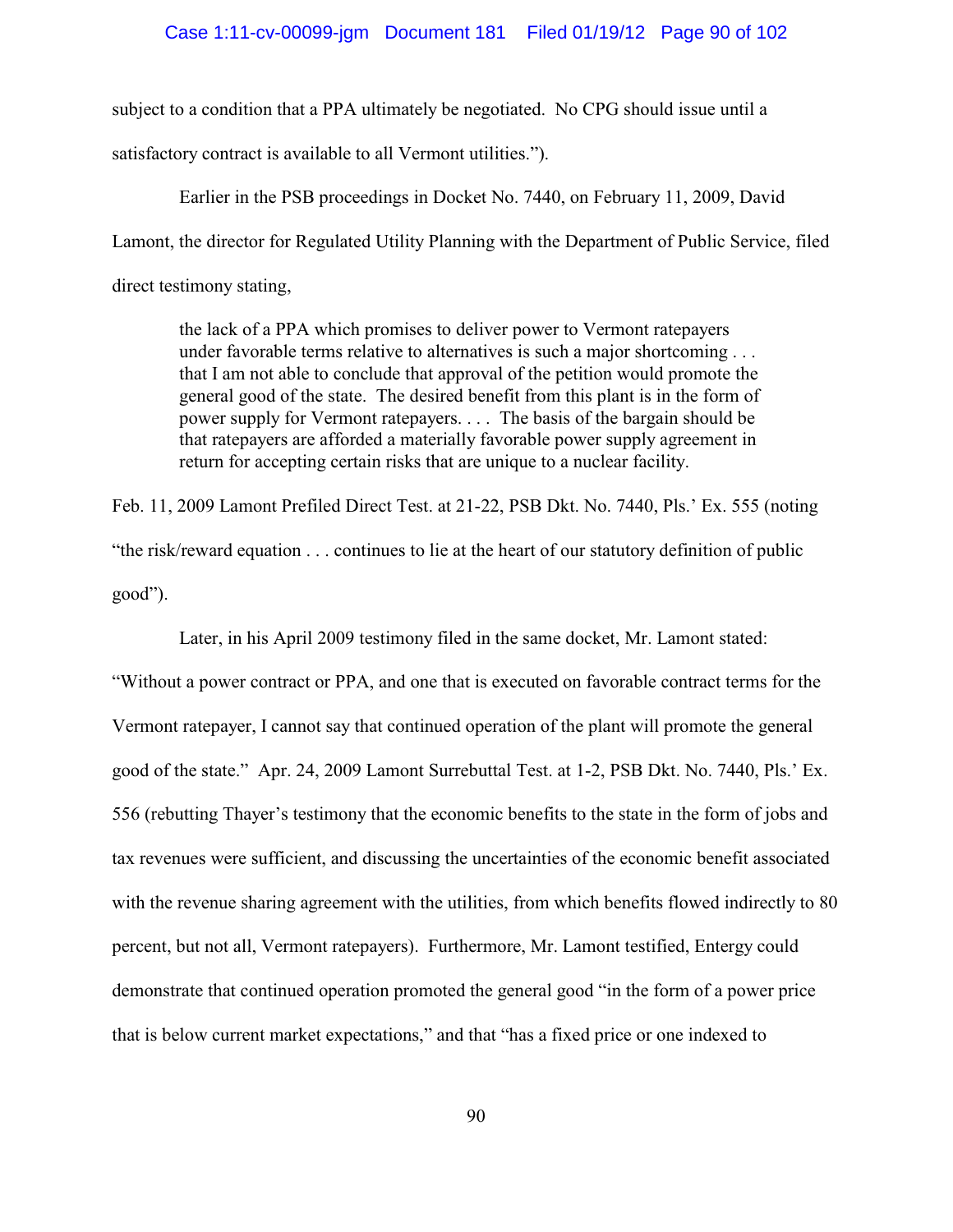# Case 1:11-cv-00099-jgm Document 181 Filed 01/19/12 Page 91 of 102

something other than oil and gas." Id. at 3. Mr. Lamont reiterated, "it is up to Entergy to provide an incremental value in a power contract that would provide benefit to Vermont ratepayers." Id. at 6.

There is evidence the favorable PPA requirement was communicated to Entergy by the General Assembly, as well:

A February 9, 2009 letter from then-Senator Shumlin and Representative Smith to Jay Thayer, ENVY, stated the General Assembly "lacks critical information in order to proceed" with "the issue of approval by the Vermont General Assembly of authority . . . to continue to operate." Letter from Sen. Shumlin & Rep. Smith to Thayer, Feb. 9, 2009, Pls.' Ex. 367 (Doc. 4-55). "It was our expectation that a power purchase agreement would be reached between the negotiating parties no later then [sic] December, 2008 and in advance of the legislature convening for the 2009 session." Id. The letter continued that the General Assembly intended to consider "the terms of such a contract," including "its length, the price to be paid for electricity products under the contract, and an analysis of its costs and benefits to our constituents." Id. This information was "critical to the central issues of economics relative to the Plant that the legislature must consider." Id. The letter concluded: "Accordingly, if ENVY and ENO are unable by Wednesday, February 18, 2009, to provide the General Assembly with a power purchase agreement between the parties, it will be nearly impossible for the legislature to make a judgment on the continued operation of the plant before we adjourn in May, 2009." Id.

At trial, Jay Thayer testified that in the context of the PPA negotiations, conducted under a confidentiality agreement, he had discussions regarding the negotiations' progress with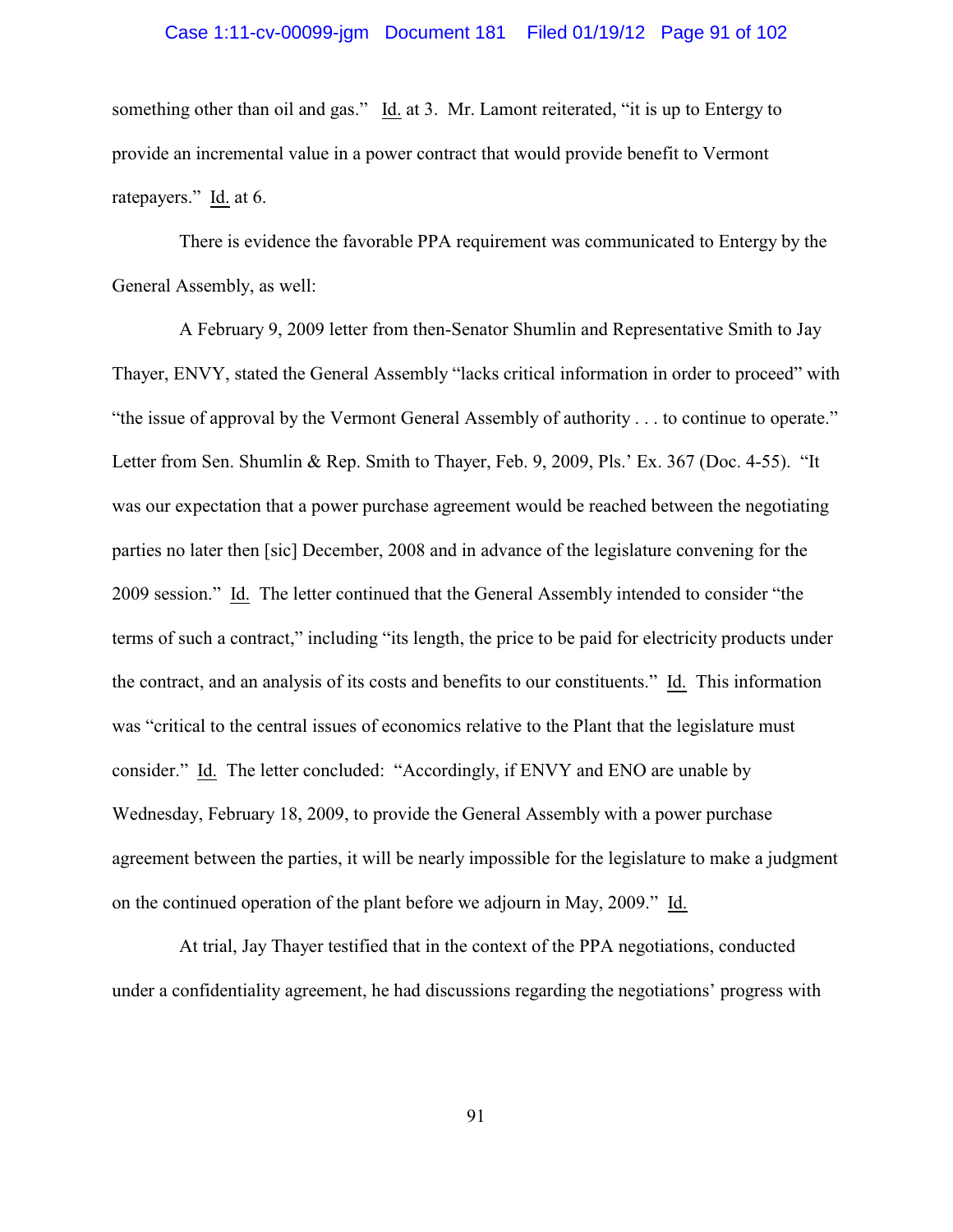#### Case 1:11-cv-00099-jgm Document 181 Filed 01/19/12 Page 92 of 102

legislators. He left those discussions with the understanding they would want to know the price and economic details of any PPA. Tr. 403:14-25, 404:1.

Again, on July 28, 2009, then-Senator Shumlin and Representative Smith wrote to Mr. Thayer, stating "it will be exceedingly difficult for the Vermont General Assembly to act in 2010 on the question of continued operation of the Vermont Yankee Nuclear Power Station unless a power purchase agreement between Vermont utilities and Entergy is filed with the Vermont Public Service Board before November 1, 2009." Letter from Sen. Shumlin & Rep. Smith to Thayer, July 28, 2009, Pls.' Ex. 520. The letter noted state officials "established this firm deadline" to permit review "by the Public Service Board and then by the Vermont General Assembly." Id. Furthermore, the "contract and its details are critical to the central issues of economic [sic] relative to the Vermont Yankee nuclear plant that the legislature must consider." Id.

This Court expressly declines to consider the views of legislators expressed in the legislative history of Acts 74 and  $160<sup>29</sup>$  that a below-market power purchase agreement would be significant evidence of an economic benefit to the state, relevant to both the General Assembly's

<sup>&</sup>lt;sup>29</sup> One representative stated, "there's going to have to be a deal in place that the Public Service Board is . . . going to be looking at, that's going to be part of whether they decide a CPG is proper to go forward with. Because if the people of Vermont are not going to benefit from a sufficient amount of power at a good enough price or a long enough contract, there's no reason to have this plant operate in our, in our region." Apr. 20, 2006, House Natural Resources Comm. Hr'g on S.124, Pls.' Ex. 155B (Track 1 00:24:23); Pls.' Legis. Hist. App. at 52 (Doc. 144-1). An expert and former chair of the PSB, hired by legislative counsel to advise both houses, advised the Senate Finance Committee that "the leverage that would exist in the future for the Vermont utilities to exercise a favorable contract exists because of the PSB review and the General Assembly's review. Otherwise, I think Vermont utilities are just like any other buyer and they're just–they're negotiating with Entergy on equal terms with every other utility in the region, every other buyer in the region." June 1, 2005, Senate Finance Comm. Hr'g Test. of Richard Cowart, Pls.' Ex. 103A (Track 1 00:43:10, 00:45:05).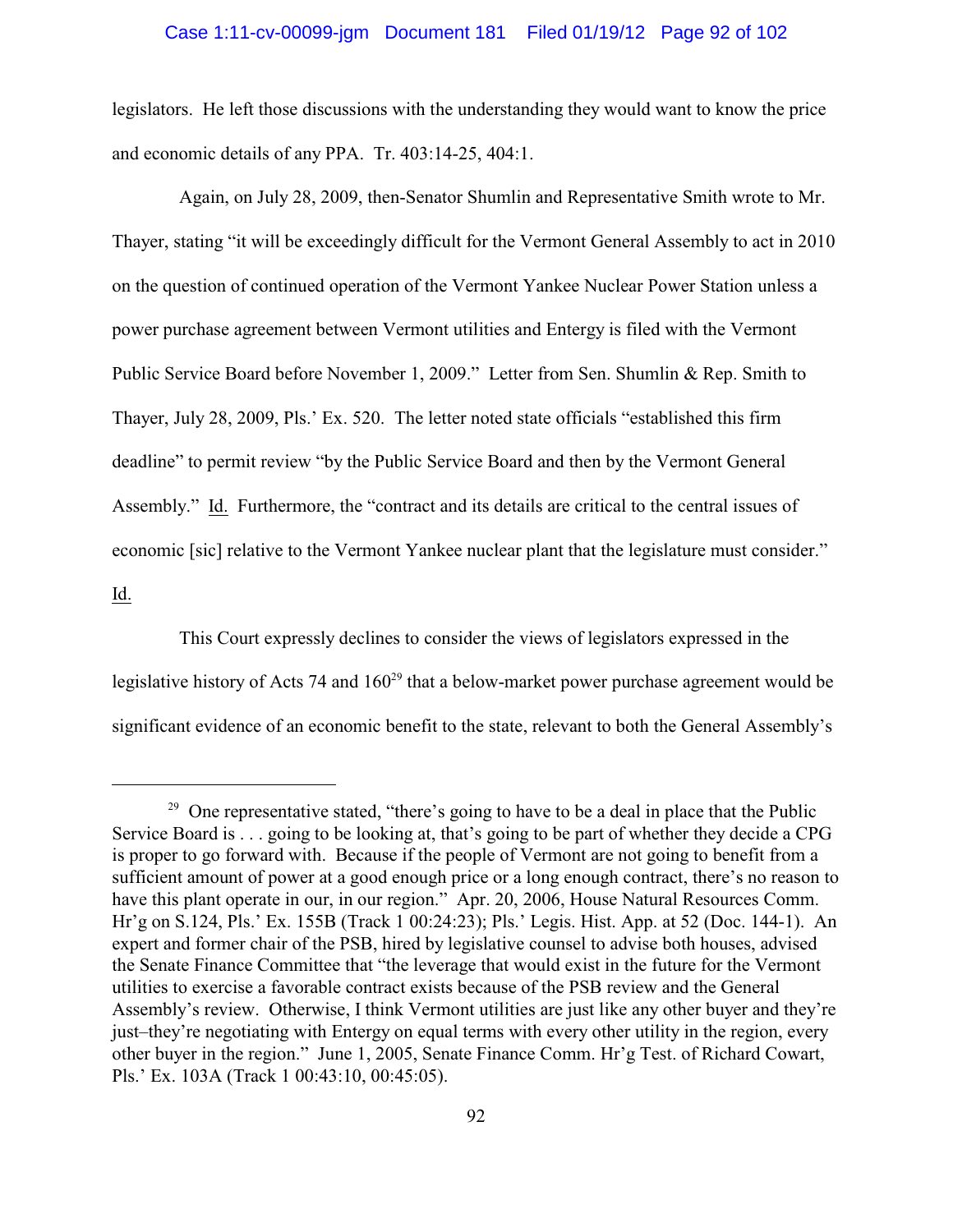# Case 1:11-cv-00099-jgm Document 181 Filed 01/19/12 Page 93 of 102

approval and the PSB's consideration of continued operation, as there is no evidence these views were communicated to Entergy in the context of its pending petition for continued operation.

Here, there is evidence Vermont Yankee would be required to sell a portion of its output to Vermont utilities at below-market rates, rates that would not otherwise be available to the utilities if they were negotiating on the same footing as customers in other states, or the plant must suffer the consequences of closure. The New England Power decision makes clear that a state's requirement that a wholesale plant satisfy local demands and provide its residents an "economic benefit" not available to customers in other states runs afoul of the Commerce Clause, because it impermissibly burdens interstate commerce.

Because Entergy would be irreparably harmed, and its legal remedies, in the form of money damages, would be inadequate if Defendants denied a certificate of public good for continued operation for lack of a power purchase agreement that was "materially favorable" and "below market expectations," and because conditioning continued operation on the existence of a below-market power purchase agreement would be prohibited under the Commerce Clause, on Count III this Court will permanently enjoin Defendants from conditioning Vermont Yankee's continued operation on the existence of a below-market PPA with Vermont utilities.

#### V. EQUITABLE DEFENSES

Defendants have pursued four affirmative equitable defenses: waiver, equitable and judicial estoppel, laches, and unclean hands. See Answer ¶ 116 (Doc. 84). The party asserting an affirmative defense bears the burden of proof in establishing the defense. See, e.g., Taylor v. Sturgell, 553 U.S. 880, 907 (2008) (noting "traditional allocation" of burden of proof for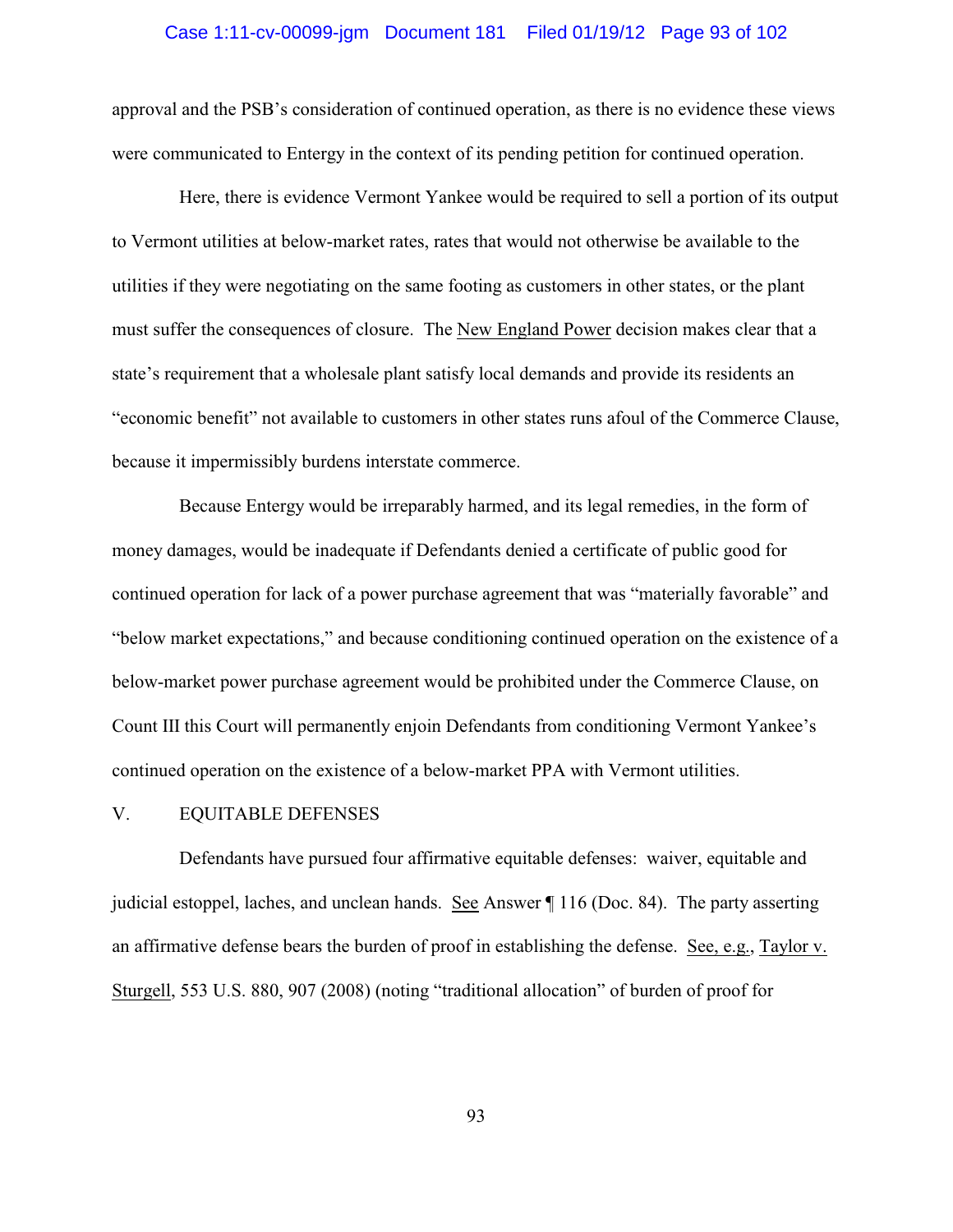#### Case 1:11-cv-00099-jgm Document 181 Filed 01/19/12 Page 94 of 102

affirmative defenses is to the party asserting them). For the following reasons, the defenses<sup>30</sup> are unavailing.

Defendants assert Entergy expressly waived the right to bring a preemption claim in the 2002 MOU. Defs.' Pre-Trial Br. at 20-23 (Doc. 143); Defs.' Post-Trial Br. at 15-16 (Doc. 173). Defendants point to the 2002 MOU, which provided for "Board Approval of Operating License Renewal," where the signatories "expressly and irrevocably" agreed:

(a) that the Board has jurisdiction under current law to grant or deny approval of operation of the VYNPS beyond March 21, 2012 and (b) to waive any claim each may have that federal law preempts the jurisdiction of the Board to take the actions and impose the conditions agreed upon in this paragraph to renew, amend or extend the ENVY CPG and ENO CPG to allow operation of the VYNPS after March 21, 2012, or to decline to so renew, amend or extend.

2002 MOU at 6, ¶ 12, Pls.' Ex. 361 (Doc. 4-49).

Defendants fail to demonstrate Entergy expressly waived the preemption claims raised in this suit because the 2002 MOU waiver was very limited, waiving only a preemption claim challenging "the jurisdiction of the Board" to grant or deny a CPG for continued operation. Id. (emphasis added). Defendants assert interpretation of the 2002 MOU is governed by Vermont law. See id. at 7, ¶ 16(1).

Entergy's suit does not maintain that the resting of jurisdiction in the Board to grant or deny a CPG for continued operation is preempted. The 2002 MOU did not expressly waive exclusive federal jurisdiction over radiological safety and public health, or waive any and all preemption challenges to state law, or amount to a general promise not to sue.

 $30$  Federal law governs defenses to a federal claim. Howlett v. Rose, 496 U.S. 356, 375-76 (1990) ("The elements of, and the defenses to, a federal cause of action are defined by federal law."). The Court's conclusions regarding Defendants' equitable defenses would be the same even if Vermont law applied.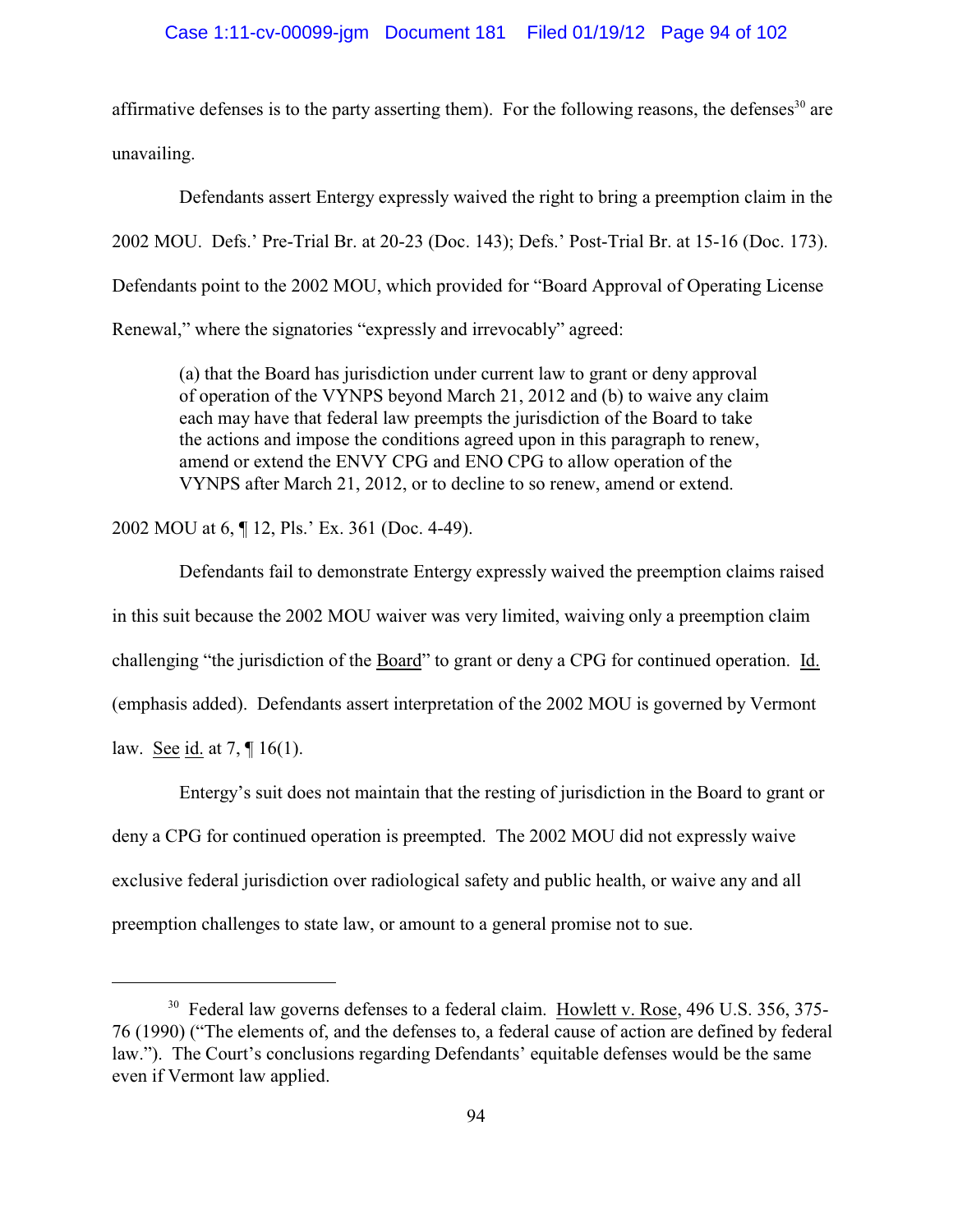# Case 1:11-cv-00099-jgm Document 181 Filed 01/19/12 Page 95 of 102

Even if the 2002 MOU had contained a broader waiver that encompassed the claims Entergy brings here, this Court doubts that, in the unique circumstances presented in this case, Defendants could "thereby obtain any ability to regulate in th[e] areas . . . Congress has reserved . . . to itself." Me. Yankee Atomic Power Co. v. Bonsey, 107 F. Supp. 2d 47, 50 (D. Me. 2000). The federal government has "occupied the entire field of nuclear safety concerns except the limited powers expressly ceded to the states," and only it may "regulate the radiological safety aspects involved in the construction and operation of a nuclear plant." Pacific Gas, 461 U.S. at 205, 212.

Defendants cite to Bath Petroleum Storage, Inc. v. Sovas, 155 F. App'x 23 (2d Cir. 2005), for the general proposition that preemption claims are waivable. Defs.' Post-Trial Br. at 15. There, a plaintiff company sought declaratory judgment that New York State's enforcement action was preempted by Congress' grant of authority to the Environmental Protection Agency in the Safe Drinking Water Act. Bath Petroleum Storage, Inc. v. Sovas, 309 F. Supp. 2d 357, 364 (N.D.N.Y. 2004). New York's regulations required additional discharge and gas storage permits and sonar surveys the State argued fell outside of the federally regulated field. Id. at 364-65. The district court agreed the State's laws fell outside the preempted field, because the state and federal statutes at issue were "intended to be implemented concurrently, [so] enforcement of one statute [could not] be said to be an obstacle to the other." Id. at 372. After the district court's ruling, the parties entered into a consent order in which Bath Petroleum agreed to comply with the state's process for certain permits, resulting in the State's dismissal of its administrative complaint and penalties. Bath Petroleum, 155 F. App'x at 24.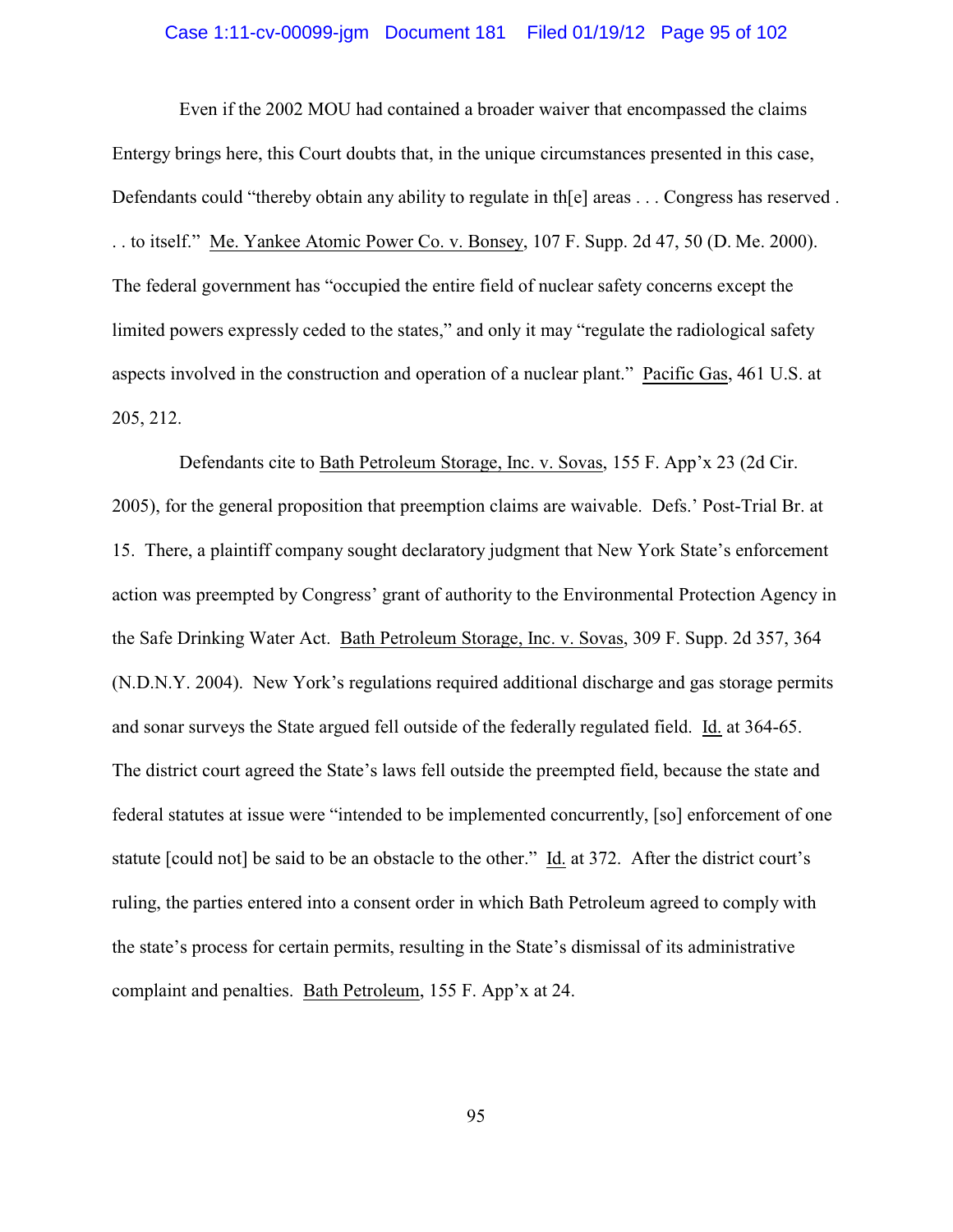# Case 1:11-cv-00099-jgm Document 181 Filed 01/19/12 Page 96 of 102

As a result of the parties' agreement, the Second Circuit determined the appeal was moot because there was no longer a live controversy. Id. As the consent order was entered to resolve the pending litigation after a district court decision against Bath Petroleum on the preemption issue, the Second Circuit noted, "Bath cannot seriously maintain that it entered into an agreement whereby it agreed to comply with all of DEC's permit policies as a settlement of its preemption dispute but also (implicitly) reserved its right to bring a preemption defense to implementation of those policies." Id. at 25.

This Court notes that Bath Petroleum involved the abandonment of a legal claim to resolve litigation, after a district court had ruled the claim was meritless, and it is not clear the ruling in that case would govern the very unique circumstances in this case, and require enforcement of a broad express waiver of preemption claims, if that were the situation presented here. This Court need not and declines to decide the issue, for the Court holds the 2002 MOU's express waiver was carefully limited, and Plaintiffs have not expressly waived the right to bring the preemption or other claims brought in this suit.

Defendants also argue Entergy has waived its claim to challenge Act 74 by its conduct in lobbying for the enactment. The Court notes that the bill Entergy proposed for Act 74 referred only to the Board's approval and was not the version ultimately enacted; it did not propose the provision this Court has held is preempted.

Defendants also argue Entergy is both equitably and judicially estopped from raising a preemption claim. "The doctrine of equitable estoppel is properly invoked where the enforcement of the rights of one party would work an injustice upon the other party due to the latter's justifiable reliance upon the former's words or conduct." Kosakow v. New Rochelle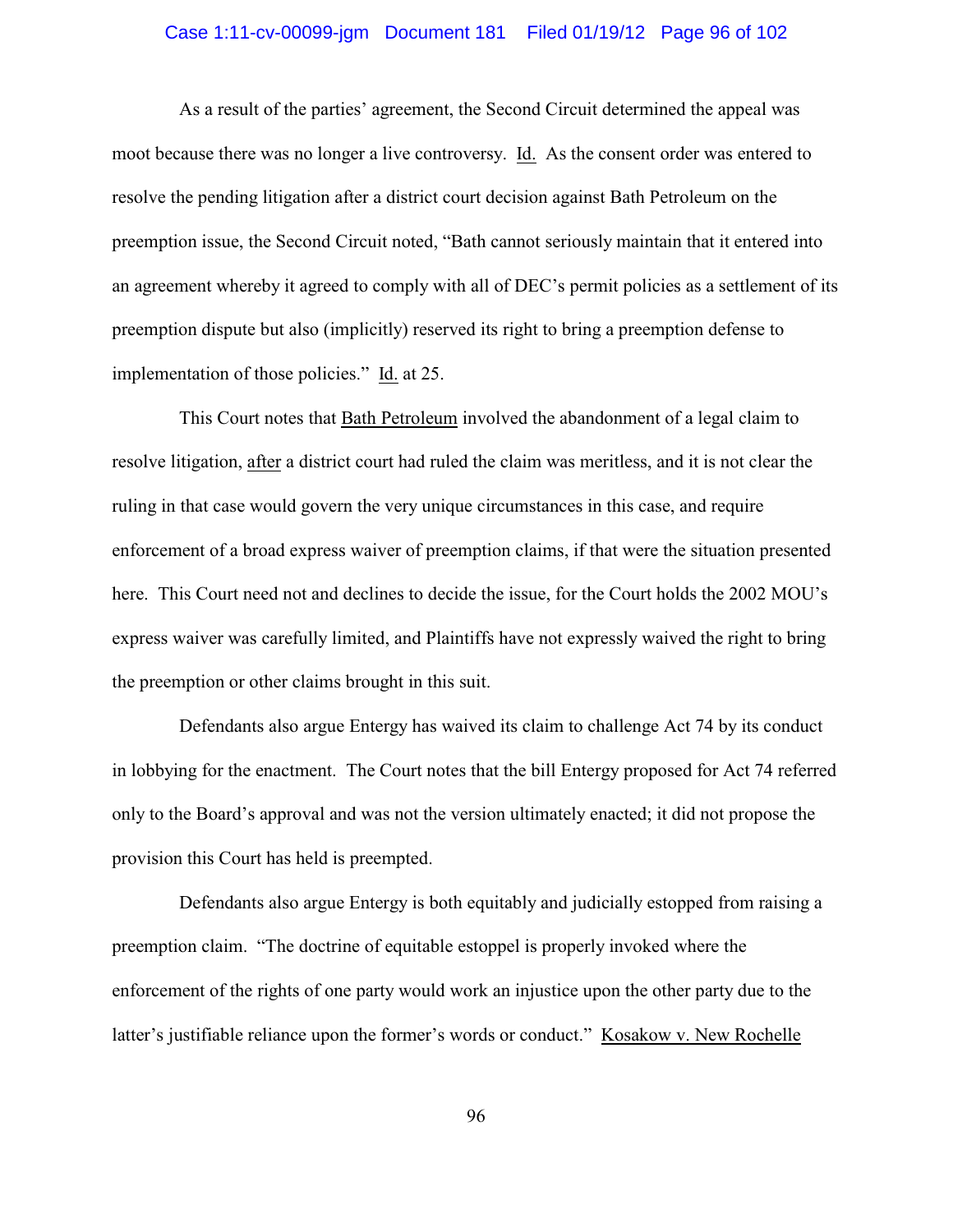# Case 1:11-cv-00099-jgm Document 181 Filed 01/19/12 Page 97 of 102

Radiology Assocs., 274 F.3d 706, 725 (2d Cir. 2001). Equitable estoppel bars a party from raising an argument if that party "made a definite misrepresentation of fact" upon which another reasonably relied to his detriment. See Rich v. Assoc. Brands, Inc., 379 F. App'x 78, 81 (2d Cir. 2010) (quoting Kavowras v. N.Y. Times Co., 328 F.3d 50, 56 (2d Cir. 2003)).

For judicial estoppel, "[w]here a party assumes a certain position in a legal proceeding, and succeeds in maintaining that position, he may not thereafter, simply because his interests have changed, assume a contrary position, especially if it be to the prejudice of the party who has acquiesced in the [former] position." New Hampshire v. Maine, 532 U.S. 742, 749 (2001). Judicial estoppel applies if a party would derive an unfair advantage by asserting a position "clearly inconsistent" with a prior adopted position. See In re Adelphia Recovery Trust, 634 F.3d 678, 695-96 (2d Cir. 2011).

With respect to equitable estoppel, Defendants have not identified any specific misrepresentation of fact, nor detrimental reliance on it. Defendants assert Entergy represented to the PSB it waived preemption and was committed to seeking approval from the state for continued operation. Defs.' Pre-Trial Br. at 24. Plaintiffs' statements in 2002 and thereafter recognizing their waiver of a preemption challenge to the Board's jurisdiction to grant or deny a CPG for continued operation were accurate, not false, when made. Accordingly, Defendants have not demonstrated equitable estoppel should be invoked to bar Entergy's preemption claim.

Defendants assert judicial estoppel bars Entergy's preemption claim because Entergy "explicit[ly] represent[ed] to multiple government entities that it would not 'walk away from the commitments it has made to the Board and the Department'" in the 2002 MOU. Defs.' Pre-Trial Br. at 24. Defendants again point to the 2002 MOU upon which the Board relied in approving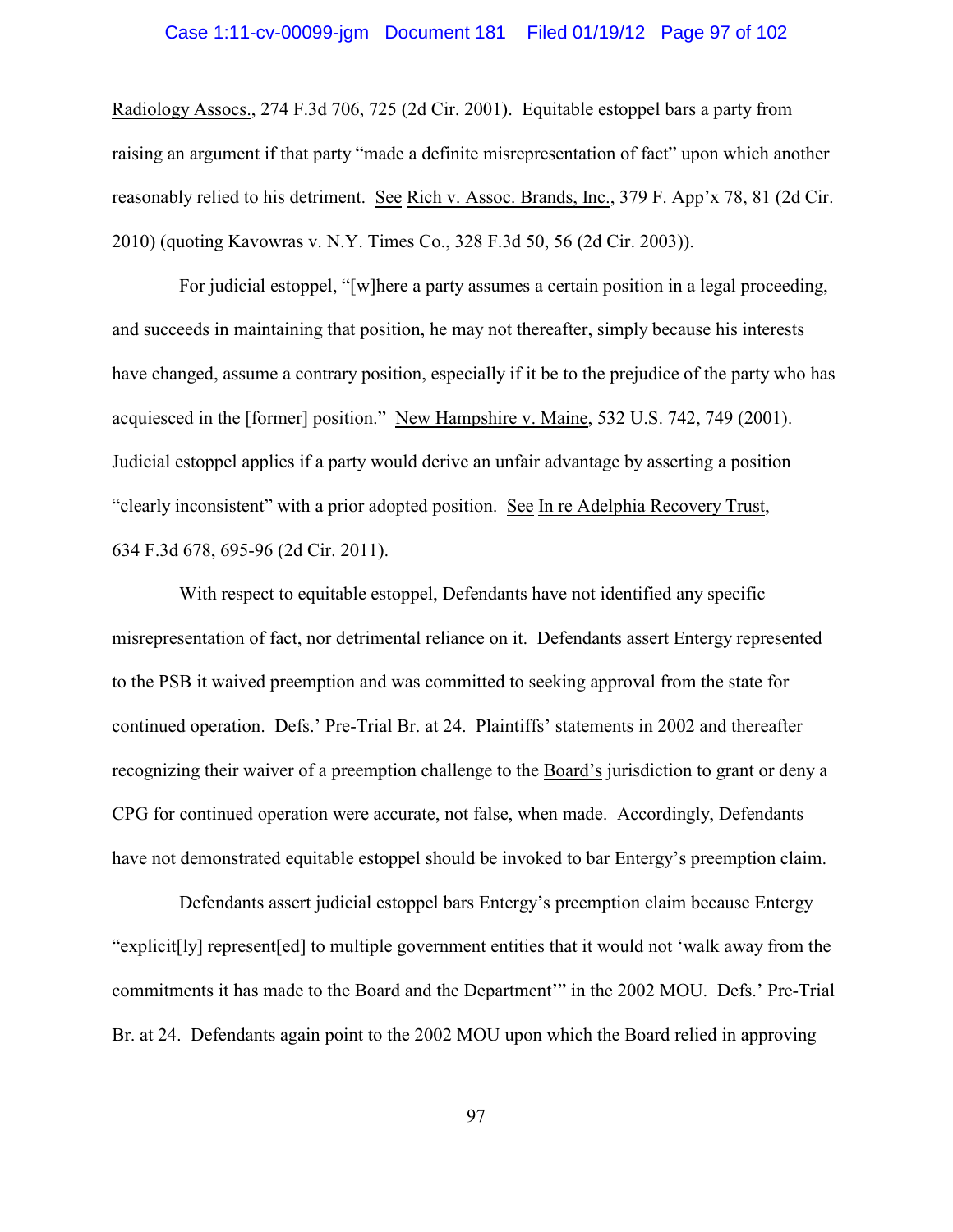# Case 1:11-cv-00099-jgm Document 181 Filed 01/19/12 Page 98 of 102

Entergy's purchase of VY, and to more recent litigation between Entergy and the federal government regarding payments to the DOE and Vermont for spent nuclear fuel. Again, Entergy's representations in these proceedings are all consistent with the commitments it made in the 2002 MOU, which referred only to the Board's jurisdiction to grant or deny a CPG for continued operation, and nothing more. Here, the Vermont legislature has made an intervening change in state law – replacing a process which, at the time Entergy made its substantial investment, provided fair and transparent practices under Vermont law in seeking renewal of a CPG. In the Court of Federal Claims litigation, Entergy Nuclear Vt. Yankee, LLC v. United States, 95 Fed. Cl. 160, 190 (2010), the court found Entergy made "reasonable and prudent" decisions in acquiescing to state demands in seeking dry cask storage, given Entergy's relationship with the state. Id. at 189-90. Defendants have not demonstrated judicial estoppel should bar Entergy's preemption claim.

Laches bars a claim if a party failed to assert it for an unreasonable period of time and the delay prejudiced the other party. See Veltri v. Bldg. Serv. 32B-J Pension Fund, 393 F.3d 318, 326 (2d Cir. 2004). Defendants maintain Entergy's preemption claims were ripe at the latest in 2006. Defs.' Pre-Trial Br. at 22. Entergy responds it reasonably waited until after the NRC extended its license on March 21, 2011. Pls.' Post-Trial Br. at 3. Without it, whether or not Entergy received a Vermont CPG, Vermont Yankee could not continue to operate, and the suit may have been moot. Furthermore, Entergy was engaged in negotiations with Governor Shumlin as late as March 30, 2011. See Pls.' Mot. for Prelim. Inj. Reply Mem. at 15 (Doc. 46 at 20). Particularly here, where the State has made clear that litigation by Entergy would have induced the State to deny other CPGs sought by Plaintiffs, it was not unreasonable for Plaintiffs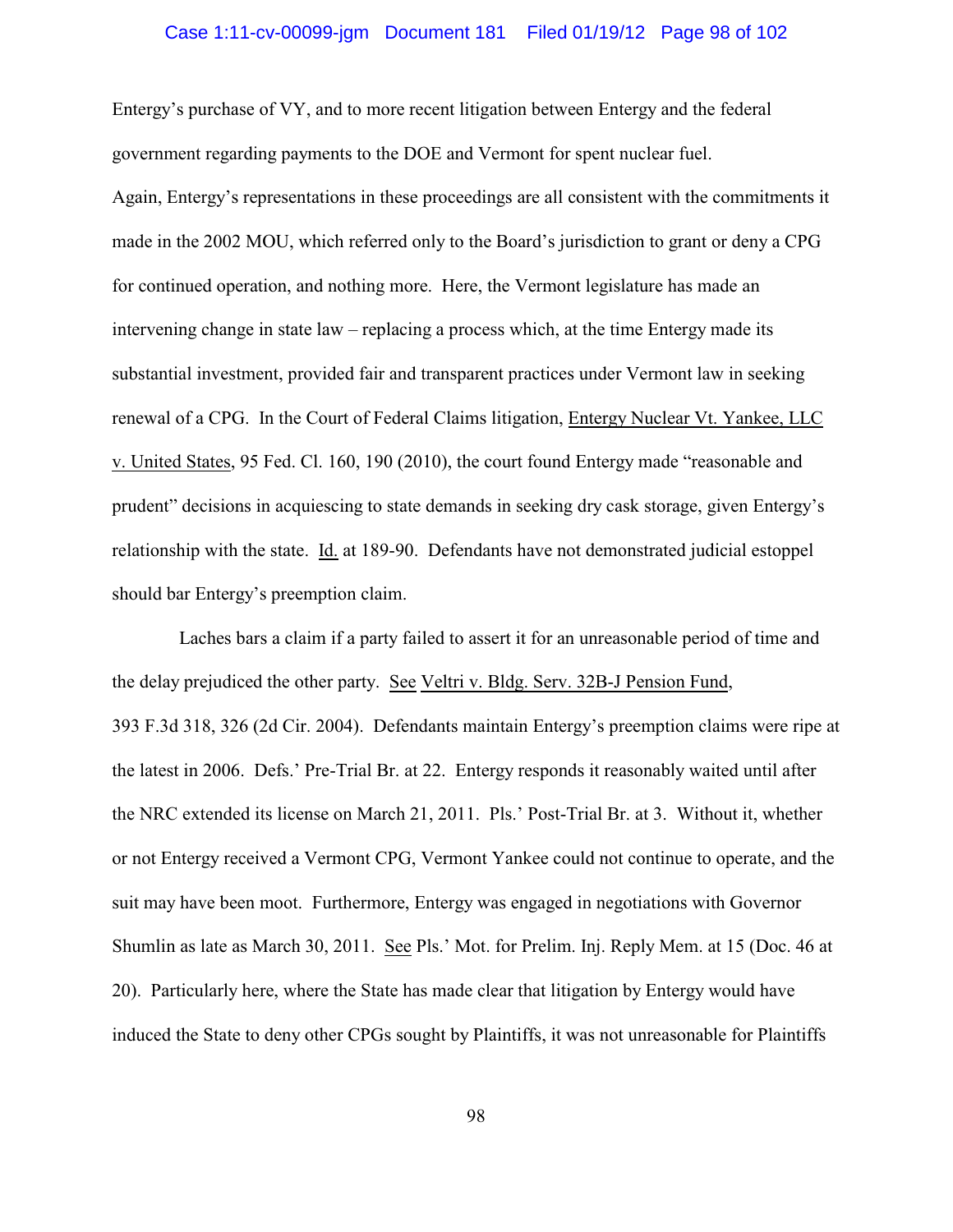#### Case 1:11-cv-00099-jgm Document 181 Filed 01/19/12 Page 99 of 102

to forego litigation until now. Furthermore, Defendants have not shown any prejudice by the delay. Defendants assert Entergy profited from the Acts it now challenges. That Entergy has made normal business profits before bringing suit is an irrelevant consideration. The Court holds any purported delay was reasonable. Earlier litigation may have unnecessarily wasted the parties' and the Court's resources.

Finally, Defendants assert Entergy comes to the Court with unclean hands. Defs.' Pre-

Trial Br. at 22. Defendants have offered no evidence Entergy acted inequitably or in bad faith, and for the reasons discussed above, the Court holds this argument is unpersuasive. Defendants have not carried their burden of demonstrating an equitable affirmative defense bars Entergy's claims.

### VI. CONCLUSION

Having found the facts described in this opinion, and given the conclusions of law that followed, see Fed. R. Civ. P.  $52(a)(1)$ , this Court orders the following:

#### A. Declaratory Judgment

For the reasons stated supra in Sections II, III.A-B, this Court declares:

1. Act 160, which enacted sections  $248(e)(2)$ ,  $248(m)$  and  $254$  in title 30 of the Vermont Statutes, is preempted by the Atomic Energy Act; and

2. A single provision within section  $6522(c)(4)$  of title 10 of the Vermont Statutes, enacted as part of Act 74, stating "Storage of spent nuclear fuel derived from the operation of Vermont Yankee after March 21, 2012 shall require the approval of the general assembly under this chapter," is preempted by the Atomic Energy Act.

For the reasons stated supra in Section III.C:

The preemption challenge to Act 189 is moot.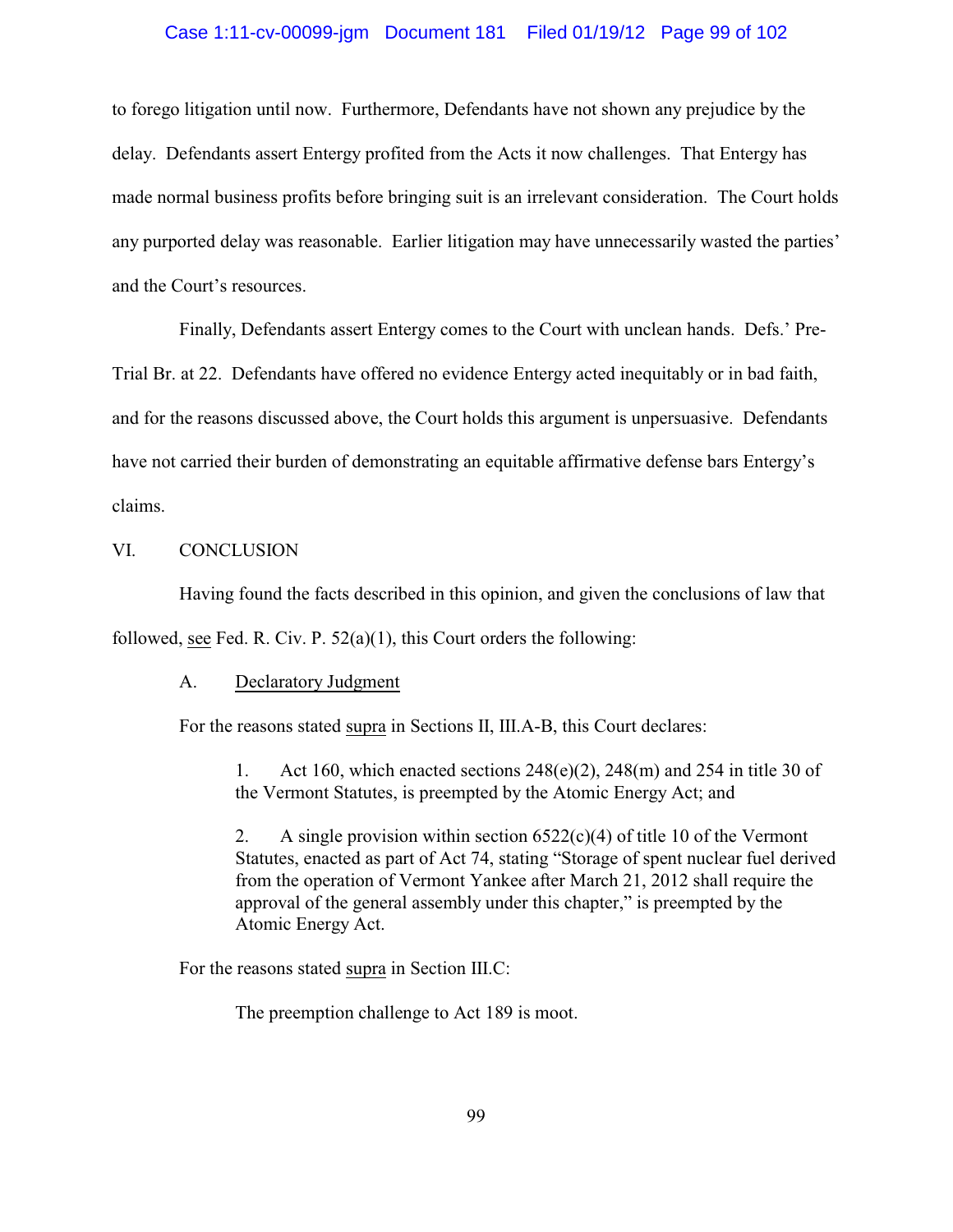#### Case 1:11-cv-00099-jgm Document 181 Filed 01/19/12 Page 100 of 102

For the reasons stated supra in Section IV:

The Court declines to hold any state action under the challenged enactments is preempted under the Federal Power Act.

#### B. Permanent Injunctive Relief

Plaintiffs have demonstrated they would be irreparably harmed by Vermont Yankee's closure under preempted laws if Defendants enforced Act 160, or the preempted provision in Act 74, or if Defendants conditioned approval of a petition for continued operation on the existence of a below-market power purchase agreement with Vermont utilities. Recovery of Plaintiffs' pecuniary loss is barred under the Eleventh Amendment. The balance of hardships tips in favor of an equitable remedy because Plaintiffs' irreparable losses by operation of the invalidated laws are greater than Defendants' burdens in addressing the question of continued operation under laws not enacted for preempted purposes. Finally, the public interest would not be disserved by the issuance of the following permanent injunctions. See eBay Inc. v. MercExchange, LLC, 547 U.S. 388, 391 (2006).

Mindful that relief must be "narrowly tailored to fit specific legal violations," City of N.Y. v. Mickalis Pawn Shop, LLC, 645 F.3d 114, 144 (2d Cir. 2011), the Court orders, for the reasons described in this opinion, see Fed. R. Civ. P. 65(d), the following permanent injunctive relief:

> 1. Defendants are permanently enjoined, as preempted under the Atomic Energy Act, from enforcing Act 160 by bringing an enforcement action, or taking other action, to compel Vermont Yankee to shut down after March 21, 2012 because it failed to obtain legislative approval (under the provisions of Act 160) for a Certificate of Public Good for continued operation, as requested by Plaintiffs' pending petition in Public Service Board Docket No. 7440, or in any subsequent petition.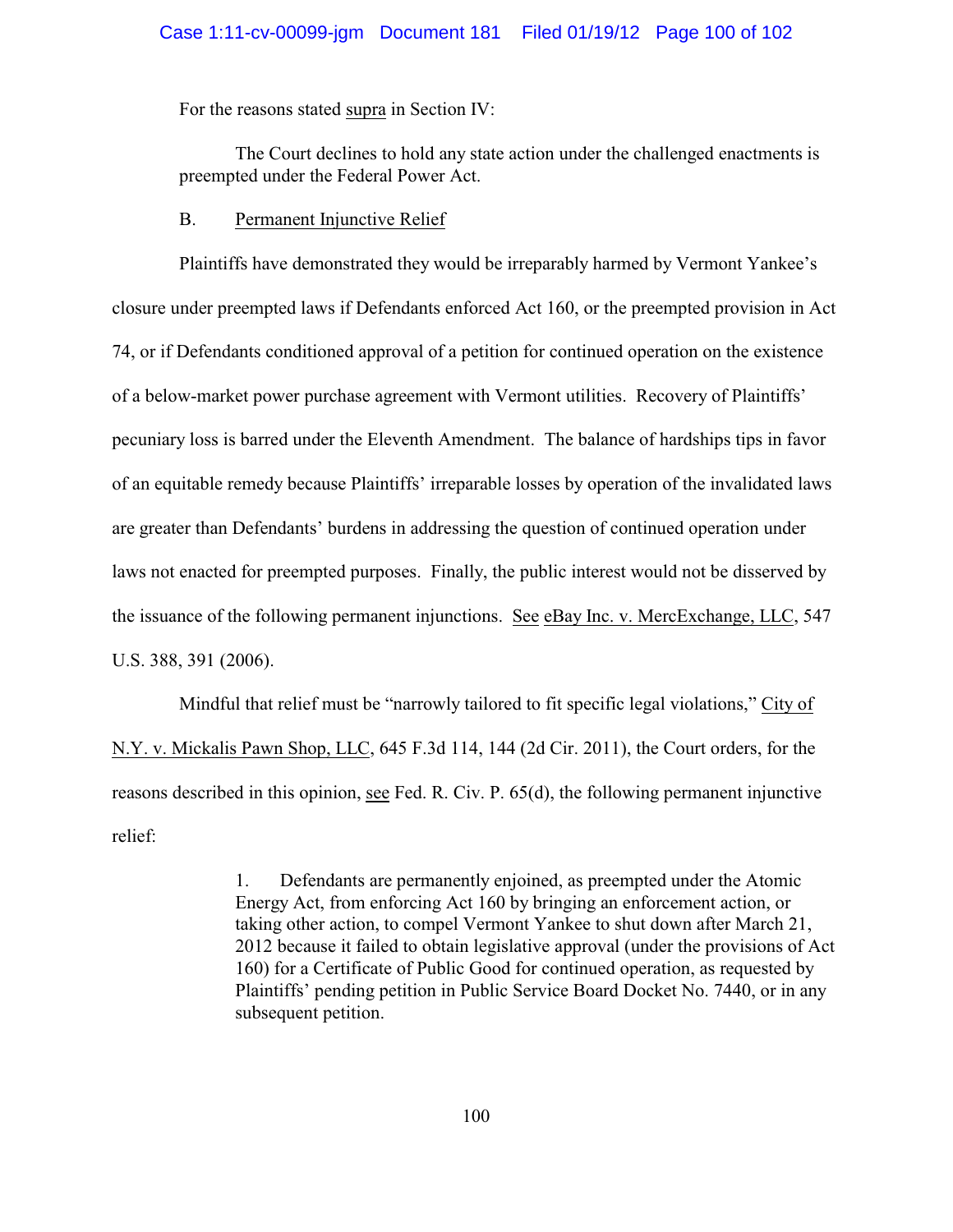2. Defendants are permanently enjoined, as preempted under the Atomic Energy Act, from enforcing the single provision within section  $6522(c)(4)$  of title 10, enacted as part of Act 74, stating "Storage of spent nuclear fuel derived from the operation of Vermont Yankee after March 21, 2012 shall require the approval of the general assembly under this chapter," by bringing an enforcement action, or taking other action, to compel Vermont Yankee to shut down or to prevent storage of spent nuclear fuel after March 21, 2012 because it failed to obtain legislative approval (under the same preempted provision) for a Certificate of Public Good for storage of spent fuel, as requested by Plaintiffs' pending petition in Public Service Board Docket No. 7440, or in any subsequent petition.

3. Defendants are permanently enjoined, as prohibited by the dormant Commerce Clause, from conditioning the issuance of a Certificate of Public Good for continued operation on the existence of a below-wholesale-market power purchase agreement between Plaintiffs and Vermont utilities, or requiring Vermont Yankee to sell power to Vermont utilities at rates below those available to wholesale customers in other states.

# SO ORDERED.

Dated at Brattleboro, in the District of Vermont, this 19<sup>th</sup> day of January, 2012.

/s/ J. Garvan Murtha Honorable J. Garvan Murtha United States District Judge